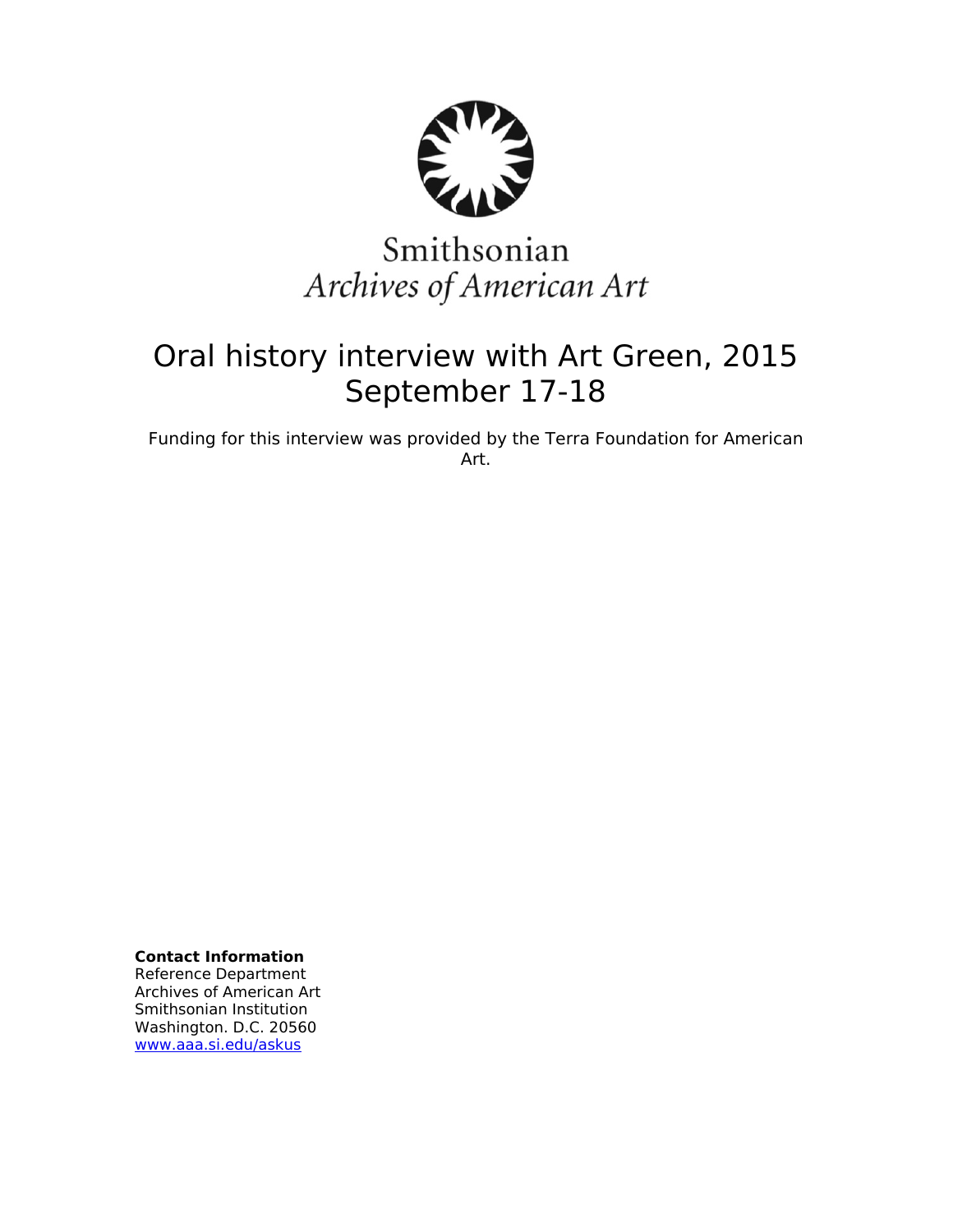# **Transcript**

# **Preface**

The following oral history transcript is the result of a recorded interview with Art Green on September 17-18, 2015. The interview took place at Green's home in Stratford, Ontario, Canada, and was conducted by Lanny Silverman for the Archives of American Art, Smithsonian Institution. This interview is part of the Archives of American Art's Chicago's Art-Related Archival Materials: A Terra Foundation Resource.

Art Green has reviewed the transcript. His corrections and emendations appear below in brackets with initials. This transcript has been lightly edited for readability by the Archives of American Art. The reader should bear in mind that they are reading a transcript of spoken, rather than written, prose.

# **Interview**

LANNY SILVERMAN: Hi, this is Lanny Silverman for the Smithsonian Institution's Archives of American Art. I'm with Art Green, and it's September 17 and I'm about to interview him forthwith.

[END OF green15 1of2 sd track01.]

LANNY SILVERMAN: So, Art, I guess the first question is the obvious one. Where and when were you born?

Art Green: I was born in Frankfort, Indiana, in 1941.

LANNY SILVERMAN: And—

ART GREEN: Frankfort, Indiana is the county seat of Clinton County, I think. It was the home of night baseball so I'm told [laughs]—

LANNY SILVERMAN: Also a pretty conservative part of the world, yes?

ART GREEN: Yeah, I would say so, yeah.

LANNY SILVERMAN: Now, that leads me to a question in terms of—was art intellectual pursuits and stuff like that something that was uncommon? Were you—did you feel like an outsider in that community?

ART GREEN: Well, I only lived there until I was—until I was about ready to go to school. And I didn't—my father and mother were—my father was a civil engineer, self-taught engineer with the Nickle Plate Railroad. And we moved because he got a job in Conneaut, Ohio, which was also a division point of the Nickel Plate empire.

LANNY SILVERMAN: Ah.

ART GREEN: And so I went to school in Conneaut, and I liked to draw, but my family was not—were not artists. Or my father would generally say, "Sheesh" when [laughs]—when he came across somebody who claimed to be an artist. He called it "Ort." "I don't know why anybody would want to be interested in being one of those damn ortists."

LANNY SILVERMAN: [Laughs.] No, I—I understand from reading some stuff about you that your mom made quilts. Or is it your grand mom?

ART GREEN: It was my mother—I imagine her grandmother did too. My mother was from Alabama and she grew up in—really, might as well have been the 18th century because they were farmers and pretty well selfsufficient, not really part of the cash economy. But they did grow cotton. And they made their own clothes—a lot of them out of feed bags. Or—and she made quilts out of feeds bags, which came—if you bought the right kind of feed, it had designs on the inside that were nice to make quilts out of—

LANNY SILVERMAN: Oh sure, I've seen stuff like that.

ART GREEN: —and I don't know that they made their clothes [laughs] from feed bags. But she—you know, they —they really—so she continued that tradition. I remember quilting frames in our—in our house as a kid.

LANNY SILVERMAN: We'll get back to that, too, because some of that has influenced your work, I think. Some of the patterning and the Necker cube things. Some of the things that are—show up. But we'll talk about that more technically. So your parents, you said, were not artists, but were they supportive? When did you first decide that you were interested in art, or how did that come about that you got excited about drawing or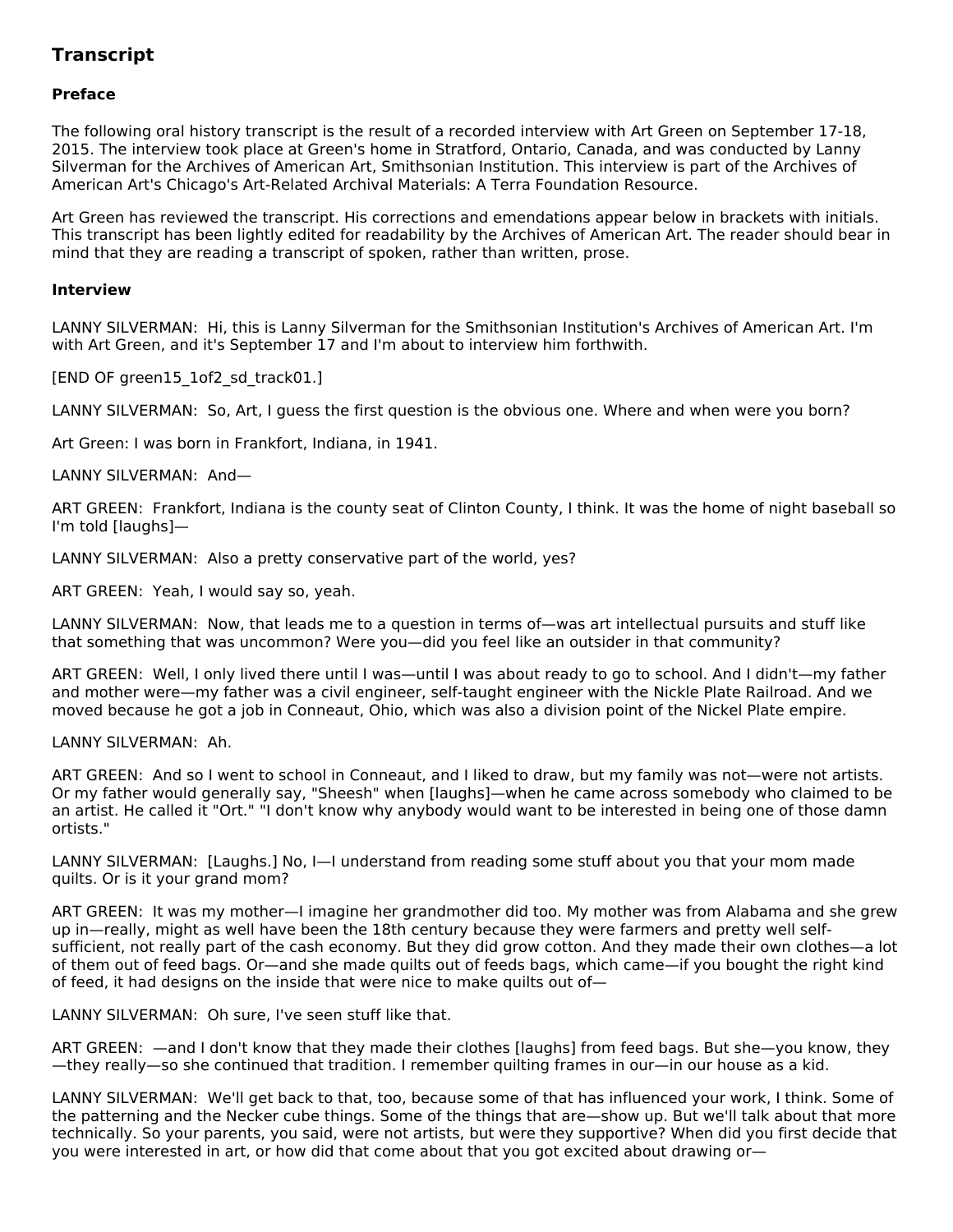ART GREEN: Well I—you know, when you, when you can draw—because you have drawn. In grade school at a certain point kids start to say, "Draw this. I'll give you 25 cents if you'll draw blah, blah, blah." So, you know, you get a kind of, "Gee" you know, "I'm an artist." But I'd never been to an art museum until high school. And I was planning—because I was interested also in looking at paramecia through microscope and so on. I was really interested in micro-biology. And I thought, well, I'll be a microbiologist. But in high school I had an art teacher as a homeroom teacher, and I didn't like her very much and she didn't care for me. So I never joined her art club and never took her art class. But in my third—fourth year, a—maybe it was my second year—at one point there was a new, young art teacher who was interested in graphic design. And by then I'd gotten interested in it because my dad had kind of print shop on the side and I learned how to—we had an old 16 by—10 by 16—16 by 20? It was an old Chandler & Price letterpress. And it printed—

LANNY SILVERMAN: So you were familiar with letterpress, that's why you were looking—

ART GREEN: —Yeah.

LANNY SILVERMAN: Yeah, yeah.

ART GREEN: So I got interested in that. And I really like this guy because he was talking all about how you could apply your interest in art to something your parents would appreciate. And—took his classes, and that's when I got interested in art. Gradually I got less interested in paramecia. And math, it turned out, wasn't my strong point. And—but I took a year off and worked at the public library—the Allen County Public Library—first as a page and then as a bookmobile driver [laughs], and then as their staff artist. And that sort of set a trajectory. I thought, well I'll be a graphic designer or an industrial designer, something like that. And my old high school art teacher who is still advising me, I said I was going to apply—I said, "Where should I apply?" And he said, "Well, don't apply to Ball State, that's where I went. Go to the best place. Go to the Art Institute." "Oh, do you think I'll get in?" And so anyway, he harassed me long enough that I made up a portfolio, and lo and behold I got in. And after about a year—everyone took the same courses—but after about, actually the end of the first term, I decided I wanted to be a painter. And—

LANNY SILVERMAN: Well, let's—let's go back a step because I'm really interested—it's interesting that you started out functionally with something that you could—more easily make a career out of. At least coming out of the—I know this from my father and from just growing up in the early 50's—knowing how people—it's the same way now, I guess—career is very tough. And my father would have been an artist, but he had to raise a family. So, you weren't thinking functional? It's just—what attracted you, maybe by way of your dad or something? That fact that you were interested in graphic design even though, you said, worked [laughs] didn't do too much for him. But the practicality, you think—in retrospect—do you think that maybe you started out—this was the hook that got you in the door, but do you think that was because of the times? You know, the thinking functionally? Or do you think that was naturally an interest in graphic design part?

ART GREEN: I think it was—you know, you grow up in a certain milieu and you see things that way. And—I mean I was a staunch [laughs] republican until the middle of my first term at the Art Institute. And I probably had my father's views on what was practical and what was impractical. And so I—yeah, that got me in the door. I walked in by accident [laughs.]

LANNY SILVERMAN: So, you were aware of art. You said you didn't see any—you weren't really—there were some—actually the Indianapolis Museum is—is quite an amazing collection. There are places to see art where you grew up, but you weren't particularly drawn to the art world until you went off to the Art Institute? Or—

ART GREEN: Well, I did get a scholarship—a Saturday Scholarship to the Fort Wayne Museum of Art through some life drawing classes. And that was the first art museum, as far as I know, that I'd ever been to. And they did have—I remember being most impressed—it's a small collection at that time—by their Larry Rivers called The Burial, which was for me, the start of the collection I really quite like that. And yeah—I forgot what the question was, I went off on the side [laughs.]

LANNY SILVERMAN: Oh just—well, I'm not sure where you started from, but I think it had something to do with how you first saw art in terms of, like, in exhibitions or museum and stuff like that. So you've had some—some experience of art, but at that point it was more graphic design. At least that's what you thought you were headed for.

ART GREEN: Yeah, and I—I was—I was a blank slate as far as art history. I remember they had a quiz in one of my classes. Is this a Monet? Or Renoir? I had no—I couldn't tell my Monet's from my Renoirs.

LANNY SILVERMAN: Most people don't [laughs]. As a matter of fact, that's probably still the case. Sad as that may be in the area of education.

ART GREEN: I didn't know much about it, and at the Art Institute in my first year, I remember my favorite artist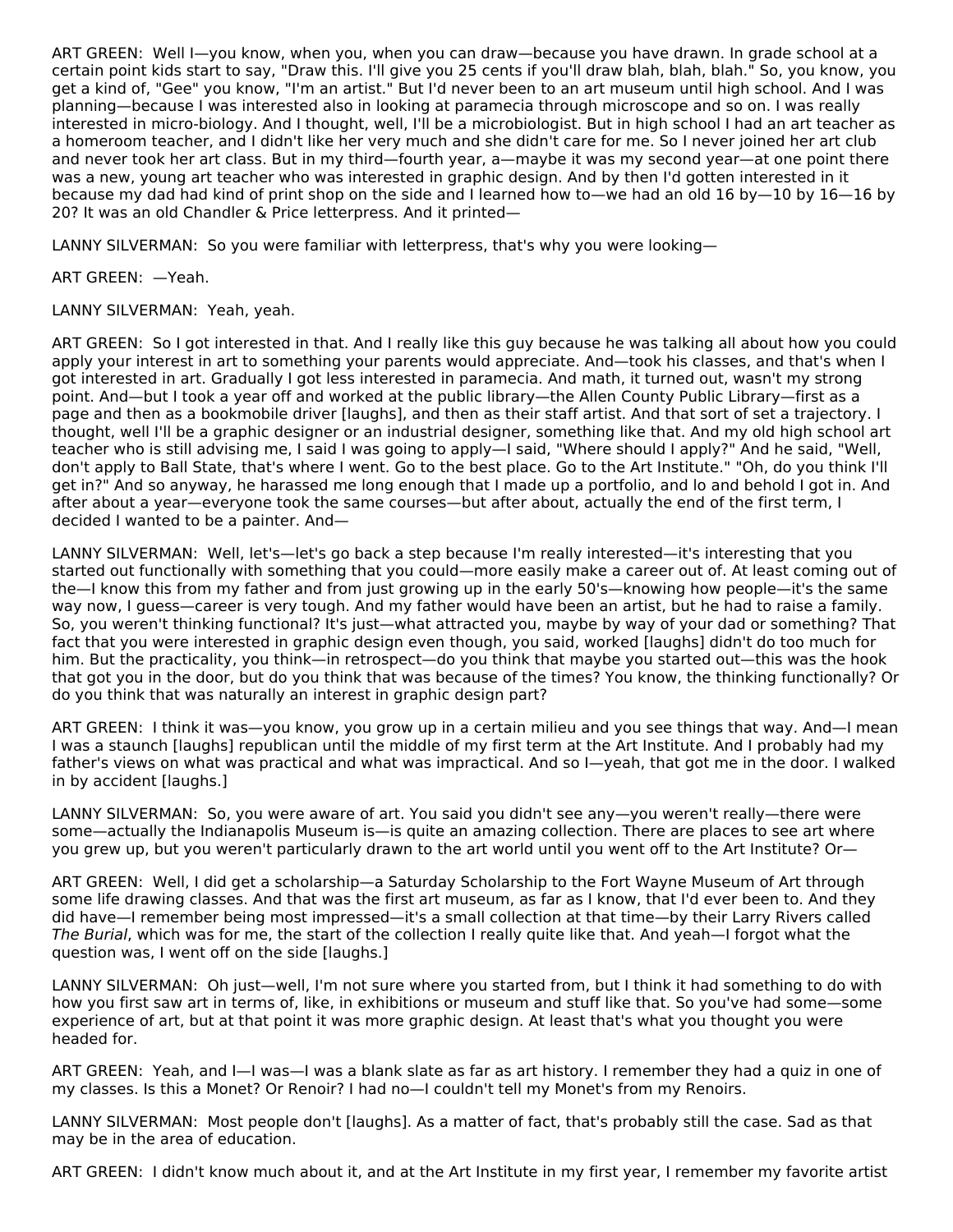was Bernard Buffet. I think because of his linear I did a lot of drawing, I liked line. And after a while I got interested in Peter Blume's painting called—what's it called, The Rock? Or—

LANNY SILVERMAN: The one with the Mussolini popping out? Or—

ART GREEN: No, it's the one that Art Institute has. The—with the big—the big tree root and a ball and they're rebuilding a culture.

LANNY SILVERMAN: That sounds familiar. I haven't seen that in a while, yeah.

ART GREEN: So I was attracted to Surrealism, actually. And I—I'd—at that time I was writing some poetry, and so I generally had—it was quite dramatic, gloomy poetry [laughs.]

LANNY SILVERMAN: I love what—we'll get to this later, but I love what you did with Found Titles because I'm very interested in that kind of stuff, too. But—so you actually were interested in a number of things at that point. So you come to the Art Institute, and I guess maybe let's start off with how you—how you switched over from graphic design to visual art at the Art Institute, because that's also a switch.

ART GREEN: I never—for one thing I never—you know, in the first year, or first term, I'm not sure which—you take a variety of courses, so that you're introduced to drawing a little bit, to paintings, some sculpture, a little bit of print making, a little—you know, six weeks, I think in each section, even weaving. But never graphic design or industrial design or anything like that—and more applied things. And—I had a drawing class with Douglas Craft one of the sessions—and I really enjoyed that. And Elizabeth Ruprecht, I think taught a painting class or color class—introductory. And most of my friends were interested in becoming a—so called fine artist. And I hung around with them and gradually got propagandized into fine arts.

LANNY SILVERMAN: And I imagine you had encounters with both Whitney Halstead and Ray Yoshida. Were they teachers or—

ART GREEN: It might have been—I might have had—Ray, I think taught a—one of those sessions of drawing. I don't remember it so well, but Carolyn Hoyle, a friend of mine, remembers him ejecting a student bodily from the class who had forgotten to bring his drawing board or his materials—

#### LANNY SILVERMAN: Wow

ART GREEN: —and that brought that back to me. But I didn't really have Whitney until maybe the second year when I took a silkscreen course. Whitney? That was Ray I didn't have—Whitney I never took his courses. I'm afraid that I was persuaded not to because there were rumors that you gave a one hour presentation as [laughs] part of the class. And I was adept at avoiding those sort of things, much to my shame.

LANNY SILVERMAN: Well, that's interesting because you seem very confident in your work—

ART GREEN: I was not very confident [laughs]—

LANNY SILVERMAN: —at that point? Who was though, I guess, at that age? We all were sort of not sure what we were doing. So let's talk about the training at the Art Institute, I guess one of the things I've noticed, apart from, like, the fact that a lot of Hairy Who and Imagist work comes out of the Art Institute, there's a certain feel, a certain kind of sensibility that comes from the Art Institute. What do you think you got from that experience? How would you characterize the Art Institute sort of training and teaching at that point in time?

ART GREEN: Oh, I think it was really good. Not all the teachers—some teachers still—still followed the old rule of teaching by osmosis where they would be in the room with you and you would be painting and they would come by and say, "Hmm." [Laughs.] And you'd sort of gradually—you know—but—I also had teachers like Ray Yoshida in the silk screening course, who I was disappointed at first, I must say, because I thought, well I'll take silk screening, you know, I can print t-shirts or posters, and signs it'll increase my value as a member of society. So I took this course and at first he didn't have us—he didn't teach that.

LANNY SILVERMAN: No technique.

ART GREEN: No technique.

LANNY SILVERMAN: [Laughs] I read that, I was curious.

ART GREEN: And where he said, "If I'm drawing on the screen with anything—how about lipstick? What would happen if you use mustard to draw on it? How about pencil? So I do these laborious pencil drawings and you squeegee it across and roughly 26 percent of the drawing would come onto the paper. And it was very frustrating. But what he kept emphasizing was, what do you want to do? What interests you? And the—the sky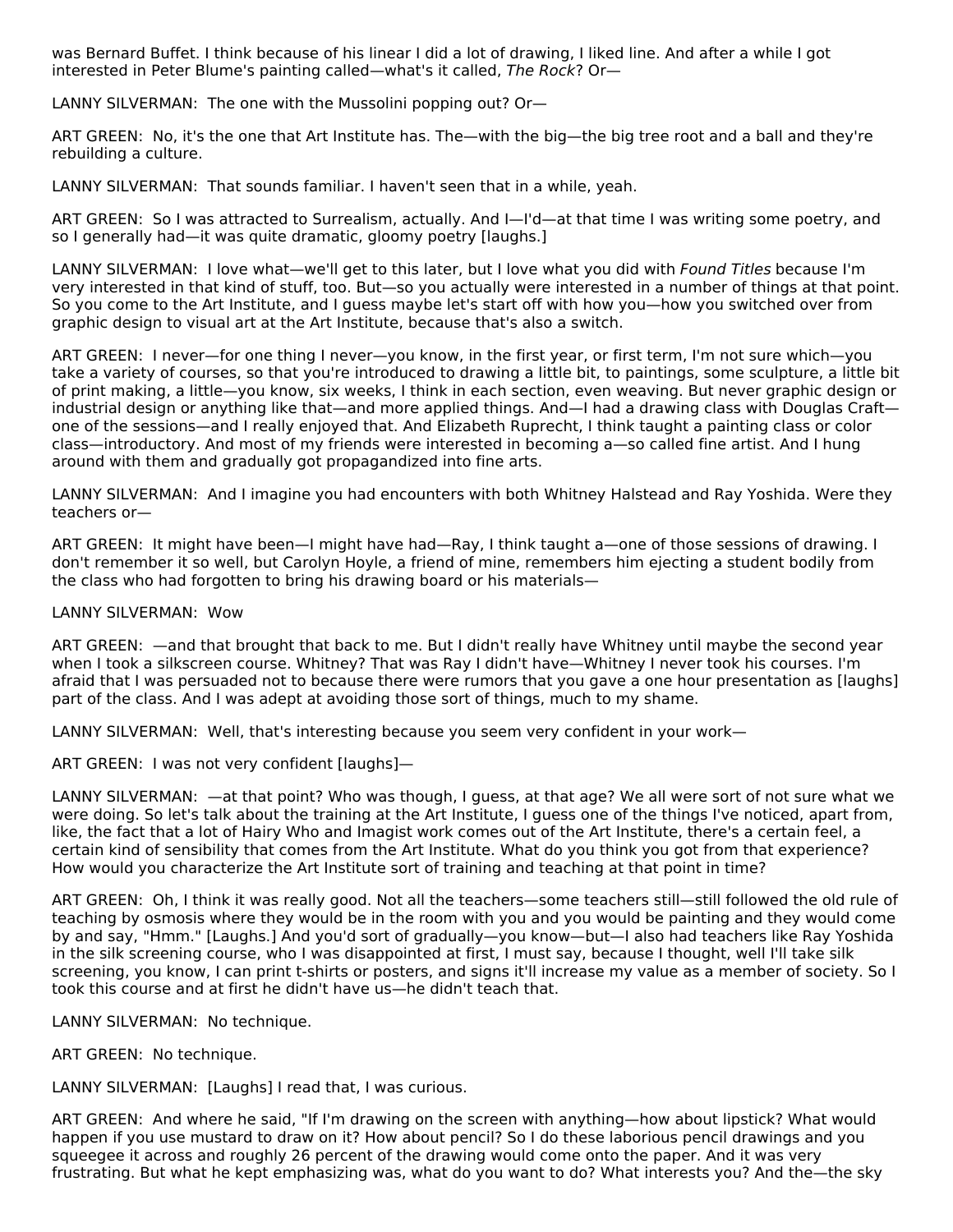was the limit. It didn't matter. He didn't say, well that's not art. You know? Oh, you like leg braces. Oh wow [laughs.]

LANNY SILVERMAN: So he was more interested in helping you find your voice than he was in teaching the technique.

ART GREEN: Yeah.

LANNY SILVERMAN: Which is ironic because most people go to art school thinking they're going to learn, they get their chops. They'll learn how to do stuff. But he was trying to get you to see who you were and what you could do with it.

ART GREEN: Yeah, it was like riding a bike. Don't worry about riding a bike, it'll come naturally. Where do you want to go [laughs]?

LANNY SILVERMAN: That's the opposite of the way, yeah, most people think. Now—yeah

ART GREEN: A few teachers like that, you know, and—but Ray—and I really liked Douglas Craft at that time. Those were the ones that had the biggest influence right at the beginning, I think.

LANNY SILVERMAN: Now, were you aware—let's—before we get even into Hairy Who?, into that crowd of people that you fell in with, were you aware of the sort of older generation? The Cosmo Campoli, Leon Golub, the Monster Roster?

ART GREEN: I became aware of them, and I—I saw George Cohen and Ted Halkin and so on, and I can't remember what galleries, but I was really impressed by their work. And also Seymour Rosofsky—

LANNY SILVERMAN: Oh, of course.

ART GREEN: And—and I got to know June Leaf's work later. I met her at—I had a crush on her, don't tell anybody.

[They laugh.]

LANNY SILVERMAN: It's on the record now, too late. Although—

ART GREEN: She didn't know it.

LANNY SILVERMAN: Is she still with Robert Frank? I think—

ART GREEN: Yeah.

LANNY SILVERMAN: I think she's still with Robert Frank, as far as I know—

ART GREEN: They're still—they're still living.

LANNY SILVERMAN: —oh well. The ones that got away. Now, in terms of—I guess we move on to you've obviously became friends with a whole bunch—a cadre of people that have come to be associated with imagist work of Hairy Who?. A lot of different names for it, Karl, Jim, Gladys. How did that happen? Did you just—were in class with them and just they befriended you, or—because your work I would—what was your work like back then when you started making visual art? I'm curious because I don't think your—your explanation goes way back, but maybe not that far—a little bit of that work, but—

ART GREEN: Well, I—I remember—you know, I was interested in learning techniques. I remember having an old roll wallpaper and I thought, "This would be great to paint watercolors on the back of it." [Laughs.] And I did lugubrious scenes of Lake Como or something, you know. And—so my first painting class was [with Andrene Kauffman – AG]. Who was a follower of André Lhote. And she taught—kept emphasizing cubist ideas. And I got interested in that kind of thing and her work. And I was very much influenced by Michael Hurson's big painting "The Left-Handed Piano—"Ballad of the Left-Handed Piano" or whatever it was in one of the shows—[Chicagoland vicinity – AG] shows. And I started using silk screen stuff to take images off magazines and so on. And then I found some imagery and also I discovered Giorgio de Chirico and Magritte—

LANNY SILVERMAN: Wow, this is a great scene for Surrealism as we all know in the Art Institute—

ART GREEN: I really was interested in Surrealism and it seems like, you know, there was a—it seemed like all the artists I liked had some connection to Surrealism in one way or another. I was roommates with Bill Grams, who was one of the artists in that show of abstract painters that was held in Madison, or Minneapolis, wherever it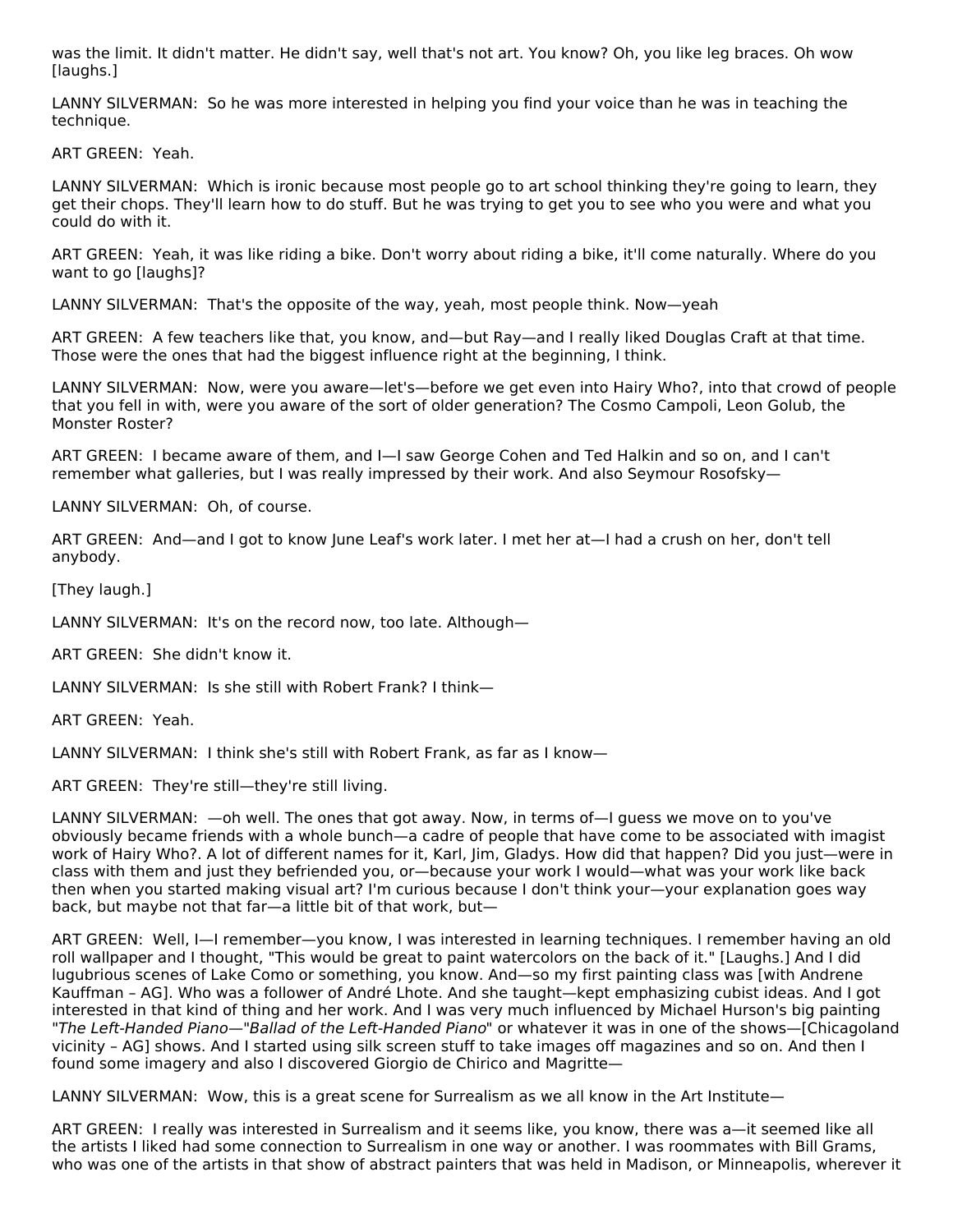was. And he taught me a lot just from watching him about color, but I never was interested in purely abstract things. So I had developed what I thought was my style and I started putting things around in various shows and I got into some—a show or two at the Hyde Park Art Center. And they had this series of shows, Animal, Vegetable, Mineral. It wasn't a high concept [laughs] curatorial program. But it was a place that serious artists applied to and were shown and also younger artists—

LANNY SILVERMAN: This was Don Baum, I assume.

ART GREEN: Don Baum.

LANNY SILVERMAN: And he was a very important in Chicago. Very important.

ART GREEN: Yeah, and I-I think during the Animal, Vegetable, Mineral show or during the Phalanx series of shows—there were a couple of shows at IIT—I got to know Jim and Gladys, although I think I probably had seen Jim at the Art Institute. He was older than I, or he was in an earlier period than me. And I knew Karl Wirsum because as I walked to school I'd meet him in the mornings. He lived nearby, walking to school or going to the subway. And I never wore a hat during the winter and he would always recommend that I wear a hat because steam was coming off the top of my head.

LANNY SILVERMAN: [Laughs.] Literally and figuratively.

ART GREEN: And I—but I—I really—and I saw a show of Karl's work at—I think the Sedgewick Gallery. It was a little gallery right where the L train turns on Sedgewick on the second floor. So when you're in the gallery you see the train coming and then it turns at the last moment. It was a very dramatic space.

LANNY SILVERMAN: Oh yeah. It's a sound—it was a gallery with sound installation, too.

ART GREEN: Yeah, it was a—it was a—it shook me up, this show. But it was his early work and I loved it. And so I probably knew him best, but Suellen and I sat next to each other in Vera Berdich's class and I admired what she was doing. And Jim Falconer I think I knew. So luckily for me, Jim and—I think it was Jim and Jim Falconer went to Don Baum thinking, well it's fine having one piece or—in the shows—wouldn't it be nice to have a show of four of five people, each would have four or five pieces. And Don agreed and then he suggested—along with the five of us, Suellen, Jim Falconer, Gladys, Jim and myself, to include Karl Wirsum. And for some reason Jim hadn't been aware of his work. [Now I hear that he was aware of it. – AG]

LANNY SILVERMAN: Really?

ART GREEN: And this was a—a great catalyst. Actually, the energy of—of everybody combined. I wasn't that energetic in the whole thing, I have to say [laughs.] But it was—that's how it came about.

LANNY SILVERMAN: So that's how you met them? Let's go back just to one little detail that I'm curious about, which we'll talk more about when we—maybe tomorrow when we talk more about technique and process—but I'm curious to clear something up. You mentioned Vera Berdich as a teacher. And my understanding is that—you were talking about the transfer technique—my understanding that the technique that Rauschenberg used—was he ever at the Art Institute or something? Someone had told me—I don't know if—someone who knew Vera or someone told me that that came from—that Vera was doing that very early. Way before anyone else.

ART GREEN: She—she very well might have been.

LANNY SILVERMAN: And I—there's a really beautiful piece that was in the show we did that actually was one of my favorites that was a transfer piece. I can't remember the date, but it was before Rauschenberg was doing that. But you don't—you don't know—she was doing that very early on, but—

ART GREEN: I've never heard about him being at the Art Institute, but—

LANNY SILVERMAN: Maybe not. I know Walt Disney was, but—

ART GREEN: —word gets around when someone discovers something, you know?

LANNY SILVERMAN: Yeah. Maybe I—I don't know why—maybe that transfer—the transfer—maybe that was just anecdotally told to me but maybe it had nothing to do with him being here, maybe he just was—I don't know how he would have been aware of—

ART GREEN: Now, in some cases it looks like he had photographs put on silk screens and silk screened it on.

LANNY SILVERMAN: Yeah.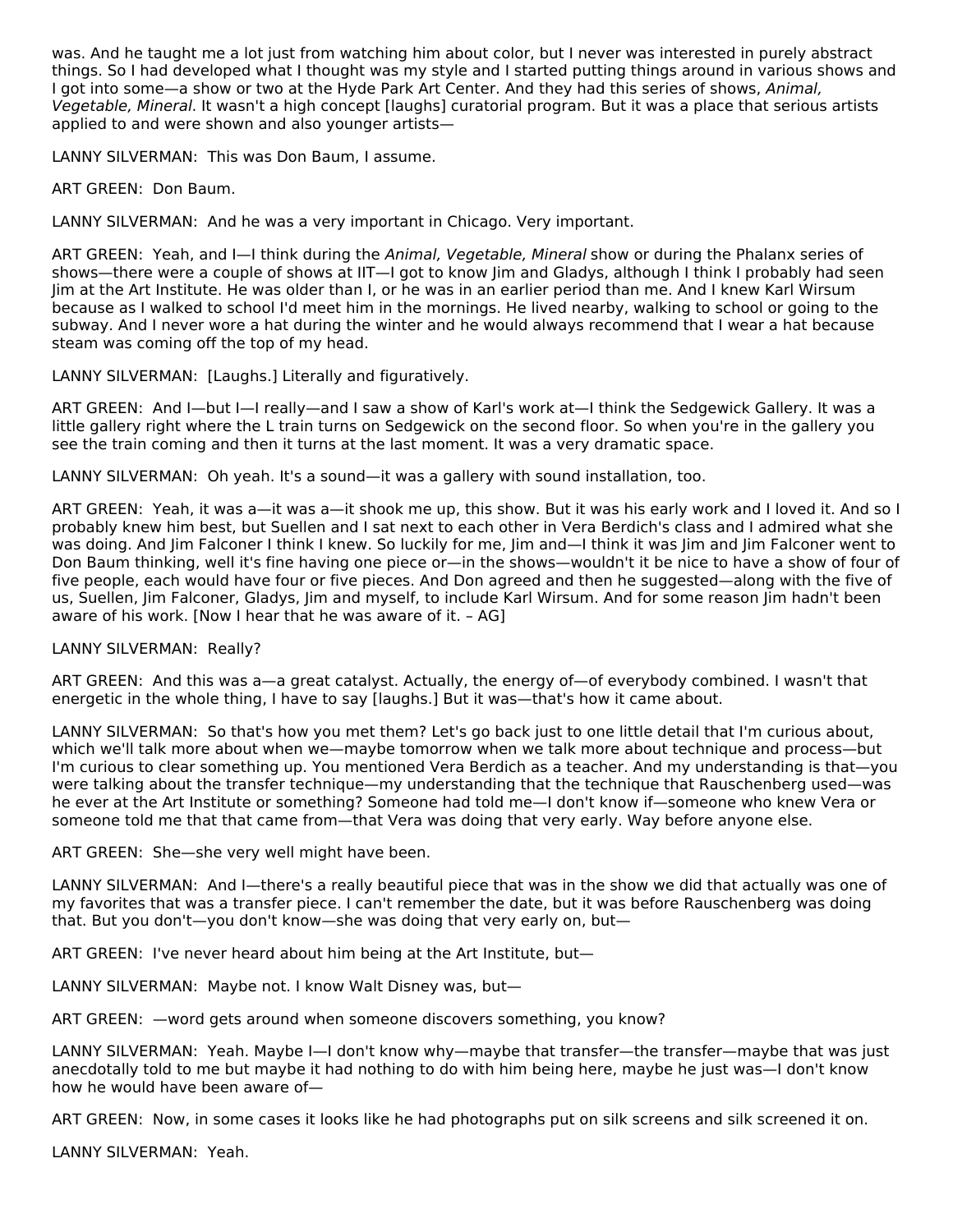ART GREEN: But others, you know, the drawings in particular, obviously are transfers.

LANNY SILVERMAN: Yeah, my wife's actually working on stuff like that now from computer stuff—computer print-outs, and actually it's not always that easy to get the stuff to come off properly—doing that technique. And that there was somebody who was doing it—a famous artist—who was doing it with Play-doh. I know there—the waste of transfer with George Condo, I think. Maybe way back. That's way, you know, like 30 years ago he was doing that. But—so that transfer thing—but—I know that she was really wonderful at print making. So did you learn print making technique from her?

ART GREEN: I did. And she ran a—a nice studio. It could be difficult to deal with, because she tends to get paranoid about things. But what I loved about her class was she would sit in the corner working on her plates. And she would get these plates from R.H. Donnelley and Company. She had some confederate who worked over there who would give her the plates that were made to do the page proofs for Life Magazine, or Saturday Evening Post, or Time, or whatever it was that printed. I think Time and Life. And she would scrape away parts of the image and leave parts there and then put in her own personal ideas around it and change it all into some amazing tableau. And she would also distribute or sell these plates—or give them, I think—to the students. And sometimes she'd say, "Well, scrape everything off." So it would burn in all the [laughs] the drudgery of the process, but also she encouraged, you know, if there's an image in there maybe incorporate it. And that got me started—I always liked news magazines. My father always subscribed to Saturday Evening Post, which was more of a general purpose magazine. But I loved—I liked that sort of thing and I—I—

LANNY SILVERMAN: So you came upon either images-based work or pop-based work or so-called vulgar low art stuff. You came upon that by way of your background—it was independent of maybe, you know, the Hairy Who? group that you've mentioned. But you were already interested in magazine images and all those things that that sort of—so you had some things in common with them.

ART GREEN: Yeah. That was the only magazine we subscribed to. We had no books. My dad had a few engineering books. I had children's books, you know, but we didn't—I mean we could go to the library and get books out. But I always was happy waiting for the Saturday Evening Post every—this is—every week. Every week? Or month? I—

LANNY SILVERMAN: I think it was every week, but it's now been so long I'm not sure either.

ART GREEN: And—Murray Simon, that was a roommate of mine, gave me a stack ofTime magazines about a foot deep at one point. And it was when I was searching about for things and I—I got used to doing that.

LANNY SILVERMAN: So, you mentioned that you were in shows already as a student? So you started to get some response to your work.

ART GREEN: Yeah, it was toward the end of my fourth year, really, that I entered—first it was for the Chicago Arts Festival in the basement of McCormick Place and I brought—I had four or five of these transfer drawings, and I sat at a card table in the basement and no one came by [laughs.] That was my first show.

LANNY SILVERMAN: [Laughs.] The first wake-up call in terms of what the art world is like. Welcome to the art world, right?

ART GREEN: Hmm, this is not going to work out [laughs.]

LANNY SILVERMAN: Well, in terms of—I'm curious—going back a little bit, although I think this is [laughs] relevant to that, did you ever think—when did you decide that you wanted to be an artist? Because you saw you know—your dad was an engineer, lived in a part of the world where art wasn't necessarily a—a thriving commodity—

ART GREEN: Wasn't a first priority.

LANNY SILVERMAN: Yeah [laughs], thank you for lack of a better way to put it without sounding too snooty. But when—did you have any other back-up plans or did you—graphic design probably, is what you start out with.

ART GREEN: Yeah. I—I was winging it. I—you know, it was a period when it wasn't that difficult to get some kind of work. And rents were low enough that I was at one point working four hours a day at the post office, standing on LaSalle Street, I think in the Rookery Building while these lovely secretaries would put things into the bags and I would direct them to which bag to put it in. And then I'd carry the bag out the front, I'd pick it up and I'd go home. And I made enough money to live—you know, I paid \$17 a month for my part of the store-front rent. And I was flush. I had all I need. I couldn't afford a bicycle or anything like that. And I thought, well I'll—I'll go on like this and see how it works out.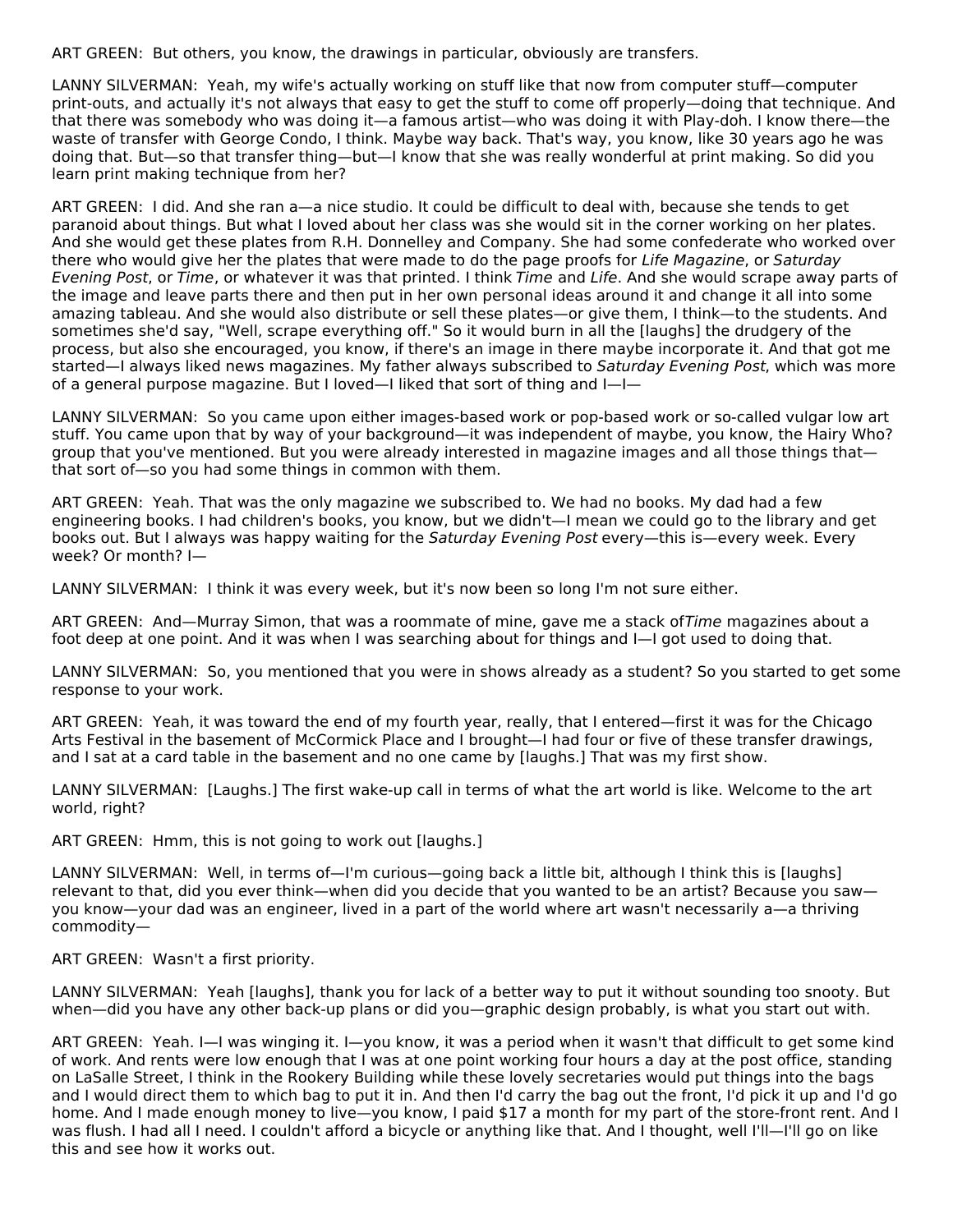LANNY SILVERMAN: And basically—

ART GREEN: Time have changed.

LANNY SILVERMAN: Times have changed, but basically yeah, one of the secrets of—better kept secrets to Chicago—is that rents and living expenses are very reasonable.

ART GREEN: Yeah, they are.

LANNY SILVERMAN: For a big city, as a matter of fact, it's one of the—one of the easier ones to live in. Forget about—

ART GREEN: Don't tell anyone that [laughs.]

LANNY SILVERMAN: —yeah, forget about going to New York City. You didn't have any dreams of going off to New York to be a—

ART GREEN: Well, my friends, Cynthia Carlson and Bill Schwedler, who—who was a roommate for a while and who really influenced my work from watching him work and so on—they went off after art school to Pratt, to their MFA Program, which is—and they were encouraging me to do it. I foolishly had missed a couple of the University of Chicago courses that you take in order to get a degree. I got a diploma at the end of my fourth year. And I wasn't particularly qualified to go off. And—so by the time I got my diploma, or my degree at the end of that next year, I was starting to show some work and at about that time—anyway, I went to New York, and I thought it was wonderful, but I was still attached to my family who were in Fort Wayne and dependent on them for certain things. And I had a girlfriend who was happy where she was, so I just stayed in Chicago.

LANNY SILVERMAN: That's interesting, too, because, you know, at that point in time and, I think, still, Chicago has this second city mentality. And making it in the art world usually meant—at that point in time, now it's totally different because now everything, you know, people sell things online, everything is changed—but at that point in time, that was how you set your—you know, if you were serious, that's what you did. But Chicago had its own thriving art scene, and what's amazing is that it was very vital and very under-looked. You know, you were just now in that show in New York, finally you were starting to get—Chicago's starting to get some revitalized interest historically and people that were very important. And even before that, you know, there's always been really a vital art scene here, just it didn't get very much—there weren't very many writers, I guess. You know, Alan Artner, there were people—and Dennis Adrian—they were writers, but there really weren't many magazines —New Art Examiner—

ART GREEN: Well, you know, about the time that Hairy Who? started, by then Whitney was writing forArt Forum—

LANNY SILVERMAN: Oh, that's right.

ART GREEN: —you know, which had a Chicago column, for heaven's sakes. And that—why, you know, every art student in North America would wait breathlessly for that [laughs] next issue of Art Forum. I remember one issue I opened it and it showed Frank Stella's new work and underneath in the caption is said, "Tape not yet removed." You know [laughs], so—so this is before he removed the tape. So you're really in on the ground floor.

LANNY SILVERMAN: Yeah, I've seen the process. So, you didn't—

ART GREEN: But most—sorry, back to the question of moving to New York. Most of the—we were not the hot shots, the Hairy Who?, I don't think any of us—maybe Karl—I don't think any of us got a traveling fellowship, which was the stamp of approval for—when you graduate. There were five or six of them. You know, one big one then some smaller ones. Neither one of us were thought of as "Oh boy, these guys are really going to go somewhere." We'd [laughs] —

LANNY SILVERMAN: Well, that's funny that you say that because we'll—I guess we'll talk more about that later in terms of success in the art world. Because I think of—one of the lovely things about Karl is that he was not as aggressive a marketer or didn't get the attention—

ART GREEN: No.

LANNY SILVERMAN: —nationally or internationally—that Ed Paschke got or Roger Brown or Jim Nutt, who deservedly so—anyways, but I guess you're saying at that point, the fellow—the traveling fellowship was a mark of success and he was doing well at that point. Because I see him as maybe being—overlooked more.

ART GREEN: I'm not sure. I know that he and Suellen accompanied was it, Ray and Dennis? Or somebody to Mexico and spent some time in Mexico, which was a big influence on Karl for sure.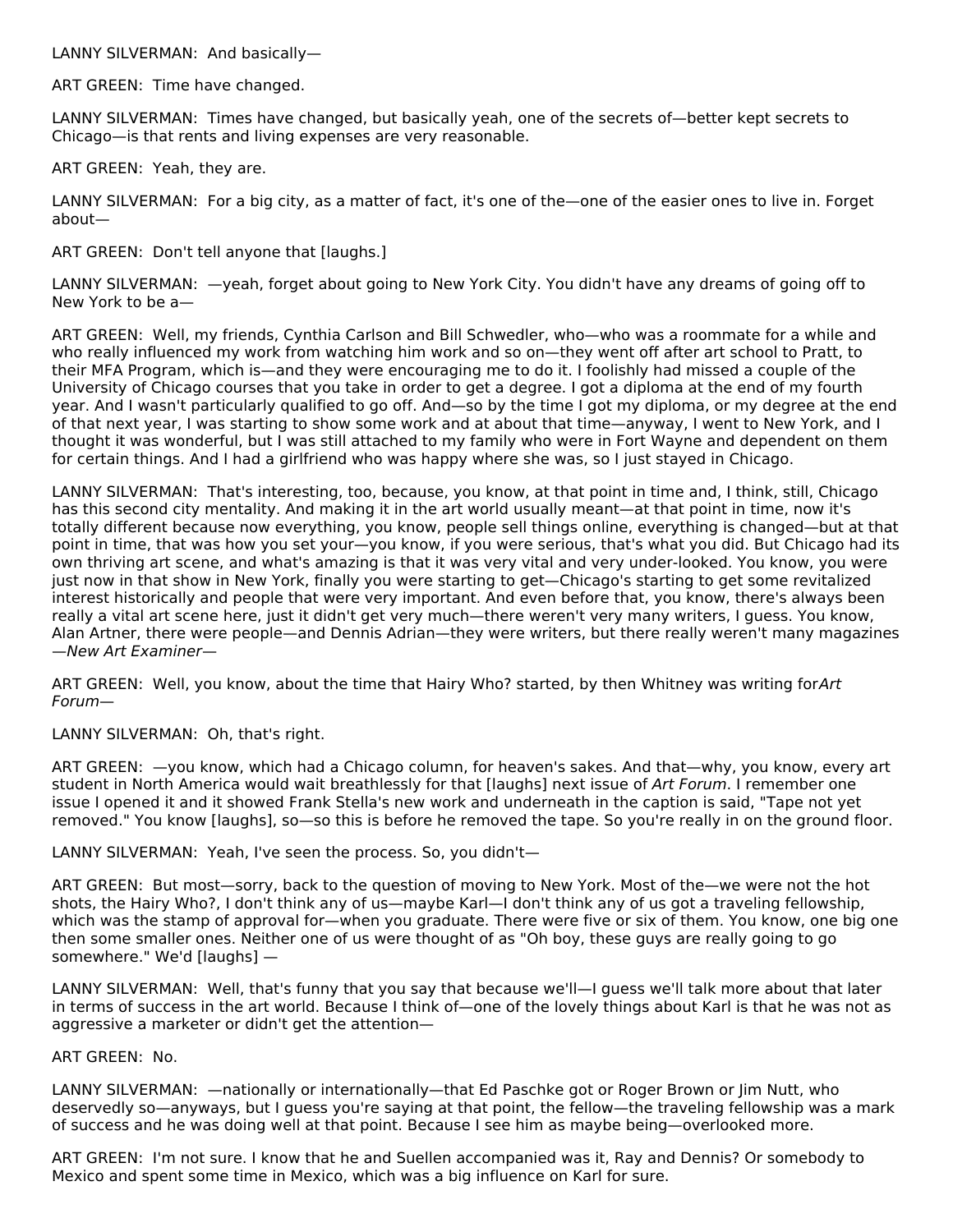LANNY SILVERMAN: Yeah.

ART GREEN: And Suellen as well. And I wondered if that was part of the traveling fellowship. But I—I think I've heard Jim say none of us were the stars of—and I—I didn't feel like a star, you know.

LANNY SILVERMAN: Yeah, well this is—yeah, this is at a time before—I mean, it's a while before, I think, Hairy Who? and imagists became locked in as the signature style of Chicago, which is kind of weird.

ART GREEN: Well it certainly was far before that [laughs.]

LANNY SILVERMAN: Some people are still trying to fight against it, as a matter of fact.

ART GREEN: Well, yeah it was—I think it was some confluence of, you know, I think the idea of Artforum having a Chicago correspondent who was interested in what we were doing was a big thing, you know, and it was a you know, Dennis was at the Daily News and—I think—and it just was a point at which things—suddenly there was more media attention and there were more galleries that were—you know, Marjorie Dell opened her gallery and then Phyllis a little while later.

LANNY SILVERMAN: Phyllis is a big important part of it—and that's as I say, too—before we were on tape, I was saying that's how I found out about Chicago Imagism. Actually, that Roger Brown poster on the corner came to me at the Cleveland Museum of Art. It's like, wow, that's wild and I love that the building is screaming—people running out of the buildings, they're flying out of buildings. And I saw that. I said, "What's that?" And then I look it up and found out a little bit more. But—so this is in Cleveland, which isn't that far away from Chicago. But it didn't make its way to Cleveland very much. As a matter of fact, in New York I saw her gallery and I went to check it out. I was amazed by Jim Nutt's work and I found it wonderful. It fit in with my sensibility a lot, and actually one of the things that's very interesting, I think, that distinguishes, Imagism from maybe Pop is there's no sense of irony. There's a sense of real—there's—it's not a critique. It's not—although you could say that, you know, Andy Warhol loved this stuff too. He was kind of hard to read, he's all over the map, but—there wasn't a sense of irony. And you talk about Surrealism a fair amount. There was a lot of that in Chicago, too. Chicago is kind of a really interesting hotbed of stuff, and yet it didn't get—it really didn't get much mileage outside—I hate to say it, but I mean it—it—and there were—there were people like Jim Yood and there was the New Art Examiner. There were ways for it to get out, but it really didn't get out beyond Chicago nearly as much as it deserves.

ART GREEN: Yeah. I was thinking about, you know, Pop Art—people have said, "Well, all you aware of it?" Of course we were aware of Pop Art. We saw it at the American shows, we saw it in books, so you couldn't avoid knowing about Pop Art. And I, you know, I thought it was breath of fresh air. Very interesting and so on. But when I think about it, it seems more corporate. You know? Clean imagery, advertising imagery, Mad Men, you know, it's—it seem—

LANNY SILVERMAN: It doesn't have the funk. Chicago has the funk [laughs.]

ART GREEN: —it's always the funk. And it seems like it's the conscious and Chicago is—draws on the unconscious.

Mr. Silverman: Which is what interests me so much about it.

ART GREEN: Yeah. And—there was a bit in that film, Hairy Who? and The Chicago Imagists. Where someone was talking about Roger Brown's paintings and talking about Chicago being a surreal—the architecture being surreal and dreamlike, you know. Like, you know, why did they put that top on—you know, it's—and I thought that was —that was interesting. Anyway, the—yeah, New York seemed to me a place to go if you wanted to "make it." I didn't think I was going to make it. I—I mean, my parents and anybody who cared about me probably thought I'd thrown my life away. You know, and here I was—when you throw your life away and you're able to live on four hours a day of work—of not very demanding work—and, then you're free. I've already thrown my life away, I might as well do what I want.

LANNY SILVERMAN: Well, something you learned early is that you followed what you wanted to do and—and figured out the means—I think sometimes that's a really good procedure because so many people are miserable and trying to work the other way around. Trying to support themselves and then thinking, "Well I hate this" after 50 years [laughs.] Whereas you just decided—I know this is kind of like a parallel to my career—somehow or other it all works out. I don't know how that is, but we survived and we're here [laughs.]

ART GREEN: Yeah, you've got to follow your—you know—and I mean, not that I didn't have self-doubts. That's what I'm made of. But there was enough momentum from my schooling at the Art Institute to keep me—keep me on track, I think, more or less. [Laughs.]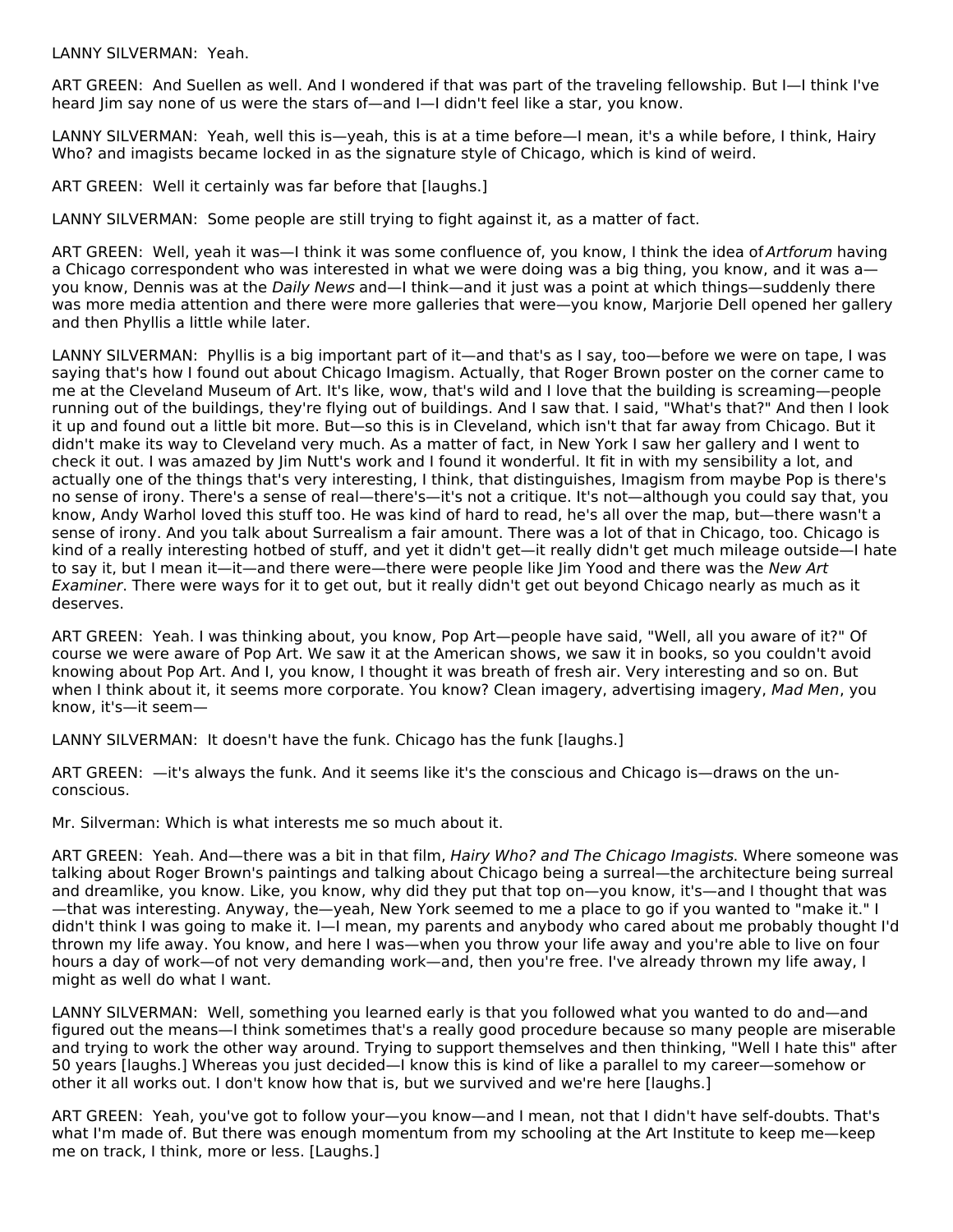LANNY SILVERMAN: Well, I guess—I guess it might be worth getting a little bit into—I mean, well let's talk a little bit more about the—the Hairy Who? group. So these were not just your colleagues but they became your friends. So you hung out with these people—this was a tight group of people, which is a—an interesting thing, too, because the art world, as you well know, can be very competitive and it can be something where people are not very honest or very friendly, but they may, you know, put out that front. But these were people where there was a real sense of camaraderie, and that's true with Don, too, who was also an artist, of course—Don Baum.

ART GREEN: Yeah. It was—it was a great opportunity. Some people have said, well, what is collective? I mean, that gives the idea that you're—have meetings and you write down—

LANNY SILVERMAN: Or that there's a similar style, but you're all so different.

ART GREEN: —we'd have no manifesto, and we—I think that was important. If we'd all been doing the exact same thing it would've probably would've fallen apart.

LANNY SILVERMAN: I think that helps, because actually when you're competing in the same area—I've had this discussion with my wife—some people are very competitive or very weird with her and I think it's because there —the same—there isn't that whole lot of room for—[laughs] for success.

ART GREEN: —you've stolen my palm tree [laughs.]

LANNY SILVERMAN: Well, even if you hadn't stolen it, you're trying to succeed in an area that's my—this is my turf—but you had enough distinction—so you think that had something to do with the success of the friendship?

ART GREEN: I think it—I think it helped. I mean—you know, we got through the first show on the strength of "We're going to have a show and gosh, we're going to have a catalogue and it's going to be a comic book and what do we name it," and all that. And that had such an unexpected response. You know, we thought we might get a little notice in the Daily News or the Tribune and that'd be about it. Maybe a few sales between us. But it was, I mean, we didn't sell that much, but it was—it really made a big splash. And so, you know, naturally you want to continue it. And we remain on good terms today.

LANNY SILVERMAN: So, what was it like to get response to your work once you started to exhibit and become part of this group and have a certain kind of success? I mean, there's—limited in some ways. But I guess the question is what was it like to see response to your work? What did you—

ART GREEN: Well, it was—it was great. I mean, at first, you know—it's unalloyed wonderful. Oh my gosh, you know. I'm a new—you know, the world is my oyster, whatever. You know, you think, "Gee, where is this going to lead?" You know? [Laughs.] And—but I—I didn't have much idea what I was doing at that time. It was still a work in progress to say the very least. And—so I had insecurities about what I was doing and after by the time the third show came around, you know, there was a little restaurant called Wing Yee, up on near Diversey and Clark I think.

LANNY SILVERMAN: Yeah, it's not too far from here, actually.

ART GREEN: Yeah, I went in and—you know, I like to go there—eat their food. And the waiter said, "Oh, you're Art Green. Would you sign my menu?" And I said, "Oh, you're Art Green. Will you sign my menu?" [Laughs.] And —but, no, it was wonderful. I mean, we wouldn't be sitting here today talking [laughs] if it wasn't for that show. And it—it was a great event in my life. But I—I can think of several other people who would have perhaps been more suitable in my place [laughs.] I feel very lucky.

LANNY SILVERMAN: Sometimes it's not that—you fall into the right place at the right time or in the right—but it seems like, as we were saying, it's a very fertile period in Chicago art history, and there's—that alliance between people is quite magical and actually still sustains—you're here today to, you know, for tomorrow or Saturday or whatever, to give a talk about the history. It's maintained, it's—it's gone on for quite a while.

In terms of the Art Institute, anyone else that seemed like an important influence to you? What—the influences to your work. You mentioned, of course, Surrealism. We'll get a little more into that as we—we're going to come to style and to how you develop that—but at your period of time that you were at the Art Institute, any other people—I mean—

# ART GREEN: Sure.

LANNY SILVERMAN: —influenced you or artists/famous ones that—things that you saw at the Art Institute collection? You mentioned some already.

ART GREEN: Just suddenly thought of the Frances Bacon show that was there during probably my third or fourth year, which I really quite liked at the time. But, other teachers, I mentioned Vera Berdich, Doug Craft, Thomas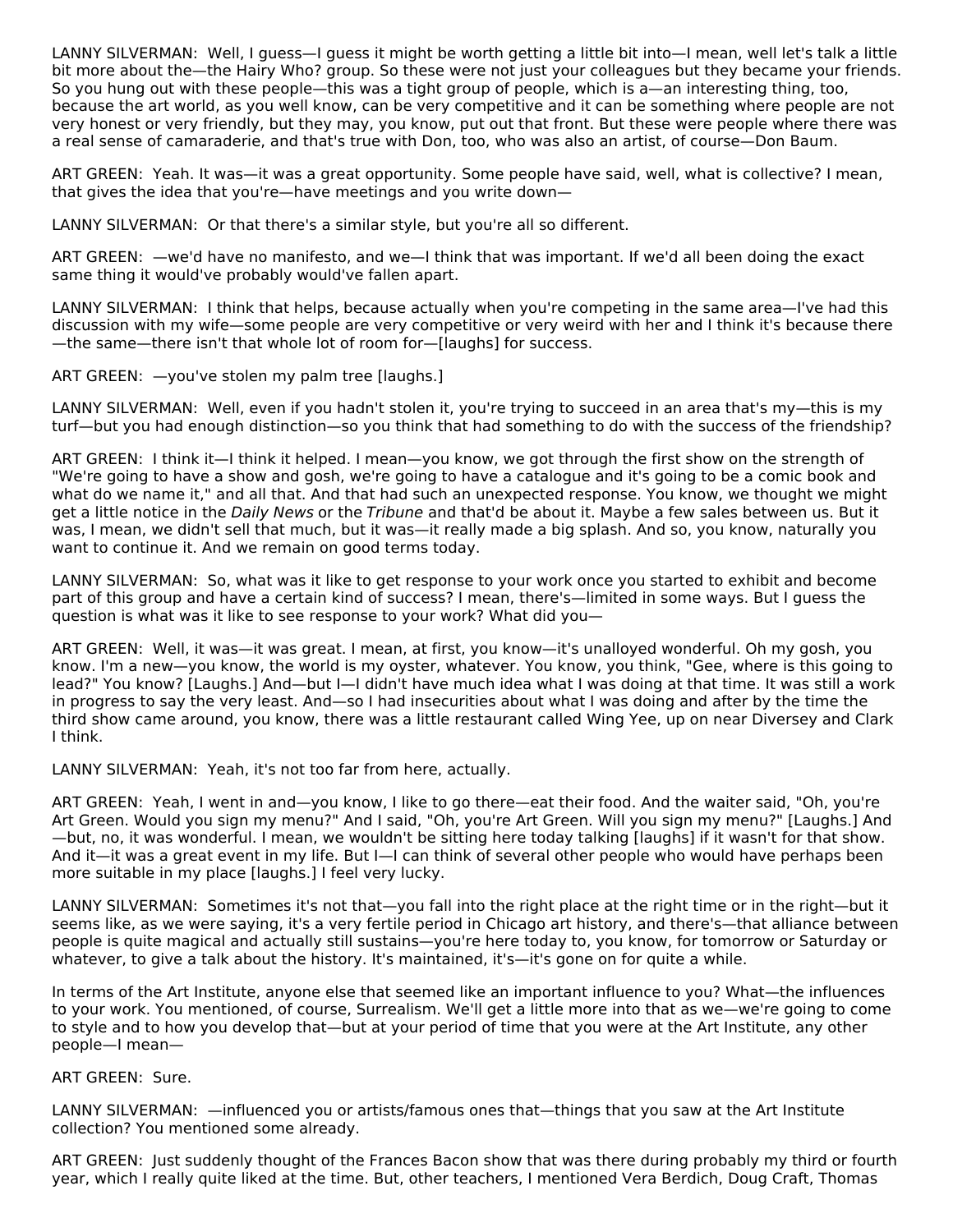Kapsalis was—

LANNY SILVERMAN: —I know Thom. Sure, yeah.

ART GREEN: —a teacher. And his—his work tends towards the abstract, of course, but he was very open to all kinds of things and encouraging students who seemed interested in something. He would shyly, quietly say, "Perhaps you'd like to look at this." You know, it'd be something like—

LANNY SILVERMAN: Very unassuming guy.

ART GREEN: Yeah, very unassuming. And he—he had such interesting—it was a third year drawing class, I remember. We had a model who was a—I think a failed or a former ballet dancer who was no longer—body was no longer fit to ballet dancer mode—and she always wore a tutu [laughs.] And she had a little squeaky voice and whenever she'd get into a pose she'd describe—and Mr. Kapsalis would be standing nearby with his suit and tie and she'd be describing, "Now this pose I'm going to be putting more of my weight on my left foot. It was popularized by the dancer blah, blah, blah. And she'd go on [laughs] for, like, three or four minutes about this pose. And then Mr. Kapsalis said, "Today, class, I'd like you to think about furniture. Heavy furniture." [Laughs.] And one day he started a class by passing out crackers and he said, "de Chirico drew on crackers." And I was [laughs]—

LANNY SILVERMAN: That sounds great.

ART GREEN: He was—he was, oh—and my roommate and I, we really liked him. We invited him over for dinner. And we didn't invite his wife, we just invited Mr. Kapsalis, figured he's like us, you know? And he graciously accepted and we got some frozen crab meat and some snow peas and made a grand dinner and we thought, "Well, we'd better get some wine. What kind of wine could we get? Well, we'd better not get Ripple wine. How about Mogen David?" [Laughs.] So we—we bought a bottle of Mogen David. Mr. Kapsalis, we poured him his wine and he says, "Oh, Mogen David, I haven't had this for a long time." [Laughs.] He was really wonderful.

LANNY SILVERMAN: Down to earth and—

ART GREEN: —and I—I think he and Ray and Vera Berdich were probably the ones who were most influential.

LANNY SILVERMAN: Now, you mentioned abstraction, which is interesting. Chicago abstraction is peculiar to me in that it seems very based in images. Some of the people that I'm thinking of are Evelyn Statsinger and Bill Conger, who I've done shows with—

ART GREEN: —I love his work, yeah.

LANNY SILVERMAN: —and actually, did you know them at all?

ART GREEN: I didn't know them.

LANNY SILVERMAN: Like you, your work has elements of abstraction and about perceptual sort of games and things like that that have to do with process. But it's rooted in images. And I think that's where you started from and you mentioned Surrealism and things like that. Their work is also a mixture of abstraction. You knew them, but you didn't know them well.

ART GREEN: I—I didn't know Bill Conger's work until I started seeing in magazines. And when I'd come to Chicago I saw a few of his shows. But I—I always admired him. And Evelyn Statsinger—work is very interesting. And I—I met her only a few years ago.

LANNY SILVERMAN: Oh, so these weren't—

ART GREEN: No.

LANNY SILVERMAN: —at that time they weren't people that you were either influenced by or aware of?

ART GREEN: No.

LANNY SILVERMAN: Interesting. But there's something that comes out—you had shared some things with them in that you work as a sort of a blend. It doesn't—it does have elements of abstraction, one of the things that's interesting about Chicago, at least a lot of Chicago art, not entirely. There's people that are contrary to this, but the Abstract Expressionist, big hit of the late 50's/60's of New York, didn't seem to make as big—one of the things that Chicago is the center of a rejection of that by way of having image-based work, having funk and having things that are more emotional and unconscious, as you say, coming from the unconscious. That wasn't in your—you weren't fighting—what did you make of Abstract Expressionism for that point in time?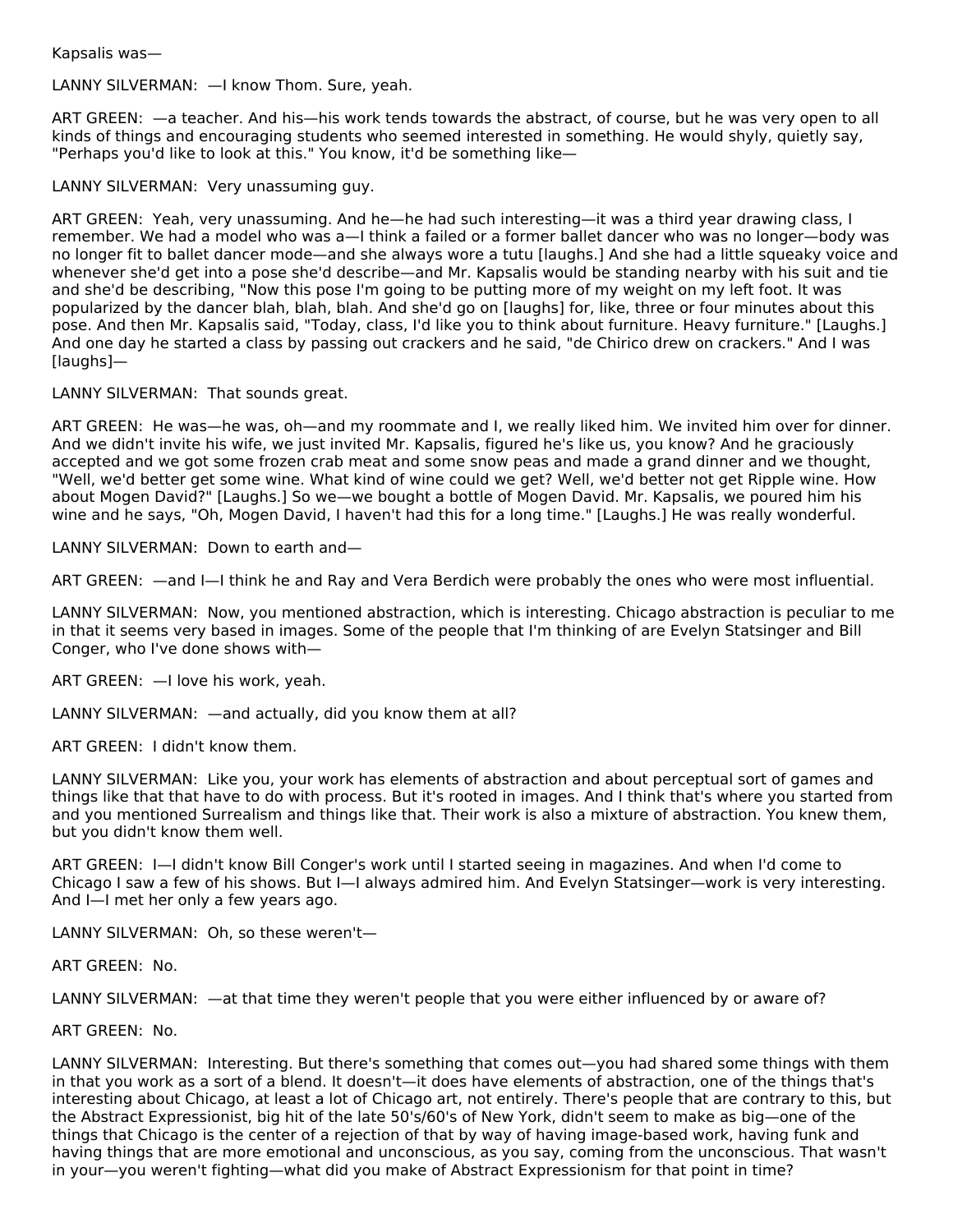ART GREEN: I tried—I tried to become an Abstract Expressionist when I was flailing about for who I am—

LANNY SILVERMAN: [Laughs.] You mentioned Cubism and Dubuffet. Dubuffet and some other things, too, so-

ART GREEN: The German painter who taught at the Art Institute whose name escapes me—he taught Oldenburg as well.

LANNY SILVERMAN: Oh, really?

ART GREEN: It'll come to me.

LANNY SILVERMAN: Did he teach up at the Evanston Art Center?

ART GREEN: No, no. He was—oh dear. Anyway, I'll think of it. And you can fill [laughs]—He was an abstract abstractionist and used to—I liked his class—used to sit, we'd sit like little school kids on the little floor while he'd hold books and talk about various artists, you know. And I tried—I was—And I would have loved to have done Abstract Expressionism. And I tried my darnedest. But often people would say to me, "You're not painting." And I said, "Well, what do you mean I'm not painting? I'm covered with paint?" "No, no, no. You're drawing." And I'd say, "Oh, come on, I'm using a brush." And I was always interested in lines, you know, and—rather than areas, I guess. And so I did a few Abstract Expression paintings, and I felt that the signature was a big part of it. And I would try to—Art Green—and somehow it just looked flat. Like, terrible.

LANNY SILVERMAN: [LLaughs.] It wasn't working for you.

ART GREEN: Wasn't working for me.

LANNY SILVERMAN: Well, it's funny because your father was an engineer, and we'll talk about—I mean the bridge stuff that you did, some of your vocabulary reflects that, directly or unconsciously or whatever, but I sense about your work—and you mention that you weren't that successful with mathematics or whatever. But I sense—especially as you—after Nova Scotia period—I sense that there's a large sense of structure and of almost engineering painting. I don't mean just engineering in the literal sense, but I mean, there's a sense of fitting the pieces together and making something—do you think that was an indirect influence from—

ART GREEN: I think so—

LANNY SILVERMAN: —or genetic influence from your dad?

ART GREEN: From—possibly both. But yeah, my dad used to work on engineering drawings on our dining room table—

LANNY SILVERMAN: Oh, so you definitely saw stuff like that?

ART GREEN: —and he had all these tools, and calculations, and tracing paper, and all this stuff. But I—I—I always suffered from, you know, in relation to Hairy Who?, Jim could happily put an image on—on the page and not have anything supported.

LANNY SILVERMAN: I was going to talk about that.

ART GREEN: —I always had to have a support [laughs.]

LANNY SILVERMAN: Yeah, you talked about floating, that the imagists in general had a fork that was floating. As opposed to yours, where it was always—it was not—

ART GREEN: I had to figure out what's holding this up [laughs.]

LANNY SILVERMAN: That's an example of what I was talking about—this engineering [laughs.] You needed to figure out the engineering.

ART GREEN: I'd probably taken to my dad, just looking at it. "Well, I don't know, what's holding that up? It looks —kind of shaky."

LANNY SILVERMAN: That word is just floating nowhere.

ART GREEN: Yeah. My dad, you know, he would see some drawing—I think I showed him some work of somebody or other of old buildings. He said, "Why in the hell does somebody want to draw this tumbled down building. Why don't they draw a nice properly built shack? You know, straight up and down, that's a pride to the person who built it." [Laughs.]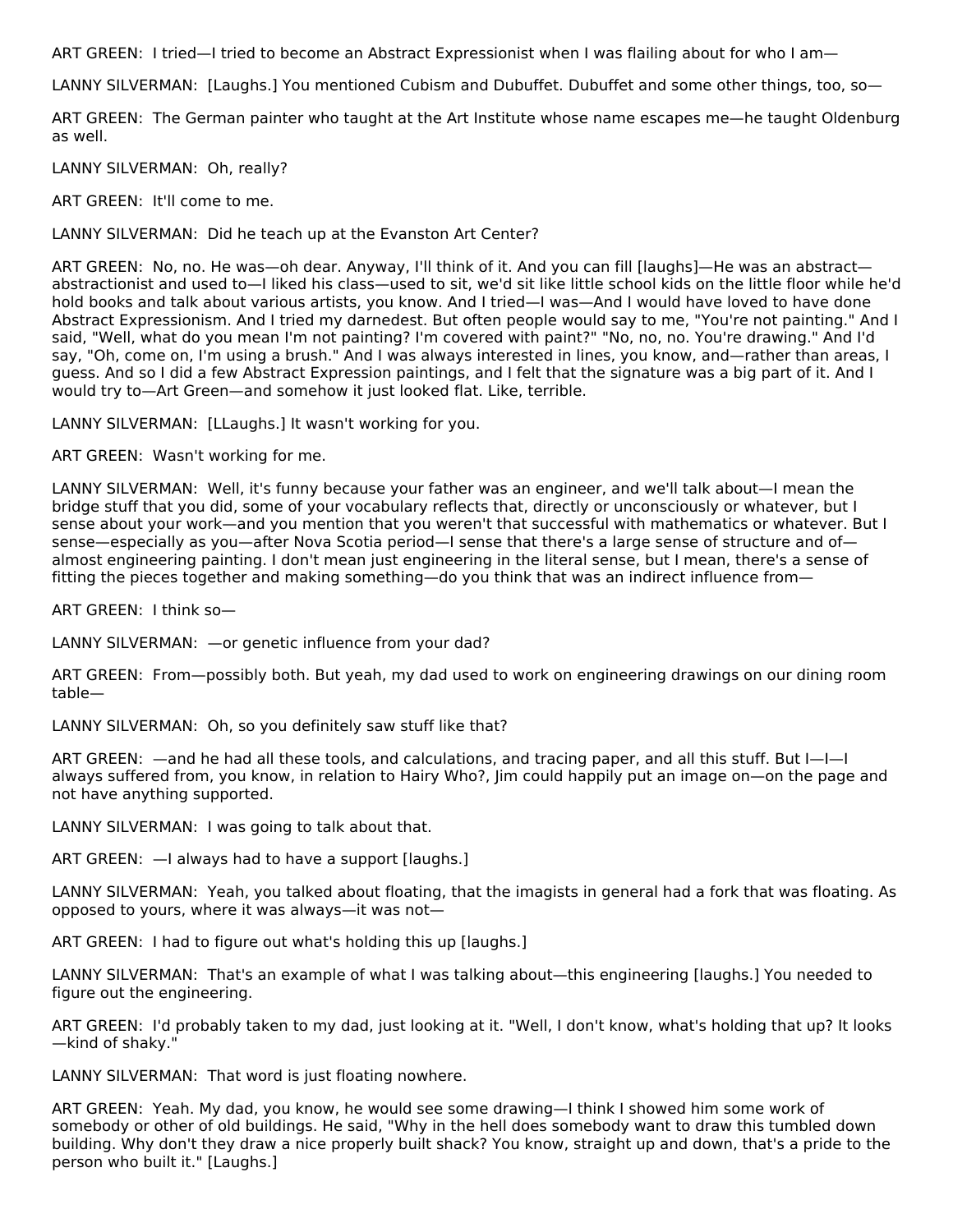LANNY SILVERMAN: That's like that thing with the elephant, when you're in that field, that's what you see.

ART GREEN: Yeah.

LANNY SILVERMAN: You feel the trunk, you think the elephant is one thing. In his world, that was the way things were. You wanted something well built, well-engineered, and to fit.

ART GREEN: My problem in those days was that I wasn't very good at painting and I look at some of these paintings and I think did I actually tie a brush to my toe and paint that darn thing?

#### LANNY SILVERMAN: Well you've learned a lot.

ART GREEN: And—but coming from Indiana, the car culture and, you know, people didn't admire cars that were falling apart. Everything had to be ship shape and you get the wiring all lined up and everything is perfect. And there's sort of that kind of Midwestern—

LANNY SILVERMAN: That's another thing about the Midwest, very practical, very pragmatic, and very no nonsense. None of the pretentions of the so-called East Coast. I come from the East Coast. I guess I'm allowed to say that. But it's more like just make something and make it work.

ART GREEN: Right. And also I remember thinking I don't want to do—not during that period, but I have thought I'd like my work to be accessible. Now some people would say accessible? It looks weird. But in other words, it doesn't necessarily depend on you knowing something about the theories of Conceptual art or the theory of Abstract Expressionism—

LANNY SILVERMAN: Or art history or all that stuff.

ART GREEN: Or the picture plane. You know, you can look at it, you can apply that to it if you wanted to but, you know, somebody could look at it and as long as they weren't clouded by the idea that this is art and I'm not going to enjoy this, you know, they could look at it and think what they want. That's my theory. I know it all fits within the art world and so on.

LANNY SILVERMAN: Well the thing is, there's a lot of pretense in the art world and sometimes that makes it difficult because things are supposed to—there's a certain language and there's a certain pretentiousness about what art should be. So you also mentioned somewhere probably in your little condensed history of your life, you mentioned your ideal audience is somebody whose like looking at wallpaper, and this is very relevant to what you're talking about, and just keeps looking and looking. And I found that with your work, I warm to your work the more I saw it and entered into it. It's the kind of work that it gains from second and third views.

# ART GREEN: Hopefully.

LANNY SILVERMAN: Hopefully. So this is your idea of the audience, almost like an invalid who's sort of like stuck looking at the wallpaper and therefore they start to see things that weren't there.

ART GREEN: My ideal audience, a person suffering from maybe a long, non-life-threatening, or a long lingering death or whatever who got tired of figuring out the repeat of the patterns of the wallpaper, which I often do when I'm laying there with a fever, or critiquing the ads on the TV, you know, like what are they getting at, what are they trying to do here.

#### LANNY SILVERMAN: Yeah.

ART GREEN: And then finally turns their attention to my painting and looks at it the same way with suspicion and looking for patterns and trying to figure out the layers and so on and so forth.

LANNY SILVERMAN: Yeah. I guess maybe we can transition to actually what your work is. I think one of the things that interests me is just your style is an interesting one and it is distinct from any of the other images. I mean one of the things I think of the certain vocabulary that repeats throughout and you've gone and churned them over and over again, the thing that stands out the most is the ice cream cone. That's the prototypical one before I knew more about you, and the flame. I guess that's a fairly—you conjoin them sometimes.

# ART GREEN: Yeah.

LANNY SILVERMAN: So you've hit upon certain kinds of vocabulary. I have even a listing of some of them. Flames. You've got that KISS postcard that I guess Karl and Lorri Wirsum sent you. You've got disasters. You've got shoes. I did a whole thing of shoes, too, so we have that in common.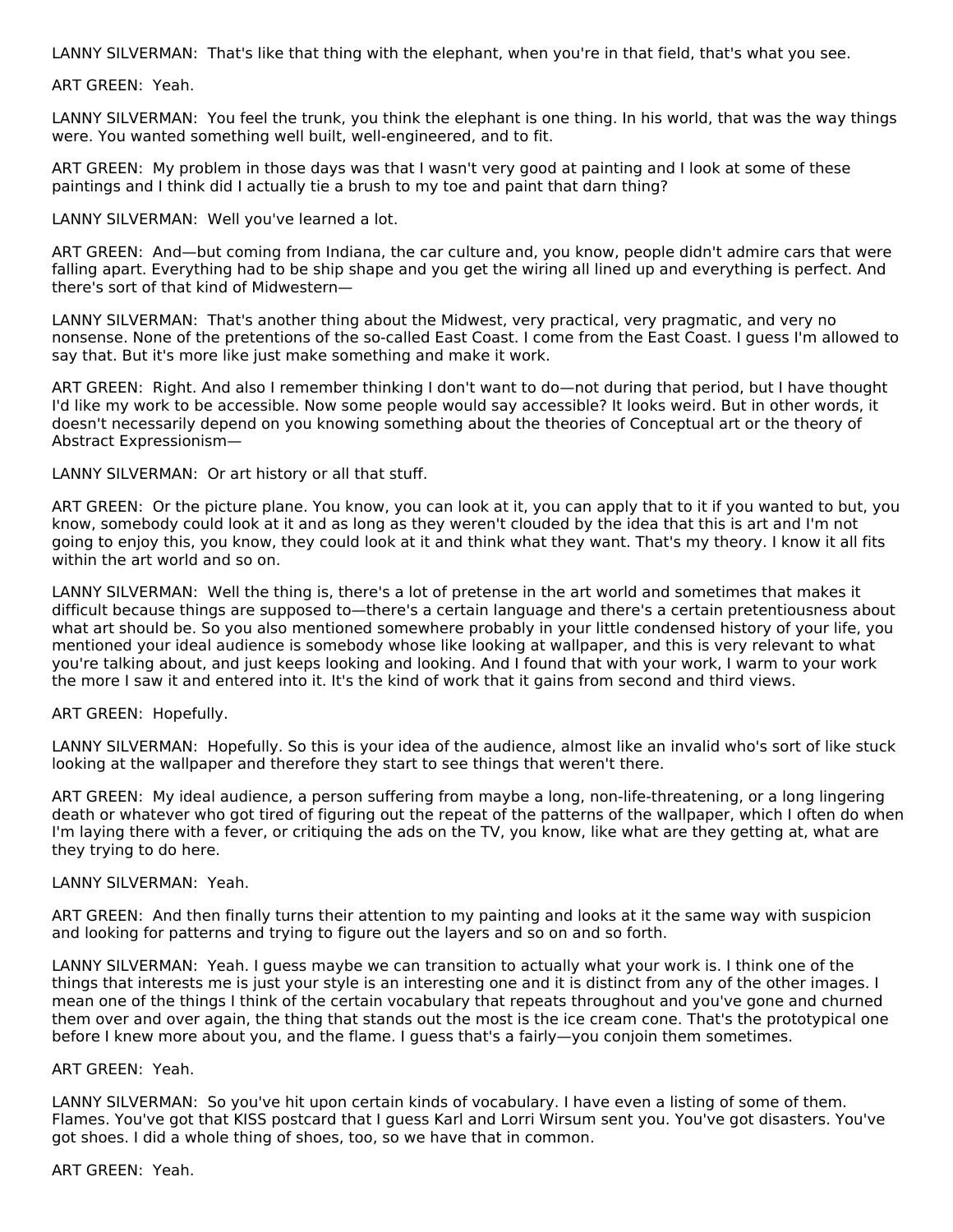LANNY SILVERMAN: I love old shoes. And tires. Again, the Necker cube which has to do with something with we'll talk about that. So you have this vocabulary. Let's get started with the ice cream cone because that's pretty early. I think one of the things that got you a certain amount of success and maybe attention in the early shows. What landed you into that particular choice?

ART GREEN: Before I found the ice cream cone, I like old books and I often visited the Salvation Army in Fort Wayne and bought books and I was interested in old line cuts and advertising, old advertisements and Saturday Evening Post and I particularly like the kind that had idealized images. But I also collected—I found myself collecting books on dermatology with terrible skin conditions and I started thinking, I've got these things that either people—catatonic at the end of their lives or idealized images, you know. I was stuck in the middle somewhere. And I used to live on—for a while, I lived on Halstead Street and there was an ice cream stand or hot dog place that sold ice cream down the street and I often went down to get an ice cream cone, a soft freeze. And they had an image on the wall of this ice cream cone that was—and I'm standing there in line and I'm seeing the ice cream cone image and then I see people carrying away their ice cream cones. The ice cream cone image was like the ice cream as God intended it. It had form, shadow, three-dimensional feel. It was like an icon. And the things they carried off were terrible blobs. No one held it up—

LANNY SILVERMAN: And they're melting this reality—

ART GREEN: —and say "Wait a minute here, I've been had!" And so it was just hanging a piece of paper up there and I asked the guy, I don't know what gave me the courage, if I could borrow it and as I was a long-term customer, he said, "Yeah, I've got another one. Bring it back. How long do you need it?" I said, "Well, maybe a week or two." So I painted that and I unfortunately didn't paint in the middle of the canvas and I thought what am I going to paint on the other side. Then I thought oh I'll put something less attractive so I had a book on dermatology and varicose veins which to a 22-year-old, you think boy, that's the end of the world. Varicose veins.

LANNY SILVERMAN: Now we're in a whole different world.

ART GREEN: Yeah. It doesn't bother me at all. So I had this leg with various varicosities and then there was a picture of the six-day war or the seven-day war, however long it lasted, or a burning truck and there was a fantastic flame coming out of it so I had that coming out of the corset at the top of the leg. So I got interested in these oppositions which—and I had been reading a book called—by Wallace Fowlie, a book on Surrealism.

LANNY SILVERMAN: That sounds about right.

ART GREEN: He emphasized bringing together the waking and the sleeping, you know, the conscious and the unconscious, and I thought gee. So I gradually started collecting images of idealized images which happen in advertisements a lot. And these tires, I found Firestone tire ads in old 1940's magazines which I got down on Wells Street. You know, they had color cascading down the tire, reflected as though it was made of chrome or something. And no one ever brought back their tire and said, "No, no, no. This is a poor—what are you doing here?" So I started painting those and I looked for other items, like the little images of nibs on this candy called Nibs.

LANNY SILVERMAN: I like licorice a lot so I'm very fond of Nibs. They're harder to find these days.

ART GREEN: Mason candies, particularly, appealed to me.

LANNY SILVERMAN: Oh, the dots.

ART GREEN: And then those little cherries with chocolate on top where they pour in the chocolate onto the cherry. They're all perfect and they're all quite improbable.

LANNY SILVERMAN: So let's go back to the ice cream and the flame. I think one of the most interesting things about that, which has in common with what you're talking about now, is the idealized form, the static. I once thought of doing a flame with a top of a steel, you know, when you see the steel mills, you know, the flames that flicker?

ART GREEN: Yeah, yeah.

LANNY SILVERMAN: There's something that happens that sort of oscillates. That's something kind of perceptually weird. But to try to capture something that's in motion or that in reality is melting or flames that are never really static, but to make it static and to make it iconic and sculptural, very sculptural, both of them, is that part of what attracted you?

ART GREEN: Yeah. A three-dimensional flame made out of metal.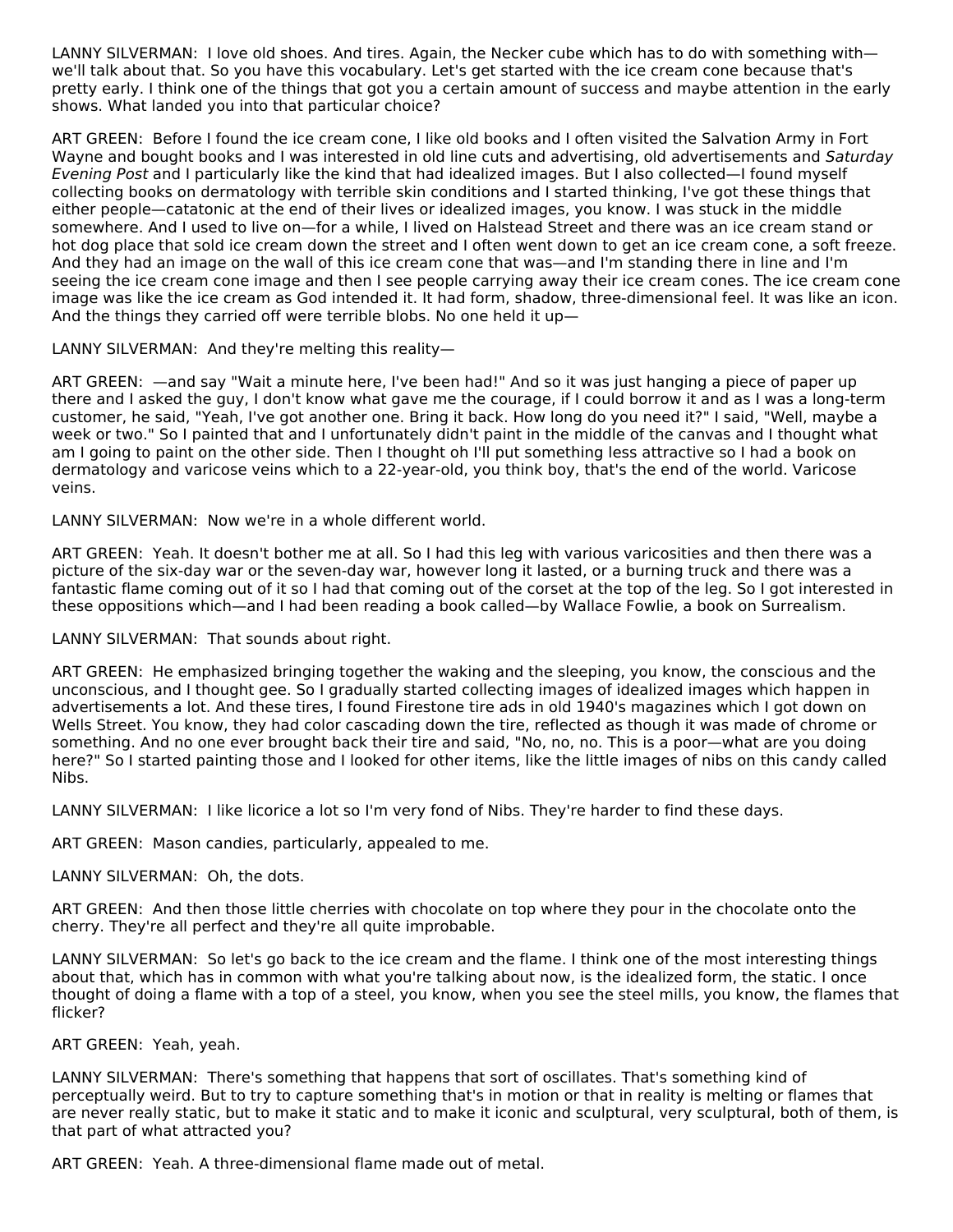LANNY SILVERMAN: Yeah, right. That's kind of interesting.

LANNY SILVERMAN: So is that what attracted you about them? Trying to capture?

ART GREEN: I remember the flames when I would sometimes take the train to Fort Wayne from Chicago and you'll pass the mills in Gary and the refineries in Whiting and these flames, you know, it's like going through hell.

LANNY SILVERMAN: Yeah. It is a weird part of the world.

ART GREEN: Yeah. It's a weird part of the world. And my dad used to take us to the shops where they repaired steam engines in Conneaut, Ohio, and they'd have hundred-ton engines hanging from the ceiling and it was terrifying. And I think that terrifying aspect—I mean, you internalize all that as a kid. My dad thought we're taking these kids out for a lot of fun. It was let's get out of here.

LANNY SILVERMAN: And sometimes what you think is kids' material can be really frightening.

ART GREEN: Yeah.

LANNY SILVERMAN: Some kids are really frightened of clowns, for example, or whatever. Sometimes what the culture thinks is kiddie material is really—and you look at early Disney stuff and that's really very frightening and unconscious.

ART GREEN: Yeah. And I think in a way—particularly that big painting with the ice cream cone with the flame, probably the ice cream cone was as frightening to me in a funny way as the leg. You know, this sort of idealized where am I in this world? I'm not an ideal. And there's something about that. But I psychoanalyze.

LANNY SILVERMAN: No, that's interesting. And so some of these images are—one of them, I don't know if I mentioned, the bridge occurs a lot and that obviously came from influence of your dad. Some of these things are —this gets into the interesting issue for me of you try—you sort play the—dance the dance of not wanting to call your work symbolic but it has a lot of personal symbols and things that some of these things—that's what I'm getting at, this vocabulary of yours, which you've mulled over for many years and gone back to, which I find interesting, seems to be a very personal vocabulary as well. It has some formal kinds of attractions that we're talking about. But some of them are kind of personal like the bridge, there's a broken bridge which is kind of a sort of curved bridge. Some of these things are very intermingled with personal memories and things like that.

ART GREEN: I think so. The bridge appealed to me. It was the Bayonne Bridge under construction and it's similar to the bridge in Australia, you know, the famous Harbor Bridge in Sydney, I think.

LANNY SILVERMAN: Sydney, I think. Yeah.

ART GREEN: And in fact in the Sydney Bridge, they started out from each side and they had cable tiebacks holding the bridge so there was no support in the middle and it met in the middle.

LANNY SILVERMAN: Wow!

ART GREEN: Talk about Conceptual art.

LANNY SILVERMAN: That's amazing.

ART GREEN: It's probably one of the greatest sculptures ever put together in a way, you know, in a sense. Just the nerve, you know, or going in—but the idea of opposition—but you're right. If I think of what something might symbolize before I paint it, I like to change the idea because I don't want to present that kind of—I like to think well afterward, you know. Of course, I've done a lot of paintings of bridges and I use it over and over. But the first time I used it, or one of the first times, was in this picture that had a painting of the bridge in a mirror and then above this was an empty mirror and my father had just died and our daughter was just born. So you could look upon it as this is my father and this is my daughter, blank slate, you know, in a sense. But I'm glad I didn't think about it in the beginning.

LANNY SILVERMAN: I was about to say, that could really put a—

ART GREEN: Because I'd think, oh, that's too obvious.

LANNY SILVERMAN: Or it might be too—if you tried to make it mean certain things.

ART GREEN: Yeah.

LANNY SILVERMAN: So these meanings and things come to you afterwards or people point them out to you.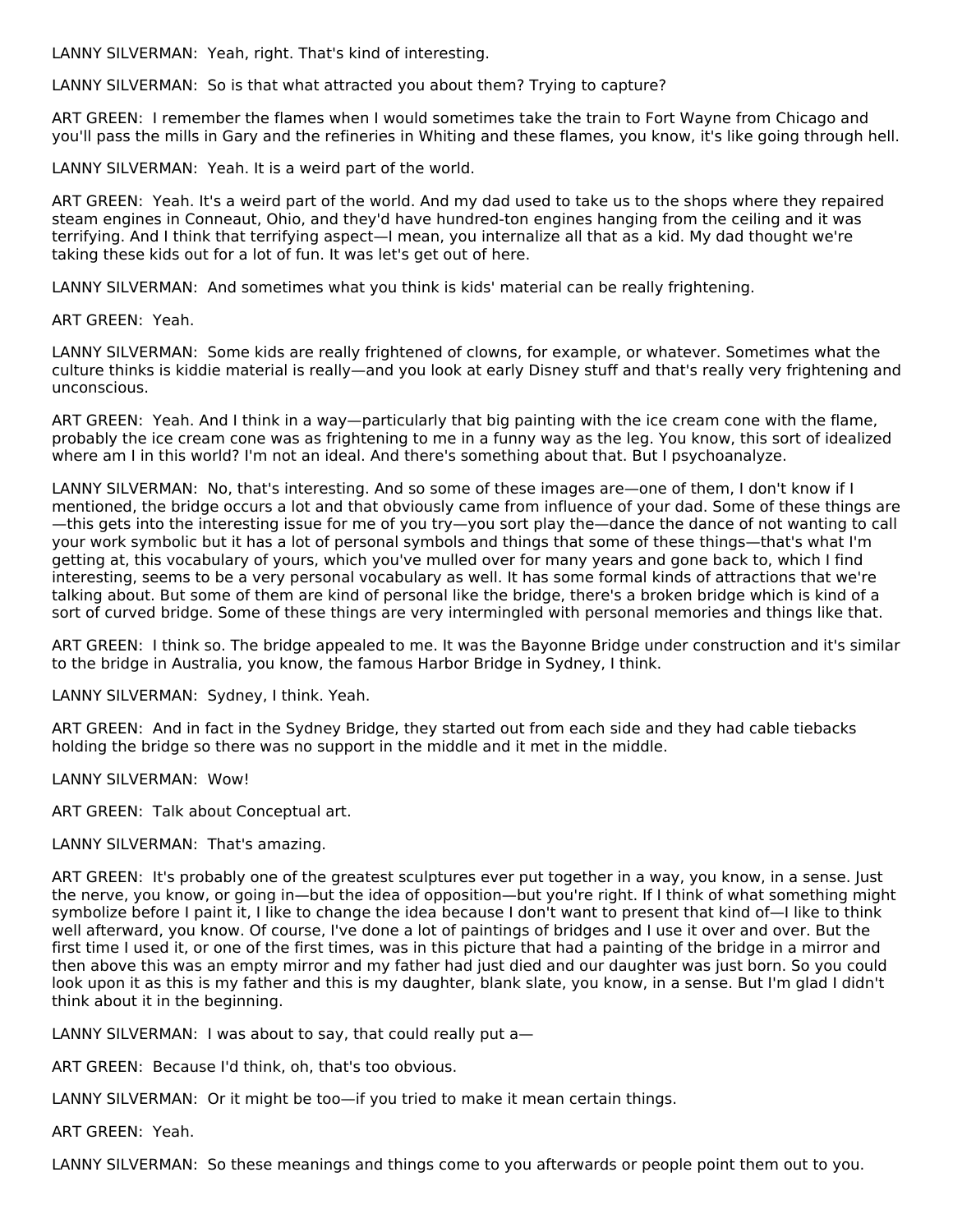ART GREEN: Well I like it when they come to be afterwards. Sometimes they come to me when I'm in the middle of it.

LANNY SILVERMAN: Well certainly since you've rehashed—

ART GREEN: And then I think, "Well, I better muddle on."

LANNY SILVERMAN: Well when you've rehashed things obviously you're very aware of the meaning.

ART GREEN: I try not to do the same painting over. I did the same painting over a little bit during the 70's, I think. But I try to make each one feel to me, you know, and sometimes I think, "Oh my gosh. No one is even going to know this is my work."

LANNY SILVERMAN: Well, your work changes over the years.

ART GREEN: Yeah.

LANNY SILVERMAN: One of the things that intrigued me was to look at the development of your work as I started to do some more serious looking at it is that it changed quite a bit when you went to Nova Scotia which is a conceptually-based college.

ART GREEN: Yeah.

LANNY SILVERMAN: I visited there. I know actually something about them and actually the stuff that you were doing, let's start off with what maybe was your signature work when you were here. It tended to be-

ART GREEN: I did those things on Secretary McNamara.

LANNY SILVERMAN: Oh yeah. I was going to ask about political art, too. And I guess—and you mentioned Leon Golub. Political art, you know, is tough in the art world because it tends to be that it doesn't get very far. There are very few Hans Haacke, Leon Golub.

ART GREEN: Right.

LANNY SILVERMAN: The art world is very suspicious of politics in art.

ART GREEN: And often the politics of the owners of the art is opposite from the politics—

LANNY SILVERMAN: Yeah. Chuck Walker, who I mentioned there, had a piece about South Africa. It was a black woman in a courtyard, and I guess it had some sort of inscription, and the Embassy was about to buy it but I guess they told him they'd buy it if he got rid of the inscription.

ART GREEN: Oh sure.

LANNY SILVERMAN: That's probably not something—I shouldn't probably be on the record for that. That's the story I've heard. It may be totally an apocryphal story, but yeah, so you were doing pieces with McNamara. I had my questions, too. And Watergate too, you had a piece or two.

ART GREEN: Yeah. There was a particular issue of Time Magazine that had Robert Strange McNamara on the cover, and then it had a picture of him in his office and underneath it said, the article was called "Design and the Dilemma," which appealed to me right away, that name. And then underneath it as he's pondering the war in Vietnam, presumably, it says, "Consider the facts, examine the options, apply the logic." Which in a way, I must have related to my dad in some way who was, "Well let's take three steps here and know where we're going to end up."

LANNY SILVERMAN: The rational mind.

ART GREEN: Yeah. The rational mind. So I wanted to put him in an irrational environment.

LANNY SILVERMAN: And look where that landed us. Both in Vietnam and a lot of other places.

ART GREEN: We see how that worked out. And so that was before I found the ice cream cone, but it had that opposition I was interested in and you asked me some question. I'm like a politician who answers with their own soundbite and I can't remember—

LANNY SILVERMAN: Well we started to talk about politics in art. I'm not sure where we were with that.

ART GREEN: Oh, it was about symbolism.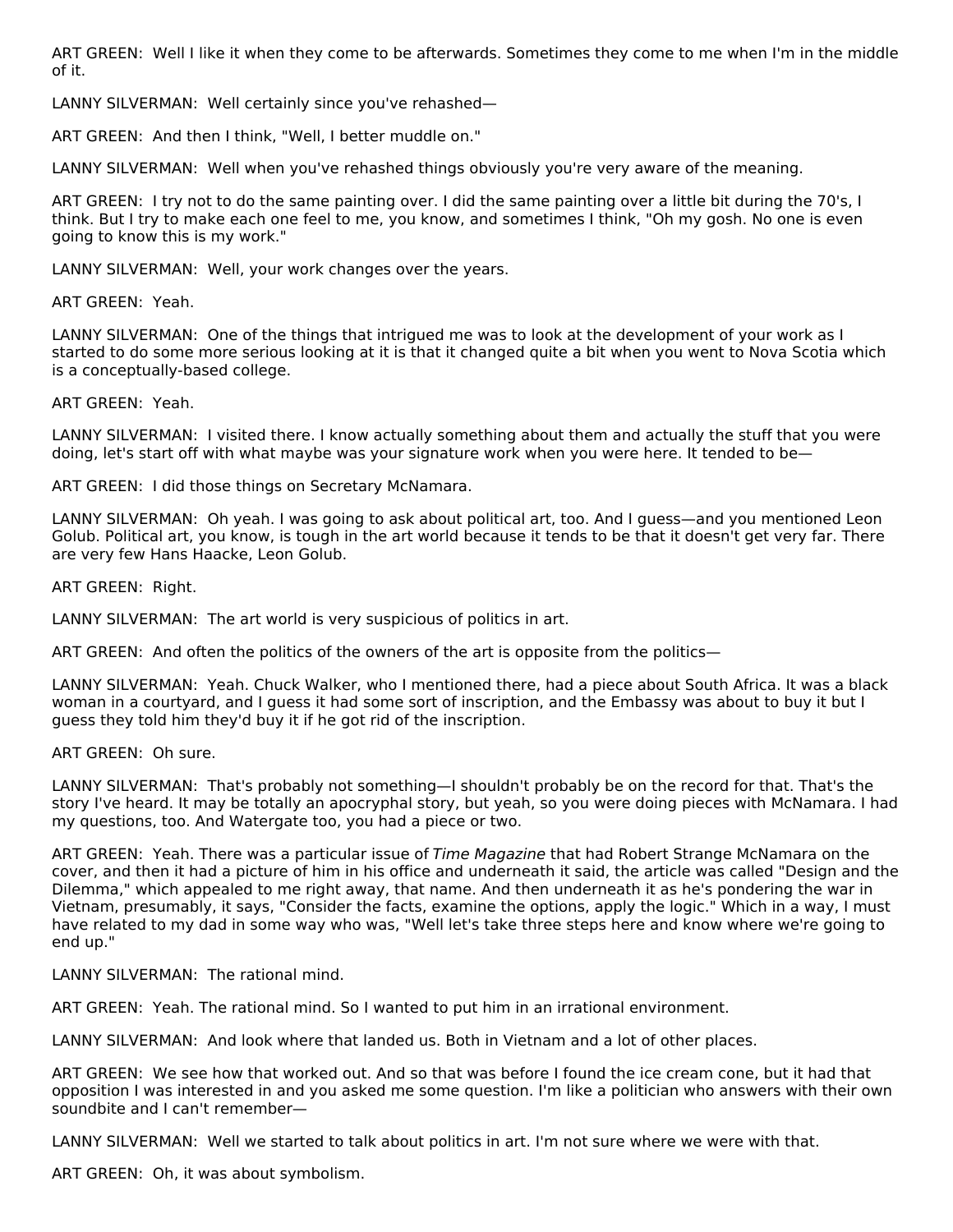LANNY SILVERMAN: Yeah. A ways back. I may not have followed up on that but in terms of there being personal content in your work, at a certain point it seems like you got really interested in the perceptual. Maybe this has to do with Nova Scotia, too, or with the structure of building a painting and actually almost like Escher-like things where they're puzzles that like to be figured out. Like what are you looking at? Are you looking at a painting this happens with some shape canvases and things like—

ART GREEN: Yeah, an object.

LANNY SILVERMAN: Is a painting an object? Are we looking at an object? Are we looking at a perceptual illusion of objects? You started to get more involved with that. That came about from your teaching in—

ART GREEN: Well, the Nova Scotia thing came about as a surprise. I had—after art school, I worked for the post office. I finished up my diploma and I got a job as an art teacher at the Bond Upper Grade Center at 70th and South Main, which was a trial by fire. At that time, teaching was considered an essential job and I must admit I was not interested in going to Vietnam, so I became a teacher.

LANNY SILVERMAN: I've been there. I went through that same thing. Not with teaching, but other—

ART GREEN: Yeah. So I taught there for a year and that's when I did the painting of the ice cream cone and the fire. I had to take, just to keep from going nuts, a day off every two weeks. I'd wake up one morning and think, "I can't do this." I was not a very good teacher and did not practice very good class discipline in my first term and then when I became very disciplined, I didn't know what to teach. I was not helpful.

LANNY SILVERMAN: Teaching art is a tricky business to begin with. There are some people that say you can help people with technique, as you said, but it's not that easy to really teach, being an artist.

ART GREEN: No. But then I got a job teaching at Wright Junior College, and then Ted Halkin who had been teaching, I was in his Cubism class, I would start in MFA in a Cubism class, and he was leaving his job at Kendall College. He ran the art department there and he said, "You should apply." So I applied. Well, I got the job. It turned out to be five courses a term. I ran the art gallery.

LANNY SILVERMAN: Yeah, that's a lot.

ART GREEN: Two art history, one seminar, a drawing, and a painting.

LANNY SILVERMAN: Wow! You got thrown into the fire.

ART GREEN: I got thrown into the fire, and I had to liaise with the women's committee as well for \$7,000 a year.

LANNY SILVERMAN: Welcome to academia. Very little money, lots to do, and craziness.

ART GREEN: Yeah. So I did that for a year, and didn't feel I was doing the job justice, but anyway, it was an interesting experience. And then I got, out of the blue, a letter from Nova Scotia College of Art and Design offering me—it was from a guy named John Pearson who had seen my work at a show of Chicago Imagists at Northern Illinois University when he was doing his MFA and he was teaching it. He worked on a series. He was interested in serial art.

LANNY SILVERMAN: Uh-huh [Affirmative.]

ART GREEN: And he thought I would be an addition to the painting department and invited me to come for an interview and they paid \$8,000 for two courses a term, 15 students max, no committees, no women's committee.

LANNY SILVERMAN: Pretty easy choice.

ART GREEN: Pretty easy. So I flew out there with my bride-to-be, Natalie, and we got married six months later. And I thought—I was feeling completely like a big fraud because my work—you know, I had done a certain amount of work—

LANNY SILVERMAN: Hardly conceptually based in terms of that kind of—

ART GREEN: Yeah. And I was running out of steam. I didn't feel very certain about what I was doing, and I thought it would be good to be away because there was a lot of Hairy hoopla going on at the time. And it was the end of the shows, at any rate, and I thought it would be good to get away and spend a year or two, get some perspective on what I was doing. So I took the job. It worked out fairly well in terms of getting work done, but at that time, it was in a Conceptual academy period. And painting at that time was considered something that was a good stepping stone to something more serious, frankly.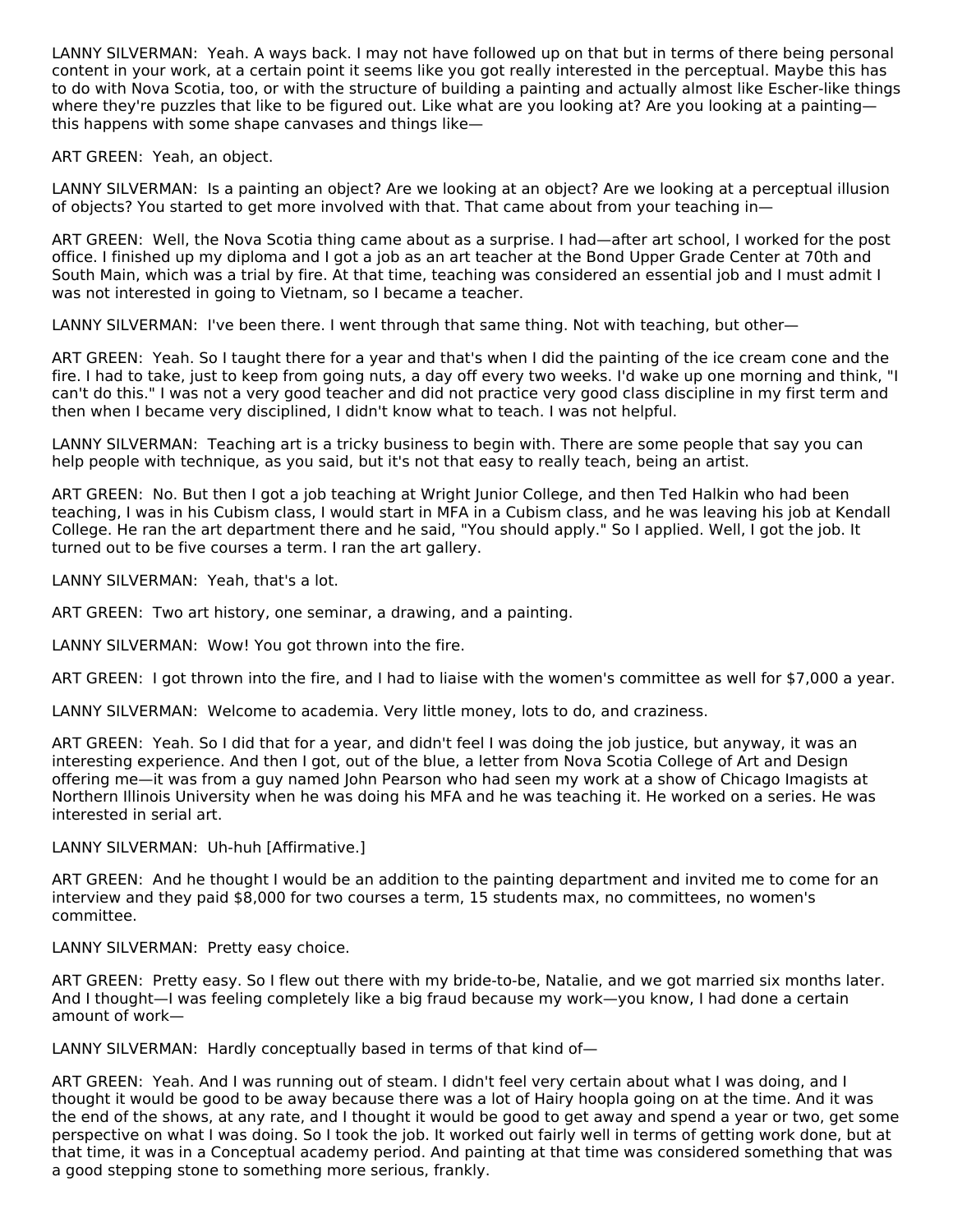LANNY SILVERMAN: Yeah, well there's always people that say painting is dead and then they have the latest, greatest gimmick or whatever.

ART GREEN: Right. But a lot of the things that went on there were very interesting, very funny openings of Lawrence Wiener show where he shot a bullet in the gallery wall and poured a quart of oil in the gulf stream, and I joked, "Was it Gulf oil?" and they looked at me like I had just farted in the funeral home. And interesting—

LANNY SILVERMAN: Yeah, they were very serious about this stuff. This isn't like the Chicago—

ART GREEN: You couldn't joke around. No joking. Gary Kennedy is a very, very lovely guy. We had him over. He was president. We were standing around in front of one of my paintings and he said, "Well, have you got anyone interested in what you're doing? What is it you call it? I mean it's not art." I said, "Gary, you hired me!"

#### LANNY SILVERMAN: Yeah really. What was that about?

ART GREEN: Yeah. So I wasn't really a good fit and I remember one of the last straws when they had a big meeting, they were going to turn the school into two divisions. We've got all these separate silos. Let's have two divisions: the mind and the hand. Well you can imagine what this would cause. They had a weaving department. Well, you're the hand. What really got them to was Jack Lemon was painting was the mind, for some reason.

LANNY SILVERMAN: I know Jack.

ART GREEN: Jack Lemon was teaching print making and they want to put him in the hand department. Well he blew up. And if you know Jack, when he blows up—sorry Jack, he's got a temper.

LANNY SILVERMAN: Well that's a very weird division because the art world was so much about breaking down those divisions. In these days, it's like—at Hairy Who? time, it was the difference in pop art, high and low was breaking down. But craft and art and all those things are merging together and now you look on TV and like Target ads are probably the best of use of art in a way, and high-tech art at that, and so it's very weird to try to make some old-fashioned kind of divisions where they're breaking apart.

ART GREEN: Yeah. It's almost like a class system or something. That's how people saw it. But anyway, it was a very good thing to do and I had applied for a Canada Council Grant. Someone said, "You should apply for—"Well I'm not going to get it. "No, no, you're eligible." So I applied and a guy named Greg Curnoe was, I found out later, was on the committee, and he's a guy who was in London, Ontario, a very interesting artist. It he had been in Chicago, he would have been in the Hairy Who?, I think, probably run the thing. But he was on the jury and I suspect that he may have voted for me because he was going to put on a Hairy Who? show at an alternative gallery that was set up there—

LANNY SILVERMAN: So it was making its way up to Canada.

ART GREEN: It was. Through the magazines, I'm sure.

LANNY SILVERMAN: So the magazine thing didn't work.

ART GREEN: But when I went—we never talked about all the things that nobody stopped talking about in Nova Scotia, like the picture plane, or formal qualities. I think we had ingested unknowingly a lot of stuff. I remember standing in front of the exhibition painting by de Kooning and, I forget who it was, Stegeman maybe, dissecting the push-pull.

LANNY SILVERMAN: Oh, the Hoffman kind of push-pull thing, yeah.

ART GREEN: And Hoffman's stuff and so on. And it was interesting. But I never really gave it much thought.

LANNY SILVERMAN: It didn't do it for you.

ART GREEN: But, you know, I must say after being in Nova Scotia for a while, and maybe it would have happened anyway. I always used sort of stage sets that were kind of parallel to the picture plane.

LANNY SILVERMAN: I was going to say that about your work. It may not be floating, but it does have a lot of stage set. Some of Jim Nutt's work has a little of that too.

ART GREEN: Yeah.

LANNY SILVERMAN: —but a lot of your work is based around—that's the engineering. It's a stage set.

ART GREEN: Yeah. And the artisans, you know, you're making a picture here and it doesn't exist so it's like a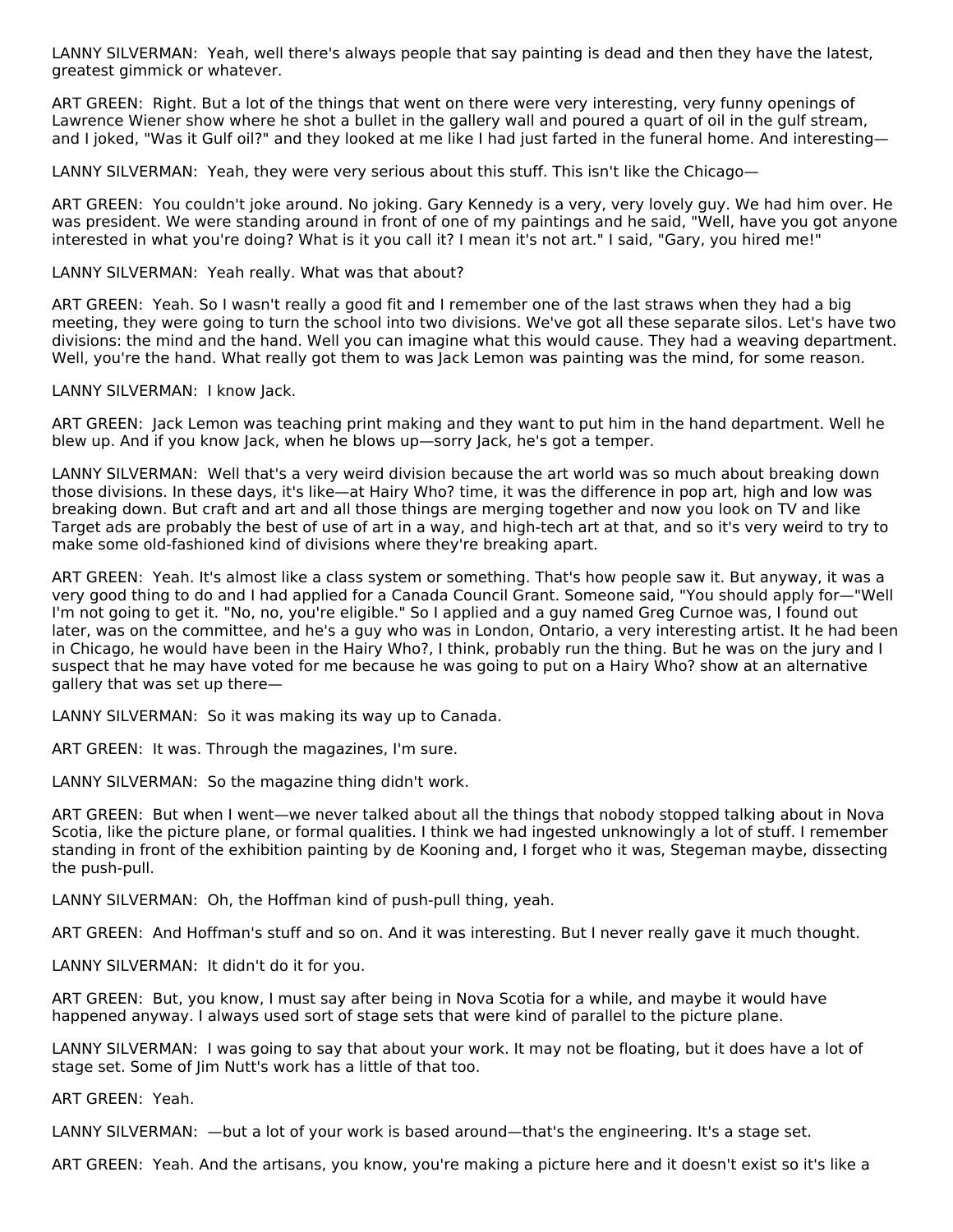little stage, you know. But I got more interested in that kind of thing. Anyway, I got the Canada Council Grant of \$4,000 which allowed us to stay another year, and then it got renewed, and we moved to Vancouver and so on and so forth.

LANNY SILVERMAN: Well I think there's certainly a change in your work. Looking at the structure and looking at the perception, the gaminess—whatever you want to call it, the game aspect of your work and the theatrical aspect of it seems to get inundated with looking at the actual—I mean, you did some funny things early on. Like I remember you put a vent on a piece and you actually—I remember reading about the tar-like substance that framed your work. There's some things that make things realer, thinking about the object and shape canvas as you may have been doing before you got there. There were some things that actually took apart the illusions of the painting from the very beginning, but it seems like you're taken over with looking at the process more when you're up in Canada.

ART GREEN: I think it may have had to do with becoming a little more mature and when I was teaching at Kendall College, I didn't have all that much time to paint and when I was painting, I would be thinking, "Well, I should be teaching or figure out what I'm going to teach," and when I was teaching, I'd think, "I should go home and paint." I wasn't fully engaged, whereas at Nova Scotia, I had few enough students and they were smart and serious but they needed teaching.

LANNY SILVERMAN: You didn't just want to sit in the corner of the room like—

ART GREEN: I'd sit in the corner of the room and—

LANNY SILVERMAN: Say, "Here, here's how you do it."

ART GREEN: I wasn't all that good at first. I was too prescriptive. But I gradually learned how to teach, and I think getting married and moving away from my family, you know, I probably just somewhat matured. But I think that was part of the change that happened in that work. But—

LANNY SILVERMAN: I think your work also changed—maybe—this is a postulate, and maybe you can shoot it down or not. But it seems like you got more sophisticated in your color. Did that come about from teaching color theory or stuff like that? Did teaching make it so you didn't—because your early work seems to be more popkind of colors, less modulation, more bright—which has to do with its source. There may be very valid reasons for it. But then I see a more sophisticated kind of color mixing occur.

ART GREEN: My color was not very sophisticated and we didn't—I don't believe we ever had, you know, a palette management course or, you know, we had materials and techniques, I think, but that was mostly exotic materials. Let's do silverpoint. Let's do tempera. It wasn't like really—I remember Weighardt, Paul Weighardt was the—

LANNY SILVERMAN: Oh, and he did teach—that's the one I'm thinking of.

ART GREEN: He did teach Oldenburg, yeah.

LANNY SILVERMAN: He did teach up in—because my friend Edith Altman who did that piece, she's somebody I think studied with him and I believe he had something to do with the Evanston Art Center, too. Anyway.

ART GREEN: Yeah. And he was—as I said, what I loved about his course was he'd sit us down like school kids and he'd show us a lot of German Expressionists or Paul Klee, you know, and so I'm painting a lot and all my colors are muddy and I didn't know why and he said, "Too much purple." He looked at my palette and he said, "Oh, your brushes are not clean." I'm wondering what's happening. I'd be dipping it in the red and dip it in the blue and it's kind of a browny purple. And he said, "Clean your brushes you dumkopf." You know, and so gradually I didn't necessarily take it to heart but then I started teaching color classes and I realized that gee, there is such a thing as—

LANNY SILVERMAN: So the Art Institute never gave you like Albers or color wheel stuff?

ART GREEN: We had Albers but it was all done with paper, you know, paper.

LANNY SILVERMAN: Color papers. Oh really?

ART GREEN: And I quite enjoyed that but it was difficult to translate what you learned.

LANNY SILVERMAN: It's different when you have mixing paint than it is—

ART GREEN: Yeah, it's funny, you can't just—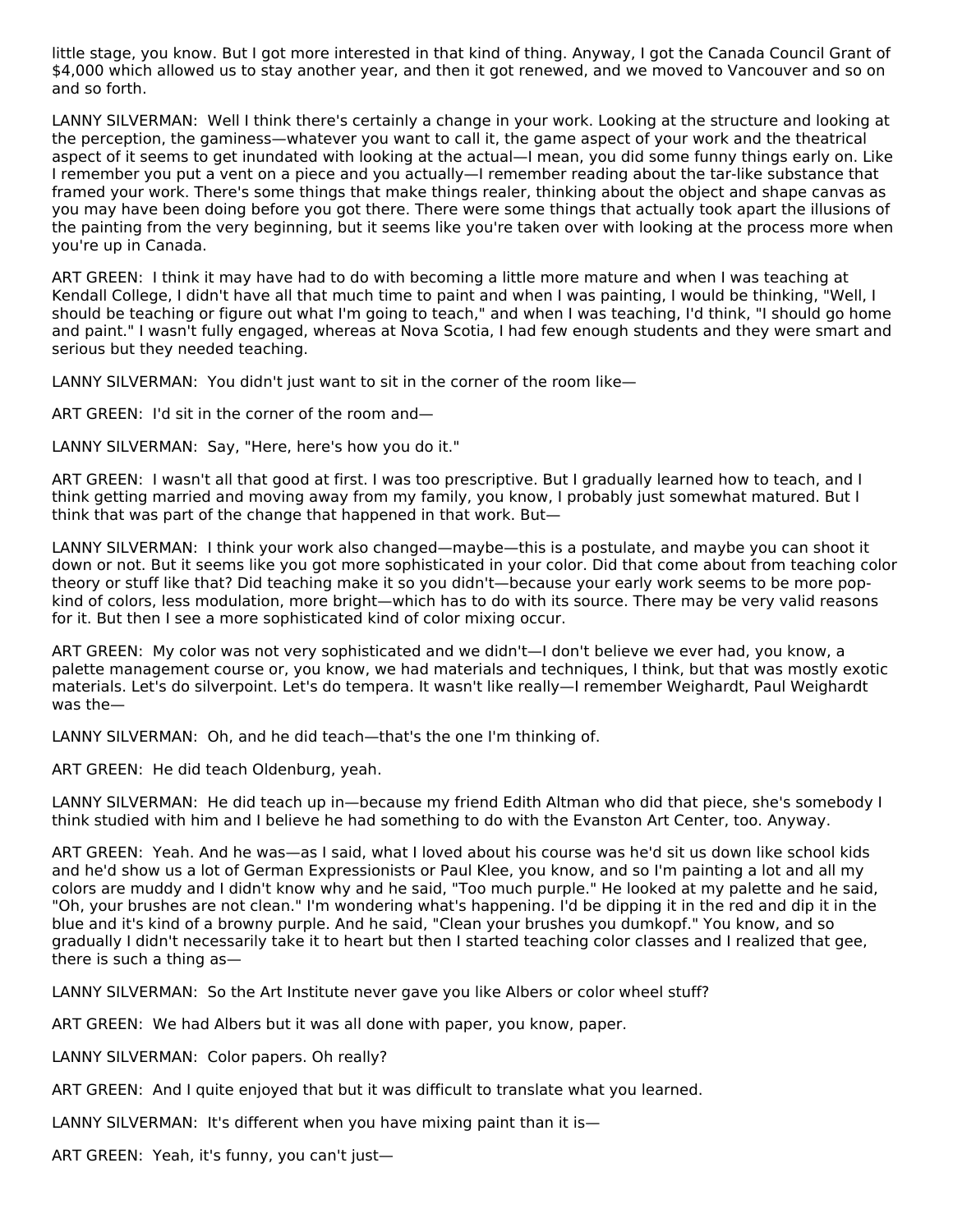LANNY SILVERMAN: And light is different in paint, too.

ART GREEN: Yeah.

LANNY SILVERMAN: Colors in light. So you never really—so teaching actually—

ART GREEN: I had to research it.

LANNY SILVERMAN: By researching for teaching, you actually changed your work.

ART GREEN: Yeah.

LANNY SILVERMAN: I think that happened somewhat structurally. You always had, as you said, engineered puzzles or—there was always structure to your work but it becomes more elaborate and I guess the term might be almost deconstructed. It almost becomes about the process of looking. I think if you're like that invalid in the room, there's stuff to figure out.

ART GREEN: Yeah.

LANNY SILVERMAN: Did that change, you think, because of any particular experiences?

ART GREEN: One of the first things—I mean I was interested in mysteries of perspectives about how the moon, you know, if you hold a pencil at arm's length, it covers the whole moon which seems completely nuts.

LANNY SILVERMAN: Things that we take for granted but if you start to examine them, like what?

ART GREEN: Yeah. And you start to wonder, where are we here? This happened later but I was sitting waiting for my daughter who was having a piano lesson, a little girl, a very young child walking along the sidewalk and it was right next to the road. And I kept an eye on her. I was afraid she'd dart into the road or fall and break her head or something. And I look back and there's a mother with a baby carriage with somebody else in the thing about 100 feet back. So I kept an eye on it and this little girl after a while turned around and looked back at her mother and turned bright red, dark, beet red in the face and started screaming. She said, "Mommy, mommy! Why did you get so small?" And I'm thinking gee, we all must have gone through this.

LANNY SILVERMAN: Sure. This is the basic wisdom of kids.

ART GREEN: Yeah. And we are in a very odd situation and so this sort of idea of what the world really looks like.

LANNY SILVERMAN: And actually, I think we construct the world so much I don't think we realize it. I think if we saw—if we had like Zen enlightening and we were living really in the moment and pure perception, I think we need our egos and our mental processing is really—

ART GREEN: Yeah. We live in a little stage set that we've constructed ourselves.

LANNY SILVERMAN: Definitely. So you got very involved in taking that apart and looking at it piece by piece and that's almost like it seems like you were teaching yourself how to build paintings at a certain point.

ART GREEN: Well, a certain kind of painting, anyway.

LANNY SILVERMAN: Yeah. But a lot of it has to do with what you're talking about, like perspective. That's such a game, that one-point or two-point perspective, to try to make something look real and you got involved with trompe l'oeil trying to make something look real is not at all—it's not reality at all. Not only is it flat, but there are games you play that are not particularly, you know—

ART GREEN: At one point I was interested in painting broken glass and rather than thinking well gee, I should look in the art history book and see how people paint broken glass, I remember going down with a great sense of occasion. I bought four eight-inch square pieces of glass from the local hardware store and with a great sense of occasion, I dropped them from the same height to see what they would look like so I could paint broken glass. You know, I wanted to paint a piece of broken glass as if a stone had hit it but it had shattered but stayed in place. What a dumbbell. Why did I—so of course, that just fell in a million little shards. I thought oh my gosh, this is not going to work. So then I looked at Peto, you know, the trompe l'oeil painters, the 19th century Americans, and there was one painting of his which was not discovered until long after his death. They left his studio and there was an old frame up there with an old print inside with broken glass and they pulled it down finally and it was not a print with a broken glass. It was a painting of a print with broken glass. And he developed a convention for breaking broken glass.

LANNY SILVERMAN: Again, the operative word is convention—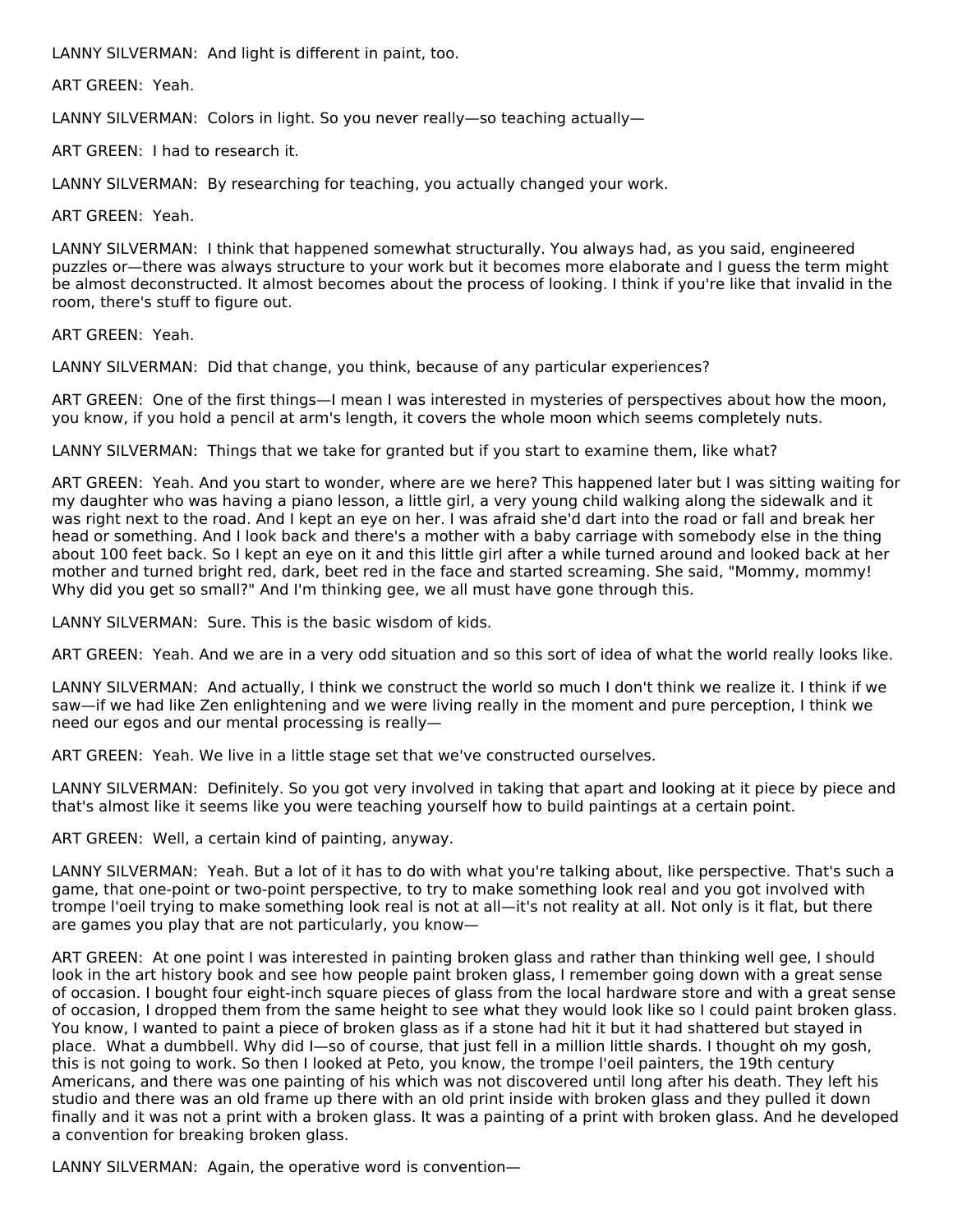ART GREEN: Yeah.

LANNY SILVERMAN: And glass is hard enough to paint as it is.

ART GREEN: Yeah. And the same thing with flames. Flames don't look like my flames. In fact, I was having a show in Stratford and a good friend of mine, an artist, came by and he's looking at this painting and he said, "By the way, I've always wondered, what the hell are those things? Are those leaves flying in the autumn wind?" I said, "No, those are flames."

LANNY SILVERMAN: Well there's a beautiful abstract—that's what I was saying, it's a moving—it's a time-based kind of perception. That's what I was saying and film captures it differently. I think I did do a film of—this was in Cleveland. This is in the flats in Cleveland probably as opposed to Fort Wayne or whatever the stuff is here. But yeah, I was mesmerized by what happens when you start to—when you capture it in time-based thing, it's still not the same thing as it's not real, but it's different than when you do it in 2D because it's flat and it becomes a pattern. It becomes a decorative thing. Whereas here, it—it's almost like pixilation. Something happens when you—I think Bill Viola or somebody else has done it so I couldn't really do much with my idea. It had already been taken. But I guess—oh, going back to the flame thing, I meant to ask you. When I was researching that that image that you were using of the flames, my memory of that is it's the cover of Leonard Cohen—

ART GREEN: That same photo?

LANNY SILVERMAN: That one with the woman by the flames.

ART GREEN: Oh that, yeah right.

LANNY SILVERMAN: I think it's the one that has "Suzanne". I think that's a famous album from the 60's or 70's.

ART GREEN: Oh yeah. That's right.

LANNY SILVERMAN: But I was trying to figure out where that came from because I was curious about your sources. Turns out, I think it's a religious image from Mexican—

ART GREEN: Portuguese or something. There was—I lived at one point up on the third floor on Milwaukee Avenue just north of Division Street above a place that sold flowers and so on. And it was a loft for—it was 2,400 square feet with 12-foot ceilings, you know, for \$65 a month. I pretended to be the New York Art Company and I slept under a—I had a crate that covered all my belongings because you weren't supposed to live up there. But across the street, there was a Puerto Rican herbalist who sold magic charms and—

LANNY SILVERMAN: Oh yeah, and candles maybe.

ART GREEN: Until she forbid me from coming in, because she could tell I was just buying them for their aesthetic appeal. I was not believing. But she had love potions and I bought a few love potions. I never tried them out but, you know, and there was one that had a finger with a little angel balanced on top of the finger and she had those posters. I think I bought a few of those.

LANNY SILVERMAN: So it's Latina. I thought maybe when I was looking for it, it's funny because it's hard to find exactly where it came from. I suspect that if I go back—next time I go to a record store, I'll look for the Leonard Cohen thing. Maybe he gives credit to what it was or maybe for legal purposes.

ART GREEN: Yeah. It's a great—

LANNY SILVERMAN: But yeah, it appears a lot of places. I think it's a religious image, definitely. So that brings me back. I guess we're coming around to your process. We're going to start talking about your art and we already have. What—you obvious look at magazines. You mention magazines and stuff like that and you have a vocabulary you go back to and reclaim and alter.

ART GREEN: I do try to add to it.

LANNY SILVERMAN: You add to it in terms of the process and the way that you work the painting and the colors change. But what do you get your ideas from? Do you get some from dreams? You mentioned magazines and from books and things like that. What starts you on a painting? Your process begins where? I mean, you're sitting in front of a blank canvas and then what.

ART GREEN: Usually it's to do something that I want to look at. You know, and you can't visualize what it will be like. If I can visualize it, that means I've probably already done it or it's—

LANNY SILVERMAN: So you want to discover something.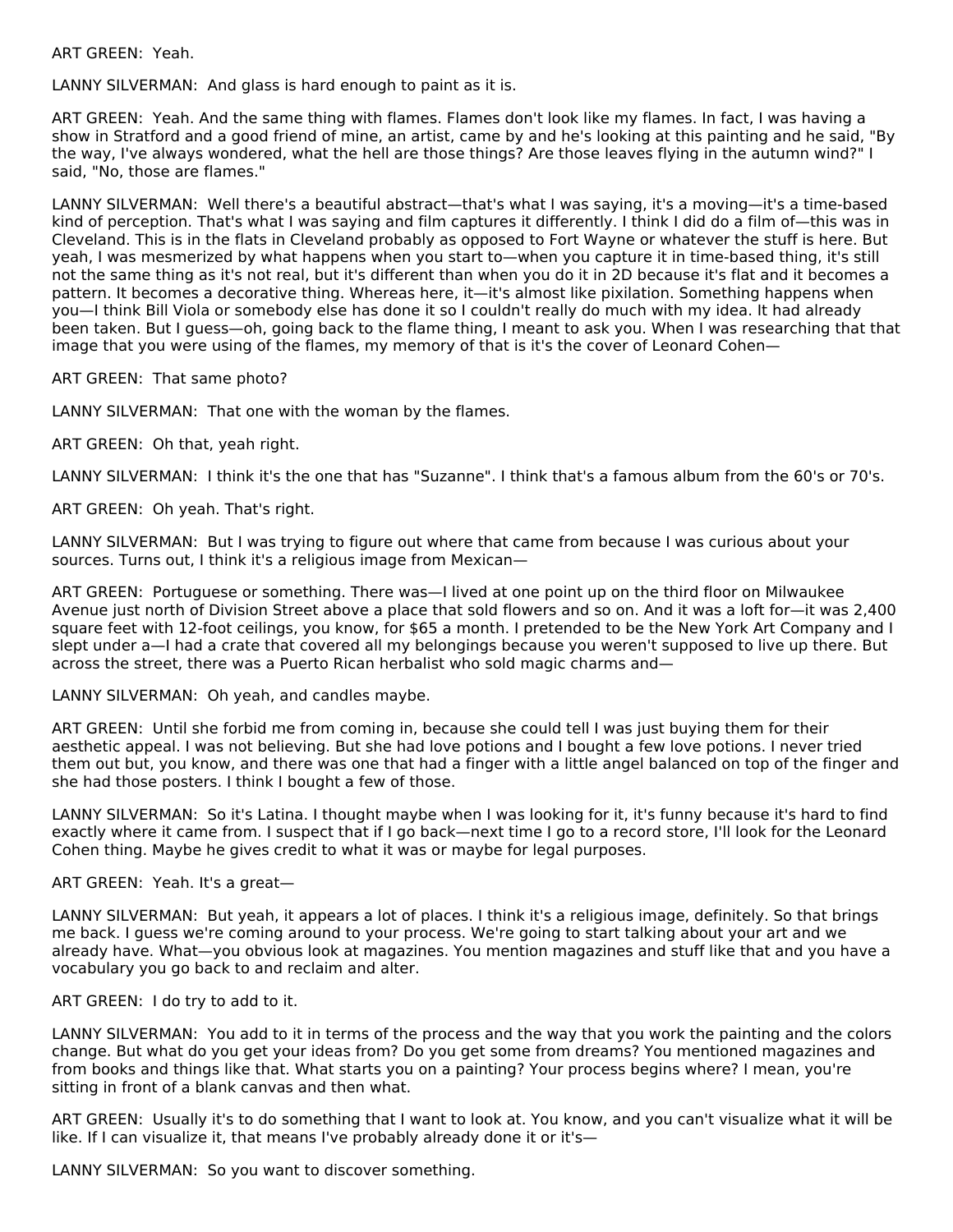ART GREEN: Yeah.

LANNY SILVERMAN: You don't want to just—there are people that work the opposite way, that do exactly what you were saying. They have a very clear notion of what it is they want and then they just try to make—but when you get there you probably find some things that are different.

ART GREEN: Yeah.

LANNY SILVERMAN: But you want to find things all along the way. So in other words, you want to be surprised from the beginning.

ART GREEN: Yeah. I want it to entertain me to some extent.

LANNY SILVERMAN: If you're going to work on it that long and that obsessively.

ART GREEN: And I like to get into a pickle.

LANNY SILVERMAN: You like—you set yourself challenges?

ART GREEN: Yeah. I think can I do this, you know, and then some of them don't work so well. For example, though, I had a dealer in Vancouver when we lived there. I was going to get a job driving a bus because you could have a split shift where you get up at 4:00 a.m. and drive until rush hour and then come back and drive the—and nobody wanted to work that way. I thought well that'd be all right. I'd be up. I'd have all the time in the middle and then make a lot of money. And so I was going on the way but I thought I'd drop off in this gallery in Vancouver, the Bau-Xi Gallery, and the guy said, "I'd like to see your work." He drove me over to my place and he looked at the work. He said, "I'd like for you to be in my gallery but none of my artists work for a living. They just paint." I said, "That lets me out." He said, "Well, what would you need a month." I said, "Well, \$600 would allow us to keep going." He said, "Well why don't I give you \$600 a month and when you have enough work for a show, let me know, we'll come over and I'll pick out some works at your price and then we'll have the show." I said, "Gee, are you kidding me?"

LANNY SILVERMAN: That's great. I think Castelli worked that way. There are some people that did that but those days are gone. Long gone. That's an amazing arrangement. I've heard of people having those arrangements.

ART GREEN: Yeah. And that I did for about 18 months. But after a while, after my first show, he said, "You're a good artist but you don't do enough work." I was doing a whole lot of work then compared to what I do now. He said, "Don't do more. I have a brother who's a wonderful painter and you'll give me your drawing and he will do the painting and two weeks it will be done." I said, "Paul, I don't work that way because the drawing I do in the beginning is just an idea and I don't know where it's going to go. I start off with something in the middle maybe." He couldn't understand but—

LANNY SILVERMAN: I take it he was—was he Chinese?

ART GREEN: Yeah.

LANNY SILVERMAN: It's funny because you go to the Chinese markets, I don't know if you've ever been there, you can buy an Andy Warhol. There's 10 of them in a row and they're dirt cheap and they're awfully well done.

ART GREEN: And I thought it would be interesting to have a show of my big hits from the past all done by Chinese artists, because they would do this ice cream cone that's 10 feet tall and for \$1,800 they'd do it.

LANNY SILVERMAN: Oh yeah, it's a deal.

ART GREEN: I thought that would be interesting.

LANNY SILVERMAN: But that's not you. You're about the process.

ART GREEN: I am. And like an example, our daughter was five or four and our son was young, and we had a little set of these blocks that you put together and they make six pictures.

LANNY SILVERMAN: Oh yeah, I remember those.

ART GREEN: And there's a little bit of each picture on one side and you put them together and you make six pictures. But the interesting thing about that is all those pictures are there but you can't see them until you make it. Once you see one, you can't see the other. And so I decided to make a set of blocks that would do that as well, because it sort of ties in with the idea of once you see things one way, it's hard to see them the other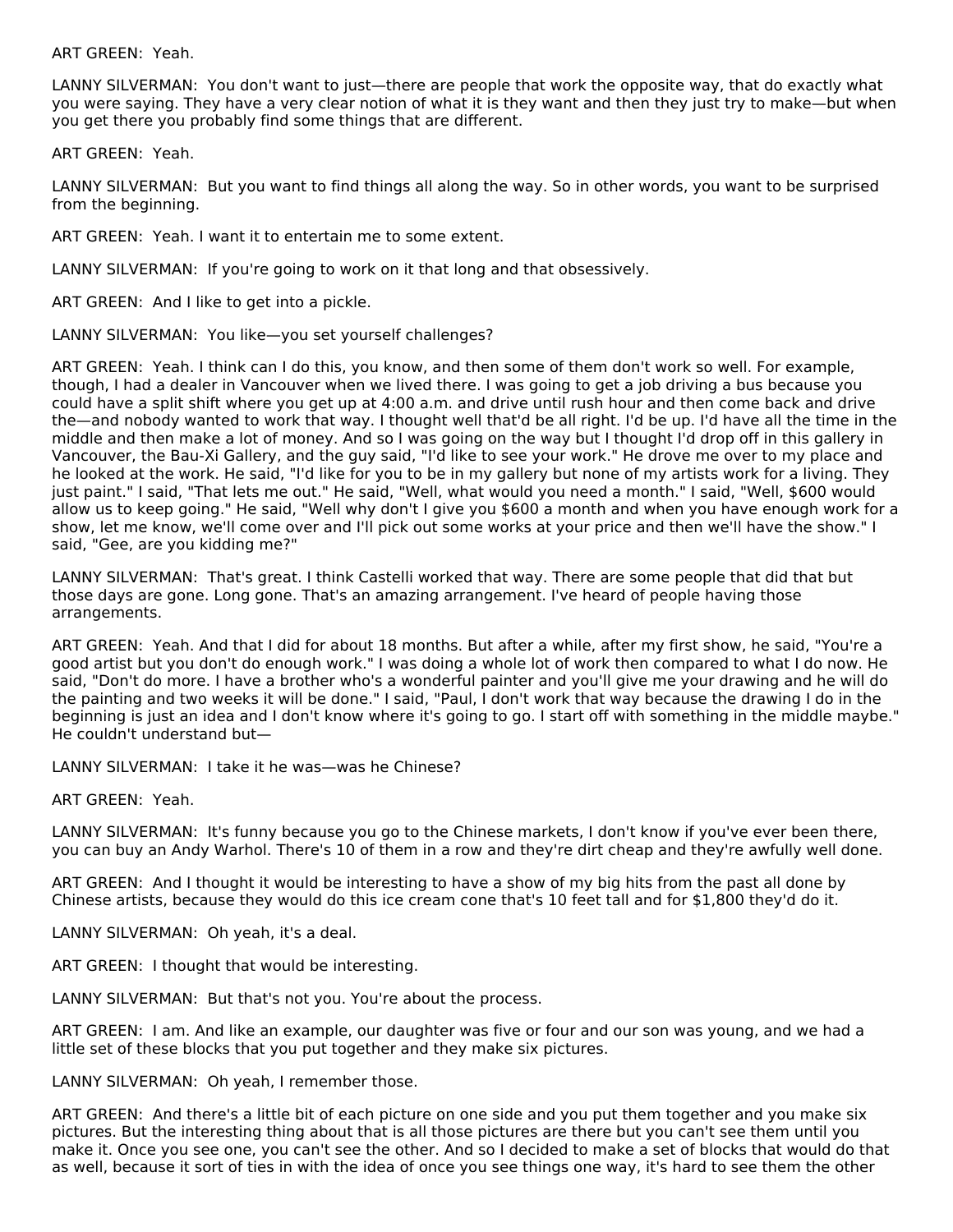way.

LANNY SILVERMAN: That's the thing with the Necker cube, it's hard to sort of organize. That's the thing about perception. It's sometimes hard to see two things at once or that famous—there's that illusion of the old woman. It's tricky—

ART GREEN: Yeah, yeah. Once your brain—

LANNY SILVERMAN: Your brain is very weird about that. It makes up its mind, and that's that.

ART GREEN: And I remember my mother made some quilts like that with the Necker cube and when I was sick I'd be looking at them. There's a certain effort to get it into the looking up at it and then you look down at it, but you can't will it right away.

LANNY SILVERMAN: That's like those pictures, too. Aren't there those books of those pictures—

ART GREEN: Yeah, those things where—

LANNY SILVERMAN: I had trouble with those. It takes a while to get them but once you get it it's like whoa.

ART GREEN: Yeah, whoa. Anyway, I thought—I had a thing with Necker cubes all over it and I thought I'm going to close one eye and wait until—this is the idea of the right and left brain—wait until I'm looking up at it and once I'm finally looking up at it, I'm going to close that eye and wait until I'm looking down at it. I did it for 30 minutes, and by the end of the 30 minutes, I was really kind of scared because I thought I'm going to open both —because when I open this eye, immediately I'm looking up, immediately I'm looking down, immediately I'm looking up. I thought, uh-oh, there's going to be a circuit burnt out when I open both eyes. So I opened both eyes and for this shining moment it felt like I was looking at both of them at the same time.

# LANNY SILVERMAN: Wow.

ART GREEN: And then it faded away. I gave a talk about this and some scientist said, "Nope, it didn't happen." I said, "What do you mean it didn't happen?" "The brain doesn't work that way." I said, "Have you ever tried it?" "No, I don't need to. I know how it works."

LANNY SILVERMAN: Yeah, well they don't know so much about the brain, and they change their minds about so much stuff.

ART GREEN: Yeah. So anyway, I did this set of blocks that, you know, and I wanted to explore that. And it seemed to me—and I did a painting of a hypercube, which is another one of those things where you see one and then you can't see them all but there's 16 cubes instead of one so I layered this whole thing and worked on it for a whole summer and felt like maybe I'd done maybe the best painting in the whole world, because I could see each of these things. In turn, I was so familiar with it I could just go—like doing a rosary or something. This, this, this, this. I could see them and I thought, "What a painting." This is going to draw them into the Louvre. Nobody is going to be able to stand being away from it. And I'd draw the curtain so people wouldn't be blinded by the brilliance in the street. And finally I showed it to a friend and I talked to him for about 20 minutes about it, all the features of this painting, and he turned to me and said, "Well, you know what you got there? A nice spot of color."

LANNY SILVERMAN: I saw that in your text that you had. That's a letdown in terms of your audience. But the thing is, I think your work requires a lot of looking, and that's one—I know that painting, it requires—

ART GREEN: Nobody is going to spend the time in figuring out—

LANNY SILVERMAN: It's very intricate in terms of just the way you even build the image and hypercube is not the simplest thing for people to figure out. So despite you saying you weren't that involved with mathematics as a kid, you've managed to—

ART GREEN: I like geometry.

LANNY SILVERMAN: You've figured out a way to incorporate a lot of—those are very sophisticated concepts, hypercubes, and some of those. Those are things that are not the simplest things for people to get.

ART GREEN: I think my colleagues at the university, fellow teachers, were shaking their heads. "Too bad about old Green. He's fallen down the hypercube black hole. We'll never hear anymore."

LANNY SILVERMAN: So your daughter inspired you in terms of just seeing that sort of-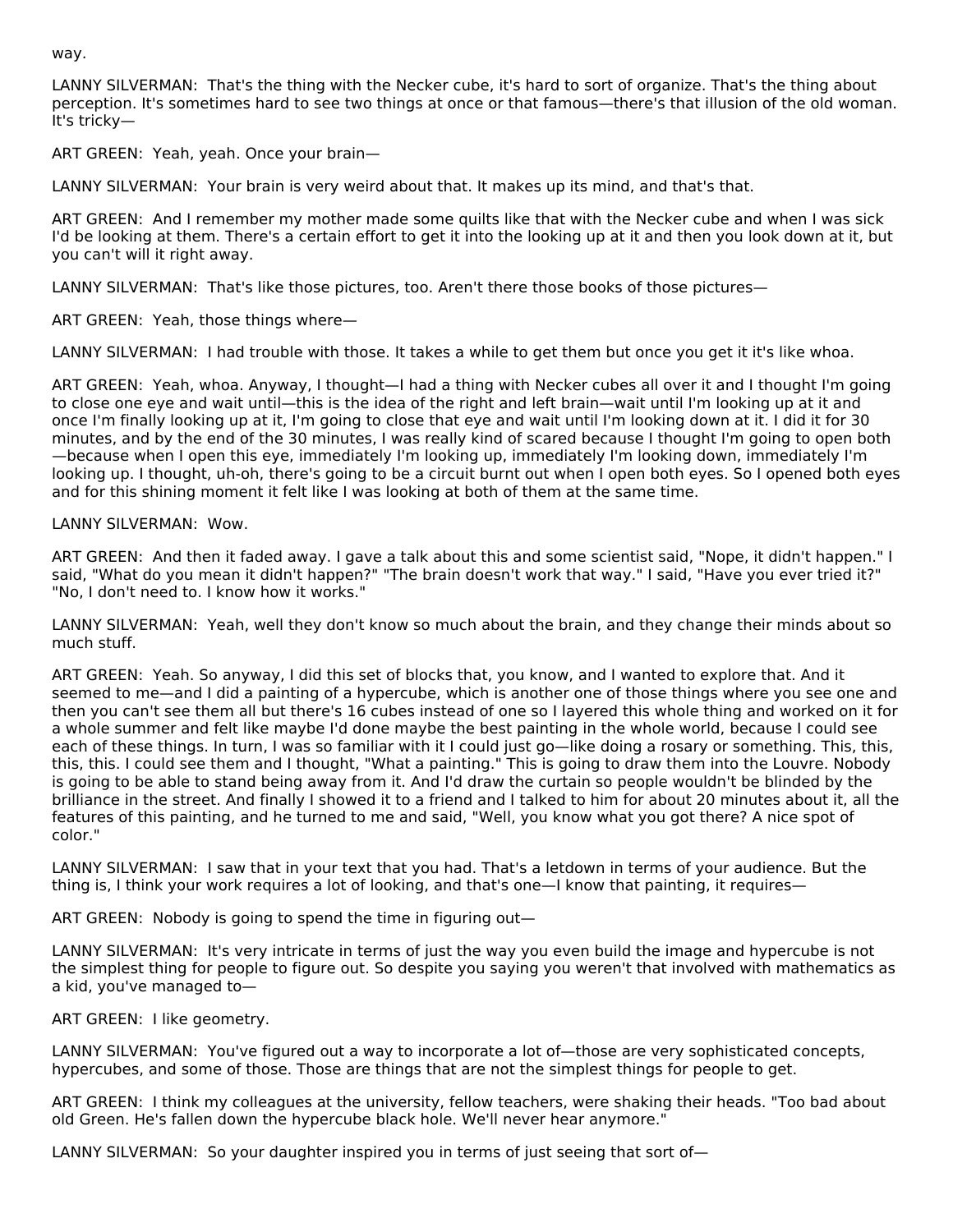ART GREEN: Yeah.

LANNY SILVERMAN: So sometimes you get just a notion from seeing something out there in the world or from an image.

ART GREEN: Well, like Natalie and I were walking in Vancouver down the street one evening going to the movie theater and there was a search light pointing to the sky, probably a carpet warehouse or something opening. And it happened to be making a moon shape just the same size as the moon right next to the moon and there was a cloud and there's the moon from the search light and there's the moon.

LANNY SILVERMAN: And you've used that image.

ART GREEN: And I thought wow—I don't know if I turned around and said, "No, we're not going to the movies," but I started doing painting—this idea is what we see actually there—is the meaning actually there or is it something we project on it?

LANNY SILVERMAN: Again, we've constructed our meaning.

ART GREEN: Like a painting. Is the meaning there or is it something the viewer brings to it? What do they see?

LANNY SILVERMAN: Or even how we see the moon, that whole man in the moon or all that stuff that's likethere's certain—or romantic notions of the moon. Even the Méliès from that film. If you want to anthropomorphize, you make—we were talking about faces.

ART GREEN: Right, right, right.

LANNY SILVERMAN: You see faces in things. Or how do you make it—and there are all these romantic associations. So sometimes it's a perception of just you see something out in the world, and it grabs you and then it's like oh, I've got to do something with this, and then you take that for a ride.

ART GREEN: And a terrible newspaper, the Halifax Chronicle Herald and the Mail Star. But they had this doofus photographer. Every week he would have a photograph in with the old business of, you know, they'd have a pigeon flying by and the wing tip just seems to be touching the top of a lighthouse, which is two miles away.

LANNY SILVERMAN: Oh so it's set to scale.

ART GREEN: "Pretty big pigeon." And every week there'd be one of these dumb photographs and I got interested in maybe making pyramids or towers of these improbable juxtapositions.

LANNY SILVERMAN: And that has a lot to do with scale which involves me with my tableaus, because sometimes I have to get a toy that's just the right scale.

ART GREEN: Yeah.

LANNY SILVERMAN: Your mind wants to make it right but if it's off, there's something that isn't quite there and so when something's really off like that, that's a little like the head and Necker cube in terms of you have to sort of play with—do weird stuff to in terms of—

ART GREEN: Yeah. All of that stuff that was in between you and the image and making up the story to make it make sense.

LANNY SILVERMAN: Now, let's see, in terms of—your work has developed. What made—you mentioned something, and before I even get to that, here's a question for you. You mentioned like sometimes you like setting yourself problems and maybe one that are not always that readily, you know, solvable.

ART GREEN: I don't know how they'll turn out. Although, I don't like to abandon a painting.

LANNY SILVERMAN: That's what I was going to—do you rework things? That's the question.

ART GREEN: I usually find some way. For a long time, I had a rule. This is my dad looking down on me.

LANNY SILVERMAN: Famous rules.

ART GREEN: I had a rule, I will not repaint anything.

LANNY SILVERMAN: Oh really?

ART GREEN: And that made it kind of like a game with increasing stakes as you went along.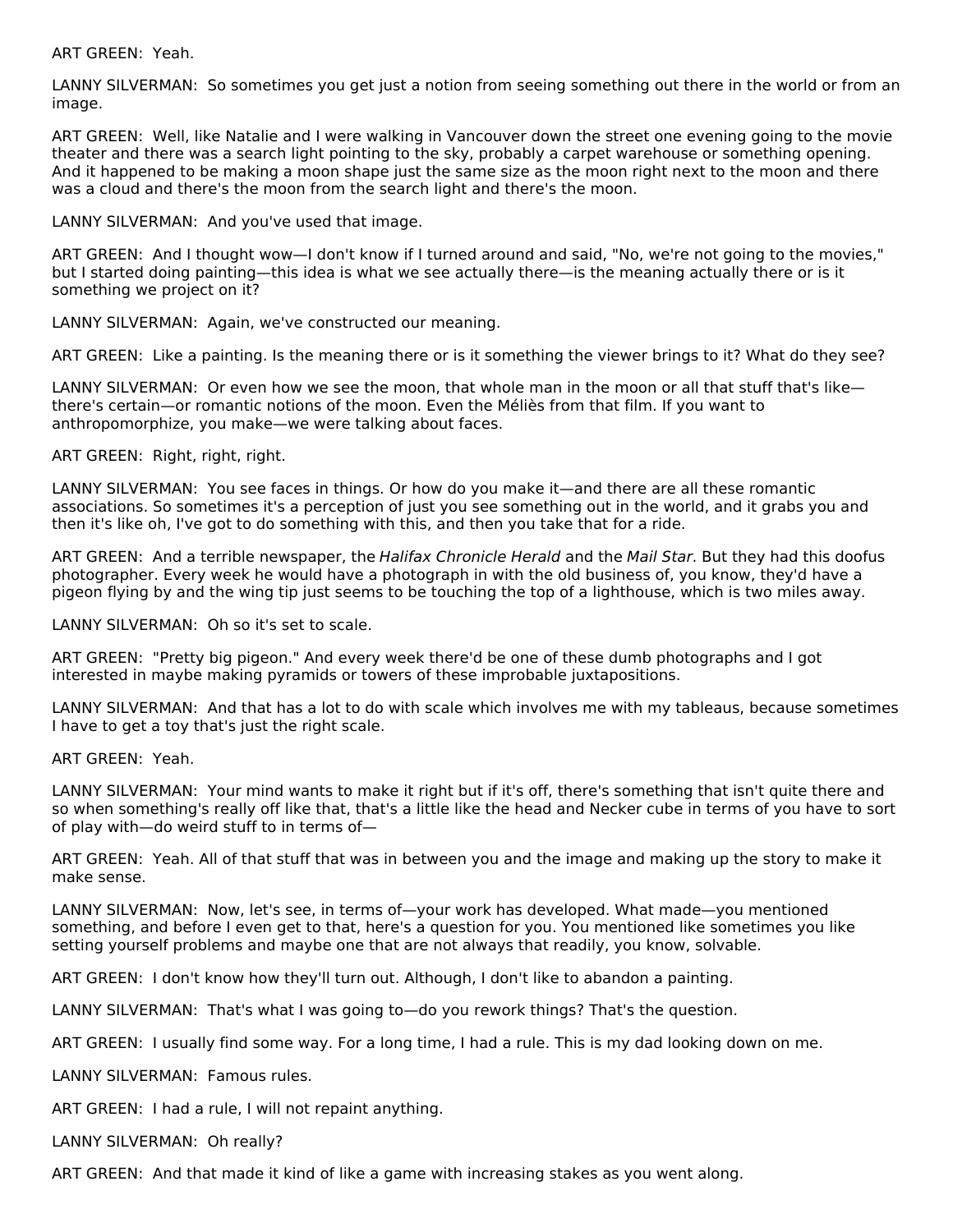LANNY SILVERMAN: So you really put the pressure on?

ART GREEN: Yeah.

LANNY SILVERMAN: So you said you very rarely abandoned them. So what happened to—let's face it, no matter how wonderful you are or were or whatever, there's got to be ones that are successes and not.

ART GREEN: There are some I didn't finish, but I tried not to do that and then as I grew in maturity, I thought there's nothing wrong, Art, with making it right. You know, so I do now repaint things.

LANNY SILVERMAN: Yeah. Well you mentioned de Chirico. You know that about 50 years after—40 years after, he wasn't happy with them, and he repainted them which irked a lot of collectors. I don't know if he did it—I think they were ones in his collection. I don't think he went to people's homes and did that. I think that would probably really irritate a collector. But on the other hand, there are people that are never satisfied.

#### ART GREEN: That's true.

LANNY SILVERMAN: And you looked back on your early work and you said, yeah, you weren't much of a painter when you started, but you learned as you went. So this for you, I guess the art making process is as much—it's an investigation. It's a way to sort of play through a whole bunch of learning curve things—

ART GREEN: It's still interesting. If I didn't come up with some ideas that seemed new to me, I probably would limit myself to documenting my earlier work.

LANNY SILVERMAN: Well there are some artists. There's one in town I won't name and you probably know who seems to have painted the same painting thousands of times, but let's take a more famous one that's safer to mention. I remember seeing Jasper Johns retrospective and thinking this is a very lovely show—probably the Guggenheim or MoMA. But there seemed to be only about four ideas here like numbers, flags, you know, whatever they are. The four ideas he had. Some of that has to do with marketability.

#### ART GREEN: Yeah

LANNY SILVERMAN: That can hurt you as an artist if you change too much.

#### ART GREEN: Yeah.

LANNY SILVERMAN: You mentioned Nova Scotia. I met—well, the woman that I did some work with, Mary Legris, that I live with who is step-sisters with April Gornick.

# ART GREEN: Oh yeah.

LANNY SILVERMAN: I met Eric Fishl up there. Peter Schjeldahl was about to come and do a studio visit. Were you there at that point in time? This was in the 70's.

ART GREEN: I was there—I left before Eric came. But I was a visiting artist there in early '78 and the spring of at the same time that Eric and four or five other people all quit. They always were having the deal where they hire a bunch of people, they'd stay for four or five years and then they'd all quit at a high—

#### LANNY SILVERMAN: Yeah.

ART GREEN: But yeah, I met Eric and I really admired his work a lot.

LANNY SILVERMAN: Well, I really liked April's work too.

ART GREEN: And April as well. We had them over at the studio—or he had us over at their studio and they're friends with June Leaf and Robert Frank.

LANNY SILVERMAN: Well what was interesting about April though—what was curious to me about her work is that she was doing complete—she was an amazing print maker and then when I went up to her—we were staying with her. Eric was very nervous because he was having the visit from Peter Schjeldahl, but she was changing over to—she did these wall sculptures that were like Minimalist Donald Judd kind of things—

#### ART GREEN: Really?

LANNY SILVERMAN: But they were more feminine and Matisse like in terms of curvy, and sort of not so platonic. But then she, you know, at the time that we were up there—for a living, she was making postcards of the Nova Scotia scene, and that's sort of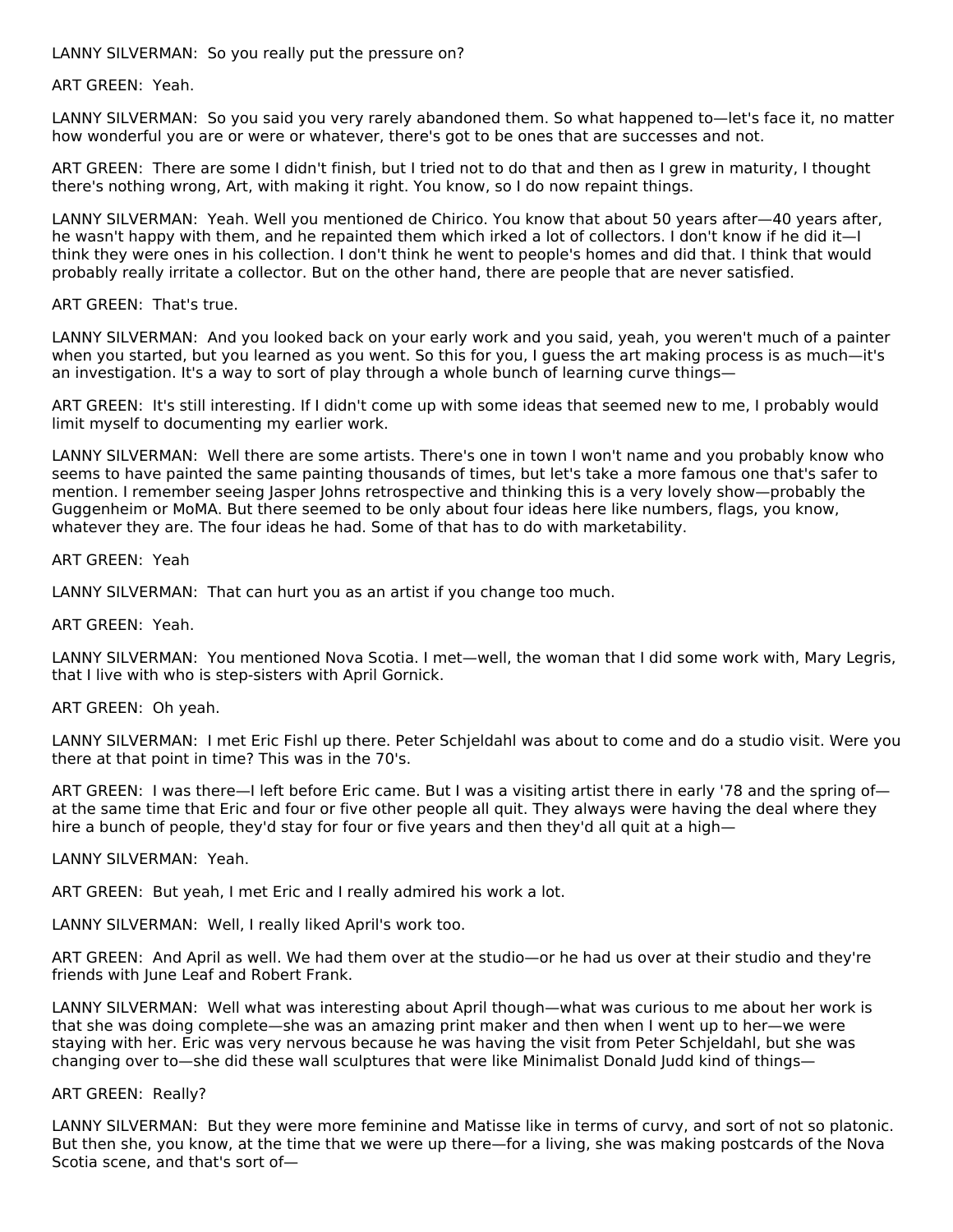ART GREEN: What morphed.

LANNY SILVERMAN: Morphed into her—people like that—artists like that to me are always fascinating. People that are—put challenges in front of themselves and change their work, but they don't always succeed quite as well. She probably got—it helped a lot that he was a great schmoozer and he got into Mary Boone and all that stuff. It probably helped her career a lot. But it also has to do—

ART GREEN: Yeah. I won't talk about Eric—his work at that time, I thought, was—he was doing those glassine overlays, constructing relationships between people.

LANNY SILVERMAN: Yeah, that's the stuff that I'm—that was more primal and—that's the stuff that really did it. But that's the thing about careers in the art world and some of that has to do with sexism in the art world too. He was a very good schmoozer, very charming, and she was very much more shots of—when we get into the thing with Carl, shyer and less aggressive. But the people that are more dynamic and that go out there and press for their artwork. And then, I guess, the way this came up though is just talking about having—well now everything has turned into marketplace after Koons and people like that. It becomes almost like a meme. It's about branding and fame, and it's about having a signature style, whereas there are a lot of artists working today that don't even have a particular medium they work in. They work in whatever means necessary.

ART GREEN: This has almost become a signature style not to have a style.

LANNY SILVERMAN: Not to have a style, yeah.

ART GREEN: You know, you try to escape the jaws of death, and they get you anyway.

LANNY SILVERMAN: And then there's people that, you know, young artists that just hand you a disc and there's one thing for having fabricators but they're not even involved in the process. They just—you make it, here's the idea. You make it. But you're the old school of wanting to—speaking of the hand and the brain, you're the one that wants to figure stuff out as you go, and that's what the reason for doing it is.

ART GREEN: Yeah, I like that process. It makes me feel like I'm involved in it and I'm not sort of just filling in the blanks. Although my paintings, if you watch me paint, it would be like I am but I don't know what's going to go in the blanks before I start, you know.

LANNY SILVERMAN: So that's interesting because your work seems so formally rigorous and it's very organized like an engineer's son would be, but it has a formal structure to it but you don't have—I've seen some of your drawings, too. You have ideas but as you say, they change and morph as they go. That has something to do with —

ART GREEN: Yeah. Anybody looking at it would probably think I have a signature style, and I do and it's a style that came about probably due to my limitations as a technician. I'm not a natural-born—you know, I'm not—

LANNY SILVERMAN: Well who is. I mean, you learn this.

ART GREEN: I never learned it in that way. I didn't spend very much time with pure painting, you know, putting paint on the canvas and experimenting with textures and possibilities. I was constipated, let's say. That would be—

LANNY SILVERMAN: Well, it's a tighter style. I know this very much because this is sort of my dilemma. I always admire like a Matisse or somebody who has that flowing sense of just natural—

ART GREEN: Yeah, I—

LANNY SILVERMAN: —that's not us.

ART GREEN: Whenever I did that—

LANNY SILVERMAN: I guess it's my mind or something that takes over but it's very structural. I guess I'm a curator that's why. I mean that's why I'm probably a curator is I have a lot of sense of organizing like you and that's why I did a lot of grid-based work and actually even the photography, the one piece I did with Mary Legris in the other room is very much about structure and even—it's organized. It makes like a film-like storyline thing or formal sort of element. So you have a formal sensibility, but in terms of color and paint—feel for materials, that's something you had to teach yourself.

ART GREEN: My paint is about this thick [demonstrates thickness between thumb and forefinger].

LANNY SILVERMAN: So that's something you've learned but still your natural tendency is more about the formal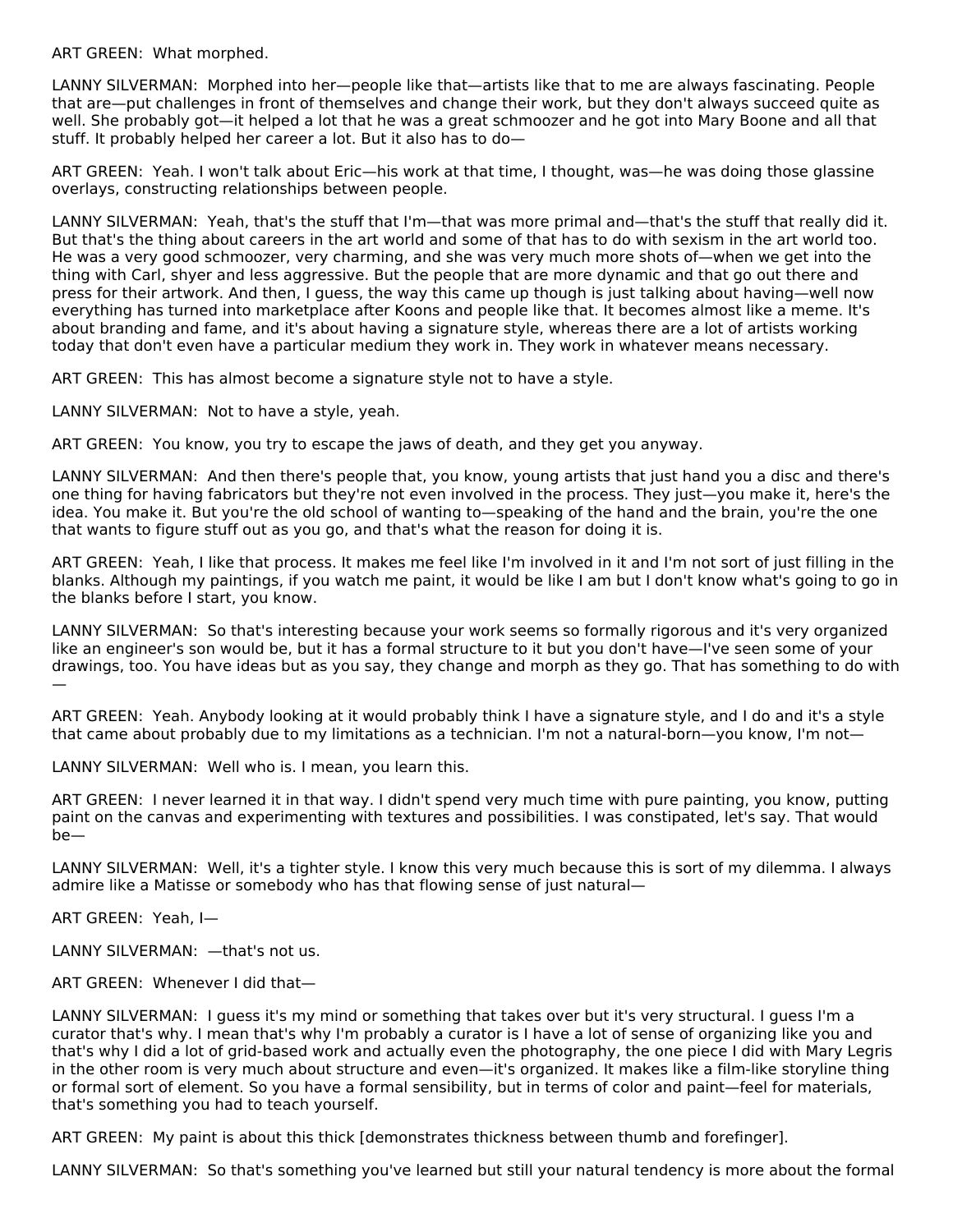structure and about—

ART GREEN: I think my paintings to me always look best in a really great photograph. You know, in a way, I don't—

LANNY SILVERMAN: It flattens them out in a way.

ART GREEN: Yeah, and maybe it's because all of the materiality is gone and, you know, you start to look at "Gee, I should have sanded the canvas a little more carefully before I put the put images on it."

LANNY SILVERMAN: That's the problem when you go—if you're a perfectionist, it's very hard to stop. It's very it's a never-ending game. Because you can't really make it, as far as trompe l'oeil or as far as reality, it's just you can get caught. And speaking of a black hole, what I was going to ask you is something interesting. It just occurred to me when you were talking about that. Have you seen Bill Conger's where he plays off of—sometimes he's got these planes but he gives some texture and some sort of—you tend to—you were talking about flat and doing fairly flat plane. He sometimes throws in some sort of textural elements or trompe l'oeil indications of reality coming through, even though that's a game. Have you ever played with that sort of contradiction between depth and—you're not so much of—you're definitely not thick impasto. You're definitely, like you say, a thin layer of paint but have you ever played with contradicting? I know you did some things with mirrors and that kind of illusion, but how about with the flatness of the paint versus something thick that you're representing?

ART GREEN: Yeah. What I thought of when you said that was sometimes I have screwed on panels of Masonite, which could be like you have a painting and then this Masonite represents a piece of paper over the painting, which is transparent and shows the painting through it or shows some aspect that may or may not be there underneath the Masonite.

LANNY SILVERMAN: Yeah.

ART GREEN: And that's what I was thinking about creating—having a tension between the real and the represented.

LANNY SILVERMAN: And thickness in 3D and even the Masonite, how this is this and how—there's something flat on it.

ART GREEN: I tend to do in a flatfooted way.

LANNY SILVERMAN: You do it in a flat way but you represent 3D and you've added some—I mentioned the vent that you put on a real vent, you attached some real objects that sort of fusses with your notion of what's real or what isn't or what's really a painting or not or sculpture or whatever you want to call it.

ART GREEN: Yeah.

LANNY SILVERMAN: I'm just thinking—

ART GREEN: You know, I think—I like that saying—that you have to change to stay the same. I—after a while, you just get tired of thinking. It becomes too evident what the next painting's going to look like, and what's going to be the problems and you've already solved them to some extent or played with them long enough, and at that point, I'm just always—I like to look at magazines or old books or whatever. I don't read art magazines much anymore because I've never been too interested in—unless they're writing about me, and theoretical commentaries on this or that. Unless they're artists—I love Ray Johnson and I'll buy any book on Ray Johnson.

LANNY SILVERMAN: I have just about everything, including that North Carolina one which is wonderful.

ART GREEN: I got a copy of The Paper Snake for \$65, one of the original ones.

LANNY SILVERMAN: Do you have one with the little moticos in it? I got one and they had original pieces of art I'll show you in a while.

ART GREEN: Oh, I don't know. No, I think I did. [I don't have it. – AG]

LANNY SILVERMAN: For a birthday gift, we were in Madison, Wisconsin a couple years back. It's not my favorite of his things, but I always kind of liked it. They were selling it and they didn't realize that it had not only—it had a postcard in it, it was a limited edition, and it had actual little, he called modicoms, I think, and they didn't realize that it would be worth a lot more. I was definitely—ignorance is bliss for the right picker. So yeah, I got a copy of that. Ray is a real—since I did language-based work a lot when I started out, I was very interested in him and I was a huge fan of his.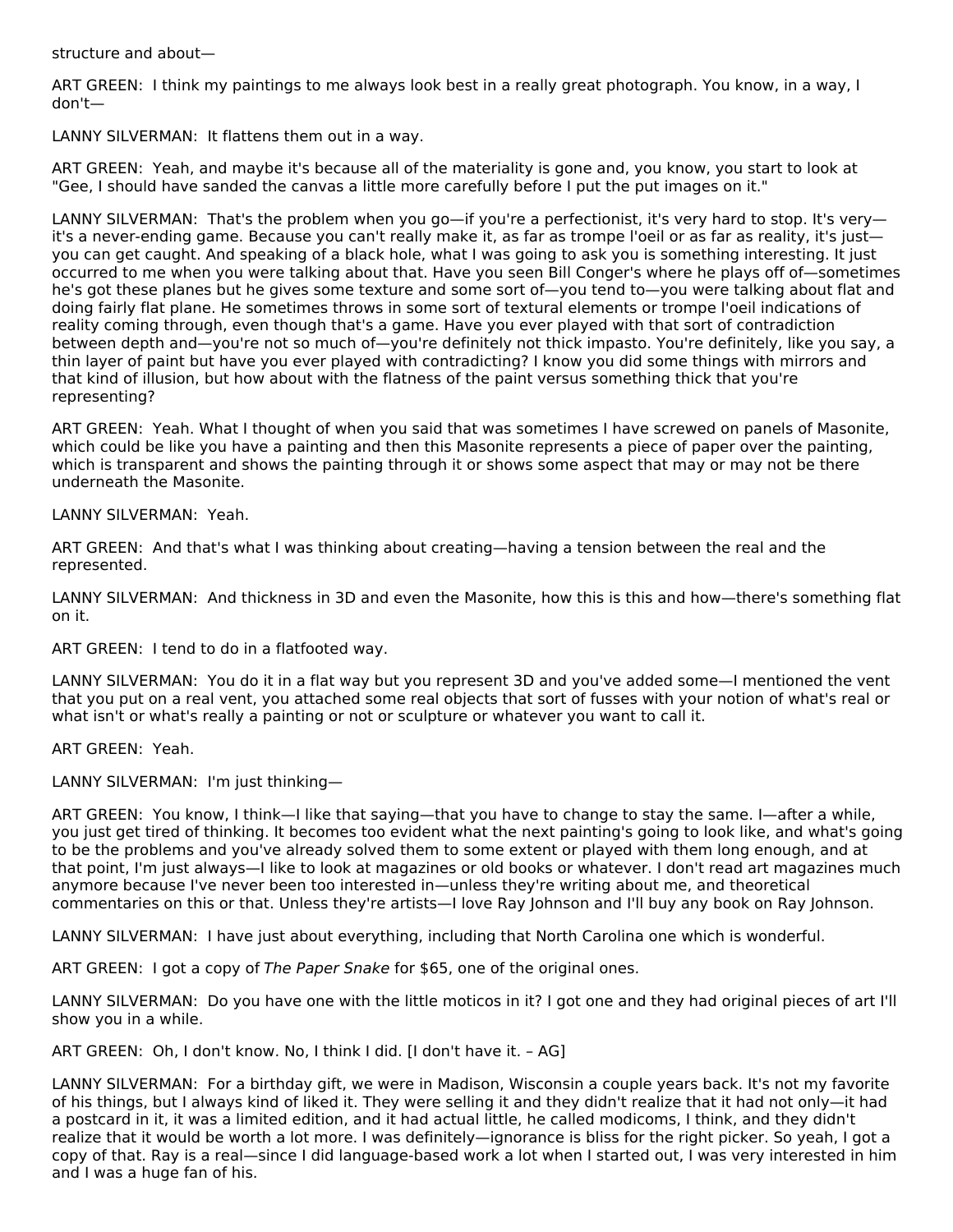ART GREEN: Also in Chicago, I love Ivan Albright's work—

LANNY SILVERMAN: Of course.

ART GREEN: And the unbelievable—he was free to spend as long as he wanted to on his painting because of his wife's fortune, I'm sure.

LANNY SILVERMAN: That helps.

ART GREEN: That helps. But his work is amazing.

LANNY SILVERMAN: And that's an interesting example of something that blends sort of an expressionistic sort of painterly style with a very image-based and a very personal content-kind of based work, which is very Chicago in a way, I think.

ART GREEN: Yeah. And also Stanley Spencer. We spent a year in England.

LANNY SILVERMAN: I think I read that, yeah.

ART GREEN: I was on sabbatical and I got really interested in Stanley Spencer. He's kind of a crazy artist in a way, because he's one of the best artists and one of the worst all at the same time.

LANNY SILVERMAN: Sometimes there's not much difference.

ART GREEN: He had like three different styles, that personal style of home life with Hilda, and then his portraits which are very straightforward and he does some landscapes like that, and then people with their arms on backwards, you know, for no particular good reason. You know, and just the story of Stanley Spencer and his, you know, they did the Horse's Mouth, which is supposedly based roughly on—

LANNY SILVERMAN: Oh, I love that movie. I didn't realize that was based on him. Oh my god.

ART GREEN: Well, it's not quite like Stanley but—

LANNY SILVERMAN: Well, yeah.

ART GREEN: —the chaos surrounding him—

LANNY SILVERMAN: It's a bit romanticized to begin with, but it's a wonderful—what's his name, Alec Guiness is incredible in that.

ART GREEN: And he has this chapel in Burghclere.

LANNY SILVERMAN: I think I went there when I was—

ART GREEN: Yeah. Isn't that amazing?

LANNY SILVERMAN: Yeah.

ART GREEN: When we went there were two little doors. You went on Tuesdays, Thursdays, and Saturdays to the one door, and Monday, Wednesday, and Friday to the other door and each little identical cottage in which supposedly, I think, identical old ladies lived who were keepers of the place, so we went to the Tuesday cabin, and paid 10P each and we got an enormous key and she said where the light switch was and we went in. Turn the light off when you leave and lock it. Stay as long as you like. And this incredible thing, you know. I really like his work, too.

LANNY SILVERMAN: Well going back, that just reminds me in another sort of sense, I know one of the hallmarks of Chicago art, particularly by way of the Art Institute, I should say, by way of Ray and a couple other people were very interested in folk art and picking—speaking of picking, you've got Maxwell Street and crazy art Ted Halkin also collects some stuff. He had some really fun things in his house. I had not really met him before, but that notion of collecting. Did that—I mean your images come—they're more cleaner iconic images that come from advertising. You mentioned a little bit of picking before. Do you ever go trashing or picking?

ART GREEN: I do. I'm not as in my art—I'm probably not as disciplined as I should be, and I'm not a disciplined picker, but we always stop at antique warehouses and you know, I've gotten some—I found a book, 15,000 Useful Phrases by Glenville Kleiser, which is the most insane book.

LANNY SILVERMAN: That's your title.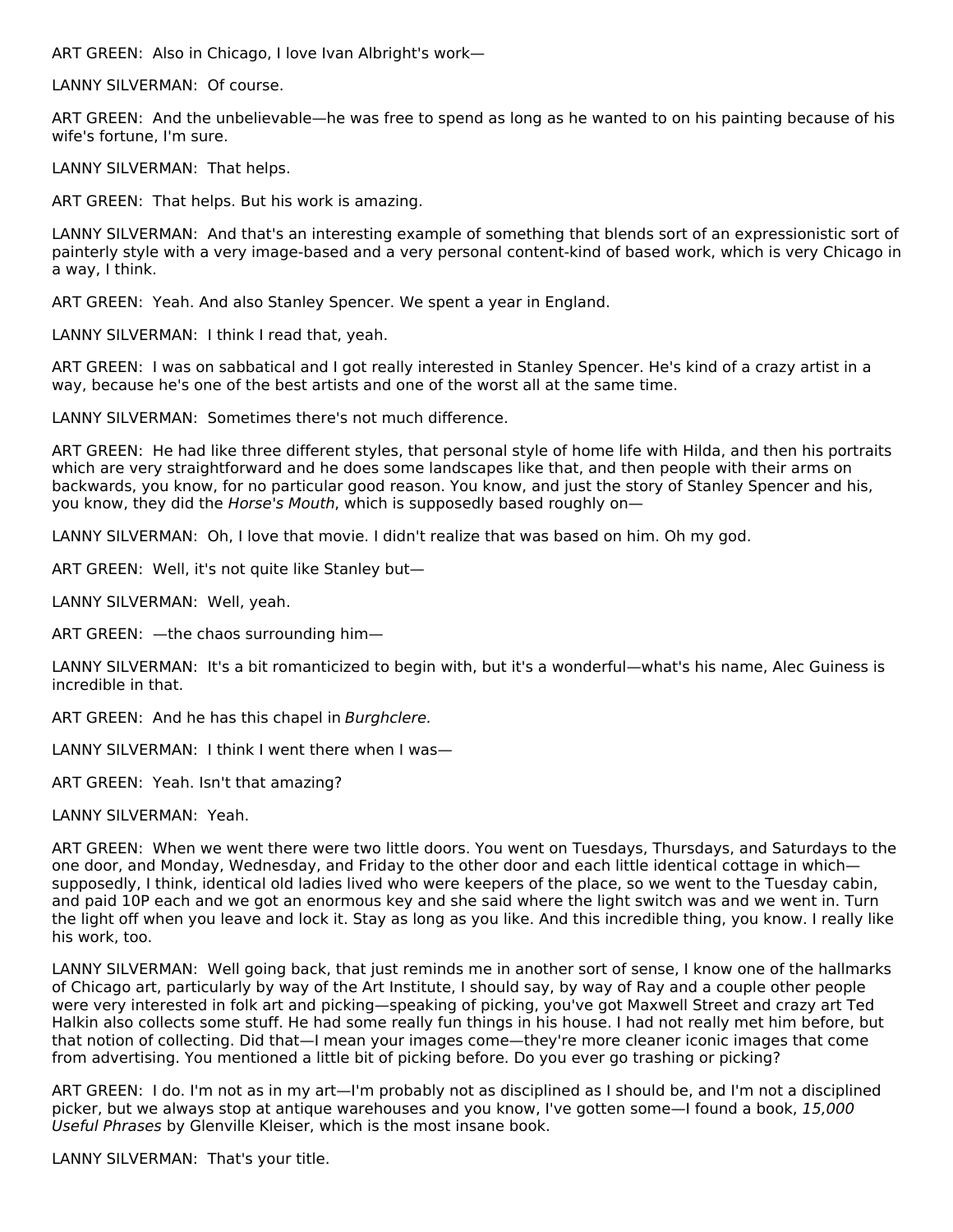ART GREEN: Yeah. I don't always use it, but it's been an inspiration.

LANNY SILVERMAN: I love that actually.

ART GREEN: It's just—you can get it online for free if you poke around.

LANNY SILVERMAN: Everything's online.

ART GREEN: It's completely nuts. But yeah, I have collections of things, mostly paper stuff and books and so on.

LANNY SILVERMAN: Going back to the titles, I'm amused by that, too, because that's almost like a Surrealist game, picking a title. So sometimes you mention that you discover the piece as you go along and sometimes you realize what it's about, like about the death of your father or some other things like that. You don't always think about that ahead, but you go through your phrase books or your things like that and you find a title, but again, that might come from the subconscious. It almost seems like a Surrealist game finding the—

ART GREEN: Yeah. I like that.

LANNY SILVERMAN: So just playing with or maybe it's random. Some of the titles—maybe you just like the sound if it and then it makes sense?

ART GREEN: I usually try to have some connection in mind, but not too obvious if I can help it.

LANNY SILVERMAN: Yeah. So you prefer to have a little bit of a gap between the language and the image or some sort of—like again, a puzzle to figure out.

ART GREEN: Yeah. Not that I haven't answered the puzzle, but you know, it's sort of a-

LANNY SILVERMAN: Well that's interesting too because it seemed like when I first started reading what you had to say about your work, you were a little hesitant to put meanings on your work. You wanted people to complete it as if it was a puzzle. But on the other hand, you're very forthcoming about the personal and other content.

ART GREEN: I think in the beginning I was embarrassed to say what they were about.

LANNY SILVERMAN: Oh, you didn't want to just be that obvious.

ART GREEN: They were probably about things that you're supposed to outgrow by the time you're a mature male in the society. You know, sexual stuff and so on. My folks were very conservative people.

LANNY SILVERMAN: I figured, from what you were saying.

ART GREEN: I mean, my dad drank and so on, but they were just average people in Fort Wayne, Indiana in that time.

LANNY SILVERMAN: Yeah.

ART GREEN: And, you know, you didn't talk about stuff like that, so I skate around things.

LANNY SILVERMAN: I think you were also probably, and you still are probably, a little shyer and not as—I'm a right out there kind of person and Karl is that way, too—a little less forthcoming with just throwing it all out there for all the people. And some of the people—like some of the wildest work could come from very polite people. You'd be surprised. Sometimes the stuff that—I mean, well Francis Bacon who you mentioned and who I love is—his personal life is pretty intense and crazy, but sometimes a very shy and unassuming person can come up with something really just—

ART GREEN: Yeah.

LANNY SILVERMAN: That's how they live it through.

ART GREEN: Right.

LANNY SILVERMAN: So maybe there was a little bit of that, too. It's not something that you necessarily wereand that's a male thing from that generation, too.

ART GREEN: Yeah. The strong side. The gentleman never explains.

LANNY SILVERMAN: Yeah, never talk. Don't explain. Right, exactly. Well I want to leave some stuff for tomorrow, I guess, and we're getting into some really interesting material about your work. Let's just leave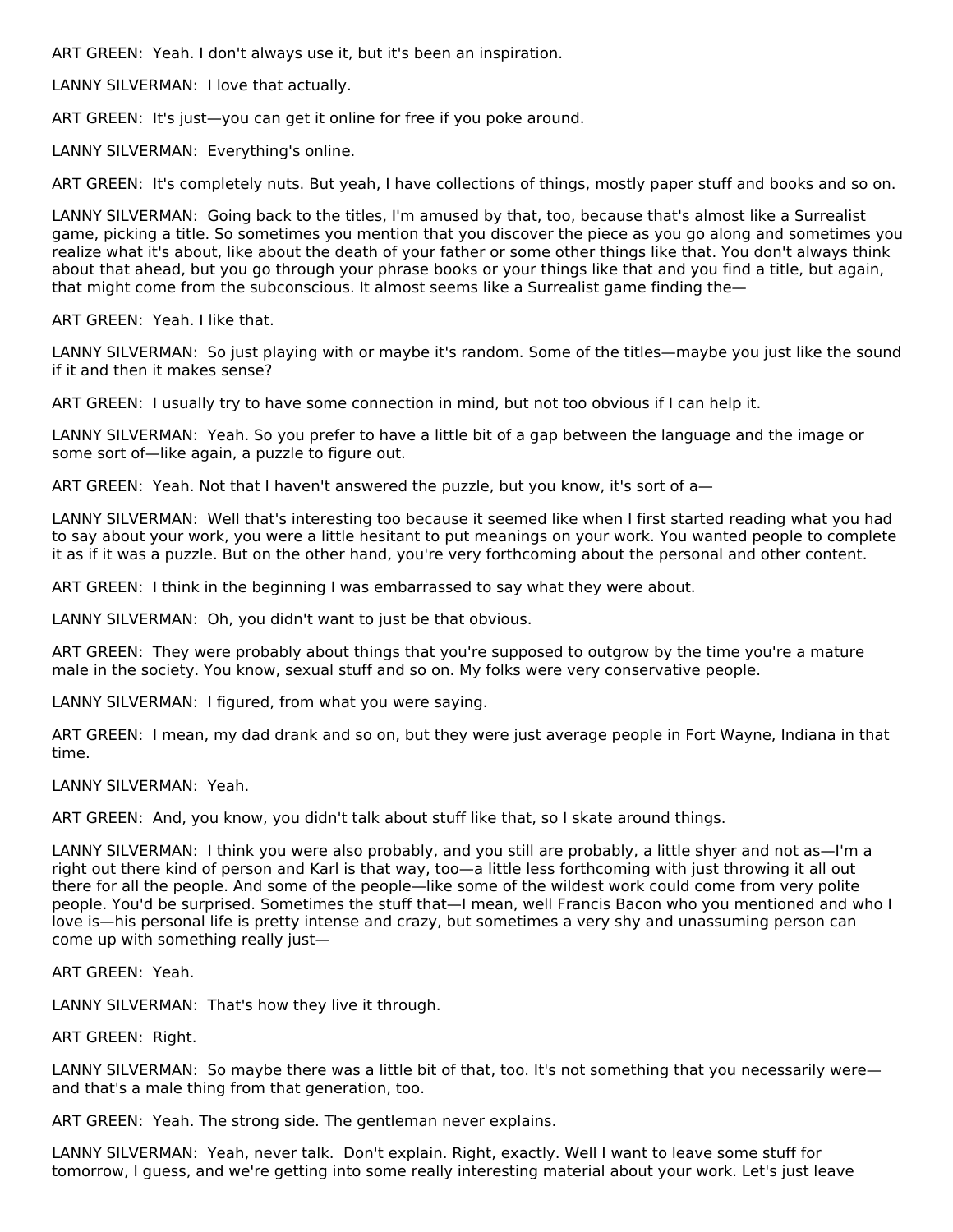some more for tomorrow, and actually that's probably pretty close to two hours.

ART GREEN: Yeah.

[END OF green15 1of2 sd track02.]

LANNY SILVERMAN: This Lanny Silverman representing Smithsonian Institution's Archives of American Art, September 18th at my home and I'm interviewing Art Green.

[END OF green15\_2of2\_sd\_track01.]

ART GREEN: So, my mic is working all right, is it?

LANNY SILVERMAN: Yep, everything's good. So, I guess I wanted to follow-up why you came in for the [laughs] for the art fair, Art Expo. What did you make the Art Expo? I wanted to talk to you a little bit about being a Chicago artist in Canada and how you felt about that and your re-discovery or re-assessment and all those kinds of issues. So, what did you think of the art fair in general in terms of art trends and—?

ART GREEN: I couldn't—I couldn't figure out if there were any particular trends, but I mostly saw Jim, Gladys, and Garth. And saw John for a while—Corbett— [Corbett and Dempsey Gallery, Chicago – AG]

LANNY SILVERMAN: Uh-huh [Affirmative.]

ART GREEN: And Suellen was there and Jim Falconer.

LANNY SILVERMAN: So, it was more a get together.

ART GREEN: It was more a get together. I find it very difficult to—in that kind of situation to stand around very much to look at art because I'm always—I don't know. It seems like there's so much going on. It's—

LANNY SILVERMAN: Yeah, I have a hard time looking at it.

ART GREEN: It's hard. It doesn't seem like part of the same business as I'm in [laughs.]

LANNY SILVERMAN: Well, that's an interesting thing in terms of getting into the business you're in. I guess I wanted to follow-up on that. This might be the lead in into that. We talked a little bit about success in the art world and about—one of the things I admire a lot about Karl's, he's held course and not really paid much attention to art trends.

# ART GREEN: Right.

LANNY SILVERMAN: Speaking of which, in terms of trends and there's so many fads and things that come and go and so forth. You—and you talked a little bit about, you know, the Matthew Marks show. What do you think about this sort of reassessment or looking at—it seems like Chicago is getting—Chicago historical art from the '60, '70s and Hairy Who? and that stuff is getting reassessed and looked at again. What do you make of that reassessment?

ART GREEN: Well, the reassessment seems to be going our way, so they're not saying, "Oh, my God, what a horrible state that was."

[They laugh.]

ART GREEN: Did they buy? Yeah. Who knows, but it's—I think—I think after the art world's various bubbles have popped, they finally turned to artists who they overlooked perhaps and who have a paper trail of some sort and [laughs], you know, to what extent this is driven by, you know, there was a while when hot MFAs seems to be the way to go and—

# LANNY SILVERMAN: The discovery.

ART GREEN: Yeah, and at this point, they've gotten back to the '60s. So it's really nice. I mean, I think of the ups and downs of life and like, if you're on a well-designed slide, you know, there are little—you have a slow climb up —

# LANNY SILVERMAN: [Laughs.]

ART GREEN: —and then you have the inevitable gravity that takes place, but a well-designed slide would give you a few little thrills along the way and at the end, rather than just plowing into the dirt, it'd be nice to have a little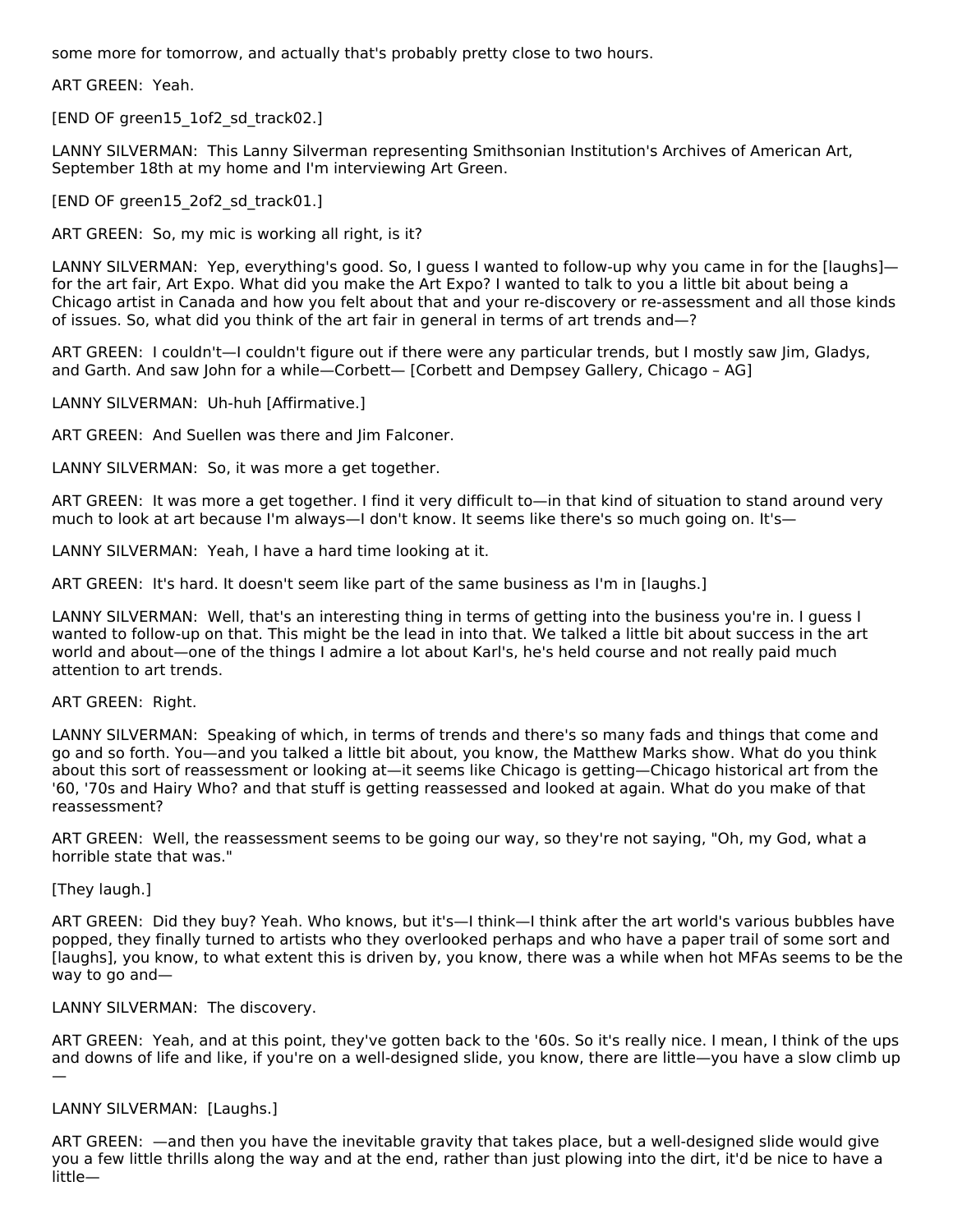LANNY SILVERMAN: It has to go out on a positive note.

ART GREEN: —uptick at the end. So, I—that's the way I see it.

LANNY SILVERMAN: So, you're happy and it sounded from talking to you yesterday that you weren't in this for love and applause and tons of money. That wasn't it. You just wanted to be able—you're happy to just—you've survived and you weren't looking for, but there's a lot of young artists that are looking for it. Like Warhol and Koons and all the stars or Damien Hirst, but you weren't in it for that reason.

ART GREEN: No, there was no concept when I was in art school of it. Whether there were art stars, I guess, but you didn't go to school to be a star.

LANNY SILVERMAN: Yeah.

ART GREEN: You had to—went to art school because you couldn't help it or you couldn't get in anywhere else or, you know, you loved it. And I remember, you know, the Art Institute has the old names of the great artists in the past carved in stone and that was sort of the idea. We're not going to be carved in stone.

LANNY SILVERMAN: [Laughs.]

ART GREEN: And this is what we want to do and I just shudder to think that these kids—it's probably not their own money, but spending a quarter of a million dollars—

LANNY SILVERMAN: Now, you almost have to be an art star to pay back the loans. I mean, that's basically-

ART GREEN: Yeah, they're making a pretty high stakes bet.

LANNY SILVERMAN: It's a high business. It's a high risk business now. Quite honestly, it almost seems like it makes more sense to give your—if you have a kid just give them the money and—

ART GREEN: Yeah.

LANNY SILVERMAN: —have them do start-up.

ART GREEN: Do something.

LANNY SILVERMAN: Do something with the money. Yeah, well, that's another story.

ART GREEN: Figure it out.

LANNY SILVERMAN: Well, I guess part of what I'm asking about is also this reassessment of Chicago. Yesterday, you let—maybe it was off the record, but you were talking a little bit about you still feel like a Chicago artist even when you're in Canada.

ART GREEN: Well, yeah, I—when I moved to Canada, it was basically to get a better job and also to get away from the arts—even when I lived in Chicago, I liked living in little neighborhoods. I lived in Wicker Park which in those days was a Polish/Puerto Rican neighborhood, mostly Polish. And down the street was one house where the woman had made the front room into a bar and you get a beer for 10 cents.

LANNY SILVERMAN: All right.

ART GREEN: Her son, who was hugely overweight, would always be sitting on one bar stool [laughs] watching the TV. I mean, it was just a neighborhood where there was no concept of art. In fact, when I—when I ran this little storefront next to Club Lucky, I was cleaning the place up and somebody came by and said, "Oh, are you going to start a church here," you know, [laughs] and I—

LANNY SILVERMAN: [Laughs.]

ART GREEN: —started to consider it. Oh, was this—to me, my paintings had a religious feel to them. But I like to —being away from it and I'm very susceptible, unfortunately, to the allure of stardom—

LANNY SILVERMAN: Oh, really?

ART GREEN: —Or, you know, who's in the show and who's not in the show and I—

LANNY SILVERMAN: You do follow—you said the thing—you do follow sort of some of the art world to that extent or most of your friends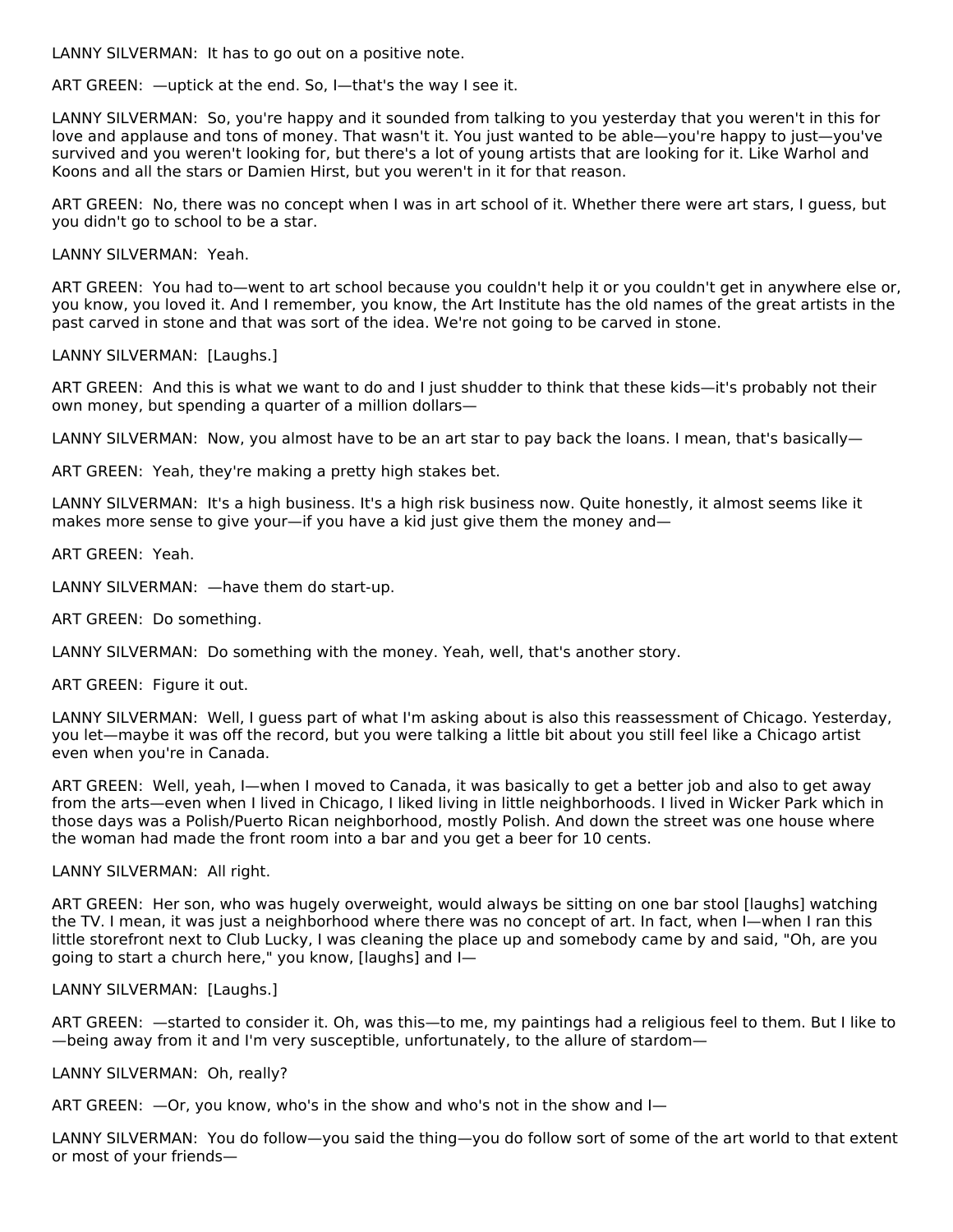ART GREEN: Yeah.

LANNY SILVERMAN: Or most of your friends and—

ART GREEN: But I, you know, it's too—it plays with your head, you know, if you're in the show or you're not in the show and then you start to get your better angels disappear and you're thinking, "What the hell? That guy is worse, blah, blah, blah." And I really like living away from it all. It's as I said, it's like a different business. You know, really.

LANNY SILVERMAN: Well, you're away from any real power centers in terms of art, although Toronto had a pretty important scene, I think, at a certain point. Vancouver is kind of interesting. So, there's stuff happening, but you're liking being away from where the politics—the politics is something none of us miss in terms of the art world.

ART GREEN: No, I—well, I was thrown into another kind of politics at Nova Scotia. It was brutal. It was the most political place I'd ever seen. You know and I didn't like that and I quit after two years and we went to Vancouver and it had a very—in fact, it's art scene reminded me a little bit of the camaraderie between people of Chicago when there was not no golden ring that anyone was going to grab.

# LANNY SILVERMAN: Yeah.

ART GREEN: And Conceptual artists would come to landscape painter shows and landscape painter's—well, maybe not landscape painters, but [laughs]—

LANNY SILVERMAN: Yeah, that's a little bit—

ART GREEN: —you know, there was—there was a more supportive, you know, it was a small scene and I taught part-time at UBC (University of British Columbia) and people were very nice. We moved to Toronto and Toronto had a—they—Toronto has a sort of—it's the biggest city in Canada now and it wants to have some respect, but at the same time, it has the second city mentality because it's not New York.

#### LANNY SILVERMAN: Yeah.

ART GREEN: And the artists for a while tended to follow the Cedar Bar model of macho guys with motorcycles and bar fights.

LANNY SILVERMAN: Oh, God, yes. That's the part of the art world that's really hard to take. Not just the power play stuff, but the male—the male part of it where it's, I mean, it's just very strange—too much testosterone.

ART GREEN: And I had a gallery and I was in a gallery, I told you about the guy who paid me a stipend and he had a gallery in Toronto, which wasn't nearly as—they had 50 or 60 people in their stable and—

# LANNY SILVERMAN: That's a lot.

ART GREEN: If lightning struck and somebody sold something, they'd be happy to take the money, but, you know, and they had two-week shows to try to get everybody in. And they had an upstairs show and they had a downstairs show. It was—and one time, I got a call and said, "Art, Art? Somebody's interested in your work. Can you come in and tell them what it's about? We don't know what to say."

# LANNY SILVERMAN: [Laughs.]

ART GREEN: What the hell? So, drove 80 miles and had lunch with the guy. I'd drive back. And, you know, "Art, great. You sold it. We'll send you your—" I thought, "Where's my commission?" You know, and so I got out of that gallery because I was in Phyllis' gallery by then and I had all I could do to do that. So, I haven't really been involved in the Toronto scene. I was in a show at a decent gallery in Toronto. They had a great opening. It was a show they have in January where they have people who don't currently have a gallery in Toronto and filled the gap in January. And the woman who was partner made a great opening. She would bake stuff. They had wine flowed freely.

# LANNY SILVERMAN: That's pretty—

ART GREEN: So there were like 200 people there. So, I'm one of six artists and I had one corner with four paintings, you know, and I turned around. I was looking out of the front and I turned around and the place was wall-to-wall, shoulder-to-shoulder. Everybody drinking their wine, eating their pastry and there was one square that was totally empty. Nobody wanted to be near my paintings because they didn't know what the hell they were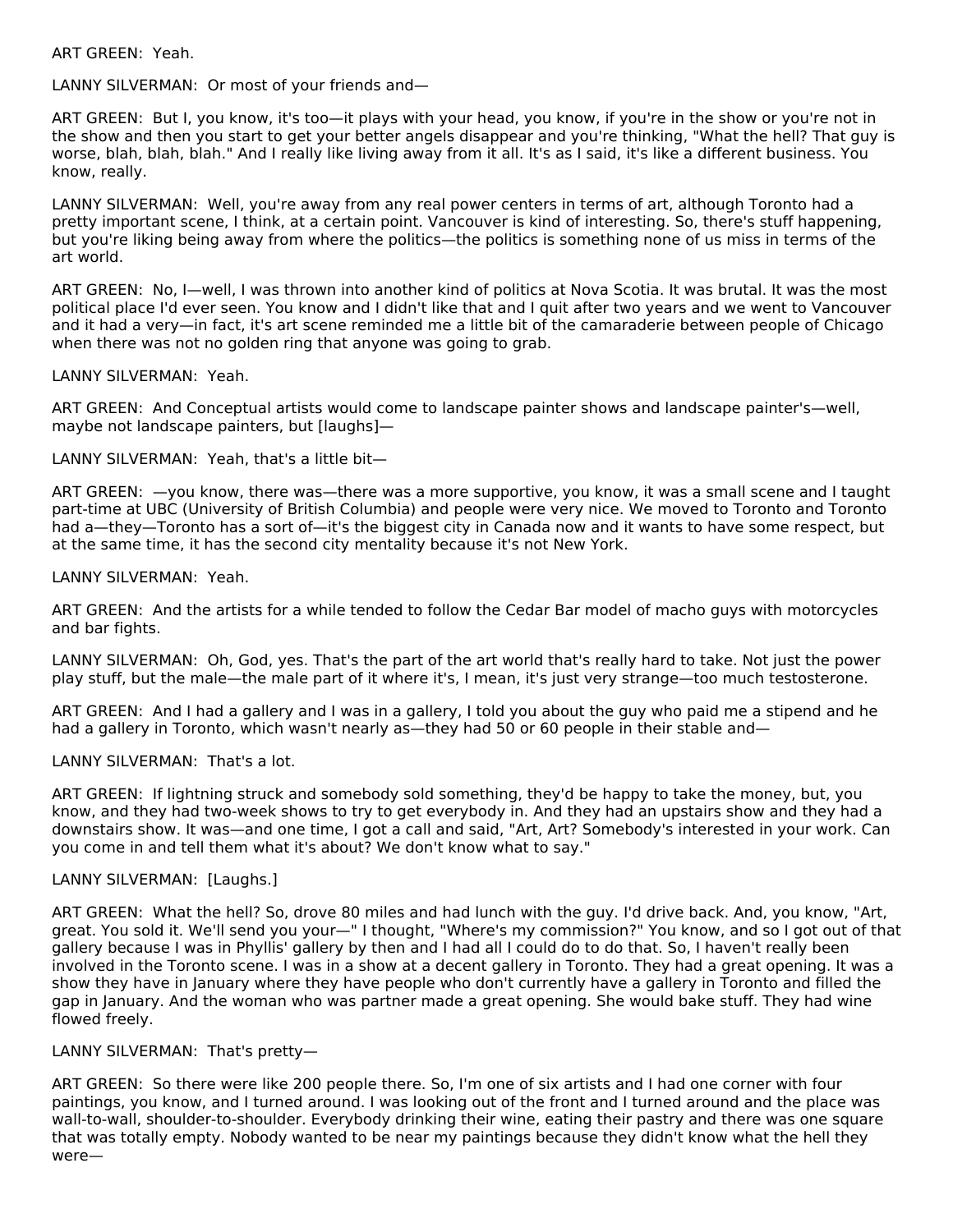LANNY SILVERMAN: [Laughs.]

ART GREEN: —and they didn't want—it was if, you know, when you're in a party and someone farts. You want to get away from that in case somebody thinks it was you.

LANNY SILVERMAN: So, you've had a mixed reaction to your work. Because you mentioned this before at a certain point where people were—where the bit of color comment that you made yesterday—

ART GREEN: Well, I mean, I was just deluded. That was—I drank my own Kool-aid so much—

LANNY SILVERMAN: [Laughs.] Well, there's intention and there's—

ART GREEN: —I couldn't see the painting.

LANNY SILVERMAN: —your feeling about the work and then it's how it's perceived. That's kind of what this conversation is starting with.

ART GREEN: Yeah.

LANNY SILVERMAN: Was like, the world's response to your work and you've managed to maintain a certain equanimity about fame and about response because, like you say, it's a roller coaster and if you get too involved, you can really just drive yourself crazy.

ART GREEN: You become a monster after a while.

LANNY SILVERMAN: And there are a lot of monsters out there. Trust me. But I mean, you manage that, but at the same time, you're aware of the fact that you have very little control. I mean, as much as you have your ideal viewer who looks at your work, but there's a lot of people who either misunderstood—

ART GREEN: I have my ideal viewer.

LANNY SILVERMAN: You have your ideal viewer, but in reality there are people that misconstrue it or put it in a different context and now it's getting revaluated as being—I mean, it's not just New York, but, you know, Corbett Dempsey. There's people starting to look at some things that were overlooked. Things—it's just like clothes kind of fashion.

ART GREEN: Yeah.

LANNY SILVERMAN: Everything has its moment and it comes and goes.

ART GREEN: Yeah.

LANNY SILVERMAN: If you wait long enough—

ART GREEN: Yeah.

LANNY SILVERMAN: —maybe it'll come in whenever you're doing.

ART GREEN: A stopped clock, you know [laughs.]

LANNY SILVERMAN: Yeah, so you've managed I guess—well, how would you like your work to be perceived? That's a question I was going to ask later because that's usually my final one, but for in the future, let's say 30, 40 years from now. Let's say, you were talking about those things to people, names in stone, 50 hundred years from now when someone's looking at your work, what would you hope they would see in your work?

ART GREEN: I have no idea. I think it'd be good on the 10 dollar bill, let's say.

[They laugh.]

ART GREEN: No, I have no illusions. It'd be nice if people—if people still had it and were still looking at it and still thought of it as something. You know, the whole idea of high is in jeopardy anyway. If my art if high or low or whatever it is, you know, the idea of an object that—

LANNY SILVERMAN: Yeah, an object is already—I mean everything's on screens.

ART GREEN: Yeah.

LANNY SILVERMAN: As a matter of fact, you talked about your work being—the good news is when it's flattened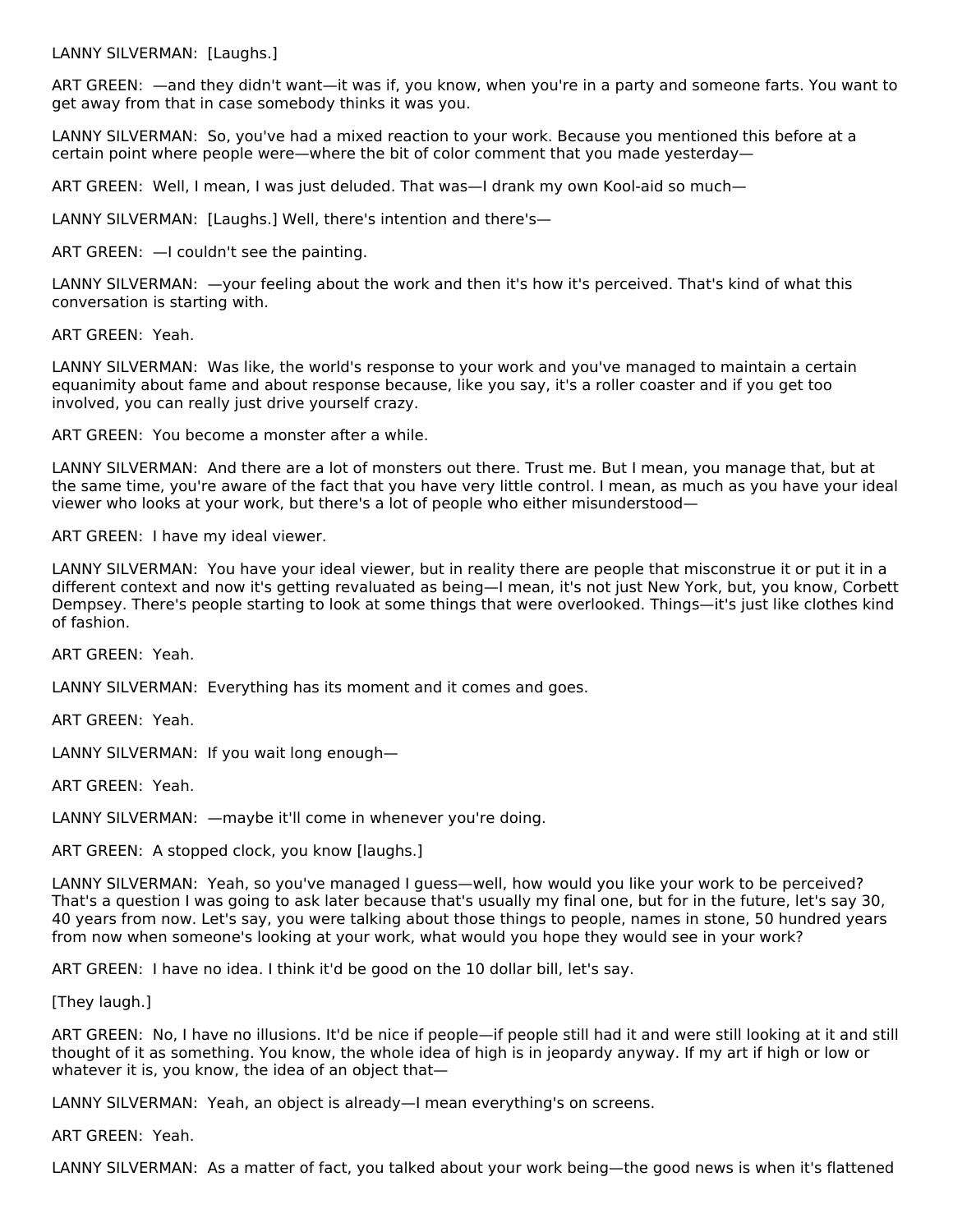out, it hides some of the, especially, the early work, some of the maybe perhaps not the excellence in painting—

ART GREEN: Yeah.

LANNY SILVERMAN: —but it makes it—and that's one of the things as a curator, you almost have to look at the original work because—

ART GREEN: Yeah, yeah.

LANNY SILVERMAN: —and that's what kids don't understand. The screen—pixels are very different. Not just in terms of light or perception, but also it just—it's not the same thing.

ART GREEN: It's different material.

LANNY SILVERMAN: Different feel and there's different being in front of something, but you're work may look good [laughs] on a screen. I guess, what do you make of this whole—I was going to ask you this too, we're going out of my order, I guess, but we're coming to that anyway, this sort of art and technology. I guess, let me start the question with the art and technology question. I noticed you talked about getting away from using the grid, which my dad taught me how to reproduce things—

ART GREEN: Yeah, yeah.

LANNY SILVERMAN: I did that as a kid. And using an overhead projector, that was kind—

ART GREEN: Yeah, it was like a big, you know, a big struggle with morality in my-

LANNY SILVERMAN: You were cheating you felt.

ART GREEN: I'm going to the dryer side here. [Laughs.]

LANNY SILVERMAN: Yeah [laughs.] You were not doing it the old school way.

ART GREEN: Yeah, I always felt—I tried—I said in that thing something about trying to balance the drudgery. So, now, I've gotten rid of all this drudgery. Now, I've got to make work more complicated, so I can barely do it.

LANNY SILVERMAN: Well, the drudgery from what you said yesterday is very much part of it because the process is where you discovery things. You pose yourself a problem—

ART GREEN: Yeah.

LANNY SILVERMAN: —and that's what it's about. It's as much about that. So, you're not really about solving the problem as quickly or as efficiently as possible.

ART GREEN: Yeah.

LANNY SILVERMAN: So, how do you feel—I guess that leads into how do you feel about, do you use computers or technology?

ART GREEN: I do. I have Photoshop and I use that to—

LANNY SILVERMAN: I saw that.

ART GREEN: —put things in perspective and it's very useful, I must say.

LANNY SILVERMAN: So you stretched out that image of the postcard image from Lorris and Karl that you used a lot over the years.

ART GREEN: Yeah.

LANNY SILVERMAN: So, there's things you can do. So, you just look at it as a tool. You're now more comfortable with the "cheating."

ART GREEN: Yeah, yeah.

LANNY SILVERMAN: You see it just as a tool that—to do things with.

ART GREEN: Yeah. I don't have any online presence except if somebody puts a picture up. Then I'm very—I got on Facebook and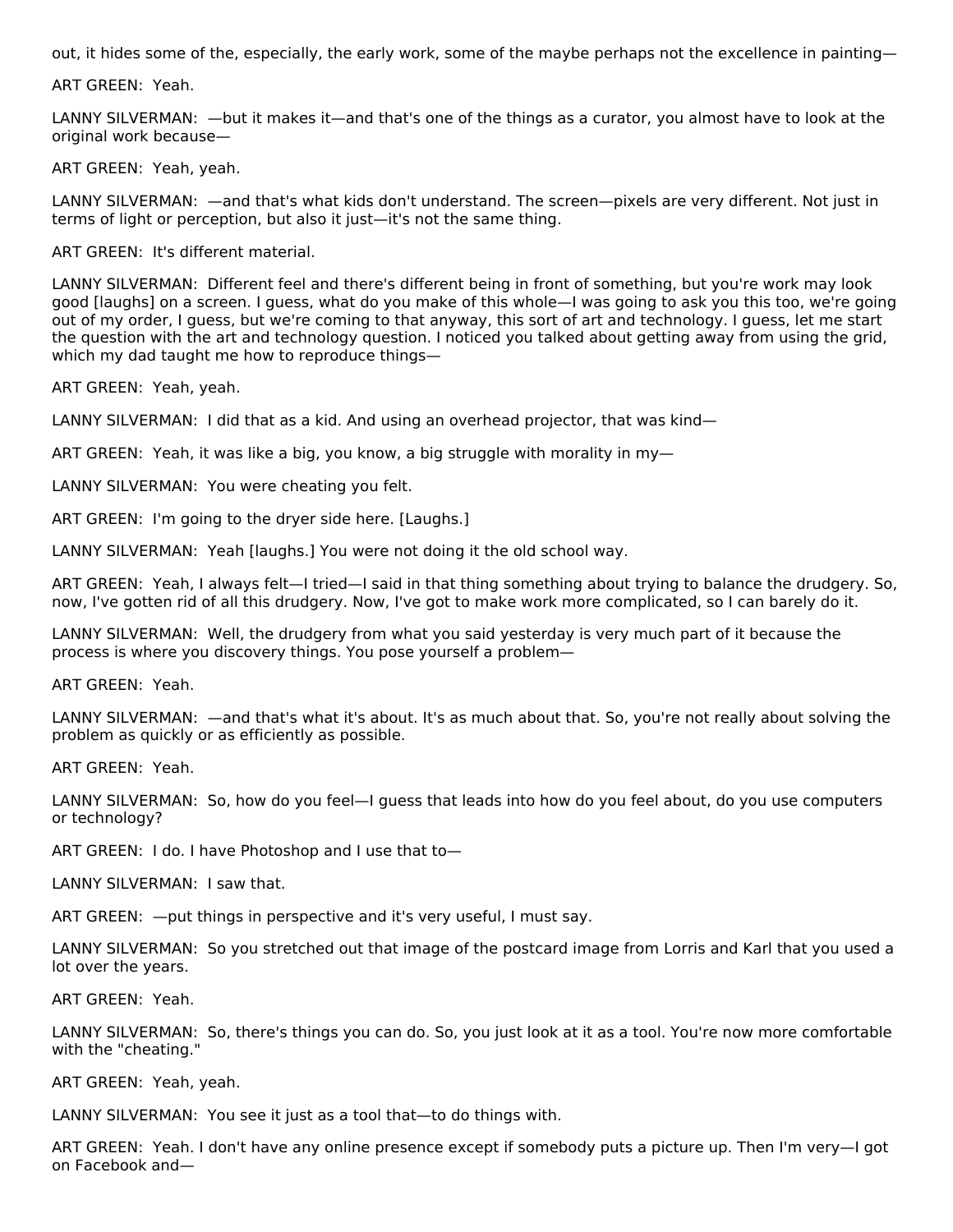LANNY SILVERMAN: You could spend your whole life.

ART GREEN: —I realized that, you know, because I just got on to see what it would be like. Who was on—

LANNY SILVERMAN: Yeah.

ART GREEN: —and so, I made Lorri a friend because she was on Facebook. She said, "You should get on Facebook." And then I—people do me these friends requests and I thought, "I'm going to spend my whole life—"

LANNY SILVERMAN: You—it's a black hole you can sink into.

ART GREEN: —manicuring this thing.

LANNY SILVERMAN: I don't—I have Facebook page and even my friend Chuck has some stuff. I feel bad because I don't even respond to things. My wife is sort of my liaison there. I don't know, but I guess I feel like you. I don't want to spend my whole life just dealing with that. Even though I have tons of time—

ART GREEN: Yeah.

LANNY SILVERMAN: —it's not how I choose to spend it.

ART GREEN: I started a blog called, A Great Disorder, you know, from the line—anyway, A Great Disorder is an order and—no, anyway—

LANNY SILVERMAN: Is that Wallace Stevens or something?

ART GREEN: Yeah, something like that.

LANNY SILVERMAN: Yeah.

ART GREEN: And what I was putting in were things like 15,000 useful phrasebook and—

LANNY SILVERMAN: [Laughs.]

ART GREEN: —this guy who made a machine for focusing on things—it was like a diver's helmet with—

LANNY SILVERMAN: Oh, yeah.

ART GREEN: —oxygen coming in with little slits. You'd only read one line at a time of a book.

LANNY SILVERMAN: [Laughs.]

ART GREEN: You could imagine what could possibly go wrong with that. But anyway, I haven't done any of that.

LANNY SILVERMAN: So, you don't spend much time with one line. I noticed you didn't have a website. That's why—

ART GREEN: No.

LANNY SILVERMAN: —I was glad for memory stick with the sort of the work that was encapsulated. But technically speaking, I guess here's the question that goes along with that, now that you're—I could have asked this of a lot of the artists because they're of a certain age and do you feel like some limitations—physical limitations in terms of the painting by way of age? And do you feel like some of these tools that we're talking about are good things to have at this point? Or has your painting—

ART GREEN: Probably, it would have more useful if I had them earlier, but no; I've tried to start to use lighter materials. A lot of the shaped canvasses I would make them on three quarter inch—

LANNY SILVERMAN: Yeah.

ART GREEN: MDF, which is really heavy.

LANNY SILVERMAN: MDF is really heavy.

ART GREEN: And, you know, it would be seven feet tall and weigh—

LANNY SILVERMAN: And you worked big in the past. So, I was going to ask you have you gotten smaller in scale? Some are actually going smaller.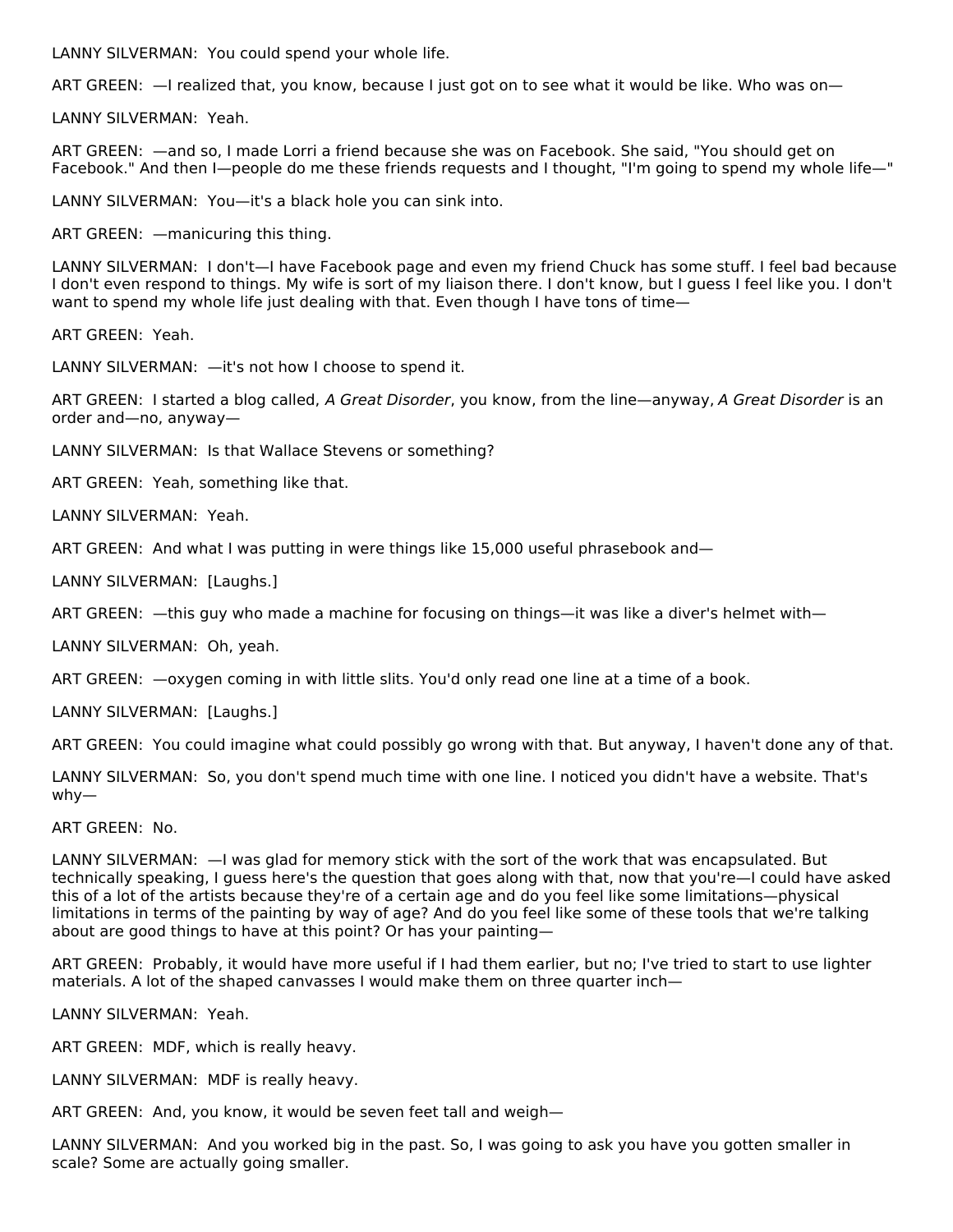ART GREEN: A little bit, but the last painting I did, maybe five or six feet tall, but I started using—what is that? [inaudible] and plywood that is three eighths of an inch or something like that.

LANNY SILVERMAN: Oh, well, I'm not sure which one that is, but yeah, so it's not really-

ART GREEN: It's a lot lighter. It's just the material—

LANNY SILVERMAN: You still—your ambitions are still there. You're still working big and you're still—

ART GREEN: I hope so, yeah.

LANNY SILVERMAN: —painting away and that's great. And do you have any like, problems you've set yourself or things that you see upcoming in terms of future work as far as—

ART GREEN: I don't know. I got interested in knots recently—

LANNY SILVERMAN: Oh.

ART GREEN: —as I got to find a book on knots at a flea market and—

LANNY SILVERMAN: Oh, I think I saw that.

ART GREEN: Using knot as a template and then replacing the fabric with shaped mirrors that go in and out as if they were a knot, but it's not a knot. [Laughs.]

LANNY SILVERMAN: [Laughs.]

ART GREEN: And I've done two paintings like that and I'm working on a third and I'm getting kind of used to it. So, I'm looking around to see what comes up. And I don't want to do 20 of them, I don't think, unless I—

LANNY SILVERMAN: We talked about that yesterday. You like the idea of—

ART GREEN: Yeah.

LANNY SILVERMAN: —and so, how do you know enough is enough when you've worked on a theme, speaking along that—those lines?

ART GREEN: I don't—it's usually when I find something else. It's not so much that, "Well, I'm sick of this and what am I going to do?" It's just, if you keep your eyes open, you usually find something that seems—

LANNY SILVERMAN: So, something else supplants it and then you just move on.

ART GREEN: Seems compelling, you know. I was going to say something about Canada and the U.S. When I was with Phyllis, she never made a big point about, by the way, Chicago artist who has not lived in Chicago since 1969 [laughs].

LANNY SILVERMAN: [Laughs.] I wondered about that because she did sort of—

ART GREEN: She sort of skated around that. She said, "Oh, don't worry, no. Your work is fine." Blah, blah, blah, "Don't "—" you know, and some people said I was probably a draft dodger. I didn't exactly volunteer, but at the time, I taught and so I wasn't eligible for the draft and then I got married and we weren't eligible for the draft, so I wasn't doing that. I did leave at a particularly toxic time in America and it was very—Halifax was—Oasis—when we landed in the airport in Halifax, I said, "It's so quiet."

[They laugh.]

ART GREEN: What's going on? And we really quite liked it and as I said, the Canada Council gave me a lot of support for a couple of years. And in 1975, I became a Canadian citizen—

# LANNY SILVERMAN: So, you have dual citizenship?

ART GREEN: I have dual citizenship. I figured if I'm—I felt comfortable here and I think it was partly also the idea of being at a distance in some way. I feel better in that kind of situation. At any rate, we lived in Vancouver, moved to Toronto and I got a job at the University of Waterloo where I taught for 29 years after that. But I feel that my work—there was a flurry of excitement in Vancouver about my work and I—as I said, I had a couple of shows at the gallery that I was associated with, was included in some group shows and so on. But I haven't—in all those years, they sold one painting to a private collector in Chicago and one to a customs agent who saw the painting when it came through customs. [These were the only two paintings my Vancouver gallery sold to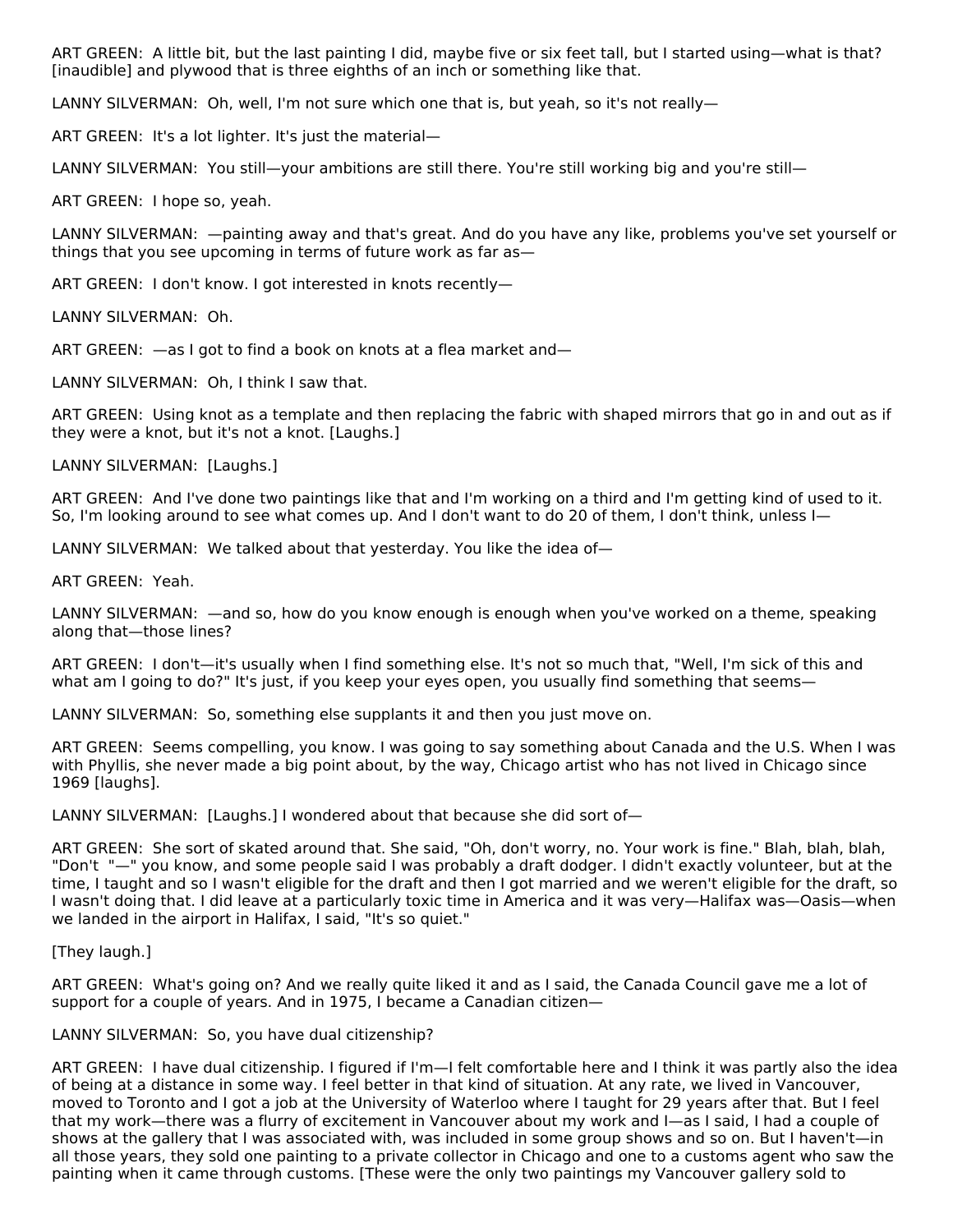private collectors. – AG]

LANNY SILVERMAN: Wow, that's wild.

ART GREEN: And really like it [laughs.]

LANNY SILVERMAN: That's great. That's the most unusual sale I've heard of. That's wild.

ART GREEN: Yeah, and I thought, "Well, there's my ideal viewer."

LANNY SILVERMAN: There it is.

ART GREEN: You know, and I found out about it when I went through customs for some reason. "Oh, Art Green, I bought. . ." you know, and I said, "You're the guy— "

LANNY SILVERMAN: Oh, that's funny.

ART GREEN: But all the other sales were to, you know, the National Gallery bought a painting because of this guy, Greg Curnoe was a friend with Pierre Théberge and the Art Bank which is a—had a really good idea. They bought art when they were younger with the idea that they could buy it back at the same price, plus a small storage when they get older.

LANNY SILVERMAN: Yeah.

ART GREEN: And I thought, there is a great idea. In the meantime, they would rent it out to government offices. And, of course, they privatized that after a while and they—

LANNY SILVERMAN: Where was that run out of? Was that in Toronto?

ART GREEN: That was in Ottawa.

LANNY SILVERMAN: Oh, that was in Ottawa. Because that's something like—vaguely I've heard of that, but it's not something—it's not an idea that—I mean, there were people trying to put art in offices and there are a whole bunch of—they're sort of corporate—there's a whole model for that in this country, but that's a great idea.

ART GREEN: Yeah, well, when penny pinchers came in, they said, "You know, blah, blah, blah," and they gave artists six months to buy their work back at the low prices and I didn't have any money at the time and they will not even talk to you about it now. But—so, it was mostly and the joke is, once every museum and collection buys your work in Canada, you have to change your style because—[laughs] they've already got one.

LANNY SILVERMAN: That's been there, done that. They want something new.

ART GREEN: Yeah, now Toronto is much more lively than it was when I was interested in getting a gallery there and when I was making enough work to have two galleries, but there's, you know, I still feel and I'm happy to feel that way. My work doesn't really—after we've been there for a while, there was a critic in Time Canada who said—had an article about the "draft dodgers" that came to Canada and how they'd affected our culture. And his feeling was they'd done nothing, nothing good. And he picked me as an example.

LANNY SILVERMAN: Oh, geez.

ART GREEN: He said, you know, this guy, you know, we were counting on these people to hold up a mirror to ourselves so we could see ourselves. And I thought, "Gee, I didn't sign into that."

LANNY SILVERMAN: That's not—yeah, so far the bargain.

ART GREEN: I mean there is this sort of feeling that art has more of a social purpose in Canada in a funny way.

LANNY SILVERMAN: That's interesting.

ART GREEN: And it may be due to their—sorry Canada—

LANNY SILVERMAN: [Laughs.]

ART GREEN: —it may be due to an anxiety about self-identity or something, you know.

LANNY SILVERMAN: So, that's one of the differences you think in between Canada and—

ART GREEN: Yeah.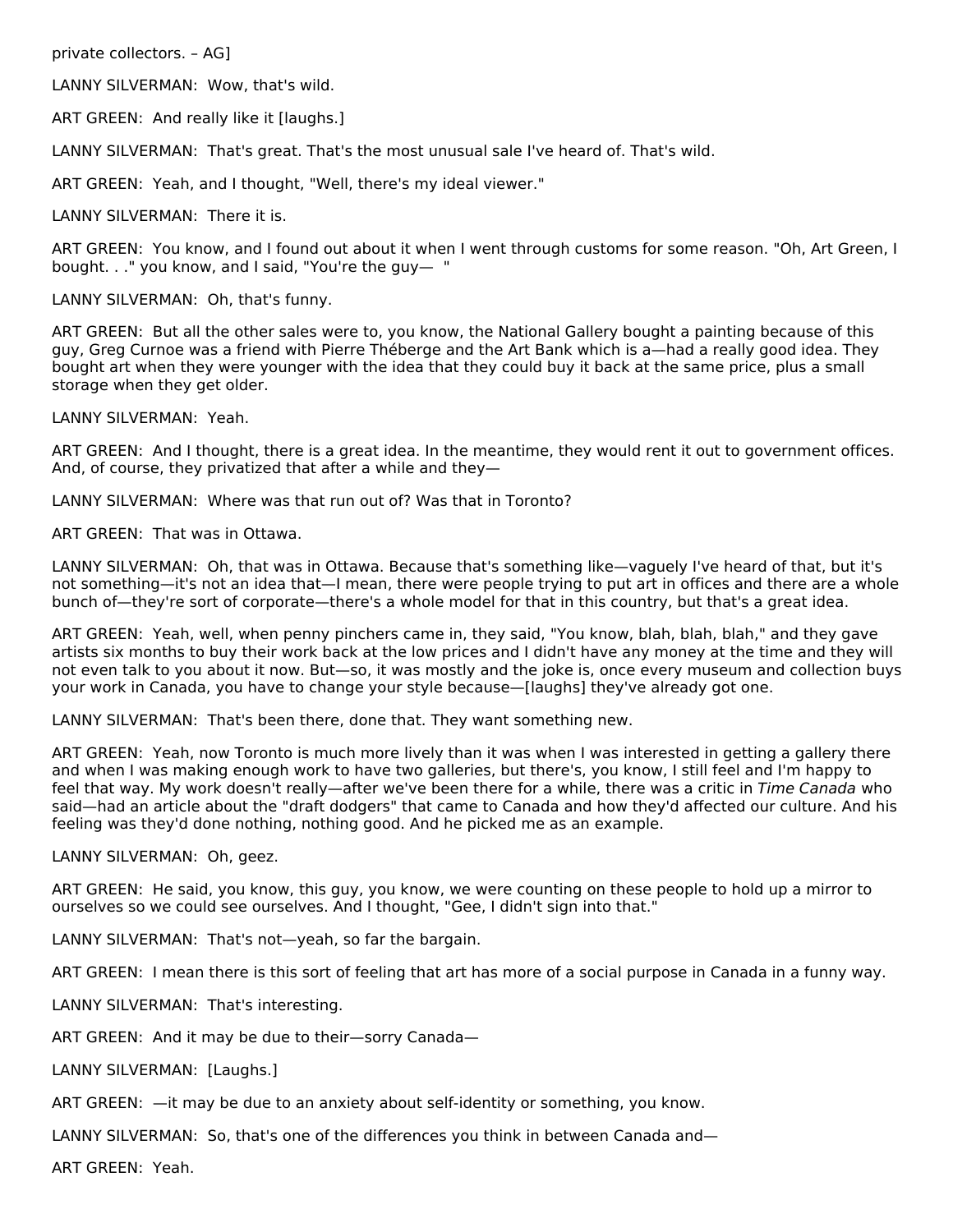LANNY SILVERMAN: —the United States. That's an interesting one. And yet, I was going to say, you came, I mean, not recently, we had this conversation off the record, but recently, the politics have changed, but in some ways, not just for draft dodgers, but in some ways Canada was much more reasonable and liberal and not just in terms of war and some of those issues, but there in healthcare and so many things. I know a lot of people that retired—I know draft—I know that.

ART GREEN: Yeah.

LANNY SILVERMAN: I know those issues having grown up with that the same—

ART GREEN: Yeah.

LANNY SILVERMAN: —era in a way, but it's changed quite a bit lately. So, I guess it's taken a downside. Everything's turning into crap. I guess conservatives and right wing and fear of other culture seems to be—is there a fear—there's a very multi-cultural—

ART GREEN: It's very multi-cultural. I—there's great—

LANNY SILVERMAN: And so Vancouver is—

ART GREEN: —it's very successful and Harper yesterday in a debate talked about the old stock people of Canada. In other words—

LANNY SILVERMAN: Yeah, we know where that—

ART GREEN: —he's using this as a wedge issue to get the old stock to vote—

LANNY SILVERMAN: So, he's joining the rest of the crowd.

ART GREEN: —he's joining—oh, I mean, he's a fascist. [Laughs.]

LANNY SILVERMAN: [Laughs.] It's sad because, you know, Canada used to be looked up to as a model. Like, these day, who can you even look up to as being somewhat—

ART GREEN: Yeah.

LANNY SILVERMAN: —reasonable, you know, there's some of the Scandinavian countries and so forth, but it's very sad. Now, let's go back to politics because I had a couple of questions that I kind of follow-up on—

ART GREEN: Uh-huh [Affirmative.]

LANNY SILVERMAN: —but earlier on, we talked about not just—we talked about Watergate and McNamara. You'd done some pieces there.

ART GREEN: Yeah.

LANNY SILVERMAN: How did you feel—some people feel that art is like preaching to the—political artists preaching to the converted because people in the art world are pretty much left, liberal, et cetera? How did you feel about mixing art and politics together especially given now that you've come to a different view, being it Canadian or half Canadian and how do you feel about art and politics?

ART GREEN: Well, it's interesting because yesterday at the Art Fair, I had a discussion with a collector who has a very progressive collection and turns out he hates everything Obama did and thinks he ruined the country. And —

LANNY SILVERMAN: Wait, how do those go together?

ART GREEN: —he's divided us and you know it was a very awkward conversation. You sort of think, "Well, these are the people buying my work." And I'd say, probably—

LANNY SILVERMAN: When you say progressive, do you mean, you didn't mean politically progressive, you meant maybe art-wise progressive.

ART GREEN: Yeah, art-wise. You sort of associate and say, "Well, if they're an art collector—

LANNY SILVERMAN: You think the leading age in art maybe more—yeah, so maybe my sort of supposition may be a little off, but candidly speaking, so that's not always the case.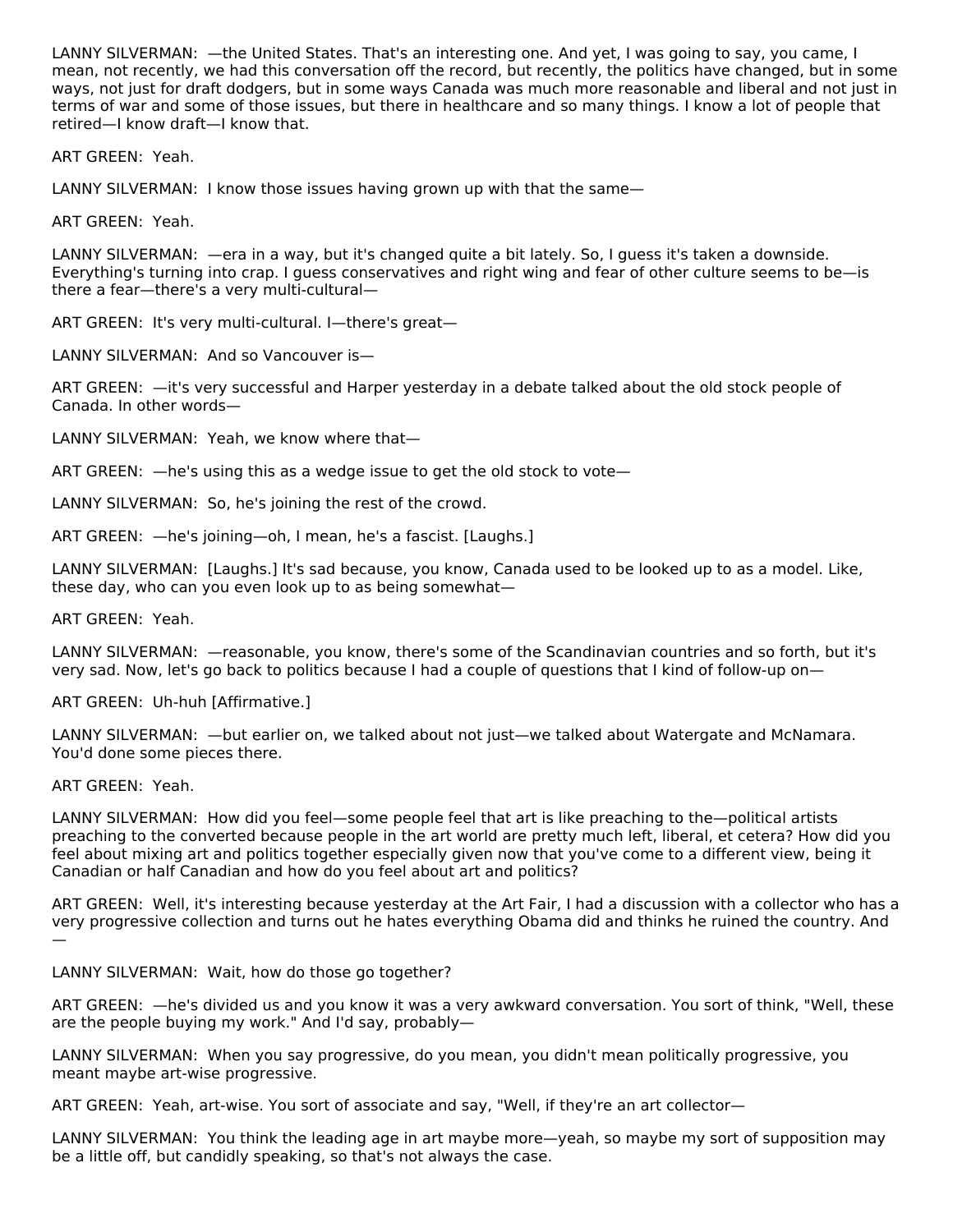ART GREEN: No, no.

LANNY SILVERMAN: That's wild.

ART GREEN: But—yeah, when I did the McNamara paintings, I was terrified of the way things were going and the wars and it didn't make any sense and so on. And I—but I wasn't the activist and, you know, there was a, you know, many opportunities that I passed up to go down to Grant Park and get tear gassed and so on.

LANNY SILVERMAN: Oh, yeah. You were here—

ART GREEN: Or march somewhere.

LANNY SILVERMAN: —for the convention, yeah.

ART GREEN: I was—I was a closet [laughs], you know, I didn't—I didn't get involved directly in politics, but—and McNamara the image was probably as much about my dad as it was about the war in Vietnam.

LANNY SILVERMAN: And having come from a conservative community that, you know, looks up to people like that is, you know, heroes et cetera.

ART GREEN: Yeah.

LANNY SILVERMAN: Now, we got Cheney. I mean, that's a whole other level of ugly.

ART GREEN: We've gone way downhill from—

[They laugh.]

ART GREEN: —from McNamara I have to say.

LANNY SILVERMAN: Yeah.

ART GREEN: So, but I don't know what to say about it. I never—I've—I haven't made politics the central feature of my work, that's for sure.

LANNY SILVERMAN: And you said now that you're in Canada, that's sort of a way of—a Canadian way of looking at art is having social purposes. You haven't been—from what I can see, you haven't done more political art really. There may be something in there, but it's not something that swayed you. So—

ART GREEN: No.

LANNY SILVERMAN: So, you stayed fairly clear of trends and fads and things—you go about your own course and —

ART GREEN: Part of it is because I'm bad at discerning trends and fads [laughs.]

LANNY SILVERMAN: Oh, I was going to ask you about trends and fads, especially, I started to about the Art Fair and you said it was a little hard to tell and it's hard to look especially if you're doing more a get together.

ART GREEN: Yeah.

LANNY SILVERMAN: What do you make of some of the things that have happened since like, you mentioned Conceptualism, of course, that was a big reigning thing, but this sense of irony and which this was very big in the art world for a while and installations and performance and all those things that have happened. And social activism is art, you know—

ART GREEN: Yeah.

LANNY SILVERMAN: —having—that happened in the '60s, you know—

ART GREEN: Right.

LANNY SILVERMAN: —where Robert Morrison, the one that had the food—this Rirkrit Tiravanija has done that too. More recently, the Italian artist, what do you make of some of that stuff that's sort of supplanted—gotten a lot of—or Marina Abramović for performance? What do you make of some of—

ART GREEN: Yeah, it just seems like—I mean, like, when I first, you know, encountered performance art and installations and Conceptual art, it was very exciting. But it seems to me it's become a more orthodox and kind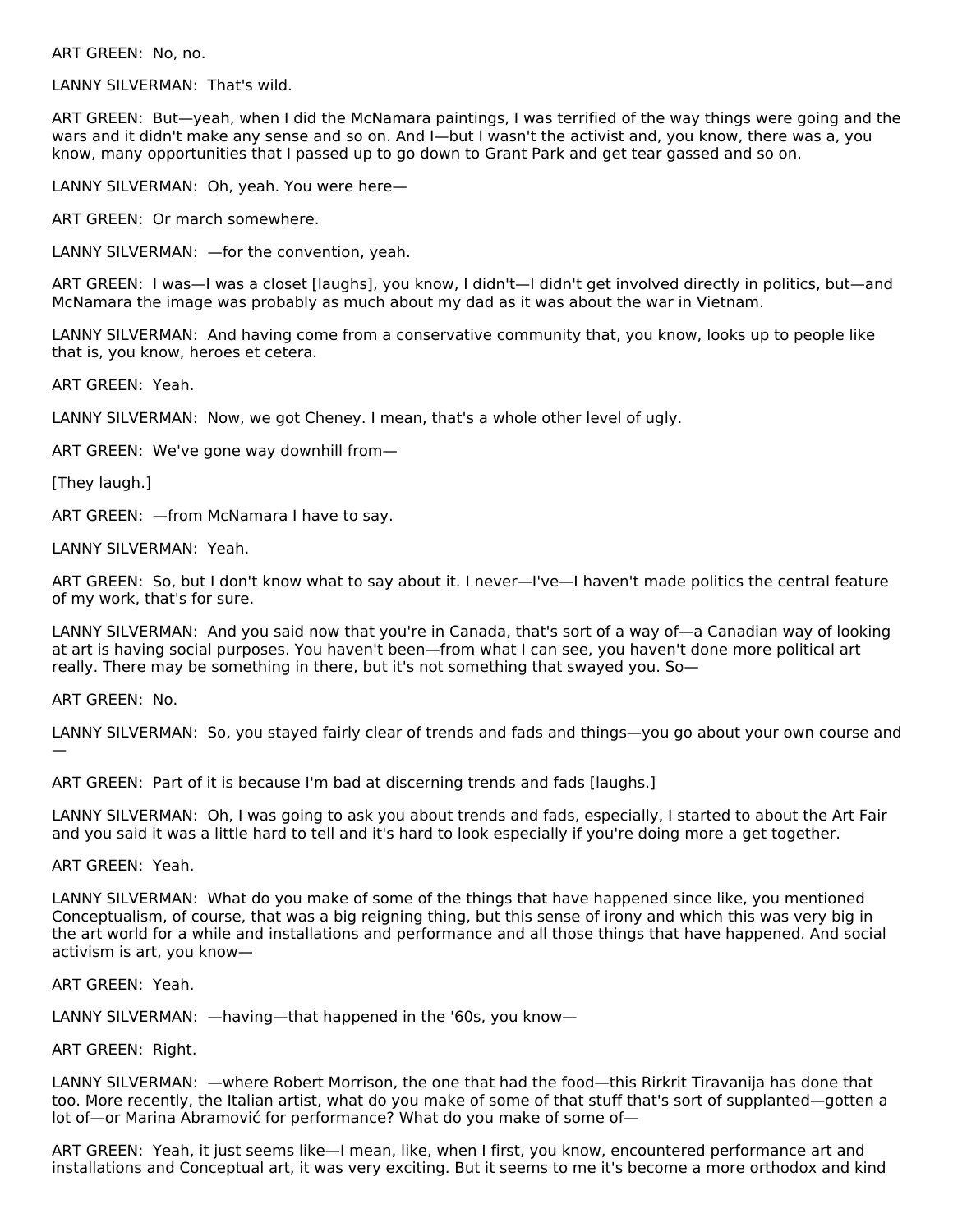of, you know, some new bright artists doing something that basically happened 40 years ago and kind of, you know, it starts to become like faculties of performance art.

LANNY SILVERMAN: An entertainment too. Jay Z was involved with it, so it's something.

ART GREEN: Oh, it's become—

LANNY SILVERMAN: I mean, it's gotten to the point where it's—well, even at the point where I did something with Laurie Anderson and it was already big business, she was with Warner Brothers. Became—it crossed over what was avant-garde, she was on the streets doing her violin, like, when Ice Cube's—[inaudible] on skates—

ART GREEN: Yeah.

LANNY SILVERMAN: When she was doing that piece in the '60s, that was really out there, but then all of a sudden, it becomes the in thing and now—then she commands, you know 30, 40,000 stadiums of huge people and it becomes pop.

ART GREEN: Yeah, you get the tickets through TicketMaster.

LANNY SILVERMAN: Oh, yeah.

ART GREEN: And Toronto, they have the White Nights Festival [actually called Nuit Blanc – AG] which is a festival of installation and performance art, but it's a drunken, you know, a million people go out and get drunk. They stay up all night and throw up in the performance.

LANNY SILVERMAN: Well, even Burning Man, which started out as an alternative is now become—I can't remember which stars, but there are some major stars already milking it for mileage. Some major movie star was filming some stuff out there. It's become a whole other—I'm sure it's not only one, but it's become something—the alternative has now become—this is a little about that reassessment that we started this with. It's funny how things turn around. What was meant as a provocation, what was avant-garde now becomes in and then it's become everyone's following suit. It's kind weird.

ART GREEN: Yeah, yeah being associated with it is somehow a mark of your creativity.

LANNY SILVERMAN: Well, Oldenburg was at the School of the Art Institute, wasn't he?

ART GREEN: Originally, but I, you know, it was long before my time.

LANNY SILVERMAN: Because he was doing happenings and—that's before you. I was thinking—

ART GREEN: Yeah, and they were—

LANNY SILVERMAN: —and Red Grooms, you didn't know Red Grooms.

ART GREEN: Yeah, I did know Red when he was here doing the show at Frumkin.

LANNY SILVERMAN: Oh.

ART GREEN: I was supposed to be the character that Ed Paschke played in Tappy Toes.

LANNY SILVERMAN: You're kidding.

ART GREEN: But I had to pass it up because I was teaching five days a week and I couldn't really take any more time off. And they shot the thing at night after the gallery closed all night long.

LANNY SILVERMAN: Yeah.

ART GREEN: And I wish I had just said, "The hell with it." And done it, but Ed did a fine job, I have to say. But I was—you know, what I like, like, Ray Johnson is in a way, his whole life was a performance—

LANNY SILVERMAN: Well, even his staff, yeah.

ART GREEN: Yeah, his staff was—

LANNY SILVERMAN: A performance, that's bizarre.

ART GREEN: —a performance, and he put himself on the line. But he wasn't, you know, he was a publicist. He publicized everybody and everything.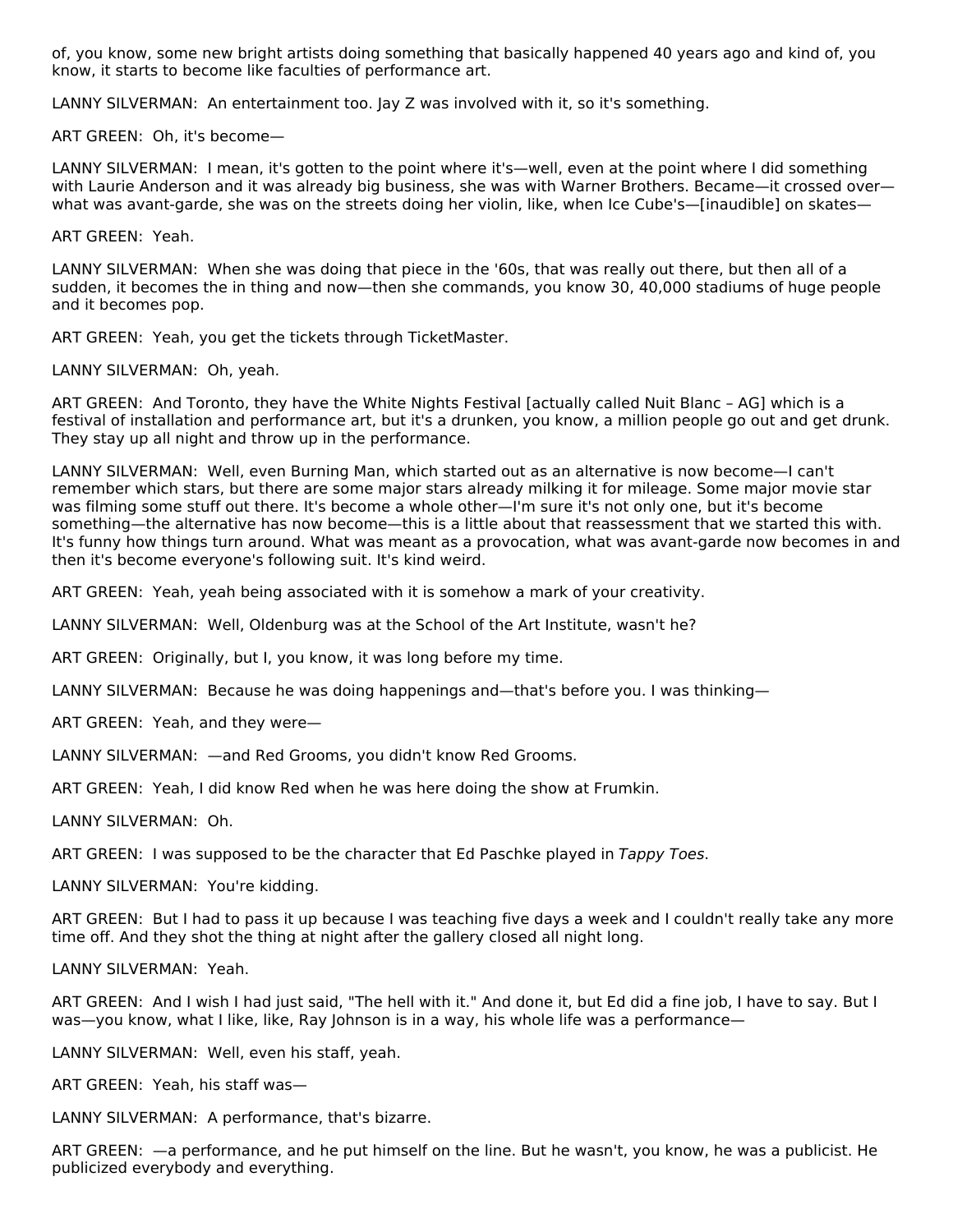LANNY SILVERMAN: But he was—he was ornery. He, you know, he—

ART GREEN: Yep.

LANNY SILVERMAN: —he didn't try to get into museums, he deliberately avoided it which—

ART GREEN: He drove the museums nuts.

LANNY SILVERMAN: Oh, of course.

ART GREEN: And we had a wonderful friend, Alastair MacLennan and his wife, Toby MacLennan. Toby taught at Rutgers after Halifax. So, we met them in Halifax. And Alastair, he's probably retired, but he's a performance artist in Northern Ireland in Belfast and he was the son of a Scottish policeman and Calvinist and he would do these demanding performances where he would tie a rope around his neck, attached to a rock and he'd stand on the corner and just stand there for three hours, you know, and people would spit at him or harass him and say, "What you doing man?"

LANNY SILVERMAN: Sometimes people ignore you in some places.

ART GREEN: Yeah. And he would these insane performances. It was almost like, "Can you do it?" You know, it was like a moral exercise and I really—I really admire—I was riding on the bus one time and there's this figure walking down the street with all this stuff and price tags and tape all around—shambling along like some kind of creature.

LANNY SILVERMAN: [Laughs.]

ART GREEN: And I realized it was Al. So, I got off the bus and followed him at a safe distance.

LANNY SILVERMAN: [Laughs.]

ART GREEN: And he walked downtown and walked into a discount department store and climbed up on a display case. And it was—I don't know what it was about, but, you know, after a while, three assistant managers in high shoes and plaid pants came over and called the police. And the police said, "We're going to throw you in jail if you do this." You know, but he was just—and that was—that was amazing. And I really like stuff like that, but when it becomes—

LANNY SILVERMAN: I agree with you. I think the feel for it has really changed because I grew up with the height of performance art in the '60s and '70s and now, it's something completely different. In addition to being entertainment, it's been commodified and made into something—it's hard to be shocked or you get—and you're into people doing that stuff. It's kind of, "So what."

ART GREEN: Yeah.

LANNY SILVERMAN: I mean, there's a certain sense—although I think there's still some good people out there. There's people that are still pushing the edges.

ART GREEN: Yeah.

LANNY SILVERMAN: Do you follow younger art? I mean, are you still teaching? You're not still teaching—

ART GREEN: I quit teaching in 2006. I retired.

LANNY SILVERMAN: So, a while back, but did you—were you inspired by some of the younger work of your students?

ART GREEN: I was and remain so. And they're doing—I'm very glad nobody's doing what I do.

LANNY SILVERMAN: [Laughs.]

ART GREEN: You know, in fact—

LANNY SILVERMAN: That's important because you want them to do something on their own and develop as an artist rather than just, you know, you can learn in a bad way too.

ART GREEN: Yeah. I mean, if you—I've tried to avoid showing my own work to students. I show other people's work that probably had some relation to mine, but I tried to avoid it. Although sometimes I did, but, you know, your fear is either A, they'll be able to do it better than you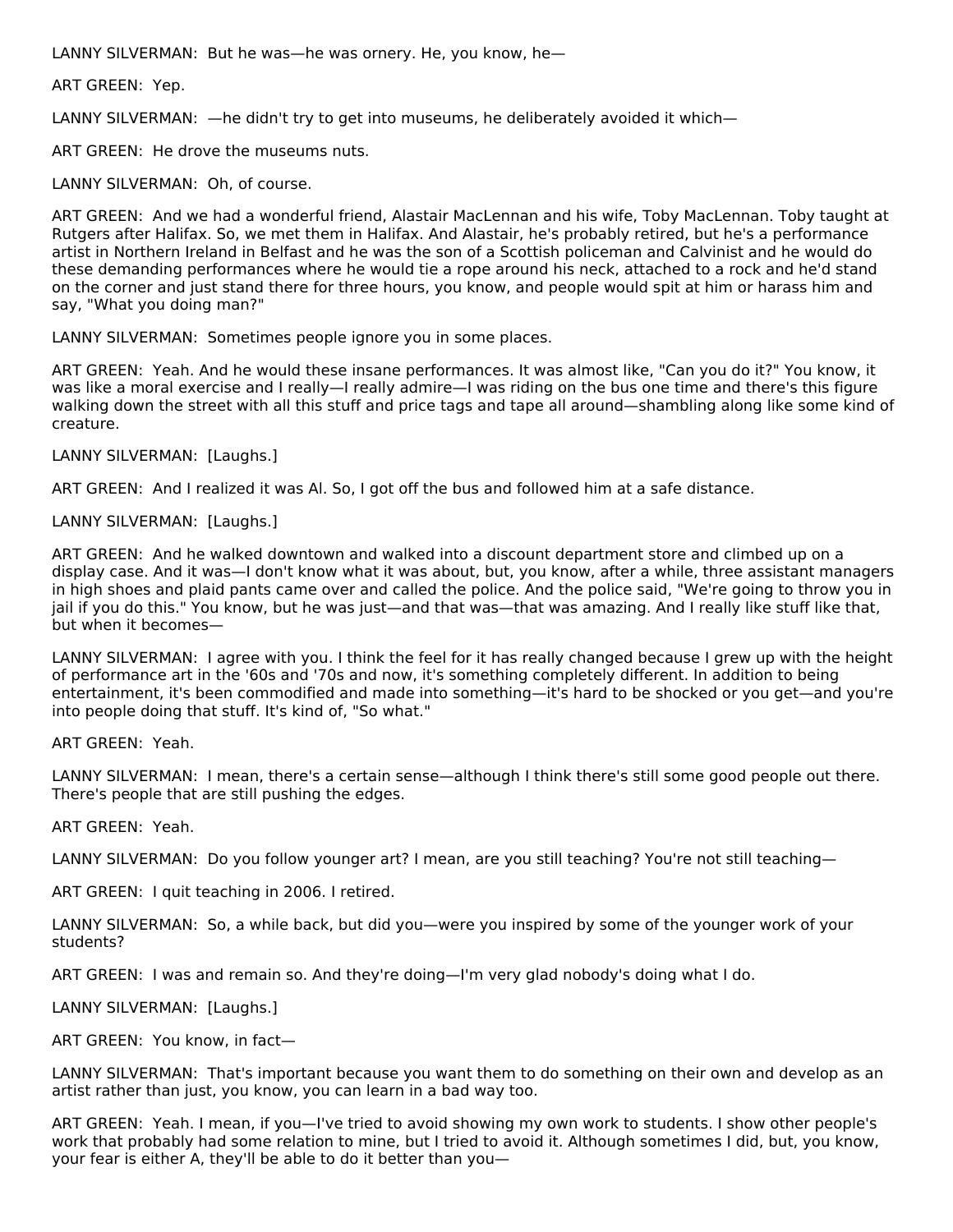LANNY SILVERMAN: [Laughs.]

ART GREEN: —which is quite possible.

LANNY SILVERMAN: Yeah.

ART GREEN: —or that they're going to do it worse than you, which is very humiliating in a sense.

LANNY SILVERMAN: That's awkward too.

ART GREEN: Yeah, and I didn't want to lead them down my garden path particularly. I tried to show them a wide variety of stuff.

LANNY SILVERMAN: And also, they might be, if they're trying to get your favor, they may, instead of finding their own voice, they may be sort of brown-nosing or doing things—

ART GREEN: Yeah.

LANNY SILVERMAN: —for the wrong reasons. Because one of the most reasons, which you, you know, reiterated over the course of the interview, is having your own voice and sticking with that and doing the things that matter to you.

ART GREEN: Yeah.

LANNY SILVERMAN: And if you don't know what that is—you said that with Ray Yoshida, if you don't know what it is you want to say, what's the point?

ART GREEN: [Laughs.] Yeah.

LANNY SILVERMAN: I mean, the technique or the—

ART GREEN: Yeah, I tried to—I tried to get them embroiled in whatever it was they were interested in. Some people are not interested in anything. I found that.

LANNY SILVERMAN: Well, there are some students that are in it for the wrong reasons too, but that's a whole other thing. In terms of influences, I wanted to—this sort of gets down to performance. There's that wonderful photo—it looks like you're almost doing a performance with you in the background and then your future wife—

ART GREEN: Oh, yeah.

LANNY SILVERMAN: —and I wanted to ask about Natalie, she's a textile artist.

ART GREEN: Yeah.

LANNY SILVERMAN: Has she been an influence in your work? Do you guys—

ART GREEN: She has.

LANNY SILVERMAN: Do you guys play off of each other?

ART GREEN: Absolutely.

LANNY SILVERMAN: So, there was a certain fate that—tell me a little bit more about that picture. How did you think you happened to be in a picture before you even knew her in the background of a photo? How did that come about?

[This was a small photo my wife Natalie found in 2013 among her late mother's belongings. It was a snapshot taken in the spring of 1963 of my future wife Natalie (on the right) and her younger sister Nina standing on the Michigan Avenue sidewalk near the front of the Art Institute of Chicago. The shambling figure on the left is me. (The sisters were no doubt with their mother, who taught on Saturdays at the SAIC Junior School. I believe this was taken on a Saturday when I was carrying some drawings in a poorly wrapped parcel around to the side entrance of the Art Institute to submit to the jury for the Chicago Arts Festival.) I didn't actually meet Natalie until more than five years later, in December of 1968. – AG]

ART GREEN: Yeah, this is like—there was a thing on YouTube of people who were in Disneyland at the same time when they were kids and then they're married.

LANNY SILVERMAN: Yeah.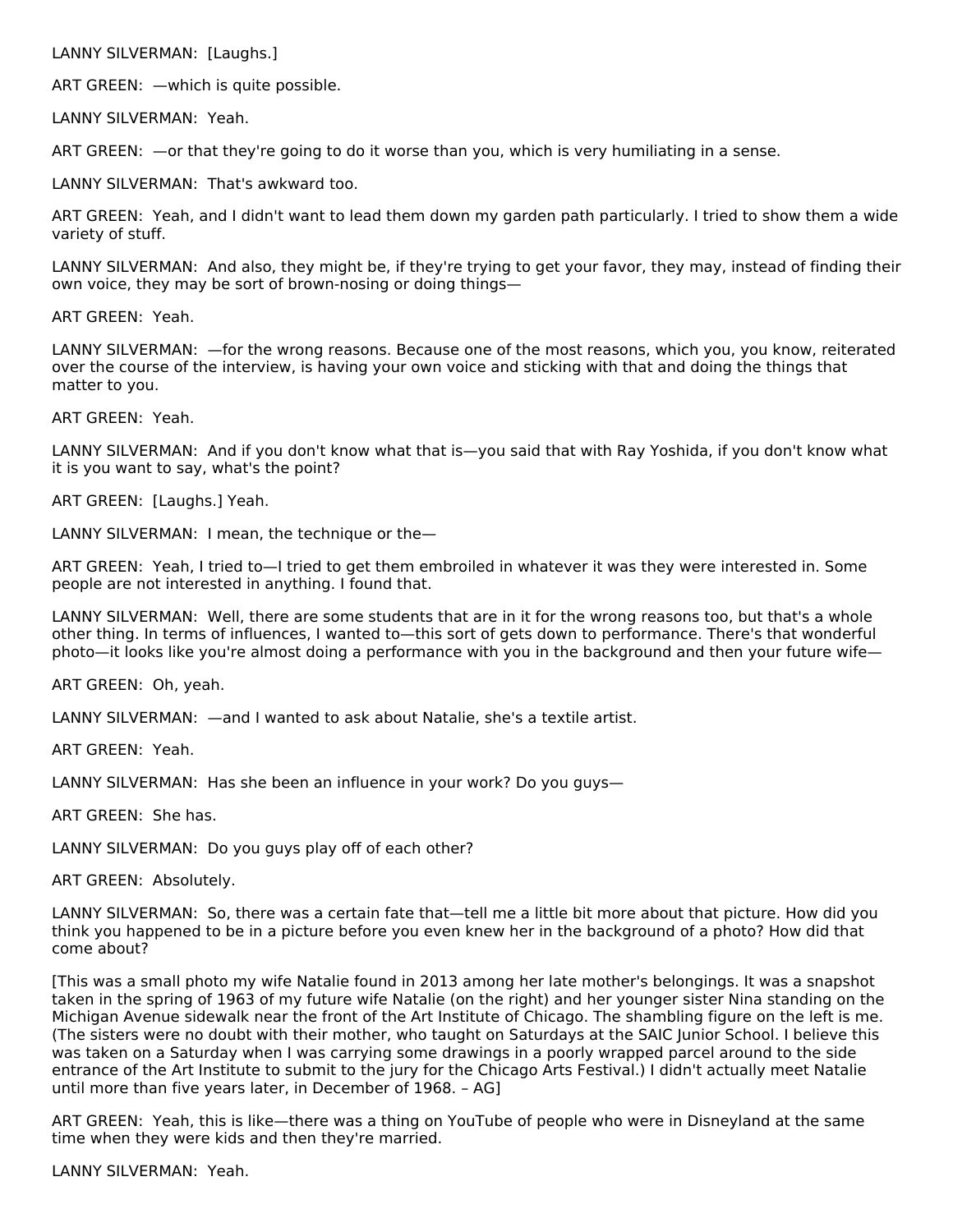ART GREEN: And when Natalie's mother died at the ripe old age of 99 or something like that, after she was cleaning up her things, she found a little photograph of a tiny format and we looked at it. It was Natalie and her sister in front of the Art Institute posing for a picture and there was a figure shambling along [laughs] on the far left about to walk into a light post, I think. And carrying a poorly wrapped parcel and—

LANNY SILVERMAN: A big portfolio or something? Was it oversized?

ART GREEN: Yeah, it was me. And in fact, I think I know exactly the time that was. Natalie's mother taught, so there is an explanation for this.

LANNY SILVERMAN: Do you remember seeing those two young women?

ART GREEN: I remember one time walking—maybe one joined the other. I thought it was one at first, but while I was walking around to the side door of the Art Institute, there where trucks pull in-

LANNY SILVERMAN: Oh, yeah.

ART GREEN: —on Monroe Street to deliver some drawings to be juried for the Chicago Art Festival.

LANNY SILVERMAN: Oh, yeah.

ART GREEN: It was a Saturday. Normally, I wouldn't be downtown on a Saturday. Natalie's mother taught in the junior school on Saturday and no doubt, took the opportunity to take a photo of her daughters and I was walking way over to the side to avoid getting in the picture. But as it turned out, the lens was this sort of wide angle—

LANNY SILVERMAN: [Laughs.]

ART GREEN: —so I got in. And that was when I was probably in my third year and Natalie was still in high school.

LANNY SILVERMAN: Oh, so—

ART GREEN: And we didn't meet for six years—

LANNY SILVERMAN: Wow.

ART GREEN: —after that and I thought, "Well, what are the chances?" But, you know, there is an explanation for it.

LANNY SILVERMAN: Well, there's some influencing—spheres of influencing and the fact that you both were involved in the Art Institute or her mom too. So, it makes sense, but still it's just wild that, that would—that you would be in the background.

ART GREEN: Well, I love things like that where chance has played. And the Surrealists valueed chance—

LANNY SILVERMAN: Of course.

ART GREEN: —you know, value of chance and who was it—

LANNY SILVERMAN: And the meeting of the umbrella on the operating table, that thing. The—from that novel, the—

ART GREEN: [inaudible]

LANNY SILVERMAN: Yeah, [inaudible]. Yeah, there's some wonderful things about chance and actually, we talked about that with just using the titles to sort of—that's an interesting phenomenon.

ART GREEN: And I like the fact of finding—I love to go to the old bookstores and just looking through things and I love libraries. You know, this is one thing I don't care for in the digital future, they're talking about getting rid of books. "We don't need them. We have it all online."

LANNY SILVERMAN: There's all the information, but there isn't the way of being like a flâneur. Being able to wander about and just—

ART GREEN: Yeah.

LANNY SILVERMAN: —and just find discoveries. That's what it's all about, eventually—

ART GREEN: And in the future, probably, the library will already know what your interests are and give you a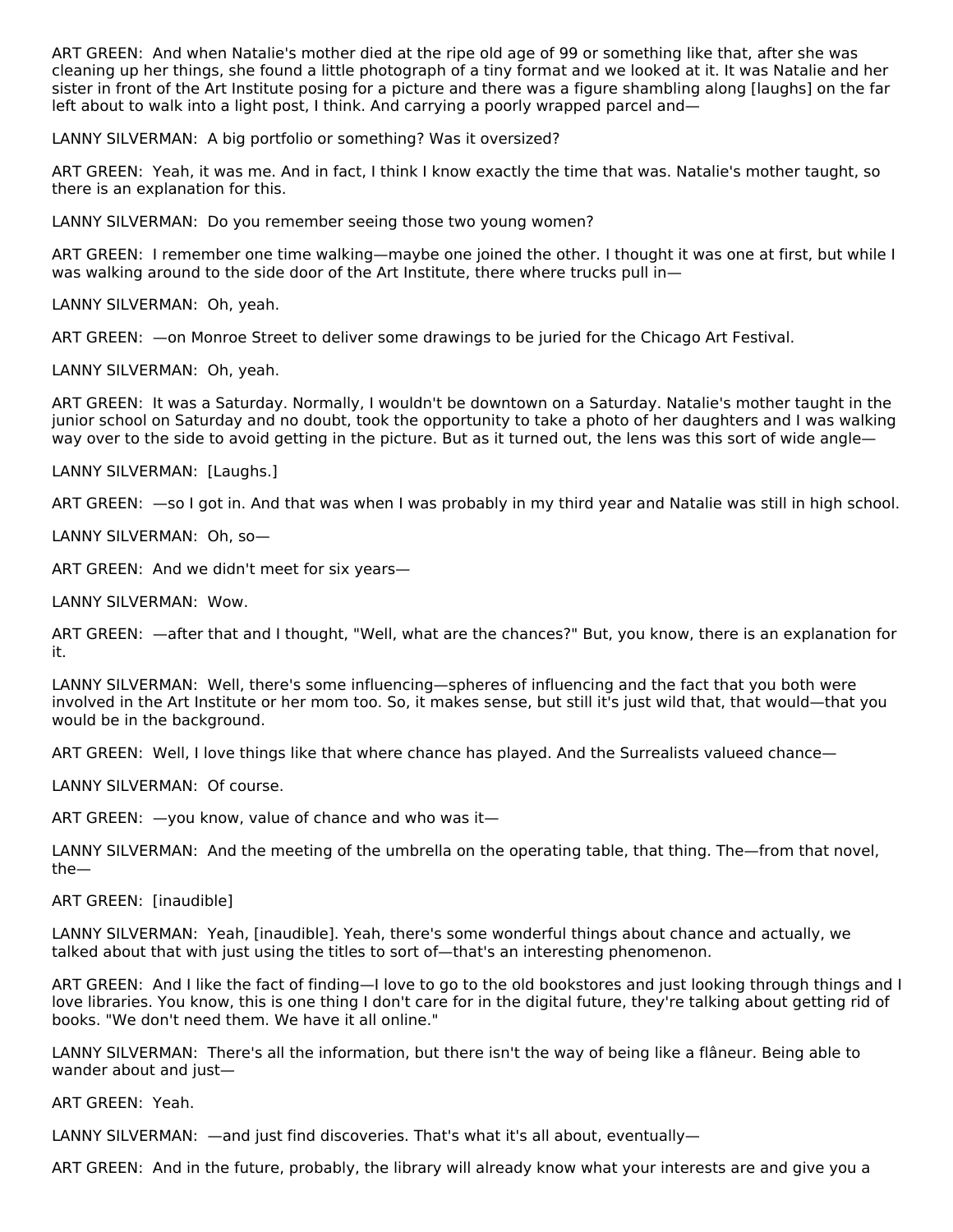curated—

LANNY SILVERMAN: Oh, it'll—yeah, like Amazon. "You looked at this, you're going to like that." You're not going to have that active inquiring mind.

ART GREEN: No.

LANNY SILVERMAN: It's going to be taken over by computers.

ART GREEN: Talk about free will, we're going to lose it. But anyway, I like the idea of things being put in a system which is—creates random possibilities. So, you're looking for a book on this and you see three books over an interesting looking book on something else. And you open it up and you know it changes your life.

LANNY SILVERMAN: Even a dictionary or encyclopedia—

ART GREEN: Yeah.

LANNY SILVERMAN: You're looking for one thing and you find something else.

ART GREEN: Yeah.

LANNY SILVERMAN: There's comparable things on the internet, I will say, but they're not the same and I think it really changes your perception or how you discover things. Let's go back to Natalie and—because I guess you—

ART GREEN: Oh, yeah.

LANNY SILVERMAN: —in terms of—I was going to ask you this in terms of some of the vocabulary that we were talking about, I left out a couple from my list as I jotted them down. One of them was two of them—one of them was textiles, which we alluded to with the Necker cube—

ART GREEN: Right.

LANNY SILVERMAN: —in terms of the quilting patterns.

ART GREEN: Right.

LANNY SILVERMAN: The other one is craquelure from ceramics and I know those are both things. So, let's start off with the textiles.

ART GREEN: Yeah.

LANNY SILVERMAN: That seems to have played an important part in some of your work.

ART GREEN: Yeah.

LANNY SILVERMAN: How did—did that come from Natalie? Did it come from your childhood seeing the quilts?

ART GREEN: Yeah, Natalie majored in textile design and weaving and so on, but she also was very interested in drawing and painting. But along with her textile studies, she had a little book on all the things you could do with threads, needle work and so on. All the different sorts of needle work and it had this really nice diagram of looping threads and—

LANNY SILVERMAN: Uh-huh [Affirmative.]

ART GREEN: —this and that and I've always, you know, when you think about it, I remember when we were in Nova Scotia, to some prominent Conceptualist Natalie mentioned she was interested in, you know, embroidery and that sort of thing, as well drawing and painting, and he said, "Oh, yeah. I can see the future. Wow, that's going to be the next hot thing, embroidery." You know, this is the macho bullshit—

LANNY SILVERMAN: Yeah, yes.

ART GREEN: —and meantime, we're supposed to think that putting tar on a lead plate with a word in it is somehow superior to [laughs], I mean, it's nuts-

LANNY SILVERMAN: It's free. It's very territorial. The things that you're defending have to be the in thing and everything else is like—

ART GREEN: Yeah, yeah, yeah.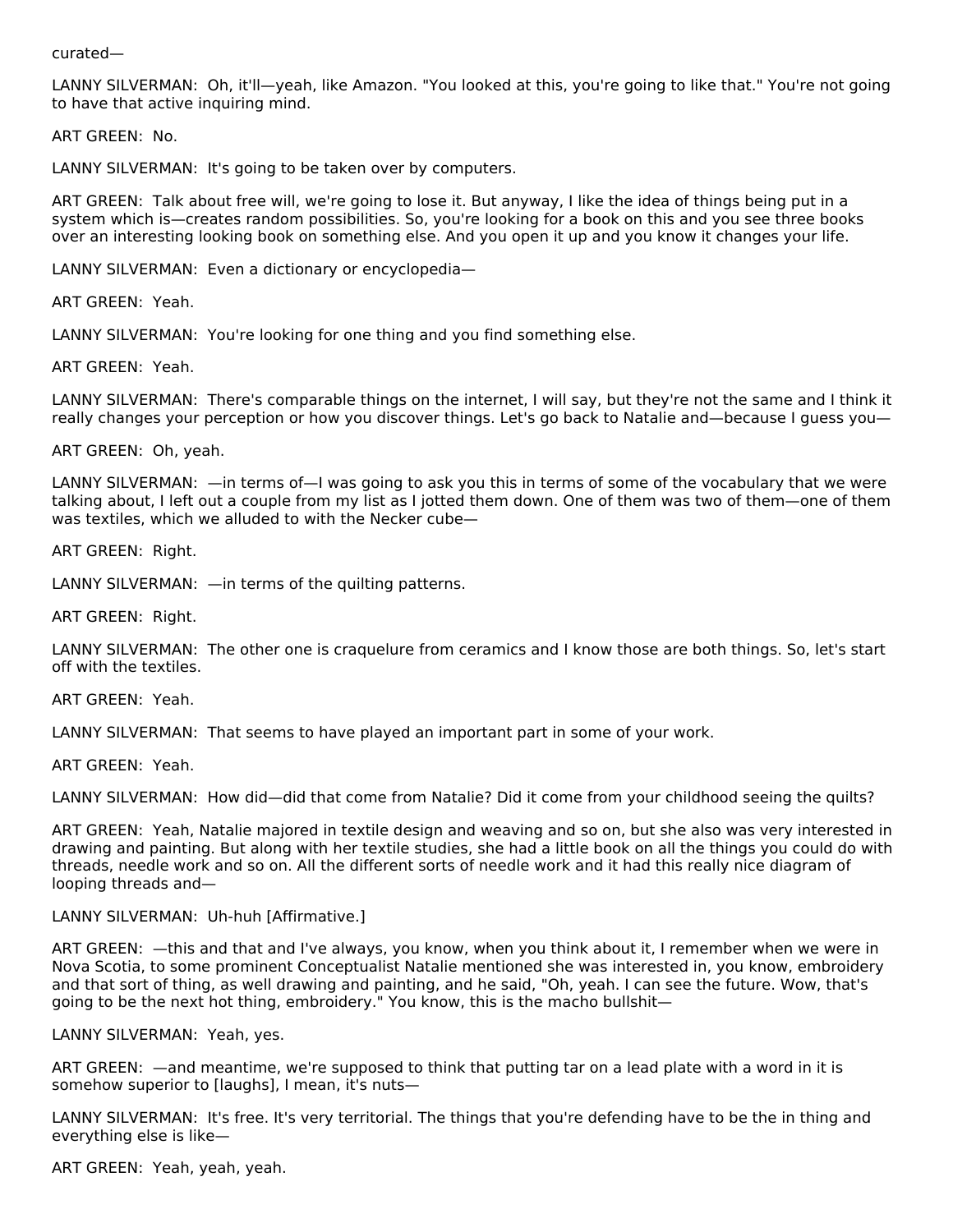LANNY SILVERMAN: —and nowadays craft of what used to be craft has been blended in.

ART GREEN: Yeah.

LANNY SILVERMAN: And we talked about that. It's not nearly the dirty word that it was when you were in Nova Scotia or whatever.

ART GREEN: Yeah and so she had this book, which I really liked and she also had—her mother was a great collector and she gave us a few oriental rugs with—the kind with interesting, well, you know, patterns and borders.

LANNY SILVERMAN: Uh-huh [Affirmative.]

ART GREEN: And then the sort of religious aspect of some of them and the sort of feeling of meaning that they encompassed even in just their abstract elements. And I think that was really our big influence and, you know, I probably have often said at her 40th anniversary, I said, if it hadn't been for Natalie, I'd be living in a little jar on top of somebody's mantel.

[They laugh.]

LANNY SILVERMAN: So, have you influenced her work? Has there been interaction? Did she take and sort of—did she see some of the same sources that you do?

ART GREEN: Well, she did some really big scale paintings for a while.

LANNY SILVERMAN: Oh, really?

ART GREEN: And I think maybe in the scale of the work, I don't see any direct influence in the subject matter and, you know, she's been interested now in doing drawings that are made up of rubbings that highly textured that she works into without maybe just a silhouette as a beginning, but that gradually changed as she works on them. So, it's like looking at something and seeing it change over time, but you're making it change, you know?

LANNY SILVERMAN: And that layering in the silhouette is not that far off from your work either, but on the other hand—

ART GREEN: Well, that'd be a stretch, but yeah—

LANNY SILVERMAN: —but I'm wondering, yeah.

ART GREEN: I'll be happy to—

LANNY SILVERMAN: [Laughs.] No, it's—

ART GREEN: But I don't—maybe.

LANNY SILVERMAN: The reason why I say that is I, you know, it's tough to have two artists in a family. It's tough because you're in the same arena and it's like, do you cooperate, do you collaborate? Do you—

ART GREEN: Yeah.

LANNY SILVERMAN: I mean, our example is like Leon Golub and Nancy Spero, there are people that were very successful—

ART GREEN: Sure.

LANNY SILVERMAN: —and had their own voice, but it's—

ART GREEN: Uh-huh [Affirmative.]

LANNY SILVERMAN: —tough to find—and there are people that collaborate. I mean, there's people that do things together, but it's not easy. That's kind of why—kind of why I was asking. It's just like—

ART GREEN: Yeah.

LANNY SILVERMAN: —how do you artistically, you know—

ART GREEN: Well, you know, we have actually collaborated on works for gallery auctions and that sort of thing.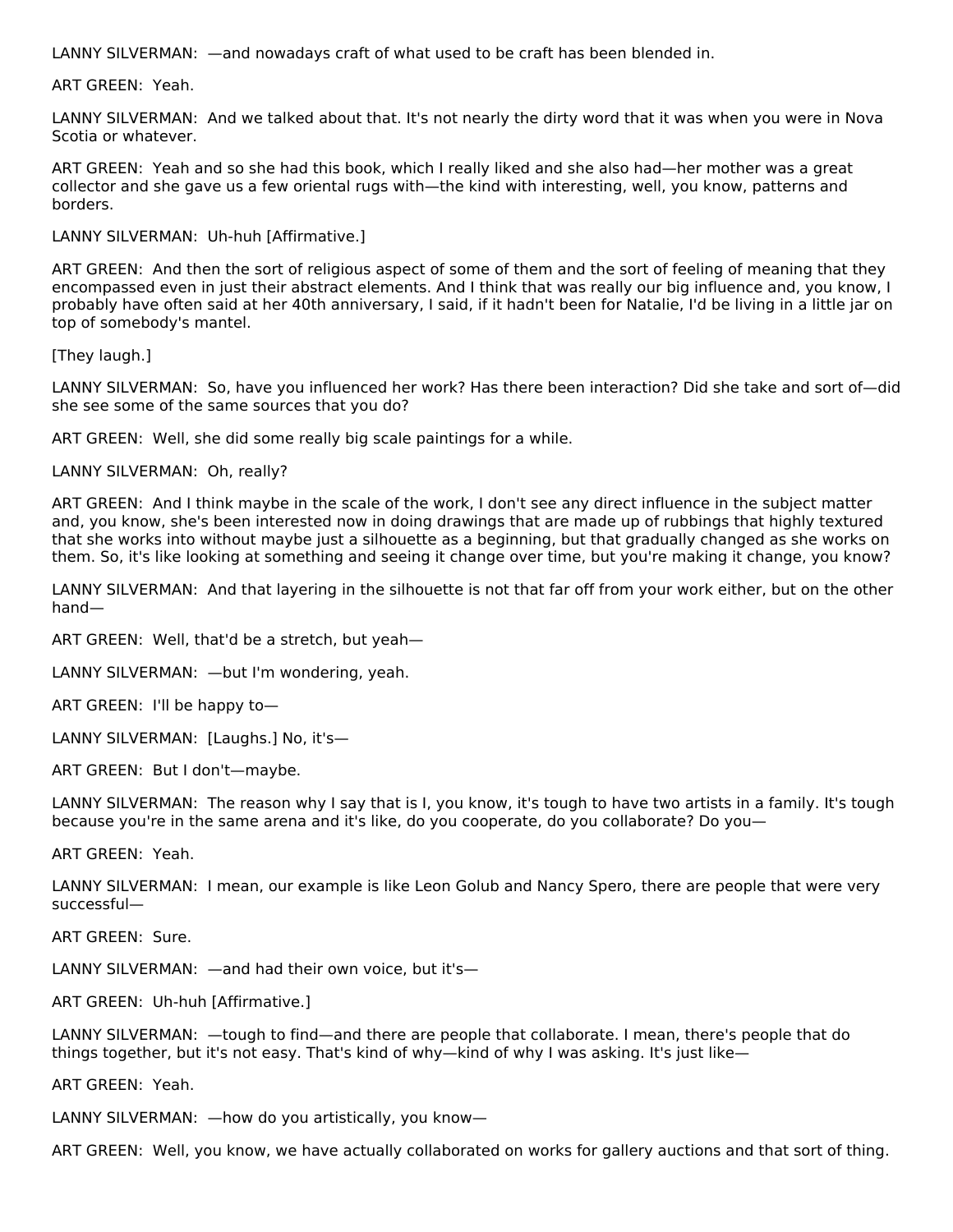LANNY SILVERMAN: Yeah, of course.

ART GREEN: But mostly, I value her, you know, I have her come to the studio and give me her unvarnished thoughts.

LANNY SILVERMAN: [Laughs.]

ART GREEN: And you know it's wonderful to see works from somebody else's eyes.

LANNY SILVERMAN: Also, someone you can trust. Because—

ART GREEN: Yeah.

LANNY SILVERMAN: —some of the art colleagues or friends aren't necessarily going to tell you the real truth.

ART GREEN: Yeah.

LANNY SILVERMAN: That's what I tell my wife.

ART GREEN: Yeah.

LANNY SILVERMAN: It's like you want the real story here. I have no vested interest one way or the other. I'll look at it. I—I'll certainly am a little biased, but it's still—it's great to have that point of view, of course.

#### ART GREEN: Yeah.

LANNY SILVERMAN: Let's get back to the technique thing. So, we covered a little bit of the textile thing. We talked about—you also did wood grain as a sort of—

ART GREEN: Yeah.

LANNY SILVERMAN: —there we talked about flattening out things in reality and the trompe l'oeil and all those things. Between wood grain, flames and that craquelure, there's a certain commonality in terms of pattern and decoration, but something that's very fluid becoming very static.

ART GREEN: Uh-huh [Affirmative.]

LANNY SILVERMAN: The craquelure—you mentioned somewhere an artist that may be at the Artist Institute that influenced these.

ART GREEN: Bill Schwedler—

LANNY SILVERMAN: Yeah.

ART GREEN: —who died back in '82 or whatever. He was a big influence. He was a roommate of Bill Grams and I for six months or so. We were in the storefront on Orchard Street for \$70, a four room apartment behind it. And he was incredibly active and imaginative guy and he was—he would do his paintings fully dressed up. He dressed very well—

#### LANNY SILVERMAN: Oh, really?

ART GREEN: —painting and drawing, you know, as if he's sort of—you know, you could think he was a dilettante seeing how he was, you know, sipping a bourbon and doing—

# LANNY SILVERMAN: [Laughs.]

ART GREEN: —he was so completely free and experimental and, you know, it'd start with some little thing and had to put a little Coltrane on and have a little bourbon and do a little more and I was sitting there, you know, with my, you know—and he really was inspiring in that way. And he used his own version of wood grain, which I think looked more like fingerprints to be honest.

#### LANNY SILVERMAN: Oh, really?

ART GREEN: And he also and I had forgotten about it, by the time I started thinking about this craquelure, which occurs on certain kinds of—some firing method, creates that crack. And by then I was really interested in order and disorder—

LANNY SILVERMAN: There's a whole thing about the order—there's a—I've forgotten the name for it. That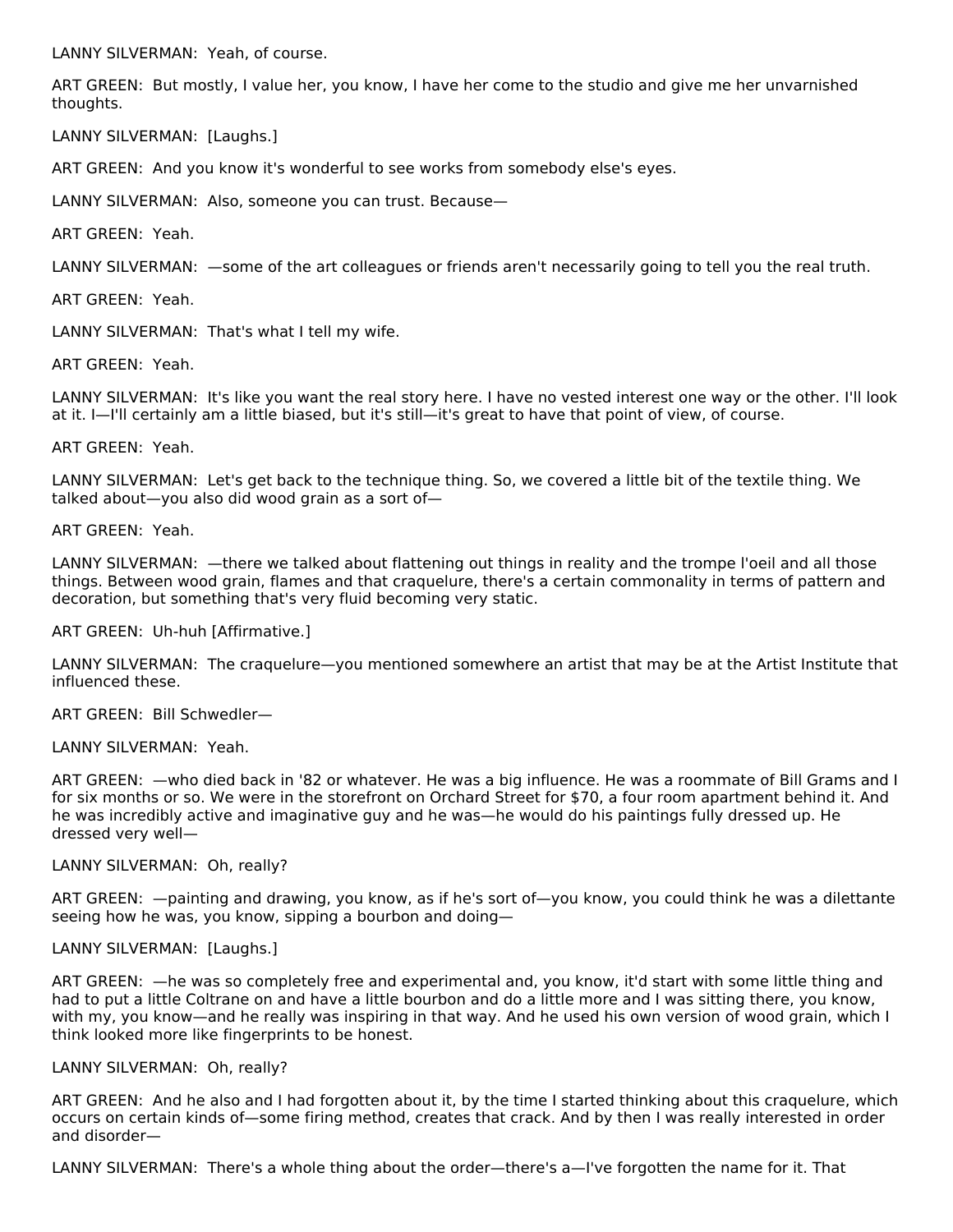wonderful book, about Chaos, by James Gleick, that it talks about the patterns in nature. The natural—

ART GREEN: Yeah.

LANNY SILVERMAN: —what looks like disorder is actually fractals—

ART GREEN: Yeah.

LANNY SILVERMAN: —yeah, there's those things where things occur in patterns. That's part of what happens in craquelure. So, you were already fascinated by that.

ART GREEN: Yeah, I got interested in that at Waterloo and a book by Mandelbrot.

LANNY SILVERMAN: Oh, yes, of course, that came before—even way before—

ART GREEN: —that was kind of a crazy book. Yeah. But I really loved that because you could figure out a kind of way of doing it where it was free, but yet it fit within a certain pattern that had relation to other things. You know, you can roll along. You didn't have to plot it all out. You just, you know, you get that in your head. You get the algorithm in your head and you just make it. And—

LANNY SILVERMAN: Yeah, that's kind of the beauty of nature, what looks like disorder is hard to—sometimes it awing because you look at and you'd say, "Well, that's a perfect composition." That's kind of like the craquelure stuff.

ART GREEN: Yeah.

LANNY SILVERMAN: The fact that it seems—there's something going on here and that intrigues your mind and that's that Mandelbrot and that James Gleick—what they're talking about.

ART GREEN: Yeah.

LANNY SILVERMAN: There is something. And there is a way to talk about it, but you don't—you just sense that, but that's what's so wonderful about that.

ART GREEN: Yeah, yeah, but Bill Schwedler, in his later work used that. He—when he died, no one—no one I know, knows what happened to all his work. He had had shows—

LANNY SILVERMAN: That's sad.

ART GREEN: —he was in Andrew Crispo Gallery, but he had shows in Philadelphia, New York and he was seemed to be a rising star and died very young. And I owe a lot to this example, I think.

LANNY SILVERMAN: So, that's an important influence.

ART GREEN: Yeah.

LANNY SILVERMAN: I had some other areas I wanted to go back over that I think we sort of missed. Let's see what some of these things are. Let's see. In terms of—oh, I know what I wanted to ask you that maybe in terms of influences. I know you have a—we talked about Canadian influence. Have you done much traveling apart from —well, you've done—even European or other things—we talked about people going off on the fellowship to Mexico. Have you done any traveling?

ART GREEN: Right.

LANNY SILVERMAN: And has that influenced your work?

ART GREEN: Well, we—the first time I went to England—I had a sabbatical in 1983-84—

LANNY SILVERMAN: Oh, yeah.

ART GREEN: —and we had two young kids and we went—we lived in Cambridge for a year. Rented a house and probably would have had more of an artistic community if we had moved to Oxford rather than Cambridge, but it was very interesting and as I said, I had felt a certain affinity for British artists who had often been accused of being too literary or, you know, whatever. Victor—was his name Victor Nussbaum—Victor—?

LANNY SILVERMAN: I'm not sure if I knew that artist.

ART GREEN: My mind—my synapse is no longer working, so well—I always liked Kitaj's work.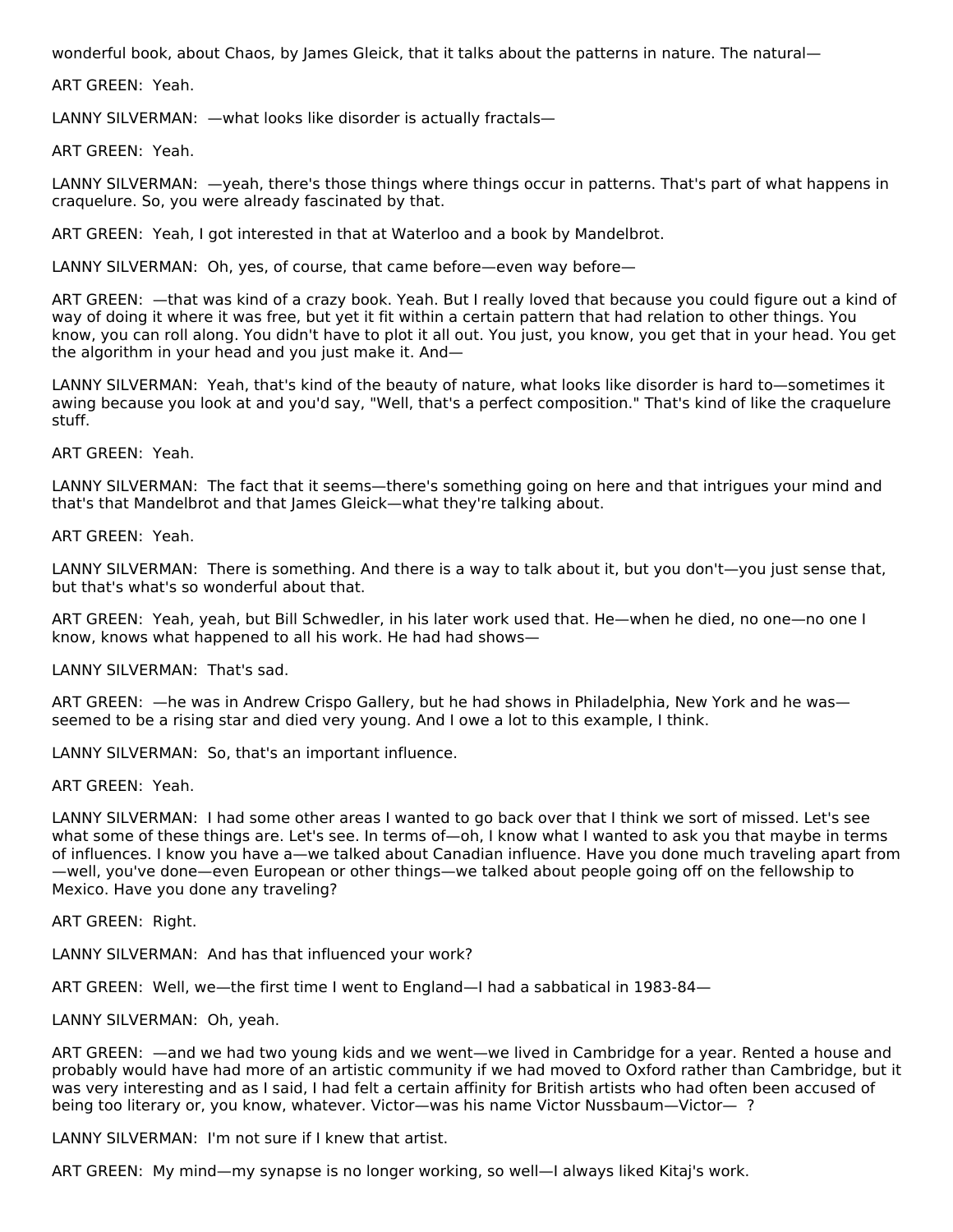LANNY SILVERMAN: Oh, Kitaj, yeah.

ART GREEN: Now, he's from Cleveland.

LANNY SILVERMAN: Of course.

ART GREEN: But he lived in England for a long time.

LANNY SILVERMAN: He may have—and actually, I think he may have—was he at the School of the Art Institute, which actually—

ART GREEN: Oh, really?

LANNY SILVERMAN: I'm not sure. He was—you say he was in Cleveland. I'm trying to think. Somehow I have some vague sense of that. The piece on the wall there is a student who's actually Canadian—French-Canadian, Jack Chevalier.

ART GREEN: Oh, wow.

LANNY SILVERMAN: He went to the Art Institute. I had friends there I mentioned earlier during the interview, so I know—I know the Art Institute, but that—

ART GREEN: Are you talking about the Cleveland Art Institute?

LANNY SILVERMAN: Yeah, yeah, Cleveland Art Institute. There's some very interesting people that came out of there, anyways. Well, it's—

ART GREEN: No, I—back in art school, when I saw Kitaj's work, I really, really admired it. I liked it because of his inclusion at times of people in the news. You know, which I was interested in.

LANNY SILVERMAN: Yeah, and texts.

ART GREEN: And texts.

LANNY SILVERMAN: Yeah.

ART GREEN: And I can't say I learned anymore about Kitaj from living in England that I would have anywhere else, but I was also, as I said, a big fan of some of Stanley Spencer's work and it was, you know, it's interesting to live in the U.S., live in Canada and then move to England and you see how much—how differently three different English-speaking countries—

LANNY SILVERMAN: Oh, very.

ART GREEN: —have interpreted source—whatever they sprang from. And it'd be interesting to go to Australia—

LANNY SILVERMAN: Oh, that would be—yeah, I've been there briefly, but not long enough to get a feel for it. But what's interesting is—that's one of the things about travel, is cultural perspective and also, seeing within the same English-speaking language, yeah, it's very different in very different sensibilities. You've been—you haven't been in the Francophone part of Canada, that's very different too.

ART GREEN: Well, we actually—when we left Vancouver, we left at an awkward time, but we—my father had died and you know, in—you feel a bit detached from the world in Vancouver, which is nice and—but I missed extreme weather, as it turned out. I remember one morning I woke up after a little storm and there on the second page of the Vancouver Province was an article, headline, "Lightning Strikes City." And it said, "Last night, the weather office reported several strong bolts of lightning struck the city. No property damage or injury was reported."

LANNY SILVERMAN: Yeah, it is surprisingly temperate.

ART GREEN: Yeah.

LANNY SILVERMAN: I didn't realize when I went up there how it's a temporary rain forest. I didn't know that.

ART GREEN: Yeah.

LANNY SILVERMAN: And there's people leading outside, like, when it's hard to find sweaters in the stores. They're sort of ignoring that it's pretty cool, but it's a very even temperature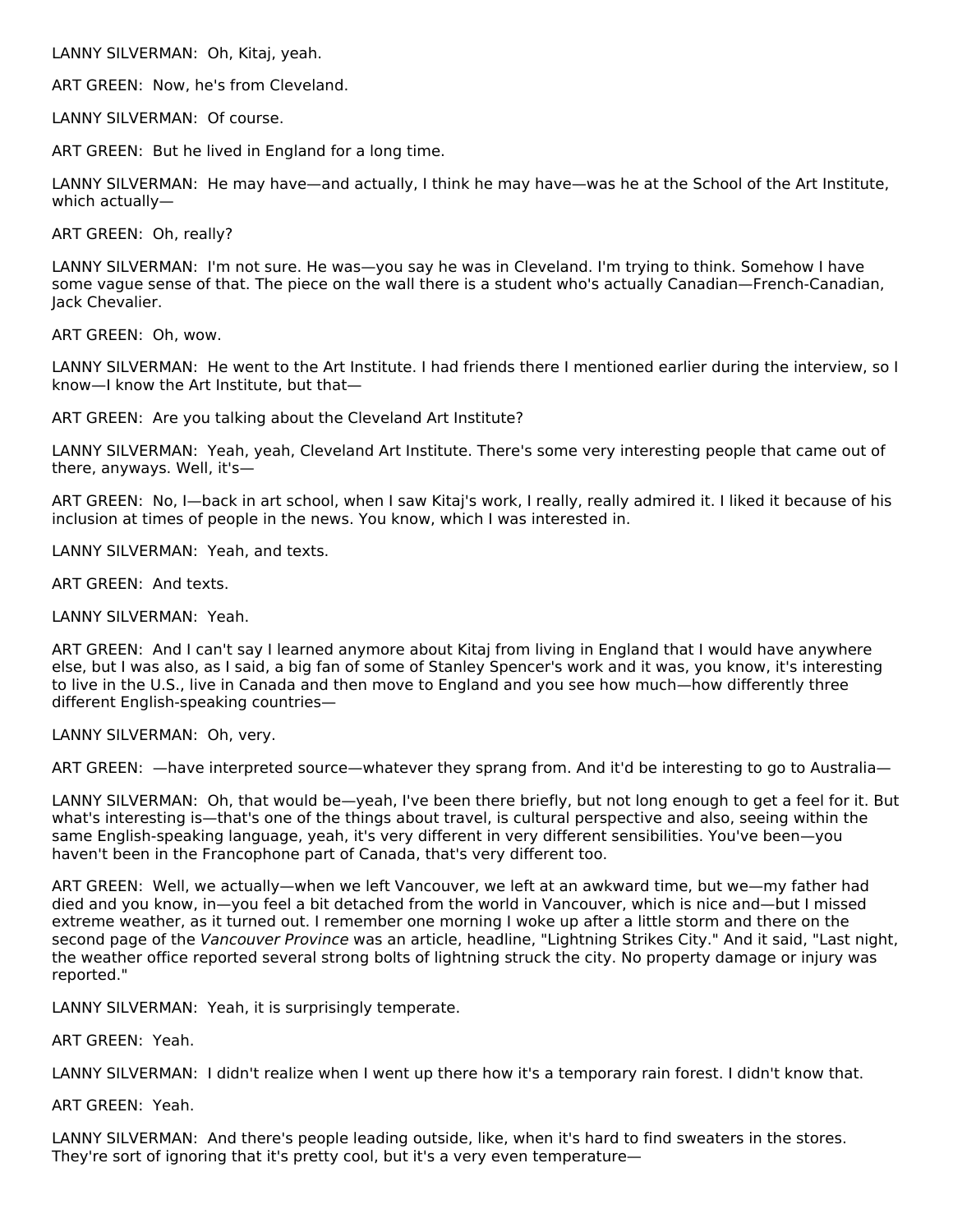ART GREEN: They even ignored the rain, you know—

LANNY SILVERMAN: Yeah, I guess.

ART GREEN: And I realized I grew up making deals with God, "Please don't strike me with lightning. I'll never do that again. I'll be a good boy." You know and I think it's part of my—you feel adrift in a way and I wanted to be close to my family and I was in Phyllis' gallery and I couldn't go to the opening. She didn't have any money to, you know, it was too expensive to get there, so we decided to move to Montreal because we wanted to buy a house. And houses were very cheap in Montreal. You could buy a house for \$13,000, you know. And in Vancouver—

LANNY SILVERMAN: I thought about retiring in Vancouver, although the prices of the Chinese have bought it up now.

ART GREEN: Oh, my God. It's totally—

LANNY SILVERMAN: There' was a while I had a friend who had moved up there. We were just thinking about it. And another friend that was thinking about it—unfortunately, you have to get in at the right time. Eventually, it just—

ART GREEN: Yeah, we were living in a slum and I used to bring friends from other cities out in front of our house and said, "What do you think this house is worth?" They'd say, 10, 15—\$40,000. [Laughs.] And now it's worth about \$2 million, I'm sure.

LANNY SILVERMAN: Yeah, God. Forget it.

ART GREEN: Anyway, so we drove a truck full all of our goods all the way to Montreal and checked into a motel next to Monsieur Muffler overlooking the railroad yards, \$50 a week, and drove the truck around trying to find a suitable Franco-English neighborhood. Well, it didn't exist, and the [inaudible] the Parti Quebecois was running—

LANNY SILVERMAN: Oh that's that time when—Yeah.

ART GREEN: —was just elected, and everybody was mad at everybody. They wouldn't even forward our mail. I'd come to the post office to get the general delivery, and they'd say, "Back of the line, Anglo." And it was just brutal, you know? Now, Montreal is much—

LANNY SILVERMAN: It's back to—Yeah, I was there fairly recently—

ART GREEN: It's fine now.

LANNY SILVERMAN: And actually I was expecting to try out more of my French. The first time I was up in Quebec, I had an embarrassing episode. It was worse than being in Paris, actually, which turned out to be reasonable.

ART GREEN: Yeah.

LANNY SILVERMAN: They were nice to me in Paris, whereas in Quebec, it was probably at the time you're talking about, when these battles were going on. But we recently, a couple of summers ago, we went to Montreal, and people, yeah, there's a lot of English spoken, and it's changed quite a bit.

ART GREEN: Yeah, it's much less—but anyway. So we sat—after two weeks of driving around, I was really going nuts, you know, what are we going to do? And I thought of—we thought, well, maybe we could go to Toronto, Natalie's sister was in Toronto. And I always thought Toronto was the dullest city in the world, which it was. I mean, there was a period—

LANNY SILVERMAN: I kind of liked Toronto.

ART GREEN: Yeah, but in the '50s—

LANNY SILVERMAN: Oh, '50s. I'm thinking—

ART GREEN: —they would not allow you to have a beer without having something with it, you know. So you had to, like in a restaurant. And you couldn't get a beer on Sundays, they had helicopters looking around to see if people were drinking beer. I mean it was just—There's a book by Harry Rasky, a documentary filmmaker who grew up in Toronto. And it's called Never On Sunday. Bad title choice. But anyway, what it was about was, he was out as a kid, swinging on a swing, and this cop car came by. "Son, do you know what day this is?" He said, "Yes, Sunday." "No swinging on the swings on Sunday," he said, "somebody had forgotten to take the swing off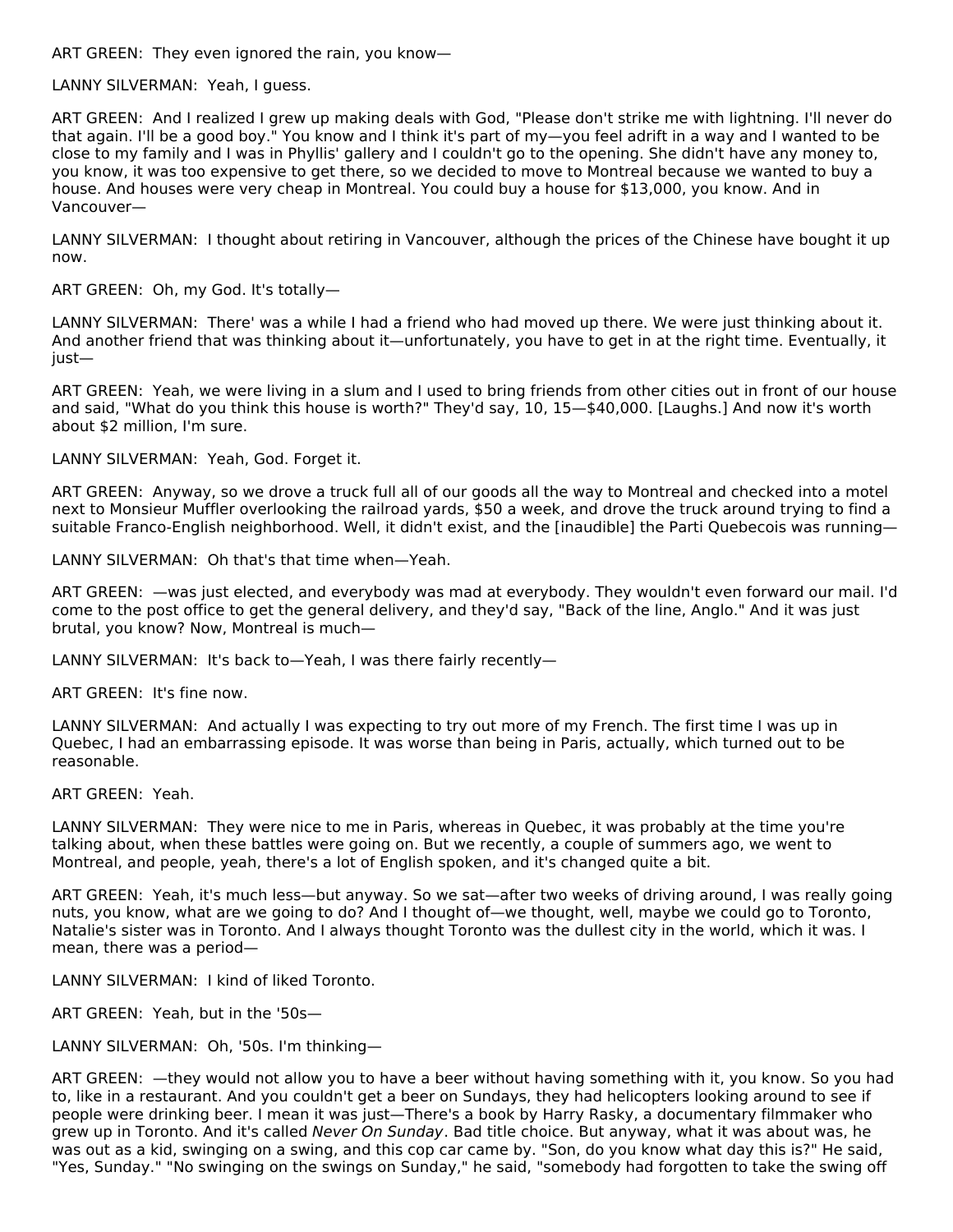Saturday night."

LANNY SILVERMAN: Oh, my God.

ART GREEN: And Toronto made Boston look like gay Paree.

LANNY SILVERMAN: Well, there's still communities like that in the Shore. We had a cousin's reunion in Ocean City, I think it was. Wherever it was, they had to rent out, they wouldn't allow—It's dry on Sundays. We had to rent out a place to be able to serve drinks. I was thinking, "Where does this exist, what sort of community?" I mean, there are places, I'm sure there are religiously motivated, fundamentalist communities that still do that. But basically, it was a time warp. The '60s or probably the '50s for, you know—

ART GREEN: Yeah.

LANNY SILVERMAN:  $-$  in this country.

ART GREEN: And Toronto now is just fantastic. But it turns out that even then, it had just fantastic little neighborhoods, and we lived in an Italian neighborhood there for a while. But I realized I was counting on having a sell-out show, as artists do—

LANNY SILVERMAN: Of course, that's the hope. [Laughs.]

ART GREEN: It's the only hope, basically. And buying lottery ticket's another good one. So, I was having a show at Phyllis's, and I'd gone down for the opening, and I waited around a few days afterward. And I noticed that she was up on the third floor, on Spring Street, and there was a very slow elevator. And I was sitting in another room, and I kept hearing the elevator door open, then a squeaking sound, then the elevator door closing. And I looked out after a while to see what was going on, and people were, because of the slowness of the elevator, didn't want to get stuck with my show. So they'd jump out, look at it, and then spin on their heels and go back. And I thought, "This is not going to work out."

LANNY SILVERMAN: This is that audience thing again. Well, now we're going to now reverse course. Yesterday, when we were talking, your gallery was calling in with a sale—a lot of money, and your work has been reassessed at a huge rate. Do you feel embarrassed by that? That's that whole thing about being—

ART GREEN: It's humiliating.

LANNY SILVERMAN: —the art world. I mean it's the value of an—what's that Zen thing, what's the most valuable thing in the world? It's a dead cat, because you can place new value on it. Well, I mean—

ART GREEN: Yeah. By the way, I haven't heard any more. There's a complete silence on the other end.

LANNY SILVERMAN: Oh, I almost was thinking of going to that gallery. I decided I wasn't going to play that game, I stayed away from that, I didn't have time.

ART GREEN: Yeah, I, you know, I've seen a lot of pie-in-the-sky. And usually it ends up on your face.

LANNY SILVERMAN: Yeah, when there's interest, in quotes interest, this means that they—

ART GREEN: Yeah, yeah.

LANNY SILVERMAN: —might be showing off, they might be, who knows what's going on? They might just be talking the talk, until the money's in the bank.

ART GREEN: Yeah, so, no, I mean, I—

LANNY SILVERMAN: You just look at it dispassionately, like, you know?

ART GREEN: It's kind of embarrassing, because I still think, you know, if I had put my paintings in a neutral space, say my front porch—

LANNY SILVERMAN: Yeah.

ART GREEN: —and said, "For Sale," after six months or so, I might sell a big one for \$200 to somebody, as a conversation piece for the rec room, you know?

LANNY SILVERMAN: Yeah, well—

ART GREEN: And I'd probably say, "Well, that's—They got their money's worth."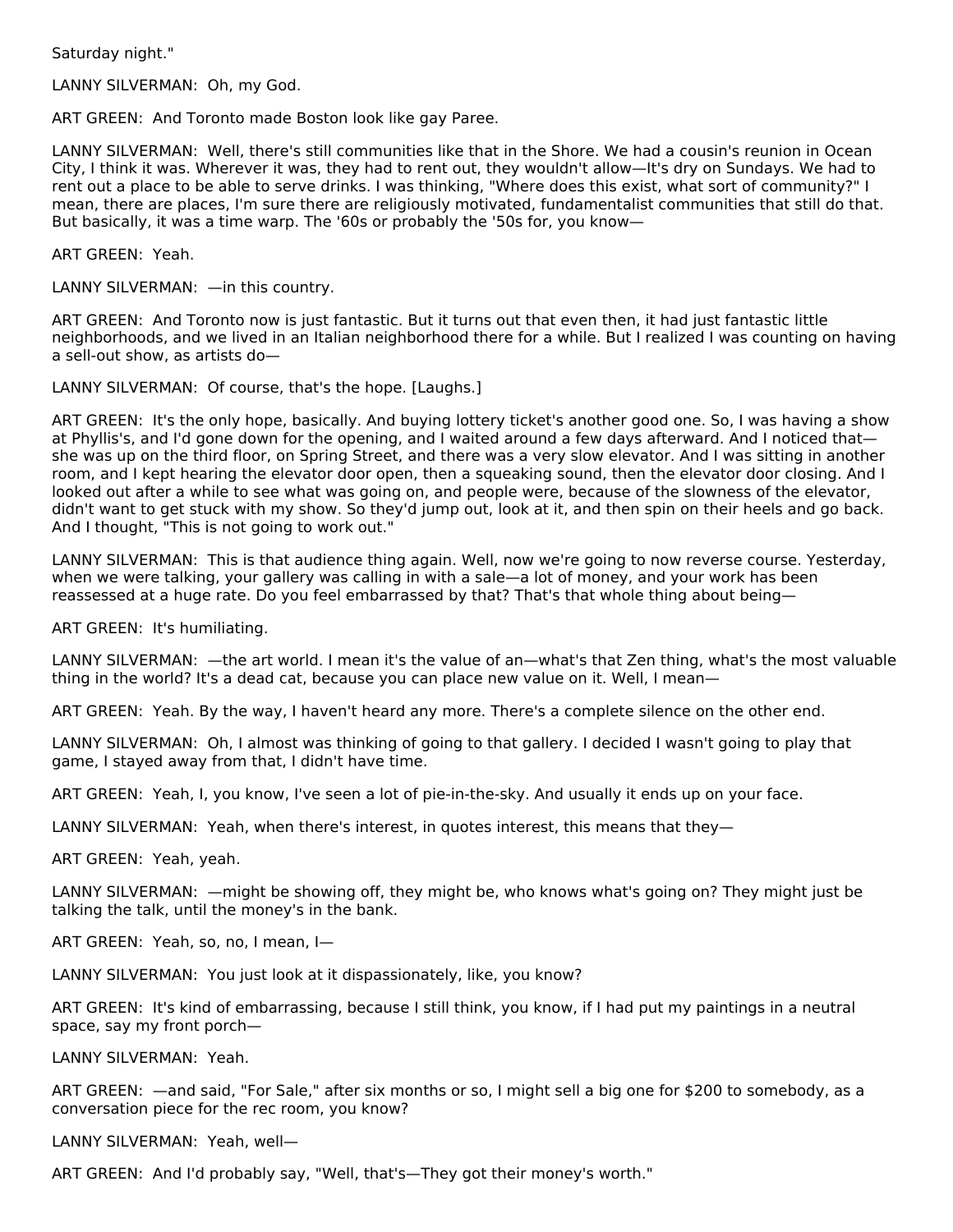LANNY SILVERMAN: It might change your work. My friend Chuck with that piece in the other room, that selfportrait, he only makes money from art, and he barely survives. He lives on the edge, really, truly on the edge. And it changed his work. He started doing more landscape things, safer things. His work was—speaking of sexual, it was very sexual, very political, and that's the best work. But it isn't, it's not your saleable work. So be thankful that you're not selling off your porch. I've seen Chuck have house sales, and I looked at the work, and I was embarrassed to tell him, "You know, this—" He I think must know that, he's clearly—And there's another artist, when I first looked at his slides, they were about ten different personalities, every possible different style. Actually, in the bedroom, in the back bedroom, there's a Surrealist painting that's totally different, abstract, that has some more color palette, but otherwise totally—He had all these different styles, but he could paint anything you wanted, any way you wanted.

#### ART GREEN: Yeah.

LANNY SILVERMAN: But if you're doing it for money, you end doing something, I think, that gets compromised.

ART GREEN: It's very embarrassing. I mean, I come from, you know, my folks, and, you know, the value of things and so on. And I hate it when you're given something—a place to auction off. I always like to start the bid at \$75, so that people get embroiled, you know.

LANNY SILVERMAN: Sure. Yeah, it's important to—

ART GREEN: And I don't—I like it, you know, I do these little things, you know, maybe like that. And somebody gets it for \$500, I mean, that's great. And that feels like, "Well, that's a lot of money for what I did."

LANNY SILVERMAN: It's more value for it. And, well, there's something for-

ART GREEN: I don't like to tell people what my work sells for, because I think—

LANNY SILVERMAN: Well, I thought that I could sense that, when you—

ART GREEN: And it doesn't really sell for that, by the time, you know, you end up at the gallery, and then the expenses, and then how many paintings that I, you know. Over the years, I've sold a lot of paintings, but at a show I might sell a couple, you know.

#### LANNY SILVERMAN: Yeah. Well—

ART GREEN: And so it's all—that whole end of it, I prefer to leave to somebody else. But then, you've got to be involved in it, otherwise you—

LANNY SILVERMAN: Well, we just came from the Art Fair, and that's actually where you see—

ART GREEN: Oh, my God.

LANNY SILVERMAN: —the high-end. And that's sort of like, that's one of the reasons why I race through it. It's kind of scary just to see that luxe, and sort of precious end of the, you know, the people with—It was fun to look at the clothes, and the fashions, and some of the—Some of the pretense from the outside is kind of fascinating, but I've always had a mixed feeling about the art world in that regard. The sort of, in our culture it has a lot to do with the upper class.

#### ART GREEN: Yeah.

LANNY SILVERMAN: Well, I guess it used to have to do with ruling classes. So it always was, you know, art when people were doing it to commission. We talked about changing work. Yeah, look at Goya or people that got in trouble because, you know, they were doing work that was, it wasn't flattering to the commissioner—

#### ART GREEN: Right.

LANNY SILVERMAN: —and that's sort of a whole—it's an interesting issue, though, commerce in art. And you see it so much at the Art Fair. And then you see, in terms of schtick, there's some things—Oh, did you see the sackcloth clothes, and puppets?

# ART GREEN: Yeah.

LANNY SILVERMAN: [Laughs.] It's funny you were saying that. I thought of you when I saw that. But you see a whole bunch of schtick. You see things that people—there's every year, there's the person who does those 3-D, 2-D things, which you've used.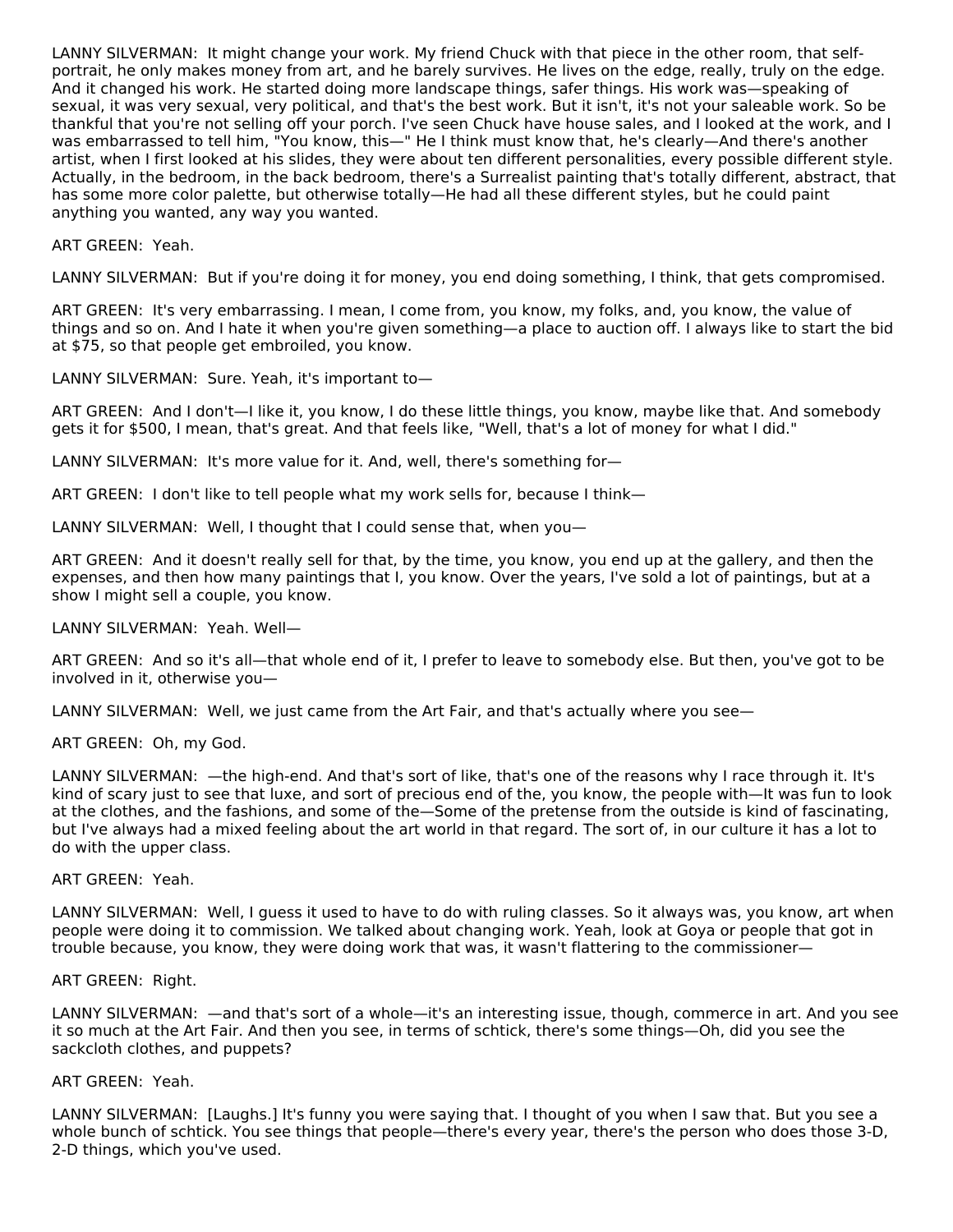ART GREEN: Yeah.

LANNY SILVERMAN: Those trompe l'oeil things where when you walk through it, it changes perspective. It's a nice game, but it really is just a game. And I guess it always gets attention, and probably it's a winner in terms of crowd support. Again, we're talking about the masses, people like that stuff. But when you see that aspect of the art world, it's kind of frightening, and sort of appalling at the same time. I guess you and I are in similar regard.

Art Green: Yeah, yeah. I—There was something I was going to say, but I—something on that line.

LANNY SILVERMAN: About money and art?

ART GREEN: Yeah, but I—I mean now, you know, I mean, that auction, you know, I went on the auction site for, was it Christie's or Sotheby's? The one where they—Was it a billion-dollar auction? I mean, [inaudible] just complete insanity.

LANNY SILVERMAN: Well—

ART GREEN: And then there's that thing where it's supposed to track, like, advise you what to buy?

LANNY SILVERMAN: Yeah.

ART GREEN: You know that, where it says, "Buy at \$10,000?" And I looked over there, I mean, I never heard of hardly any of these people to begin with. But then, there was a guy back in January, he said "Buy at 10,000, and then you hold it, and then dump it." You know—

LANNY SILVERMAN: Well, a lot of people are doing—

ART GREEN: —it's like pump and dump.

LANNY SILVERMAN: And the other thing that's really ugly about the art market, you know, there was a bust in that in terms of the Japanese economy, a lot of it is for money laundering. Since the value of art is so hard to determine, real value in the art world—

ART GREEN: Yeah, yeah. Right.

LANNY SILVERMAN: —and it changes, that there are ways to hide your money. And that was what was going on with the Japanese buying a lot of, I don't know, it's very scary, that stuff. And actually, if you're in for the love of it, you've got to, you know, wonder about some of these games that go on. I don't know.

Let's go back to something else in terms of a subject that we were talking about, your vocabulary. You alluded to lightning strikes and feeling fortunate, disasters. What—is there a personal sort of relationship to—You know, I think you've mentioned, though, that the six times—Oh, that's right, the six times—

ART GREEN: [Laughs.] [inaudible]

LANNY SILVERMAN: Yeah, that was coming back to me. You actually mentioned this in your little summary of your life, that you had actually avoided scary and death-like incidents many times.

ART GREEN: Well, I've walked into them. You know, I almost got hit by the top of a crane when it fell. It landed about 18 inches from me, because I was standing in the path of the thing when the cable broke.

LANNY SILVERMAN: Yeah.

ART GREEN: We almost crashed in a plane into a cargo ship when flying in the Eastern Airlines shuttle into Boston one time. And they carried the pilot off in handcuffs afterwards. So my wife—I call myself a catastrophist.

LANNY SILVERMAN: Oh, that's an interesting one.

ART GREEN: Because I'm always—And my wife thinks of me as a pessimist, because I'm always looking on the dark side. "Oh, no, well, you know, we're going to lose our luggage," or this or that's going to happen. "We're going to lose our shirts." But I'm an optimist, really. But I'm superstitious. I believe, if you think everything's going to work out—because Natalie's more of a, "Oh, great, it's going to be wonderful," and I'm always saying, "Well—"

LANNY SILVERMAN: We're reversed. [Laughs.]

ART GREEN: "—let's calm down here a bit, you know. This could go sideways." "Oh, come on."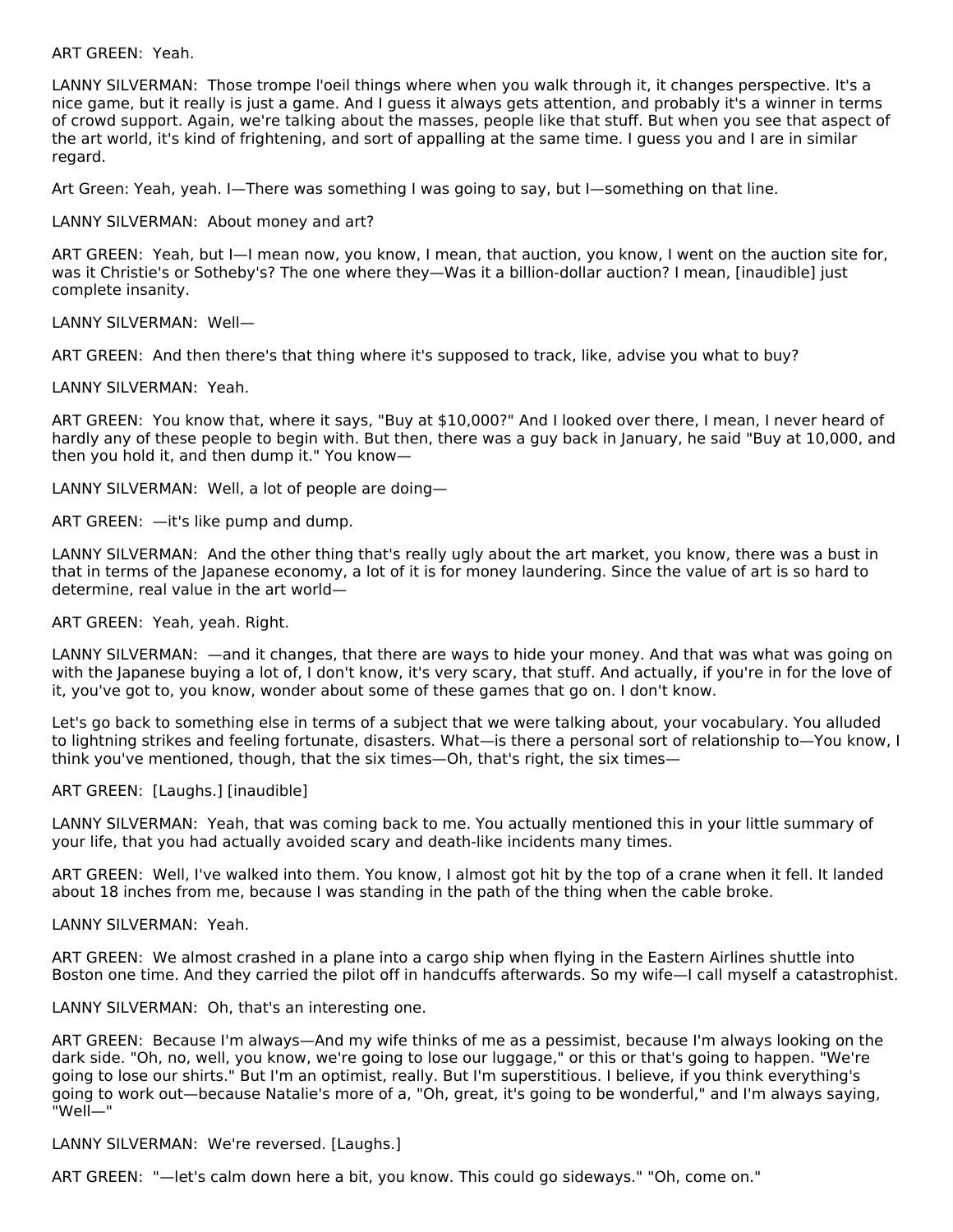LANNY SILVERMAN: It's good to have that balance.

ART GREEN: Yeah.

LANNY SILVERMAN: I wonder what happens if you have two sort of worriers or pessimists together, or two optimists.

ART GREEN: I think, you know, it probably goes, like, you know, I was what you call introverted. My dad was worried about me, I could tell, you know. "Shy, he's shy."

LANNY SILVERMAN: Did you have to be chased outside, like me? I mean, I had to be sort of forced into socialization.

ART GREEN: Yeah. And my dad, who was a bit of an introvert himself, but pretended to be an extrovert, worried about me being an introvert.

LANNY SILVERMAN: Of course.

Art Green: And I think, you know, in evolution, if we all rushed to the front of the cave when we saw that interesting hairy fellow come up, we'd probably all be dead.

LANNY SILVERMAN: [Laughs.] We wouldn't be here today.

ART GREEN: You've got to have a few people that say, "Wait a minute, let's wait and see what happens," you know? And we need fat people, because they'll survive during the drought.

LANNY SILVERMAN: I guess so.

ART GREEN: And we need the skinny people to, say, run away from the tiger. You know?

LANNY SILVERMAN: [Laughs.] So there's a certain balance.

ART GREEN: So I—But I do feel, and I mentioned going to the steam engine building place with my dad, you know. And it was terrifying, you know? I thought, "This is—

LANNY SILVERMAN: So this is like a love-hate response to—

ART GREEN: Yeah, I love this stuff—

LANNY SILVERMAN: Or sort of ambivalence. It's sort of like—Yeah, some people are accident chasers, too. My family has some people in that, that used to—I never was into that, you know, go running after fires, or just—

ART GREEN: Yeah, oh boy.

LANNY SILVERMAN: —or the perverse or the freakish. There's something, there's this love-hate thing that goes on, it's true in our culture in general. As a matter of fact, if you look at our news—American news, that is, I don't know about Canadian—

ART GREEN: Oh, yeah, it's the same.

LANNY SILVERMAN: The first five stories are almost all fires, and droughts, and disasters. And you wonder, "Okay, what happened to East Timor? What happened to all the parts of Africa that are not reporting?" There's so much stuff going on—

ART GREEN: Yeah. How are those people doing?

LANNY SILVERMAN: —and people must have a fascination with—I don't think you're alone. I think our culture, or maybe it's humans, have a fascination with disasters. How did you—I mean, you must have been aware of, like, Andy Warhol's disasters. He did a whole series—

ART GREEN: Yeah, I really liked his car crash things.

LANNY SILVERMAN: Yeah, and electrocutions, and a whole bunch of other things. So—

ART GREEN: Yeah, I was attracted to those. Not that I want to see anyone electrocuted or see anyone in a car crash. But there was something that broke the mold of the corporate, you know, he'd done the soup cans and the Brillo boxes, I think, by then. Or was that before?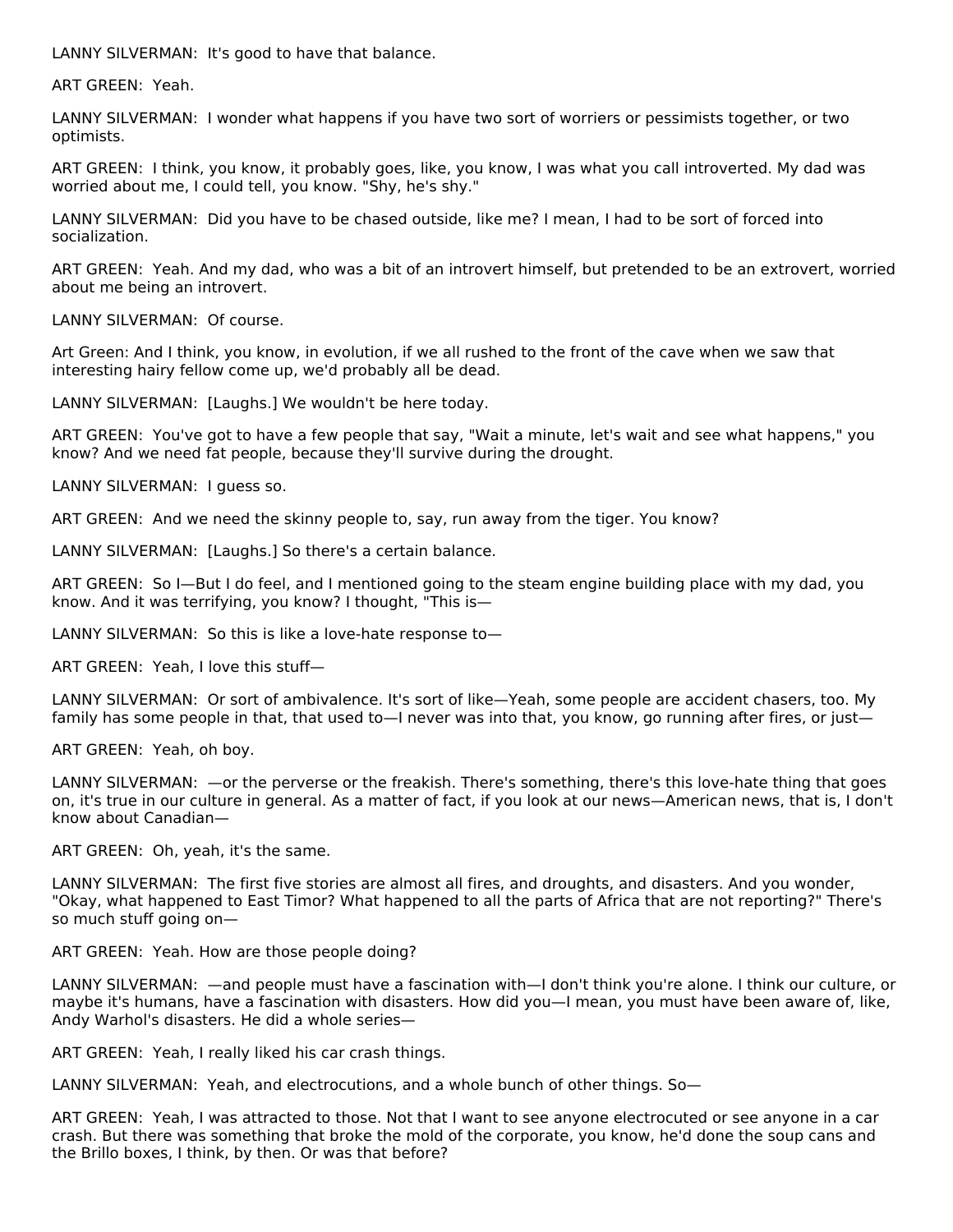LANNY SILVERMAN: Yeah, I think that was after the soup can. I think. But that's my guess.

ART GREEN: Yeah, I think it was. Because he was well-known. And then those seemed like, you know, everything else that he'd done was, you know, the factory, where it's almost like he's part of the corporate culture, in a funny way. And then to have this human tragedy.

LANNY SILVERMAN: But there's a certain deadpan, that's very much his style.

ART GREEN: Yeah, and then it was just reproduced over and over, like [inaudible], yeah

LANNY SILVERMAN: It's that same ambivalence, even though it's something really shocking and disgusting or possibly scary. It's got a really—it doesn't have the irony of the, I think, people that followed.

#### ART GREEN: No.

LANNY SILVERMAN: But it definitely has a deadpan quality, that's very—How did you, when you took disasters into your work, how did you hope for the response to be? It wasn't that deadpan, and it wasn't quite as shocking. But there is that formal attraction, like with some of the—

ART GREEN: Yeah.

LANNY SILVERMAN: —iconic things, of tornadoes or things like that.

ART GREEN: Well, I, you know, include little postcards of—And I've done paintings of, people don't know it, but there's one sort of round one, of all these sort of postcards of disasters that I thought of. Cities burning, or rockets coming in—

LANNY SILVERMAN: Oh, I remember seeing that, yeah.

ART GREEN: —and stuff like that. And people having a fight, or, you know, some woman trying to pull away from a man, that's just sort of balanced by a man holding up an idealized woman on his shoulder, you know, like a circus act. By having his silhouette, it's sort of like a more—

LANNY SILVERMAN: Distancing?

ART GREEN: More distant. And I think I have this distance, and, you know, the flame's not going to burn anybody. And you can't [inaudible]

LANNY SILVERMAN: So there's a certain similarity to what we're talking about with Warhol?

ART GREEN: Yeah.

LANNY SILVERMAN: There's a certain formal attraction that distances, and there's that contradiction, which I think is a large part of your work, the sort of opposites. At the same time there's a tragedy, but it's kind of beautiful, you know. Fires are dangerous, but, yeah, it's like you want—like a little kid, it's very appealing.

ART GREEN: Yeah, it has an appeal. I mean, people sit and look at the fireplace, and think "How lovely," you know? And it is. It warms you, but it can destroy you. But the tension in my work, I always want my—I don't always, but lately—I wanted my work to look as though it's under enormous pressure, and possibly about to fly apart. You know, held together by ropes that are under pressure.

LANNY SILVERMAN: You want that tension. Not just the meaning. We talked about the meaning of tension, about trying to figure out the puzzle, but even formally, just like with the tesseracts and things like that.

# ART GREEN: Yeah.

LANNY SILVERMAN: There's a certain kind of—it's not—it's holding together, and yet you're not quite sure what it is, or what you're looking at. There's certain—That's a big part of your work, that sort of tension.

#### ART GREEN: Yeah.

LANNY SILVERMAN: And what do you think—that's a very big part of you work. I think that runs—that might be a theme that runs through all your work.

ART GREEN: I'm a tense person, I think, you know. I try to—[laughs.] I don't know.

LANNY SILVERMAN: Well, that's like me. Inside I'm very calm and whatever, but I'm very frenetic on the outside. You can be two things at once.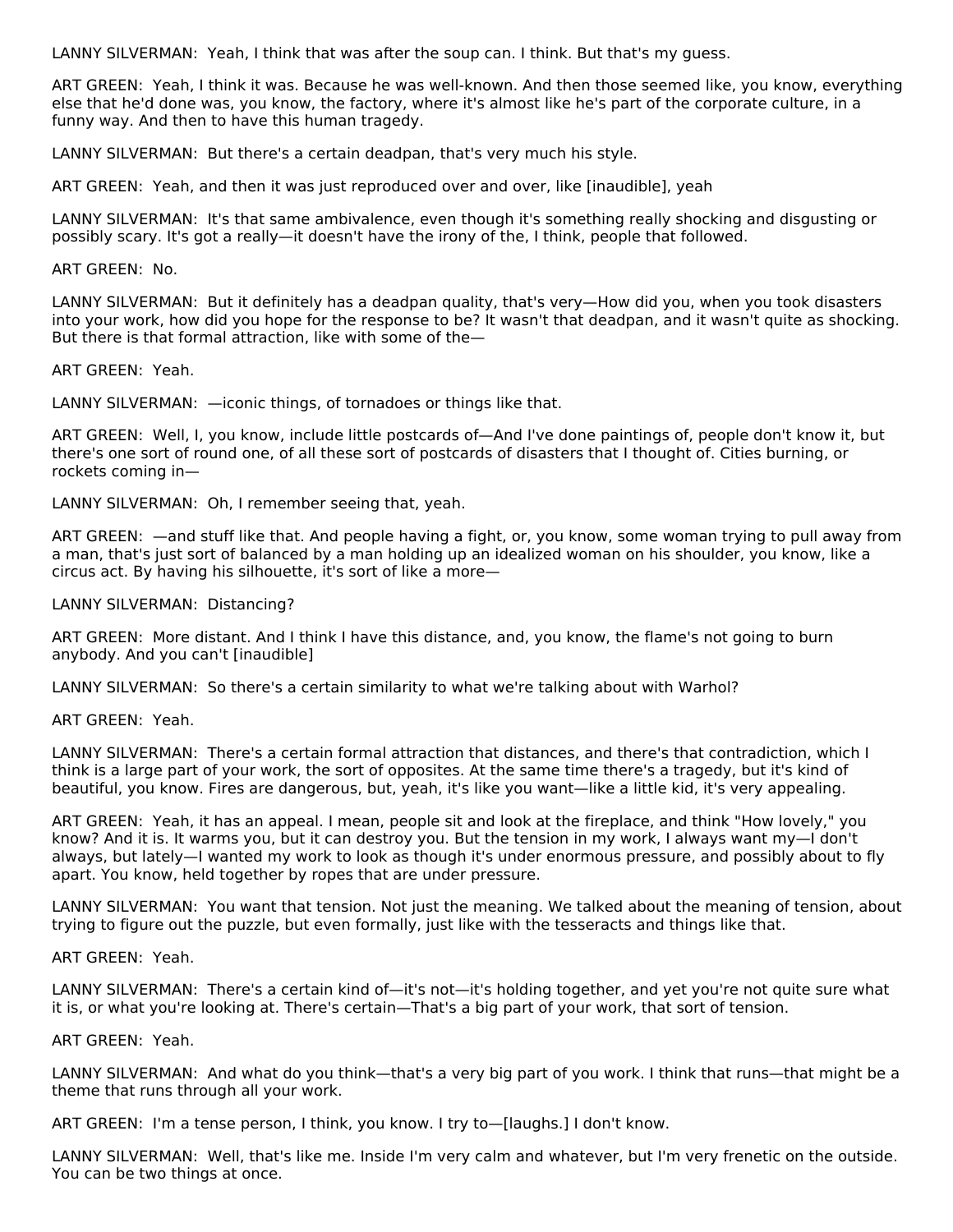ART GREEN: Yeah.

LANNY SILVERMAN: And that's kind of what your work is. It's about the balancing of opposites.

ART GREEN: I think it's good to be two things at once, you know?

LANNY SILVERMAN: Definitely. It's very boring to probably—

ART GREEN: As long as you have them in balance.

LANNY SILVERMAN: Yeah. So that—

ART GREEN: Three or four things [laughs.]

LANNY SILVERMAN: [Laughs.] So that tension between opposites, and that sort of holding together versus flying apart, that seems to have always been a part of your work. Just about always.

ART GREEN: Yeah.

LANNY SILVERMAN: What do you think that came out of? It might be tough to come to, because that's probably like the sub-theme or the sub-text of all your work. Forget about all the external content. That might be the way it sort of adheres.

ART GREEN: Yeah. You know, I'm one of those people that often thinks, "There must have been some mistake made."

LANNY SILVERMAN: [Laughs.]

ART GREEN: [Laughs.] You know? They let me in here.

LANNY SILVERMAN: What? Why are we here, for that matter?

ART GREEN: They're going to find me out, you know.

LANNY SILVERMAN: What are we doing here? What's this about? What's this? What is going on?

ART GREEN: And I mean, you know, I get along fine and so on. But I think—My dad was, he was a very interesting fellow. He was, you know, very accomplished, but a self-made man who had an enormous—had a lot of insecurities, as many self-made people do.

LANNY SILVERMAN: I know, I have similar themes in my family.

ART GREEN: Yeah.

LANNY SILVERMAN: My dad sort of—I mean, he didn't have—He couldn't take the art scholarship because of the Depression, and he actually loved art and stuff. So he ended up doing it on his own, and doing things in a more commercial way. But there's a certain insecurity when you haven't gone to school, done things. That's that whole thing, where you're talking about the gatekeepers, and about—it's the power thing. That you're not—

ART GREEN: Yeah.

LANNY SILVERMAN: - you're not, you've not been approved. You're not the approved version, you're the sort of —

ART GREEN: Yeah. Which is, you know, in a way, is an American kind of thing.

LANNY SILVERMAN: Of course. That's one of the things we're proudest of.

ART GREEN: In other countries, people knew their place, you know, and they said, "Well—"

LANNY SILVERMAN: And had to do it by the rules.

ART GREEN: —yeah, this just not done," you know.

LANNY SILVERMAN: Whereas we broke the rules, supposedly.

ART GREEN: And my dad, you know, was—he became a professional engineer, a city engineer in Fort Wayne.

LANNY SILVERMAN: And that's a tough thing to be self-taught at. It's one thing to be a self-taught artist, but—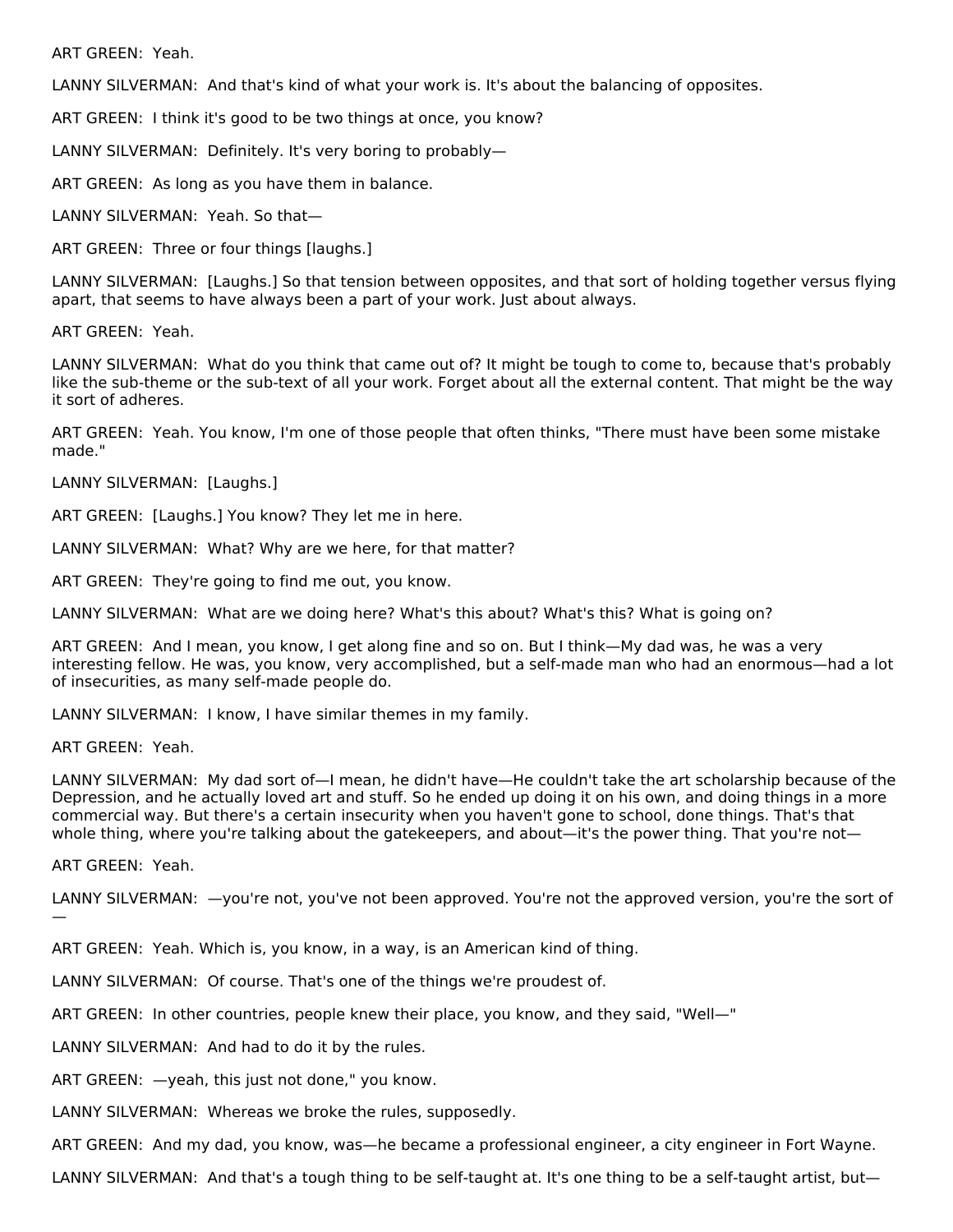ART GREEN: He had these little books from the International Correspondence School, but he had no degree.

# LANNY SILVERMAN: That's amazing.

ART GREEN: And he studied those when he was younger, and passed the, I remember he was quite nervous about it, passed the big professional engineering test—

LANNY SILVERMAN: So he got the approval, but the other way around?

ART GREEN: —and, you know, but he always, I think, had some—He wanted to get a Cadillac, I remember.

LANNY SILVERMAN: That was his idea of success.

ART GREEN: And we got the Cadillac, it was like, you know, "Well, we went to this place, they saw the car, they saw the Cadillac, they stopped the traffic and drove us right though," you know. [Laughs.] Dad? Come on.

#### LANNY SILVERMAN: Well—

ART GREEN: But anyway, I'm sure that there's some. And he could be a little bit sarcastic, joking around, you know. Like I was a 78-pound weakling when I was in sixth grade, and he said, he'd been having a beer with a friend, he said, "Well, there's my son. He can beat up anybody in his class." And at the time, I thought, "Dad, you're just mistaken." And I didn't realize it was a sarcastic comment, you know?

LANNY SILVERMAN: Takes a certain kind of sense of humor.

ART GREEN: You know, it's sort of, you know, that kind of thing. And so I think that kind of tension between what you should be and what you are, or the ideal and the, you know, that seems to go through my work in some way or another.

LANNY SILVERMAN: So you grew up with that, that's part of your personality, you're saying. And that's what seems to be coming out.

You know, I also was talking a little bit a about your visual vocabulary. We alluded to some of them, and we followed up with a couple more today. I guess I'm not sure if you answered, maybe you did, we might have gone in some circles. But where your ideas come from, or—When you sit in front of the canvas, you sometime take some things from the past, past paintings, and not rework them, but redo some of the same ideas, adding to them, layering them—

ART GREEN: Reusing them [laughs.]

LANNY SILVERMAN: But where do you get your ideas from? We talked a little bit about, like, the craquelure, and the blocks, a little bit, you talked about. Sometimes it's something just in the world, or—

ART GREEN: Yeah, it's sometimes things that happen in paintings, that I wasn't expecting. For example, there was a pattern when we were staying at the Leo House, in New York—

LANNY SILVERMAN: I know the Leo House, sure.

ART GREEN: Where we had to show, they wanted us to show the marriage license before we could get a room. But anyway, on the floor—

LANNY SILVERMAN: [Laughs.] It's Catholic, yeah.

ART GREEN: On the floor of the Leo House, they had this kind of tile pattern that you could look at it as a square tile with a diagonal tile inside, or as a big diagonal tile with a square tile inside. And then, if you were really involved in the bathroom for a long time, you could start to see them as flying postcards. And so I put that in a painting, you know? It was something that, you know, I started paying attention to. And with these blocks I did, about my daughter, I did some blocks that had bands going around. So each side would show four of these bands that went around the whole set of blocks. So I thought, "I'll put the adjacent sides of the blocks next to each adjacent side." And there was a painting shaped like a man, that I did that on. And my idea was, on the foot of the man, which came out like a little shelf with the blocks, you could hold up the block—

# LANNY SILVERMAN: The extra block, yeah.

ART GREEN: —and turn it to any angle, and you could find it in there. All the sides were visible once. This came out of the hypercube idea, of seeing both sides of something at one time. And so I laid that out with the bands. Well, much to my amazement—it was like I wanted to run out in the street and yell "Eureka!"—all those bands,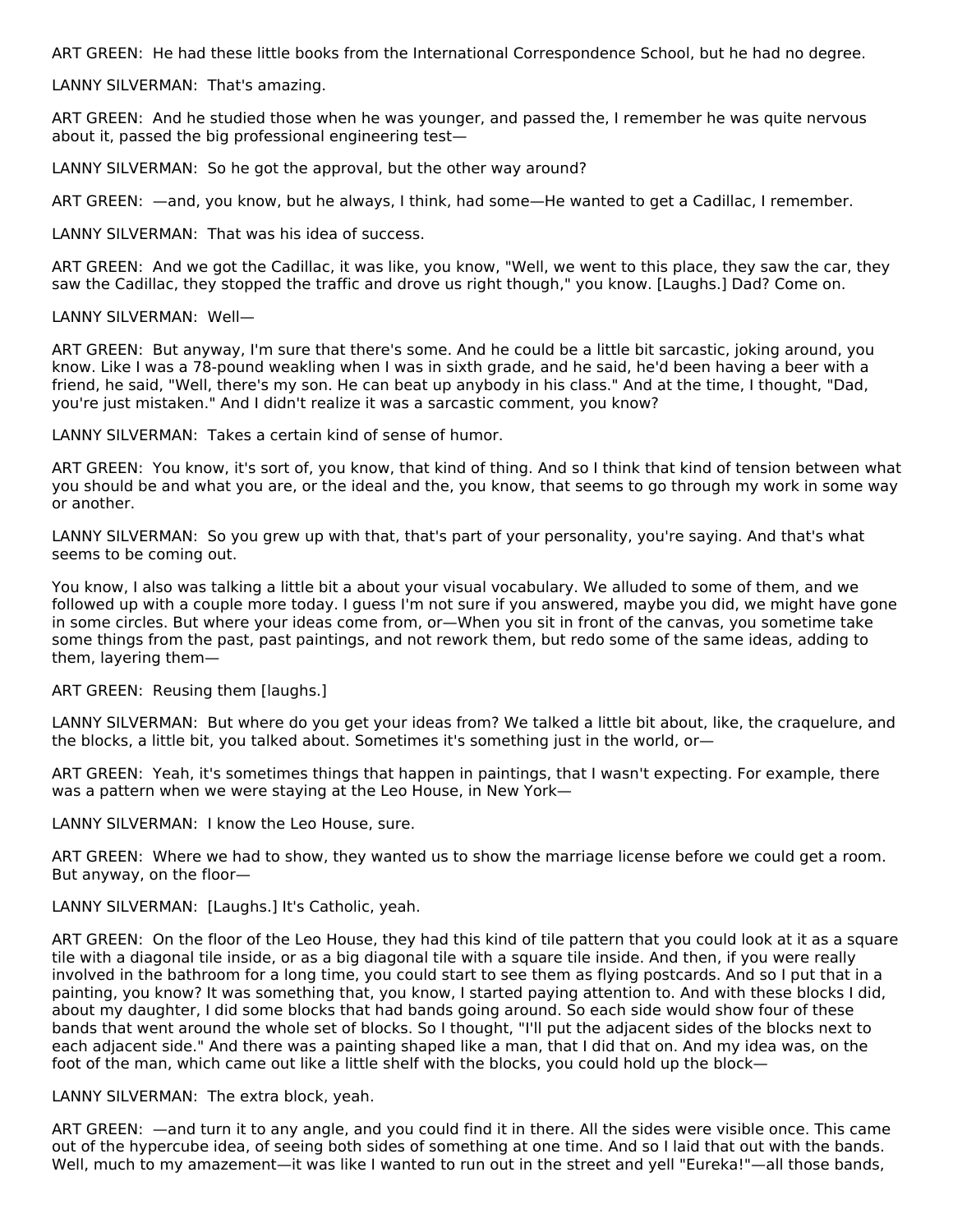when they were all laid out flat on adjacent sides, like wallpaper, they interlocked with each other to form these interlocking circles. Well, it should have been obvious to me, because they were interlocking circles. But I hadn't thought of that. And I started using that as a motif in the painting to hold things together again, you know?

LANNY SILVERMAN: So even when you started out with a particular motif or an idea, it changes, it morphs as you figure some things that happen as you go along.

ART GREEN: Yeah.

LANNY SILVERMAN: Do you ever improvise? I wonder that, too. Since I sort of have some idea where you get these things from the outside perceptual and other things you see, or here.

ART GREEN: Yeah.

LANNY SILVERMAN: Do you ever—

ART GREEN: Do I ever, like, draw my own postcards?

LANNY SILVERMAN: Or, yeah, or just start with a blank canvas, and just see where it will go, see where you're going, you know?

ART GREEN: Right now, I don't start with a canvas. I usually have been doing so-called shaped canvases.

LANNY SILVERMAN: Right.

ART GREEN: So I have to figure out what the shape of the thing is before I start. I have started with shapedcanvases where I didn't know what I was going to put in it.

LANNY SILVERMAN: Oh, okay, that's interesting.

ART GREEN: You know, it was a canvas that was rectangular like a bunch of postcards held together. And I just sort of started at one corner and, you know, filled it in as I went along. But I filled it in with things that were part of my vocabulary to begin with, but I layered them in different ways.

LANNY SILVERMAN: So it wasn't all new to you, but you did start—because you, like me, have a high need for structure, I gather. I mean, I showed you a little of what I do or had done like like, 40 years ago.

ART GREEN: Yeah, yeah.

LANNY SILVERMAN: That structural need, that's why I wondered about improvisation. I probably have seen that from Bill Conger and some of the other artists that are very highly structured.

ART GREEN: Yeah.

LANNY SILVERMAN: But they almost always—I don't think Bill improvises either. I think his sense of improvisations is like yours. He doesn't necessarily know what colors or—He starts out with a very clear structure.

ART GREEN: Yeah.

LANNY SILVERMAN: He's got the underpinnings, the bridge. He's got it built, he's got the engineering.

ART GREEN: Yeah, yep.

LANNY SILVERMAN: But then some of the colors and relationships change.

ART GREEN: Yeah. Yeah—I forgot what I was going to say.

LANNY SILVERMAN: In terms of just improvising. You say you filled in, you started out with a shaped canvas and worked your way around. But they were—a part of your vocabulary is what filled it in. It wasn't something brand new that occurred.

ART GREEN: Yeah, yeah. In that case. But I guess I did add a couple of, kind of, improvised things. But mostly— Yeah, most are things that I've seen, or found, but I try to—After a while, they have no—like the tire, you know. There was interest in this tire with all the colors cascading. Well, I started flattening it out, and then I would just use it as patterns. And I can't count the number of times, you have a slide talk or something, somebody will come up and say, "You know, all those stairs that run up and down in your paintings, what are those about? You know, the stairs with color?" And I say, "Well that's a tire." "A tire?"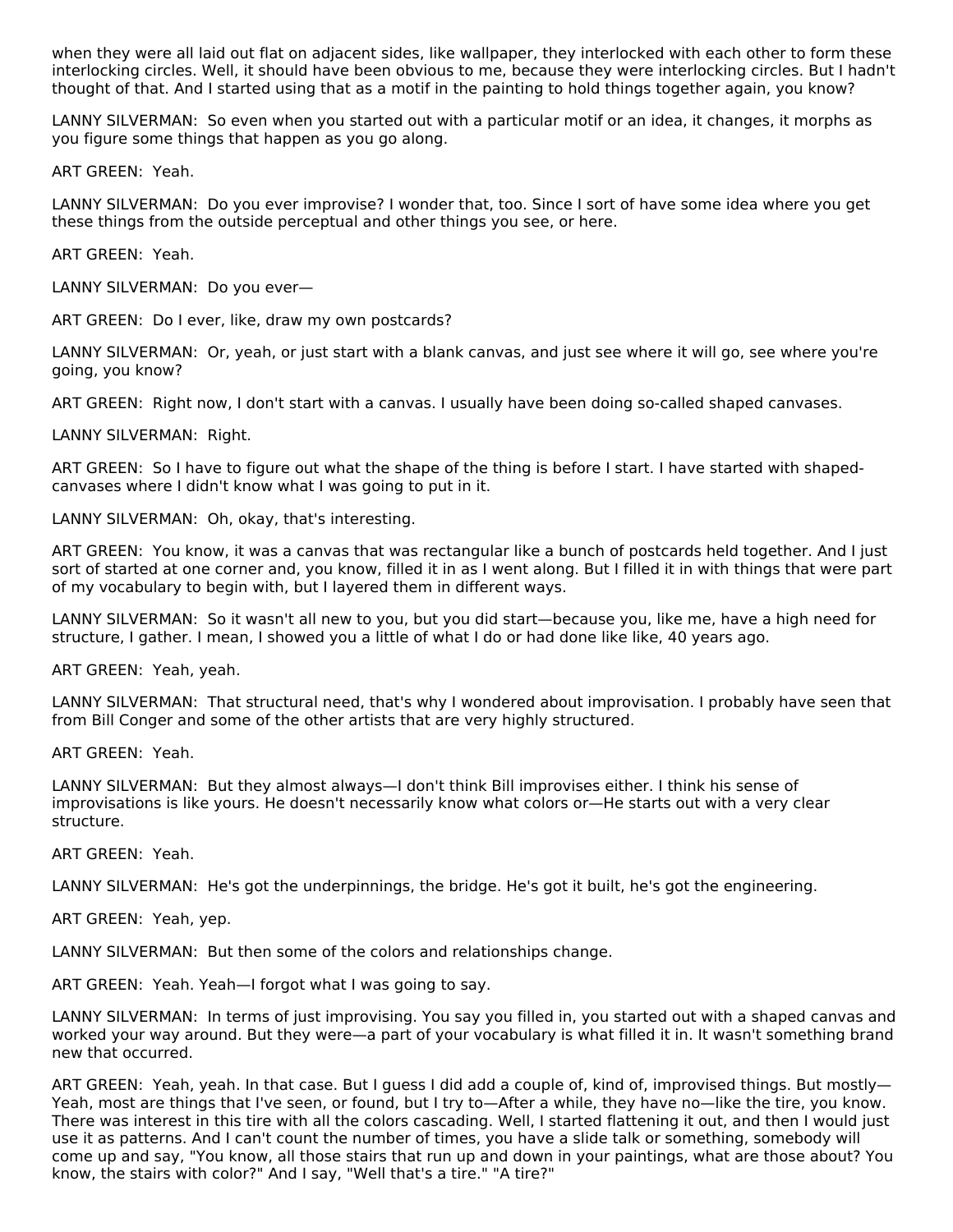LANNY SILVERMAN: [Laughs.] Yeah. Again, the audience isn't necessarily—I mean, you may have a very clear notion of what it is.

ART GREEN: So I, you know. And one of the things I realized is, after I'm done painting it, I can't tell what it looks like anymore, because I know it too well. And I go through this sort trajectory and doing work off it. I start off with a little idea, I start to think it's pretty good, and then as the show approaches—and particularly when it's sitting on the floor, in the gallery before it's hung—I start to think, "This is really a bad painting."

LANNY SILVERMAN: [Laughs.]

ART GREEN: "This is probably the worst painting I've ever done, maybe the worst painting anyone's ever done."

LANNY SILVERMAN: Oh, God.

ART GREEN: So that leads to me not publicizing the show, you know. "Oh, you had a show? Why didn't you tell me?" "Oh well, you know…"

LANNY SILVERMAN: I think that's troubled a lot of artists. And I think it's really tough, because you're out there, on the line, and you're vulnerable. And yeah, in terms of assessment, we talked about this in terms of success, there's a fine line of what's in, or what's good or bad. These are all very relative terms. And even when it's well painted, I mean. It's very subjective. And actually, I mean, you can have arguments about what a good painting is, or what—

ART GREEN: Yeah.

LANNY SILVERMAN: You said you really learned a lot more painting. Well, there's probably some people that would like the flatter, you know. Maybe it isn't as skilled in color-mixing, but somebody might prefer the earlier things. Who knows?

ART GREEN: Yeah. The more honest, or whatever you want to call it.

LANNY SILVERMAN: Well, there's that beat thing, you know. First thought, best thought. So maybe everything else is the refinement. It might be getting away from the pure—

ART GREEN: Yeah, yeah.

LANNY SILVERMAN:  $-$ I can say the native, sort of, ideas, or feelings, or whatever.

ART GREEN: I have people talk about my surface, you know. And I don't really think about it. It started off as an impulse to save paint, you know? [Laughs.]

LANNY SILVERMAN: [Laughs.] The thin paint?

ART GREEN: Put it on so it, you know, lasts a long time, and make it consistent. But I had someone talk about it, "I just love your surface." And, you know, "What about the imagery?" "Well, you know, it's all right, but oh, your surfaces, how do you get that surface?" "Oh, I just put the paint on like a house-painter might, who is not interested in using much paint."

LANNY SILVERMAN: Got you. Oh, man. And actually I was just reading something about editing. There's an article in the New Yorker about editing. And I can't remember who it was—Oh, I think he was—I think Eisenhower was a painter, I don't know if you knew this.

ART GREEN: Oh, I remember, yeah.

LANNY SILVERMAN: And there's, if you get the New Yorker—

ART GREEN: It was a sign of culture, to be a painter.

LANNY SILVERMAN: And actually, you know—Yeah, well, this other interesting people—

ART GREEN: And George W. Bush is a painter. [Laughs.]

LANNY SILVERMAN: Yeah, that too. That's bizarre, and that's—his paintings are actually kind of bizarre and interesting.

ART GREEN: I kind of like them. [Laughs.]

LANNY SILVERMAN: [Laughs.] Yeah, I agree. Well, apparently Ike painted, and I guess someone was picking on a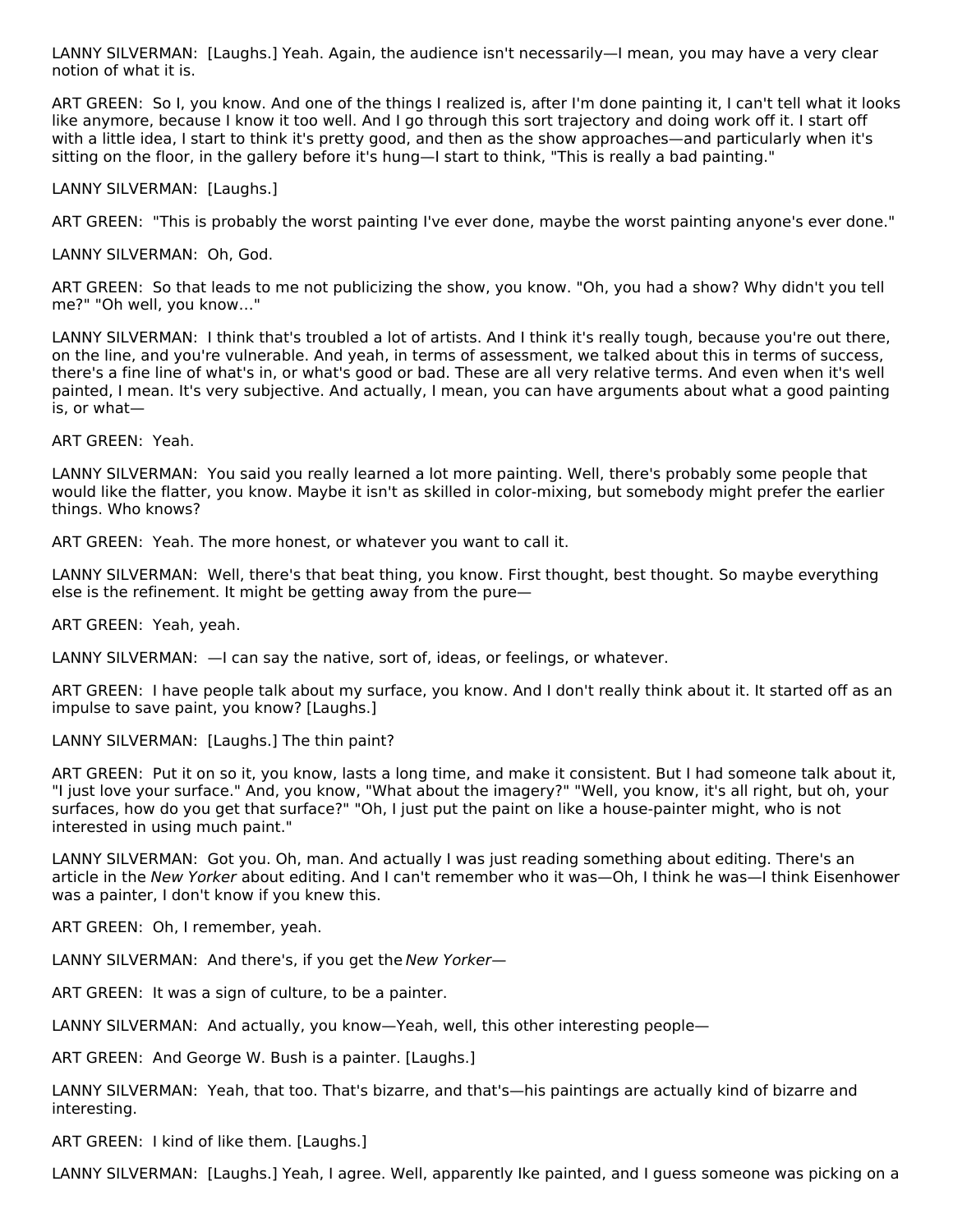painting. This was an article about editing, about what you leave out, which I found fascinating. It's worth looking at. And this might amuse you, too, in terms of painting technique: He was doing still life, I guess, and he—there was a still life he was working on, and he'd left out the grapes that were in the actual, you know, setup that he had in his studio. And the person who was there said, "Well, why did you leave out the grapes?" And he said, "Well, grapes are awfully hard to paint. [Laughs.]

ART GREEN: [Laughs.]

LANNY SILVERMAN: So sometimes things that are compositional, things that you write off as surfaces, to you it's about saving paint and just getting it done with.

ART GREEN: Yeah, yeah, yeah.

LANNY SILVERMAN: That person: "Oh, that's just wonderful!" Well, someone will say, "That's wonderful that you left out the grapes, that's a compositional sense of genius! It makes it so much better." Well, not I can't paint grapes. [Laughs.] So you can over-read into things.

ART GREEN: Yeah, I've left fuzzy things out of my paintings.

LANNY SILVERMAN: Fuzzy is hard? I didn't know that.

ART GREEN: Fuzzy is hard, oh my God. You know, when I taught drawing or painting, I'd ask people, "Bring in some things that really are meaningful to you." And back when I went to school, people would bring in things that seemed to be meaningful, like a photograph of their dad, their dog, or their grandpa, or where they grew up, or something that someone gave them just before they died. Now students bring in plastic muscle guy models, or Barbie's, or fuzzy little teddy bears. And I said, "Well first of all, you know, you couldn't have picked a harder thing to paint than a fuzzy teddy bear." Really.

LANNY SILVERMAN: [Laughs.] They'll learn.

ART GREEN: "This is going to be a challenge to you, you know. Make this—is there any thing about this teddy bear that perhaps you could emphasize?"

LANNY SILVERMAN: Yeah, well—

ART GREEN: And they'd look at me puzzled.

LANNY SILVERMAN: Well, I guess—

ART GREEN: "I love my teddy bear." [Laughs.]

LANNY SILVERMAN: [Laughs.]

ART GREEN: I'm sorry, I'm sorry. Younger generation.

LANNY SILVERMAN: Yeah. Let's see, I'm thinking what else, I'm looking for some other things that we probably didn't go over that I wanted to. Let me see what else I have here. Or are there some things you wanted to talk about, in terms of your—

ART GREEN: Oh, I just thought of some other oppositional things.

LANNY SILVERMAN: Oh, oppositional? Because those are the sort of—

ART GREEN: Like the tornado, is the result of resolution of opposites, between hot and cold air.

LANNY SILVERMAN: Oh, of course.

ART GREEN: And the bridge, the sort of bridge, the Bayonne Bridge, or the Sidney Harper Bridge. Those arches will support the structure because of elements that are under tension, and elements that are under compression. If it was all under compression, the whole thing would fall down. So—

LANNY SILVERMAN: So it's a balancing act?

ART GREEN: It's held up by its opposition. And I like that idea. And I guess I feel that in myself. And maybe—

LANNY SILVERMAN: That's what you're talking about in terms of the—

ART GREEN: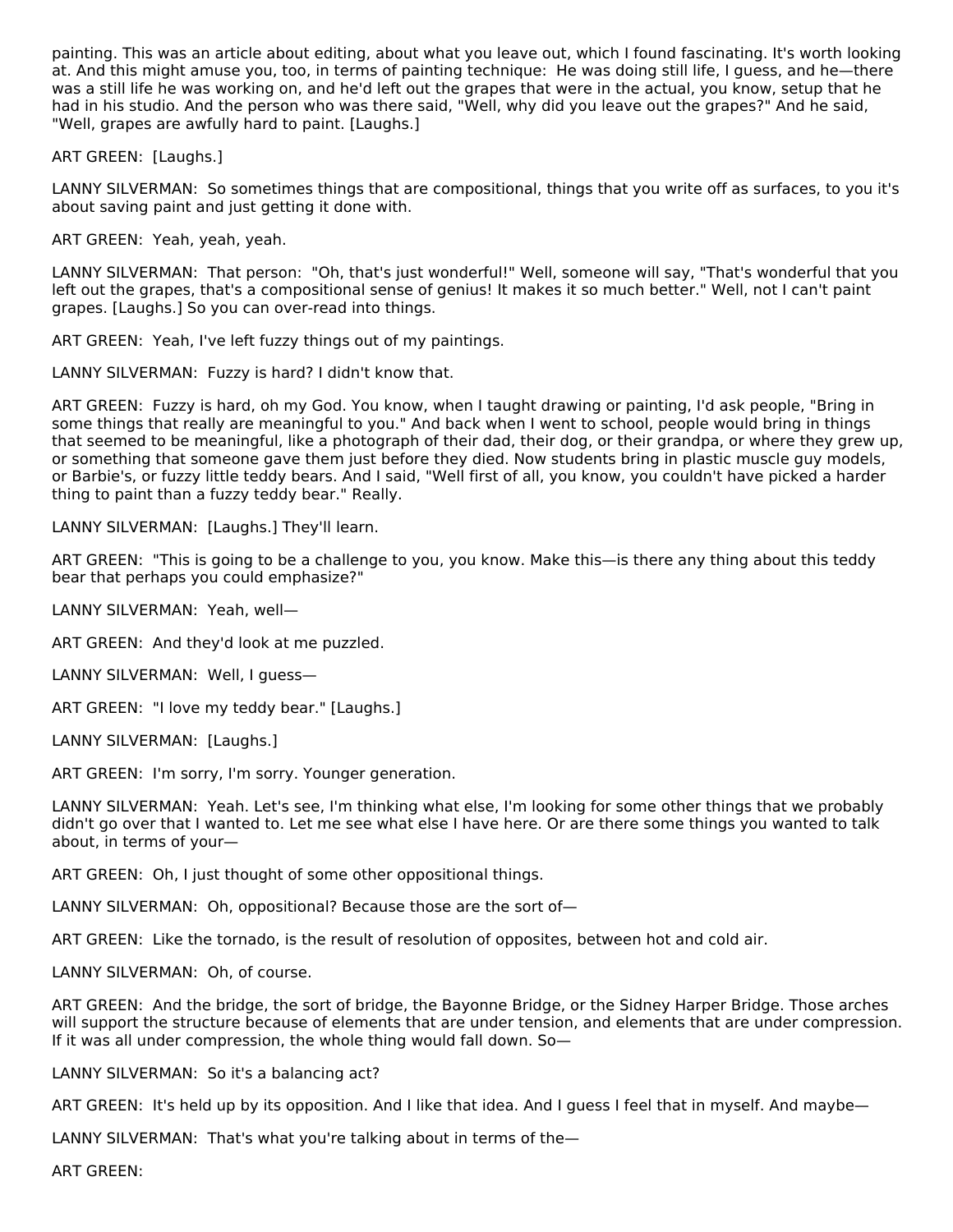—it creates a certain temperature that—And in my paintings, I like that.

LANNY SILVERMAN: So that thing is, you know, sort of like a compositional, sort of, overwriting, sort of, I don't know. Not theme, but overwriting sort of process. You've got some sort of—How would you distinguish yourself? We talked about how different—You seem very different from the rest of the Imagists, in terms of, maybe not in terms of the camaraderie or the things that you're interested in.

ART GREEN: Yeah.

LANNY SILVERMAN: But in terms of your work, how would you distinguish your work from—

ART GREEN: I think the structural element of it—

LANNY SILVERMAN: The engineering of the painting?

ART GREEN: The engineering of the painting, yeah. I mentioned about feeling that things had to have some support. You can't just hang—

LANNY SILVERMAN: No floating image?

ART GREEN: —the refrigerator on the wall. It has to have something holding it up.

LANNY SILVERMAN: Yeah.

ART GREEN: It's not going to work. And the same thing on a picture plane. You've got to have the gravity. There's a top and a bottom, and things have to be held in place. And I—The photograph, the famous photograph on the cover of the Hairy Who? book that Dan Nadel put together, showing us jumping up in the air, I think is evidence of my difference from the rest of the group. Because Jim is in a paroxysm, looks like he's having perhaps a stroke, and Gladys, likewise, and Suellen. And I'm—

LANNY SILVERMAN: Grounded?

ART GREEN: As if I'm standing in mid-air, you know, with arms to the side.

LANNY SILVERMAN: You want to be grounded. You want—

ART GREEN: Yeah, I want to make sure my feet hit the ground at the same time, you know. And part of that is—

LANNY SILVERMAN: I think that's because internally, there's all this stuff flying around, that's that sort of contradiction.

ART GREEN: Yeah.

LANNY SILVERMAN: But you want to stay grounded. That's all that—

ART GREEN: Yeah, I'm—So I think I was—I mean, I really love what, you know, I loved their work. And it was a big influence on me. But for a while, I would start to think, that's one of the reasons I felt I had to get away from it. Because I thought, "Well, is this going to fit in the Hairy Who?" you know, and "What is the Hairy Who?" you know, and that sort of thing.

LANNY SILVERMAN: Sometimes who you're surrounded with can really change artistic development. I know this very personally. I didn't make art very early, even though I wrote a lot. But I didn't do as much art. Part of that had to do with the politics. This is the '60s, the times that you talked about. And the woman I was with, this didn't seem, it seemed something somehow—oh, how to put it? Some of what we were talking about earlier, there's something sort of weird to making art—

ART GREEN: In this time?

LANNY SILVERMAN: In that time. And there's something—It's about the upper classes, there's something sort of —

ART GREEN: Yeah, yeah.

LANNY SILVERMAN: And I was under the influence of that person, and I didn't make very much art in that period of time. And then, you know, later on, I did, and it had more to do with—sometimes your surroundings can affect you. So I think getting away made it possible for you to see, maybe to distinguish yourself further from that group.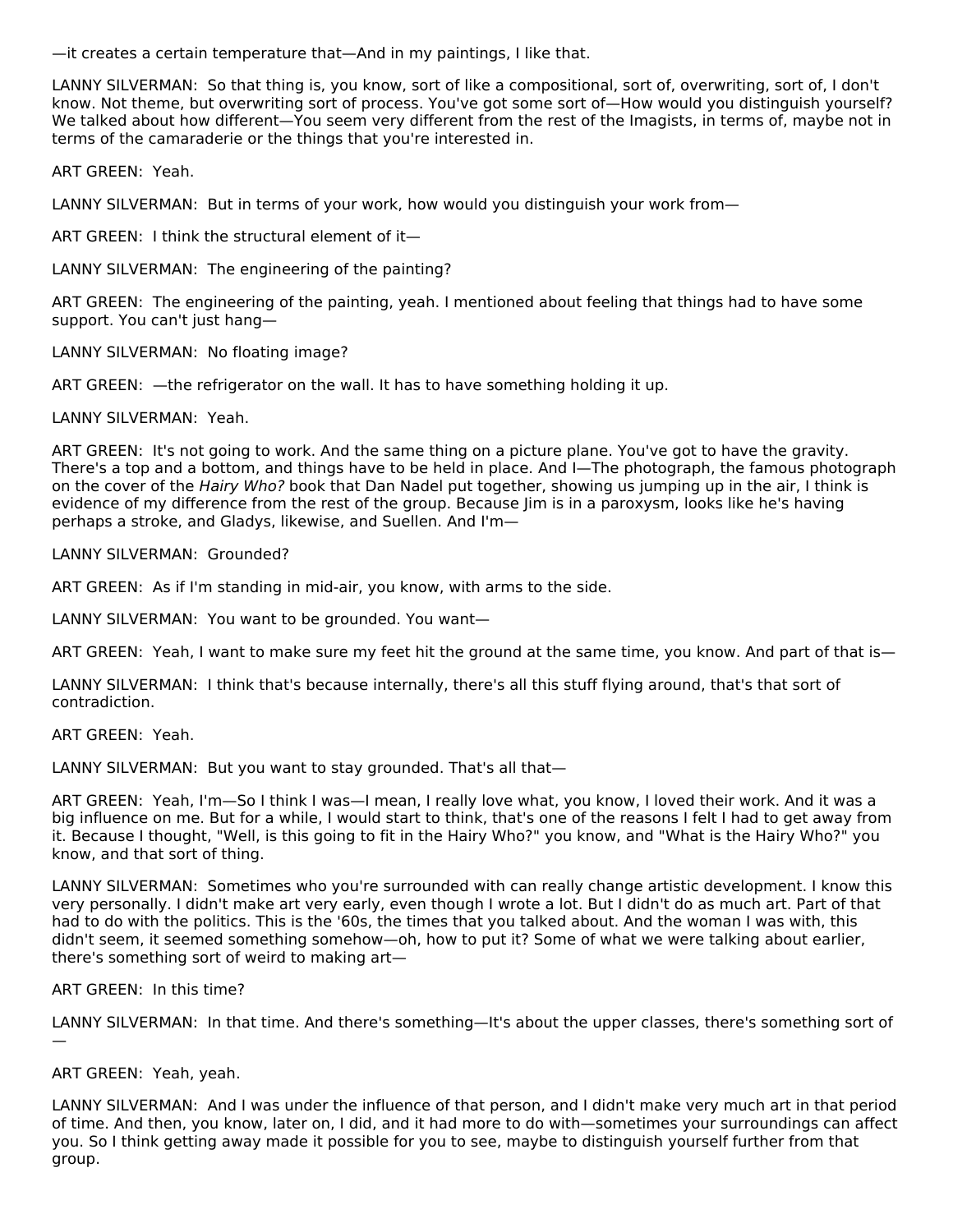ART GREEN: Yeah, I think I became—Well, I—The thing about being in the Hairy Who, it provided the single most important, for my mind, a deadline. You know, because I am a procrastinator—

LANNY SILVERMAN: That's true of a lot of artists with shows. A lot of people do it at the last minute.

ART GREEN: Yeah, and I knew there was going to be another show. Or at least I think we pretty well knew after that first one that there might be another one then. And ambition, you know. Although it was—They were serious about what they were doing, you know. It may have been jokey, or whatever, but—

LANNY SILVERMAN: Well, things were pretty locked up even back then. Because I've talked to artists that dealt with the fact that the Chicago show—I mean, Chicago artists had a hard time.

ART GREEN: Yeah, yeah.

LANNY SILVERMAN: I talked to Evelyn, and there was momentum. There were people that were in contrast to the Chicago show. They tried to do something, and this is what Don Baum and Dennis Adrian did, is they found, you know, a way to give momentum and pardon the pun for that show. But they found a way to give a certain kind of energy, and basically they showcased Chicago artists in a way that hadn't happened before.

ART GREEN: Yeah.

LANNY SILVERMAN: And it was very difficult to be an artist before then. The Monster Roster didn't—I mean, and the Chicago shows were very—I talked about gatekeepers—they were very limited, and there were a lot of other people on the fringes that were just as good, and you wonder, "Why them?" or "Why not them?"

ART GREEN: Yeah, yeah, yeah.

LANNY SILVERMAN: And so you were of a-You got validity, in a sense, or a certain kind of exhibition space, in a certain kind of—

ART GREEN: Yeah, yeah. The "Gee, this is—"

LANNY SILVERMAN: "This is real, this is art."

ART GREEN: "People are taking this seriously, I'd better shape up."

LANNY SILVERMAN: Did your father live to see your successes? Your work getting success? [Laughs.]

ART GREEN: Yeah, he—They came to, I was in a three-person show with Jordan Davies and Ray Siemenowski, at the Allen Frumkin Gallery. At the same time, Schwedler and Cynthia [Carlson] and William Wiley, were in the show at the New York Gallery. And at some point they said, "Well, do you want to be in the New York show?"

LANNY SILVERMAN: Yeah, right.

ART GREEN: And like a fool, oh well, the shipping, I don't know. [Laughs.]

LANNY SILVERMAN: Oh yeah, were they paying for shipping? Were they doing a catalogue?

ART GREEN: But nobody in the New York show wanted to be in the Chicago show, so it was a moot point anyway. But—And for a while after the show, because Frumkin didn't have a big storage space, for want of a place to put it, they put the big painting with the ice cream cone in their window, you know?

LANNY SILVERMAN: Yeah.

ART GREEN: Overlooking Michigan Avenue. And that was a thrill, to ride by on the bus and see this crazy painting—

LANNY SILVERMAN: Oh, yeah, that's great.

ART GREEN: —in their window. And I thought, "Wow, this is—" I think I sold maybe one painting out of the whole show. But my folks came to that show. But even in the early days of the Hairy Who? my dad, who was a great believer—he used to read Horatio Alger books when he was a kid, about a young boy with pluck, and stick-to-ittiveness, started out sweeping up and ended up making 10,000 a year, you know. They always ended somebody making \$10,000 a year.

LANNY SILVERMAN: Well, that's where you're talking about the American myth, working your way up.

ART GREEN: And they would call up and say, "Well, Art, you know, I know you've got your own ideas, but we see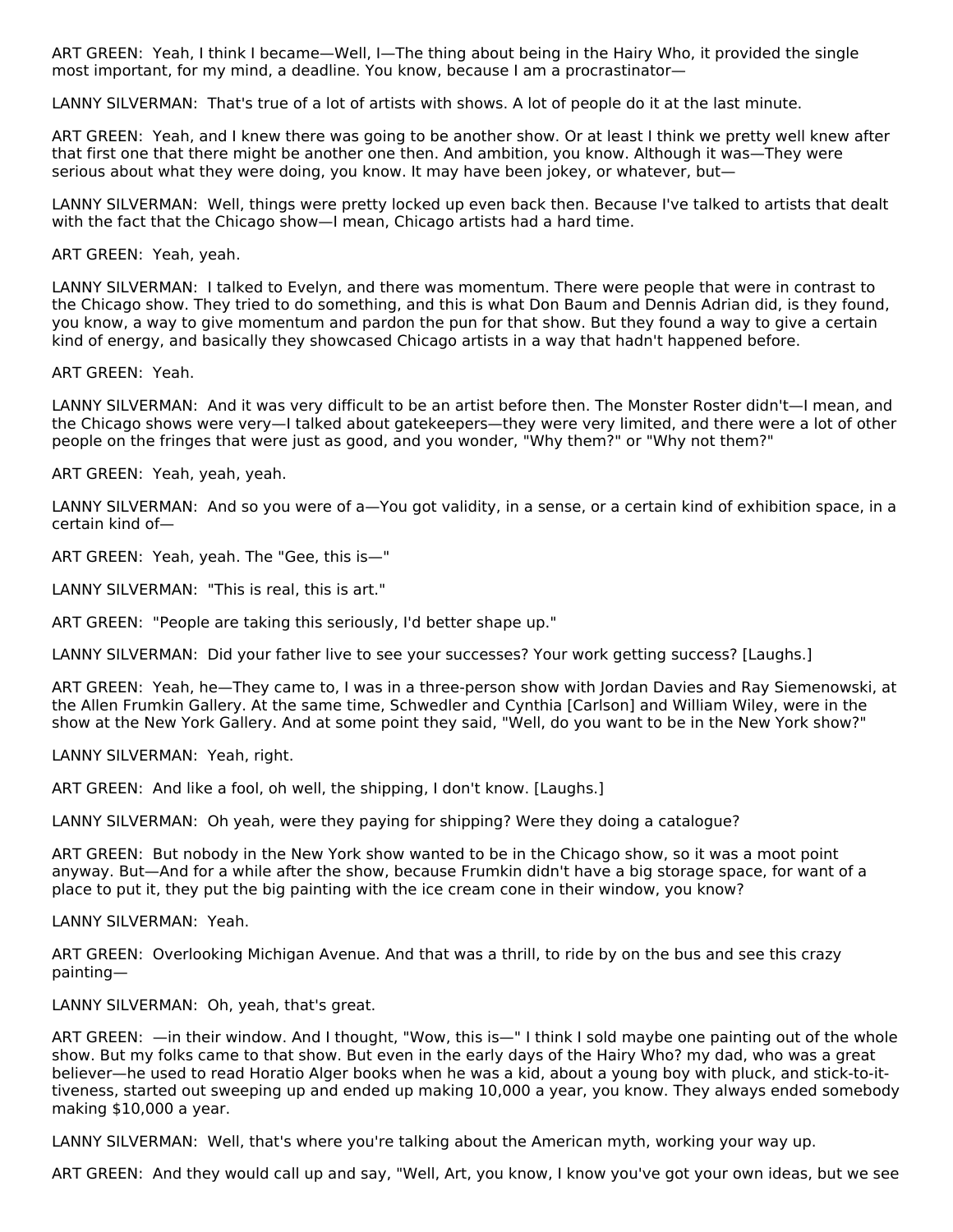a job here for a guy—"

LANNY SILVERMAN: So they still wanted the backup plan?

ART GREEN: Yeah, yeah. "And he's a handy boy, to clean up at this graphic design studio. You never know, you know? Someone might get sick, and—" "Gee, I have a degree from the Art Institute, I could maybe do this."

LANNY SILVERMAN: So even with the success, he still wanted the backup plan? I know what that's about, yeah.

ART GREEN: Yeah, yeah. It's sort of like, "You know, it's all right so far, but how are you ever get married and raise a family?"

LANNY SILVERMAN: Yeah. Well, keep in mind that he grew up, like my dad, he grew up during the Depression—

ART GREEN: Depression. It's true.

LANNY SILVERMAN: —and that's really, I mean, that changes your whole idea of following your dream. That whole thing is a very empowered—that's from a different generation. That's that Boomer generation, that's my generation, you know, or after. They're even more empowered these days, the kids.

ART GREEN: Yeah. And we, you know, with my teaching, you know, I'm the "Follow the Dream" generation. And because it was possible, it was cheap, you didn't have the student loans, you know.

LANNY SILVERMAN: G.I. Bill. I talked to a couple of people that—yeah.

ART GREEN: And I talked to students about that, and they're so, "Well, if I get a B on this, it's going to be on my transcript, and they're not going to hire me," or "I can't get a job."

LANNY SILVERMAN: Well, the careerism these days is in a whole different order. And I guess that the pressure is even higher, in a way. It's like the Depression, almost.

ART GREEN: And the universities have—Excuse me. The universities have bought into it as a way of increasing their ranks and building buildings and raising their tuition, because this is going to lead to a job. And no way.

LANNY SILVERMAN: No, there's a lot of—I think someone should just point out the facts, for every artist—other than maybe teaching, for every artist that's really making a living out of art, there's thousands and thousands of them that are not. I mean the success stories, since this is a fame culture, you hear about the Damien Hirsts, and the Jeff Koonses, or Banksy, or whatever the latest trend or fad is. You hear about those, but how many graffiti artists? I did see that DZine, who's a famous graffiti artist in Chicago, had worked with—is it Tiffany's? He had some bejeweled, like, really glitzy, speaking of Tony and Luke's, really flashy thing. Well, this is what happens—

ART GREEN: Started with graffiti, and now I'm working with jewels.

LANNY SILVERMAN: Now you're working with jewels. It's like, the irony of that, last night, yesterday, just hit me, and I'm thinking, "Wow." I mean, it did fit his work. He had a sort of Baroque sensibility, I get it. And you follow the money, I guess. But that's what I'm saying, the kids are following the money. And it doesn't matter if you start—well, even look at Basquiat. He started out doing street art. Or what's his name, Keith Haring. They started out doing street art, but all of a sudden, when you get a gallery, that can really—that's what I was saying about my friend Chuck. You get sales, and that can really—I love that you're feeling still pretty independent of all the stuff, and it's hard to get involved in that whole—

ART GREEN: Yeah, I know. I like being a thousand miles away, or something.

LANNY SILVERMAN: That helps, I think, because—and being an outsider is part of the privilege of being an artist. Some of the great artists and writers were very much outsiders, because, if you're too much in it, it's very hard to have new thoughts or new ways of doing things. You just follow the same stuff.

ART GREEN: Yeah.

LANNY SILVERMAN: And being on the outside, you can maybe—Or you see another point of view. That's why I was asking about other cultures, because when you go to another culture, the most valuable thing I've found is that it throws your values upside down.

ART GREEN: Yeah.

LANNY SILVERMAN: This isn't—you know, even just walking down the street, or walking across the street. They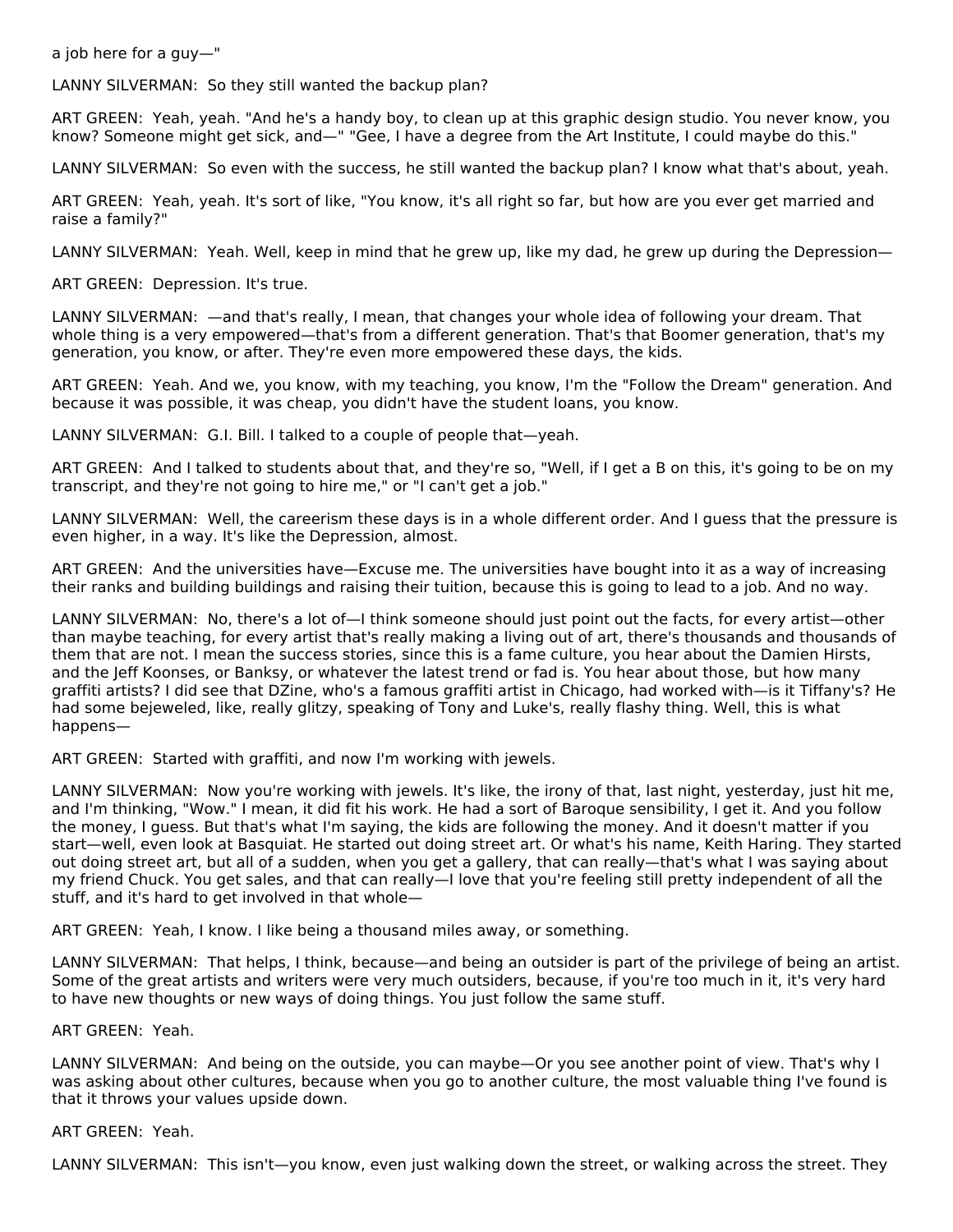don't follow the same rules in Saigon, or wherever.

ART GREEN: No.

LANNY SILVERMAN: They—what are they doing? How do I even cross the street? There's some pattern here.

ART GREEN: Yeah, yeah.

LANNY SILVERMAN: Sort of like the pattern of chaos and disorder. There's some underlying principle here, but it isn't anything I've seen before. And it's scary, because your life depends on it, and you can't assume anything.

ART GREEN: Well, when we were in England, I, you know, I really loved all the eccentricities that are encouraged and valued.

LANNY SILVERMAN: That's in English. We talked about the *Horse's Mouth*. There's a thing about the British eccentric, yeah.

ART GREEN: And there was a newspaper vendor down the street from us, who was never open on Thursday. And I'd go there on Friday, I said "Geez, what happened? You weren't open." "Well, I deserve a day off. They can jolly well get their—"

LANNY SILVERMAN: Whatever day he wants, he can pick it.

ART GREEN: Whatever day he wants. And stuff like that. But at the same time, you know, I got sick and tired of looking in the Sunday Times, and there's a hot new artist, and she's just had an opening, and there's a full front page of her work, which doesn't seem remarkable. And Lord and Lady So-and-So were there, and So-and-So was there, and it turns out she's the daughter of some royal family, you know. And oh, you know, just such a discovery.

LANNY SILVERMAN: Well, you've got that in Canada. But for us that's a little hard to—Or for me it's hard to understand.

ART GREEN: Yeah.

LANNY SILVERMAN: We have the fame thing, so I think there's a—And I look at some of the sleazy entertainment TV shows, and I just am amazed by what people are—look at that as a way of seeing our culture. But we have a parallel thing. But the royal thing that the Brits have is just very peculiar.

ART GREEN: Yeah, just a class system, after a while. It became oppressive, in a way.

LANNY SILVERMAN: And it seems outdated.

ART GREEN: And was glad we weren't living there for more than a year.

LANNY SILVERMAN: Yeah, this Queen, I mean, the fascination with Harry and the Queen, and all that stuff, I mean, it's—And it carries over into the British-speaking part of Canada, which you're more part of. It's a little bit —That's a peculiar phenomenon, to us. I mean, it's a little hard for Americans to understand that. [inaudible] revolves around, it's not just royals, it's class, and it's—But it's like hundreds—It's the colonial thing, too.

ART GREEN: Yeah, yeah.

LANNY SILVERMAN: It's a whole different sensibility. Here's a question going back to, I guess, to just go around the circle again. We talked a little bit about shaped-canvases today, or you alluded to them.

ART GREEN: Oh, yeah.

LANNY SILVERMAN: You ever thought of making any—Have you ever done any sculpture, or worked in other mediums at all?

ART GREEN: Printmaking. I used to do prints when I was in school.

LANNY SILVERMAN: Printmaking you mentioned, yeah.

ART GREEN: And I've done drawings, but rarely as an end in themselves. They're mostly sketchbook, I do a lot of doodles, and then out of that sometimes comes an idea.

LANNY SILVERMAN: And you've done some things, as you mentioned, three-dimensional things that are sort of flattened out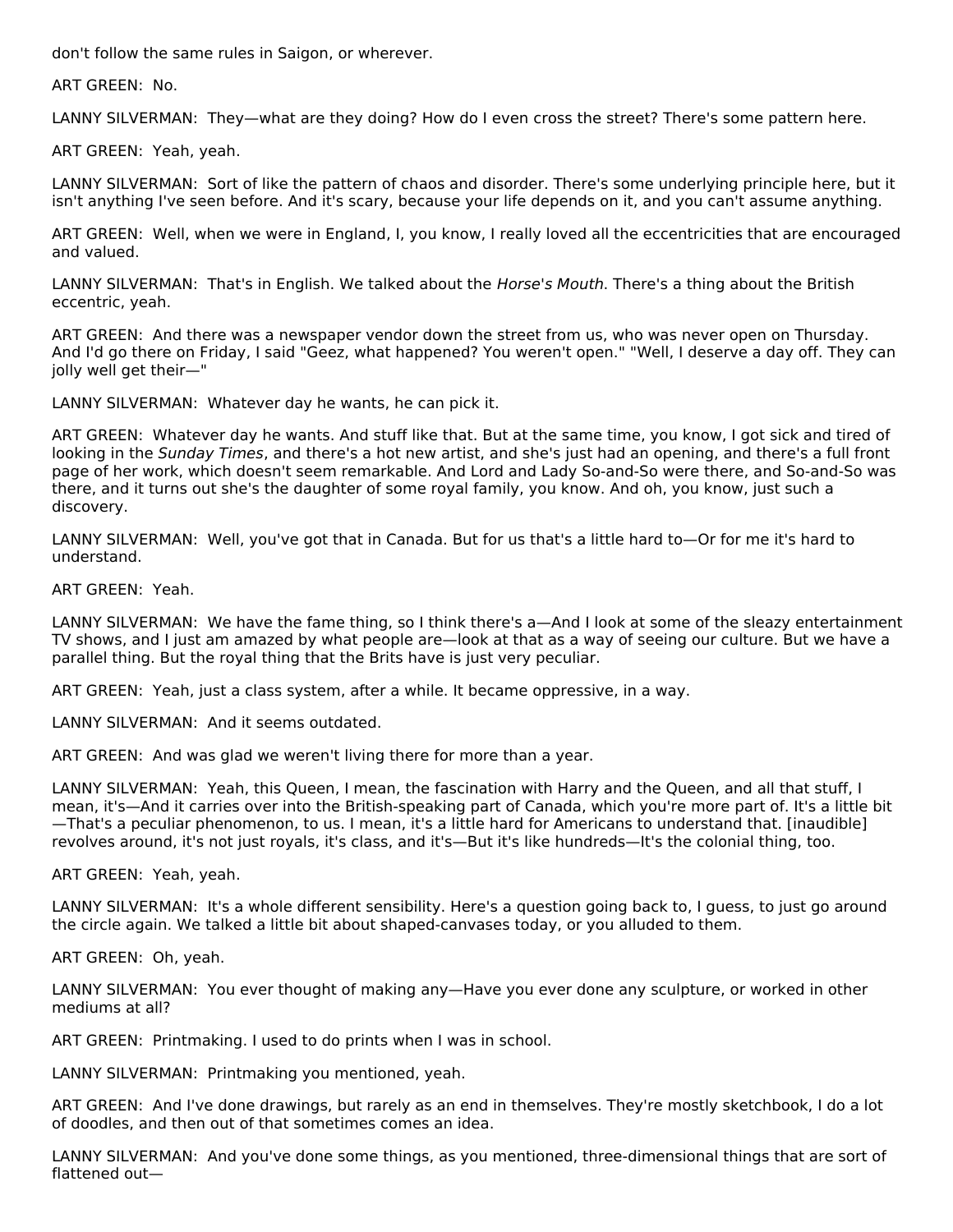ART GREEN: That have—

LANNY SILVERMAN: But they're not really, technically sculpture.

ART GREEN: Yeah, the most sculptural thing I ever did was that set of blocks, which are basically, in the end, simply flat paintings on blocks.

LANNY SILVERMAN: Yeah, they're flattened out, but they allude to the—so you—

ART GREEN: I had a roommate, Bill Grams, wonderful guy, and he lives in New York now. He does his art on computers now, but he was a sculptor. And in those days, the sculptors took pleasure in wearing heavy boots that wouldn't get crushed by blocks of granite, and asbestos jackets so you wouldn't catch fire when you're welding.

LANNY SILVERMAN: Oh, yeah.

ART GREEN: And he told me, "I knew right away when I saw you, you were a painter."

LANNY SILVERMAN: Oh, there's a—[laughs.]

ART GREEN: I said, "How did you know I was a painter? Is it just slight of build, or what?" And he said, "No, no, no. It's your eyes. They're so close together. You can't see three dimensions."

LANNY SILVERMAN: Oh, isn't that interesting.

ART GREEN: And I said—Well, his eyes were set farther apart. And I said, "Well, Grams, how can I overcome this?" And we thought up the idea of making a little binoculars that had a set of prisms in them. So maybe my eyes could be this far apart. I could be a—

LANNY SILVERMAN: So you think you could have been a sculptor?

ART GREEN: I could have been an uber-sculptor, you know. [Laughs.] And someone actually came up with that idea, independently, and patented it, and made a career of going around and giving demonstrations with it.

LANNY SILVERMAN: Well, now they have virtual-reality stuff, and you can probably, you know, do all kinds of stuff to change you perception. But so you haven't really—

ART GREEN: I have not.

LANNY SILVERMAN: —I mean, even though you wanted to push the edges of painting, and had some sculpture and the vent that you added there.

ART GREEN: I pushed against the edges of my painting, I wouldn't say I was pushing the edges of painting.

[They laugh.]

LANNY SILVERMAN: Okay. Well, there's a literal quality there.

ART GREEN: I'm about as radical in my practice as I am in my politics. I was just not—

LANNY SILVERMAN: Well it's a—yeah.

ART GREEN: My heart's in the right place.

LANNY SILVERMAN: Of course. And actually, so, I guess, you know, to sort of come to a certain kind of, not finality, but I—What are you hoping to achieve in the coming years? I mean, what do you see before you in terms of your art practice, or—

ART GREEN: Well, I hope to keep painting as long as I can. I hope not to lose my mind. A mind is a terrible thing to lose. Isn't it George Bush did that?

LANNY SILVERMAN: [Laughs.] Yeah, well, that's ironic in more ways than one, and we won't even go there, but—

ART GREEN: And I hope to see my granddaughter grow up, and maybe some more. And I hope to see a change in direction in the politics [inaudible]. I just hope to keep doing paintings that still seem hard for me to do.

LANNY SILVERMAN: Well, I look at, you know, I don't know if I mentioned Art Paul, I think I mentioned an introduction to him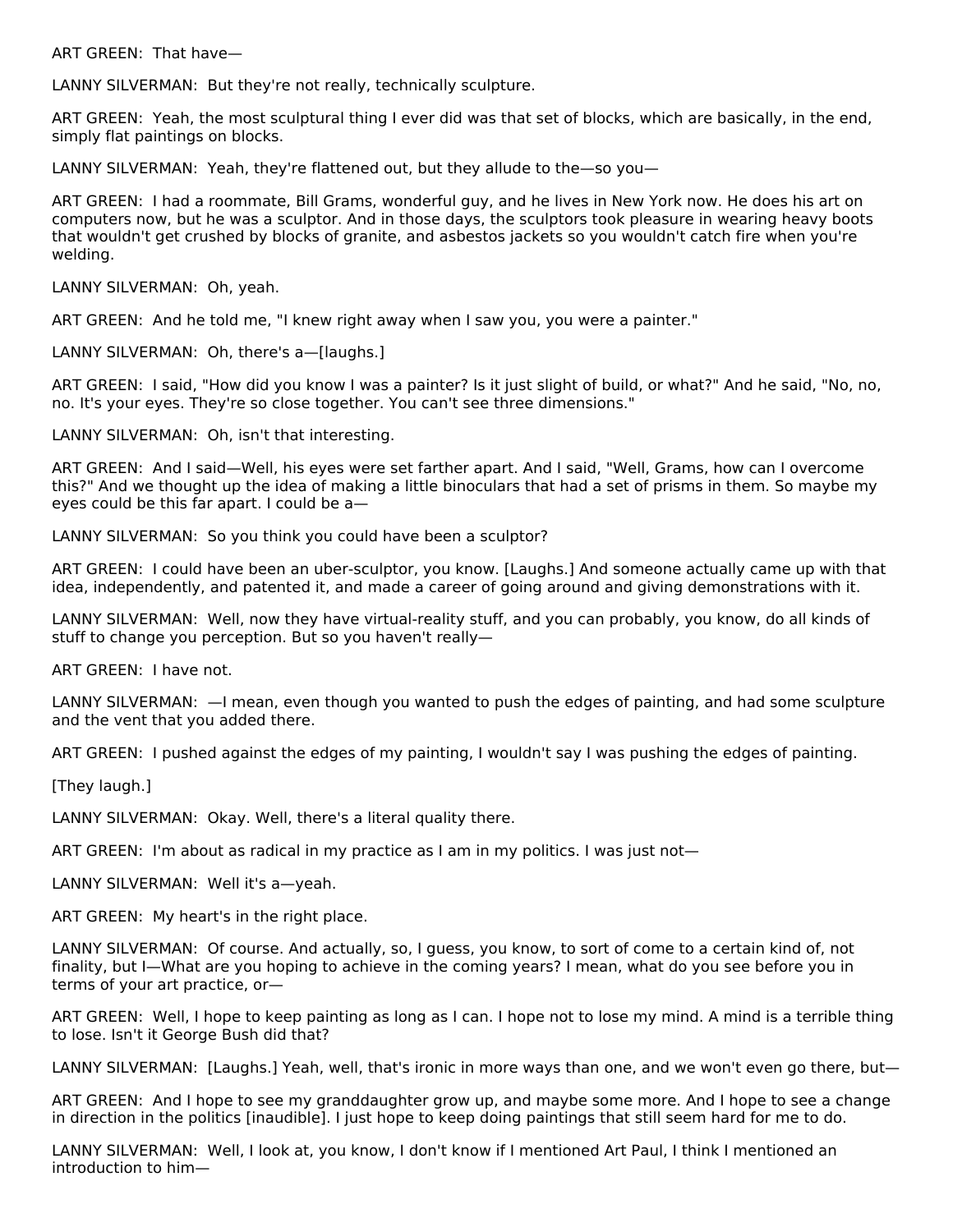ART GREEN: No.

LANNY SILVERMAN: And he's, like, in his 90s, he's losing his vision. He's actually, I guess I just found out, that he's got either dementia or Alzheimer's, too. But he's still making art, and it's amazing. And he's doing selfportraits, and things that have to do with his—

ART GREEN: Yeah. I've been thinking. You know, it's occurred to me that some of these knot paintings, I could see as self-portraits.

LANNY SILVERMAN: Oh, that's interesting.

ART GREEN: They seem to be all about myself, to be, you know, moi moi moi.

LANNY SILVERMAN: [Laughs.] Isn't it all about ourselves?

ART GREEN: I was—I've often toyed with the idea. I used to do, you know, demonstrations with students, in class, and try to do a self-portrait, you know. And it usually turned out wonky, but would give them courage. You know, "If he's teaching, and his turns out shitty, and he's brave enough to show us, I guess I can try something," you know.

LANNY SILVERMAN: That's a tough thing to do. Yeah, it's a tough—

ART GREEN: So I think I might do some—

LANNY SILVERMAN: Yeah, you might do some self-portraits? Or do things that are more obviously self-portraits? You could say that all your—

ART GREEN: Maybe just some—I kind of admire the idea of self-portrait. It's kind of a test of who you are, and how you present yourself. I always liked Beckmann's self-portraits, you know?

LANNY SILVERMAN: Oh, those are incredible.

ART GREEN: And I love that self-portrait Jim did, that little drawing. It was in an art auction, recently.

LANNY SILVERMAN: I'll have to look that up.

ART GREEN: And I like the idea of a self-portrait. It seems a little more between you and the picture, you know?

LANNY SILVERMAN: Well, you can tell, probably from my art collection, also my toy collection, there's a whole bunch of portraits of monkeys. There's something about the face, about the physiognomy, that tells just so much information. I think it's maybe Western art tradition.

ART GREEN: Yeah.

LANNY SILVERMAN: And actually I think that's sort of, like, a real fascination for me has been the human face. I mean, you could say that about hands, too, but I think less so. I think the face has really got so much content in it, and so many layers of perception, you know. Even with monkeys, you know, it's the gaze, or the point of view. Is it the man looking at the woman?

ART GREEN: Yeah.

LANNY SILVERMAN: There's some, we were talking about that as a subject matter, in terms of your mentioning the sexuality or fascination with women. There's so much stuff in the face that it's really hard to avoid in art. And actually, even in abstraction, even when you look at de Kooning or stuff like that, or Modigliani, or other artists.

Art green: Yeah.

LANNY SILVERMAN: So really, that's a great area to mine. So I look forward to some of this stuff. I'm curious to see how not—I know that you had done some strange things to deconstruct faces. Alongside, there was something you'd taken an image of a face, it looks a lot like one of those plates or block's cuts that I have.

#### ART GREEN: Oh, right.

LANNY SILVERMAN: You know, the flattened-out face, and then put it next to it. And there's some other things you've done with faces in them already. Having them conflated with knot should be interesting.

ART GREEN: Yeah, anyway. But another thing, as I get older, I went to have my eyes checked one time, because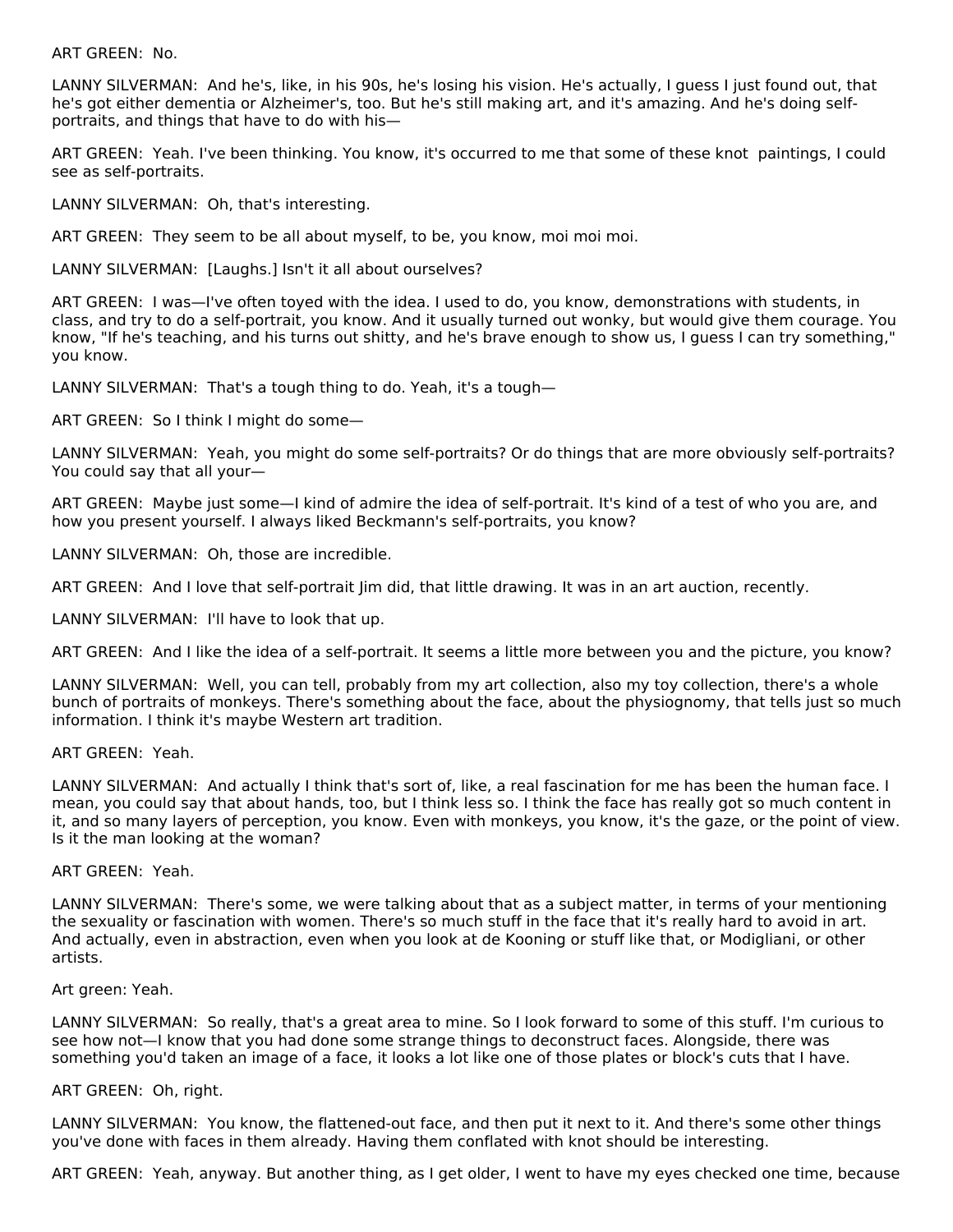they—I woke up one morning, I saw these sort of black shapes in my eyes, and I thought I'd better have them checked. This was 1990. And the guy, you know, it was a clinic, and he looked at it. And he was a student at Waterloo, they have an optometry school, and he said, "You're going to go blind." I said, "Oh." He said, "I'll go get my teacher." And the teacher came in, and he looked. "Yes, you have some macular degeneration." I can't remember if it was wet or dry. "We should have you go into Toronto, have inject something in your eye so we can get a baseline, and keep an eye on this. And I went in, and they said "Yeah, you should look every day at this whole grid, and if the lines are going like this, you know, give us a call."

# LANNY SILVERMAN: Uh-oh.

ART GREEN: Well, I looked at the grid and the lines are all going like this, you know. And so for a while I worried about. And then when I had cancer in my neck, in 1999, I had prostate cancer in 2005—

#### LANNY SILVERMAN: Oh, you've been through it?

ART GREEN: Yeah, three in a row. They go in threes, you know.

LANNY SILVERMAN: Well, you seem in great shape now.

ART GREEN: Well, anyway, I had to get a head scan, because they were worried. And I had something in my eye, and I went to another optometrist. He said, "You don't have macular degeneration. You're fine." And so I haven't worried about it. But I noticed the black spots getting bigger, but it's been now 26 years, you know.

LANNY SILVERMAN: Yeah.

ART GREEN: So I'm not—But who knows?

LANNY SILVERMAN: So you're not going, "Well, that's pretty scary?"

ART GREEN: I think of Madeleine Albright, I'll just try to keep painting.

LANNY SILVERMAN: Well, I can—I mean, I've found something interesting as I get older. I've found that coordinating the two left and right [inaudible], it seems like I can now sometimes go in and out being focused, and that's not always good, if you're driving. Like it doesn't always come together as one image.

# ART GREEN: Right, right.

LANNY SILVERMAN: And that's kind of scary, but it allows you to see around the side of things. There's some interesting things about perception. You talked about things that are givens, you know, about perception, assumptions we make. But as you start to change your perception—this is part of growing older, to maturity. But even perceptually, it could probably affect your painting.

# ART GREEN: Yeah.

LANNY SILVERMAN: Do you think any of those—I asked a little bit about, like, if, you know, you still had painting, you know, hand-eye coordination. I look at Ted Halkin, who's still making work. Actually I like his new work a lot. The reason I asked you about sculpture is I didn't know that he had done sculpture, I didn't know his earlier sculpture. But he's still making work, and he's at least—I think he's older.

# ART GREEN: Yeah.

LANNY SILVERMAN: And actually, some of the people—a lot of the people I've been interviewing are older, and were making work for Clement, Evelyn. But some of them have scaled down the size of the work. And look at Leon, he was doing huge canvases before he died, he scaled down in size of the work, and the ambitions.

ART GREEN: Yeah.

LANNY SILVERMAN: Because that was a very physical kind of work. You can get assistance.

#### ART GREEN: Yeah.

LANNY SILVERMAN: But it's very different, as you said the other day.

ART GREEN: I would not be able to stand having an assistant standing around while I'm farting around, I don't know. [Laughs.]

LANNY SILVERMAN: Not only that, but I think you said that for you, it's partly the work changes, even though it may be thought through, or thought ahead, it changes as you go.